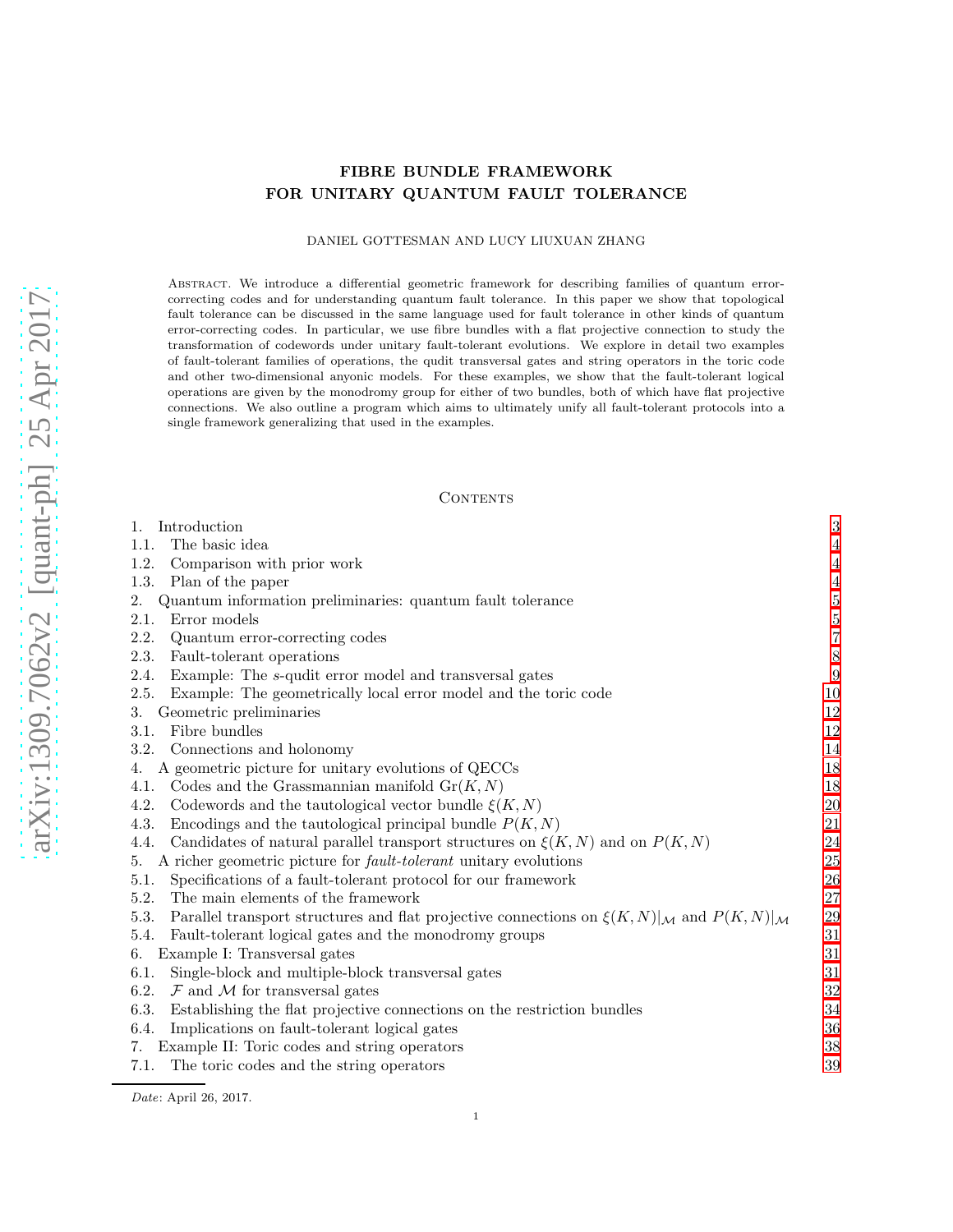| 7.2. Discrete-time evolutions and the discrete configuration space $C_{\kappa}^{HC,(n_v,n_f)}$  | 40 |
|-------------------------------------------------------------------------------------------------|----|
| Continuous-time string evolution and the graph-like configuration space $\mathcal{M}$ .<br>7.3. | 44 |
| The extended evolutions and the full configuration space $\mathcal M$<br>7.4.                   | 47 |
| Strong flat partial connections over $\mathcal{M} \subset \mathcal{M}$<br>7.5.                  | 55 |
| Fault-tolerant logical gates from string operators<br>7.6.                                      | 57 |
| Freedom in choosing $M$ and $M$<br>7.7.                                                         | 58 |
| 7.8. Other topological codes                                                                    | 58 |
| 8. Towards full fault tolerance                                                                 |    |
| Ancillas<br>8.1.                                                                                | 60 |
| 8.2. Measurements                                                                               | 62 |
| 9. Conclusion                                                                                   | 63 |
| 9.1. Acknowledgements                                                                           | 63 |
| References                                                                                      |    |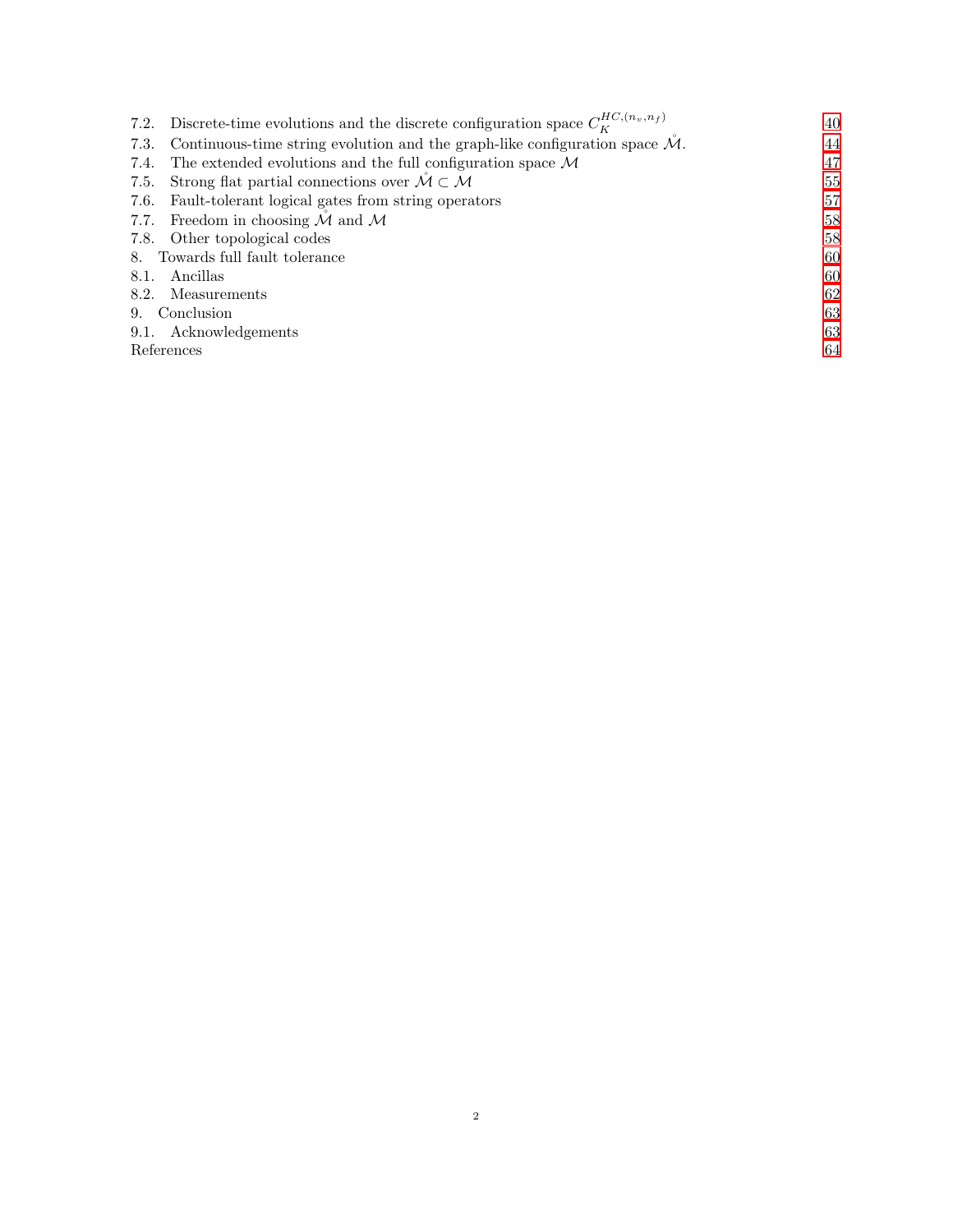#### 1. INTRODUCTION

<span id="page-2-0"></span>In order to build a scalable quantum computer, some form of fault tolerance will almost certainly be needed. Decoherence and other forms of error are likely to be much more serious for a quantum computer than for a classical computer, in part because quantum computers are built out of smaller components, and hence are more fragile, and in part because quantum states are simply inherently more delicate than classical states.

A fault-tolerant protocol [\[11\]](#page-63-1) consists of a quantum error-correcting code (QECC) together with a set of techniques, called gadgets, which allow us to perform a universal set of gates without compromising the protection of the code. In particular, there are two main families of fault-tolerant protocols known, which we study here using our framework. One uses a stabilizer code<sup>[1](#page-2-1)</sup> and performs logical gates largely using transversal operations (gates which can be decomposed into a tensor product over the qudits in the code), supplementing with a few gadgets based on a modified form of teleportation ("magic state" constructions) in order to produce a universal set of fault-tolerant gates. The other family uses a topological code and performs gates using topologically robust gates, for instance by braiding defects in the lattice of qubits making up the code. In some models, braiding is sufficient to produce a universal gate set, while other models can be made universal by augmenting the set of operations with magic state constructions. There are a few other fault-tolerant protocols which do not fit neatly into either of these categories. We do not study these miscellaneous protocols in this paper, but we expect similar principles to apply to them.

On the face of it, the techniques used in the two main families of fault-tolerant protocols seem very different. We argue to the contrary that there is a natural picture which unifies topological fault tolerance with fault tolerance based on transversal gates. In particular, both can be understood as fundamentally a topological effect. By choosing the correct geometric space to study, we can view transversal gates as the result of moving along a topologically non-trivial path in that space, much as gates for a topological code result from moving along a path in configuration space.

We view this paper as the first step in a program which could ultimately unify all notions of faulttolerant quantum computation. Fault-tolerant constructions have a deserved reputation as being rather complicated and utilizing an ad hoc assortment of different tricks, and a conceptual simplification and unification of the principles of fault tolerance would be very welcome. The program could lead to improved fault-tolerant protocols or general results about fault tolerance because of deeper insights into the structure of fault tolerance. The work also helps put work on fault-tolerant quantum computation into a broader mathematical context which could suggest interesting future avenues of mathematical development.

In addition, some of the techniques we develop along the way may be helpful in describing other quantum systems. In particular, our construction for the toric code involves using superposition to simulate a continuous geometric space, allowing us to interpret a family of finite-dimensional subspaces as a continuous configuration space. That is, the continuous nature of quantum amplitudes substitutes for continuous variation in position.

For much of this paper, we shall focus on building the mathematical framework and the geometrical pictures needed for this program. This picture gives us an alternative, geometric and quite global way of looking at quantum error-correcting codes and quantum fault tolerance.

Roughly speaking, the main point of the paper is:

# <span id="page-2-2"></span>Conjecture 1. Fault-tolerant logical gates can always be expressed as arising from monodromies of an appropriate fibre bundle with a flat projective connection.

For the bulk of this paper, we will focus on *unitary* fault-tolerant gates, for which the above conjecture specializes to and is stated more precisely as Conjecture [2.](#page-29-0) We have so far only proven Conjecture [1](#page-2-2) or Conjecture [2](#page-29-0) in the cases of transversal gates and a family of topological codes which includes surface codes. The result for transversal gates is a consequence of Theorem [6.5.](#page-34-0) For toric codes with a fixed number of quasiparticles or defects, it follows from Theorem [7.7.](#page-55-0) For the standard toric code, few interesting operations can be done by braiding defects. We show how to generalize the construction for the toric code to a variety of more general topological codes and anyon models, for which braiding of quasiparticles is more powerful.

<span id="page-2-1"></span><sup>1</sup>However, the results in Section [6](#page-30-1) of this work apply not only to stabilizer codes, but to arbitrary codes.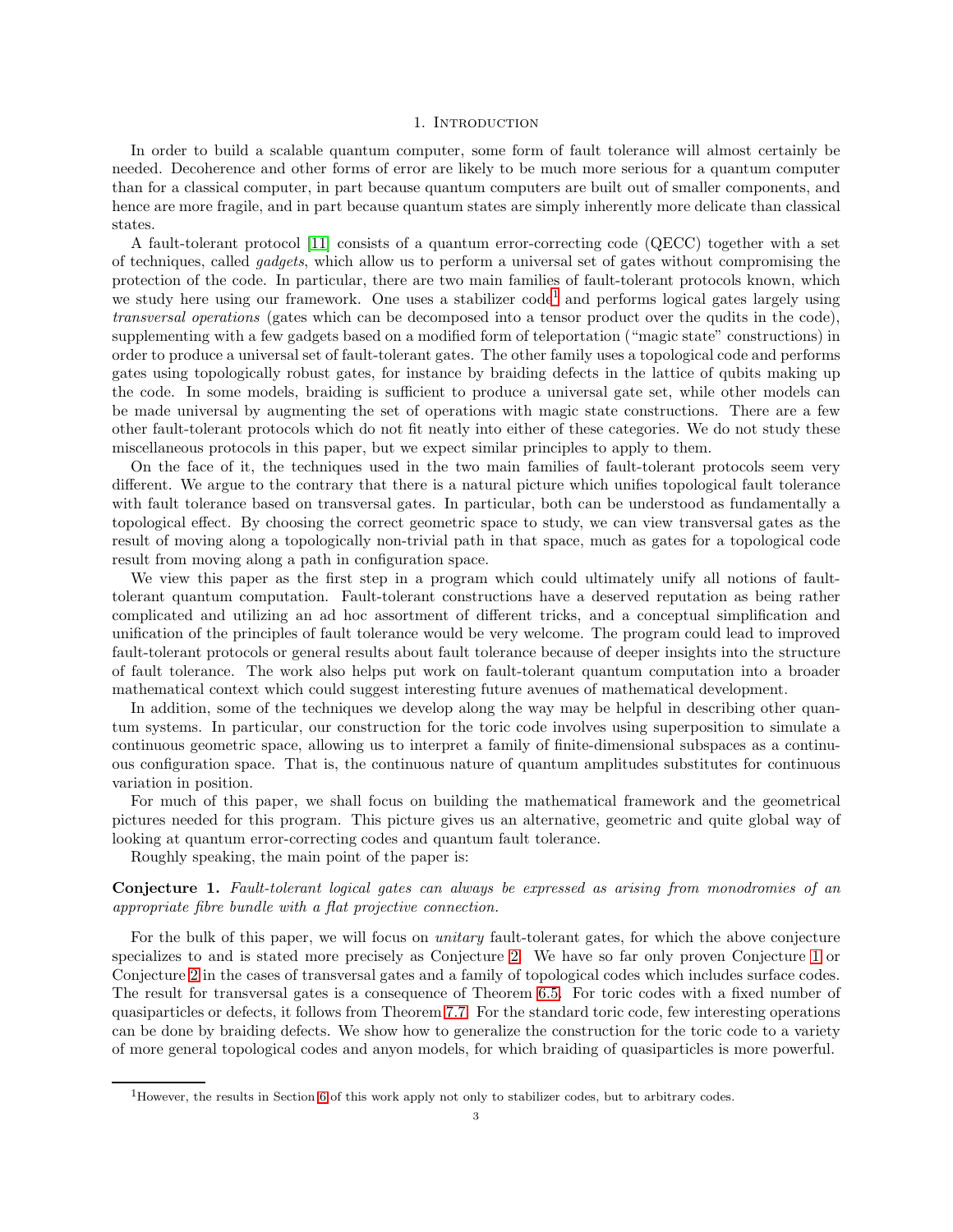<span id="page-3-0"></span>1.1. The basic idea. For those already possessing the requisite mathematical background, we give a quick sketch of the conceptual aspects of our picture. The Grassmannian  $\text{Gr}(K, N)$  is the set of subspaces of a given size of a Hilbert space, where K is the dimension of the subspace and N the dimension of the Hilbert space.  $Gr(K, N)$  can be thought of as the manifold of quantum error-correcting codes. Performing a continuous-time unitary evolution corresponds to a path in  $Gr(K, N)$ . There are two natural fibre bundles over  $\text{Gr}(K, N)$ , with the fibre over a point C equal to either the set of vectors in the subspace C or the set of orthonormal K-frames for C. Unitary evolution naturally transforms elements of the fibre, but unfortunately, does not in general give us a well-defined notion of parallel transport in the bundle over  $Gr(K, N)$ , because different unitary evolutions may give rise to the same path in  $Gr(K, N)$ , potentially leading to different paths or "lifts" in the bundle. However, by restricting to a subset  $M$  of  $Gr(K, N)$  (consisting of certain codes with a given quantum error correction property) and to a set of fault-tolerant unitary evolutions, a notion of parallel transport is well-defined. Furthermore, in such cases, we get a natural flat projective connection on the fibre bundle being considered. Thus, due to the projective flatness, fault-tolerant gates performing a non-trivial logical operation correspond to homotopically non-trivial loops on M.

For fault-tolerant protocols based on transversal gates, we let  $M$  be the set of subspaces which can be reached from a given code C by performing a tensor product of single-qudit unitary gates. For the toric code with a fixed number of defects, we define an  $M$  that is isomorphic to the configuration space of the defects with a hard-core condition that prevents the defects from getting too close to each other. The standard description of a toric code only allows defects at a discrete set of locations (vertices of a lattice or a dual lattice), but we demonstrate how to interpolate between such codes, and eventually define a continuous topological space M of defect configurations. The construction for the toric code can be generalized to other models with localized anyonic quasiparticles, including, we believe, the Kitaev quantum double models [\[14\]](#page-63-2) and Levin-Wen string net models [\[18\]](#page-63-3).

<span id="page-3-1"></span>1.2. Comparison with prior work. While there has been quite a lot of work on fault-tolerance with transversal gates (see, e.g., references in [\[11\]](#page-63-1)) and on topological codes (for instance, [\[7,](#page-63-4) [14\]](#page-63-2) and many subsequent papers), we are not aware of any previous work that attempts to unify the two approaches into a single picture.

The approach we use for transversal gates breaks up the Grassmannian into submanifolds which are orbits of local unitaries (which, in this context, means tensor products of unitaries on the individual qudits). The idea of classifying quantum error-correcting codes up to local unitary equivalence has appeared before, in the notion of invariants of quantum codes. (See, for instance, [\[23\]](#page-63-5).) The use of local unitary invariants has also become a standard approach for analyzing multi-particle entanglement [\[13\]](#page-63-6). Both of these lines of work certainly have some connection to our approach, but the focus in prior work has been on identifying invariants, frequently polynomial invariants, that distinguish different classes of states or codes, whereas we are more interested in specific topological properties of a single class. Polynomial invariants and the associated techniques are thus not useful for our purposes. Our main theorem for transversal gates makes use of the results of [\[8\]](#page-63-7).

For topological codes, we work by considering a space which is isomorphic to the space of configurations of particles on a torus. When the particles are located on lattice sites (or dual lattice sites for the dual defects), the codes we get are completely standard [\[7,](#page-63-4) [14\]](#page-63-2). The novelty in our construction is to give a description of the configuration space as sitting inside  $\text{Gr}(K, N)$ , by assigning a topological quantum error-correcting code to every configuration of defects on a torus, including those configurations which have defects at locations other than lattice sites (or dual lattice sites for dual defects), subject only to a hard-core condition that pairs of defects are not too close together. This trick may have other applications in the study of topological codes and topologically ordered systems.

<span id="page-3-2"></span>1.3. Plan of the paper. We have included a good deal of introductory material in order to make the paper somewhat self-contained for people from different backgrounds. Sections [2](#page-4-0)[–4](#page-17-0) provide background material and definitions we will use later, as well as providing partial motivation for some of the choices we make later in the paper. We begin with a brief introduction to quantum fault tolerance in Section [2,](#page-4-0) portraying the interplay between its essential ingredients. In Section [3,](#page-11-0) we introduce the abstract geometric notions we shall use in this paper. We establish a geometric picture for unitary evolutions of QECCs (of any fixed dimension) in Section [4.](#page-17-0) Section [4](#page-17-0) does not contain any original mathematical content, but does start to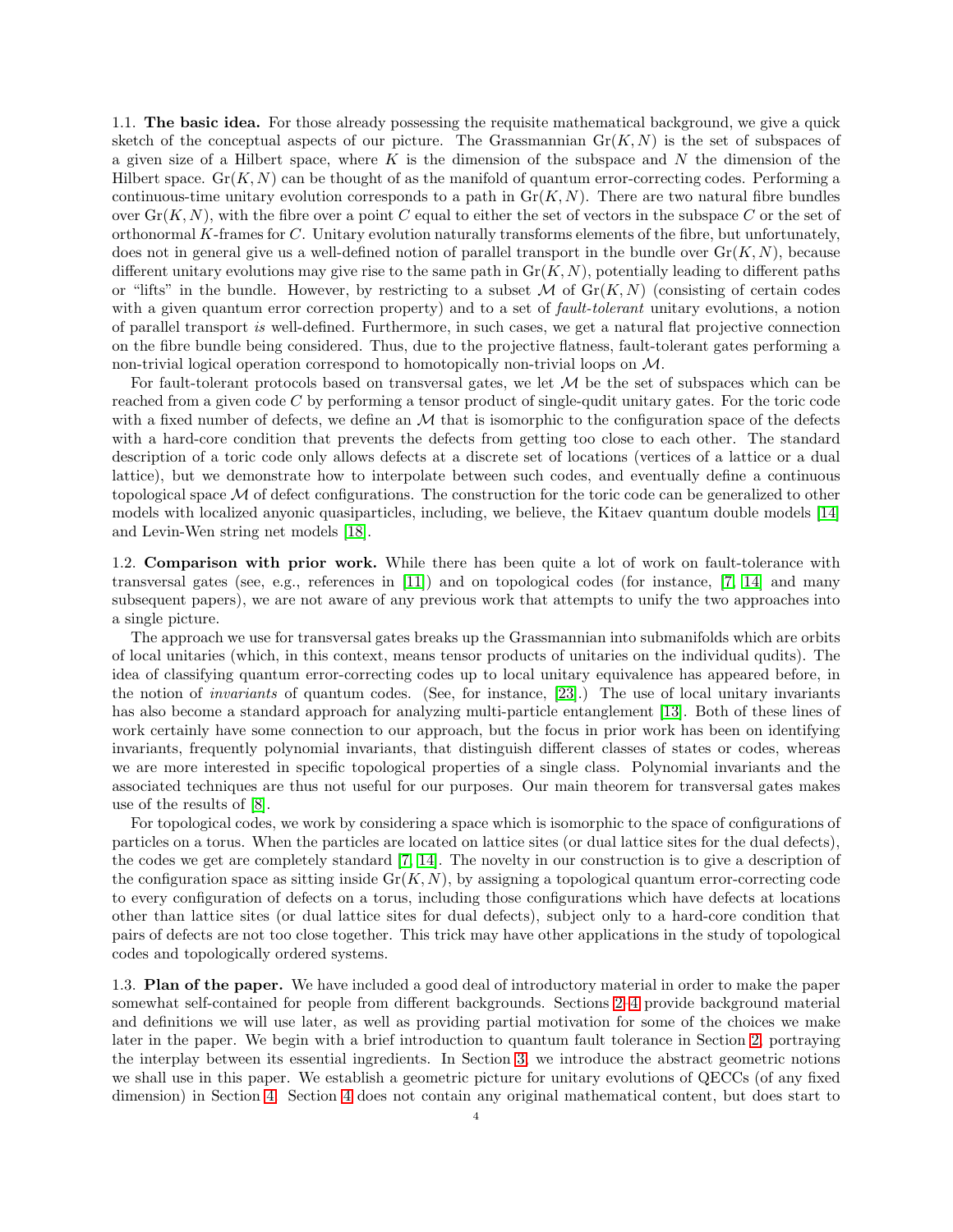

<span id="page-4-2"></span>FIGURE 1. The three aspects of a fault-tolerant protocol.

illustrate the connections between our picture and existing concepts; in particular, it explains how we can understand the Grassmannian as the manifold of quantum error-correcting codes of a given size.

The new material begins in Section [5,](#page-24-0) where we summarize our program to unify the principles of unitary fault tolerance. Sections [6](#page-30-1) and [7](#page-37-0) present two detailed worked-out examples of the framework (transversal gates and topological codes), proving special cases of Conjecture [2.](#page-29-0) In Section [8,](#page-59-0) we sketch how to push the present framework further to include non-unitary fault-tolerant operations, such as those which would change the dimension of the physical Hilbert space. We conclude in Section [9](#page-62-0) with a discussion of some possible future directions and open problems.

#### 2. Quantum information preliminaries: quantum fault tolerance

<span id="page-4-0"></span>This section contains some of the concepts and lemmas from quantum information which we shall need to build or understand our geometric picture.

In short, quantum fault tolerance refers to a framework for designing quantum computation procedures which are robust against physical errors. There are three main ingredients that go into building a faulttolerant protocol: error models, quantum error-correcting codes (QECCs), and fault-tolerant gadgets. The three components, as pictured in Figure [1,](#page-4-2) must be chosen to work together properly for the protocol to be fault tolerant. These three ingredients are addressed in Sections [2.1](#page-4-1) – [2.3,](#page-7-0) and then we give two examples in Sections [2.4](#page-8-0) and [2.5](#page-9-0) to illustrate the desired compatibilities.

<span id="page-4-1"></span>2.1. Error models. The error model tells us what kinds of errors occur during the computation. Quantum states are vectors in a Hilbert space. Since global phase has no physical significance, in fact a projective Hilbert space is more appropriate, but frequently we work with the full Hilbert space and only remove the phase at a later stage. For the purpose of this paper, errors are simply linear operators on the physical Hilbert space.

Given a particular physical implementation of quantum computation, certain kinds of errors will be more likely than others. For instance, errors acting on a few qubits at a time are typically much more common than errors acting on many qubits. The aim of the error model is to encapsulate the essential properties of the physical errors, while still being simple enough to make analysis tractable. We will deal with a set of possible errors representing the range of likely errors; typically, the Kraus operators in a CP map decomposition<sup>[2](#page-4-3)</sup> will be in the linear span of the set of possible errors.

Conceptually, it is often helpful to make a distinction between storage errors and gate errors:

<span id="page-4-4"></span>**Definition 2.1.** A *storage error* is an error which occurs in the computer while no gates are being performed. A *gate error* is an error which occurs in one or more qudits while they are involved in the implementation of a physical gate.

<span id="page-4-3"></span><sup>2</sup>The CP map decomposition is not unique; however, the linear span of the Kraus operators is unique.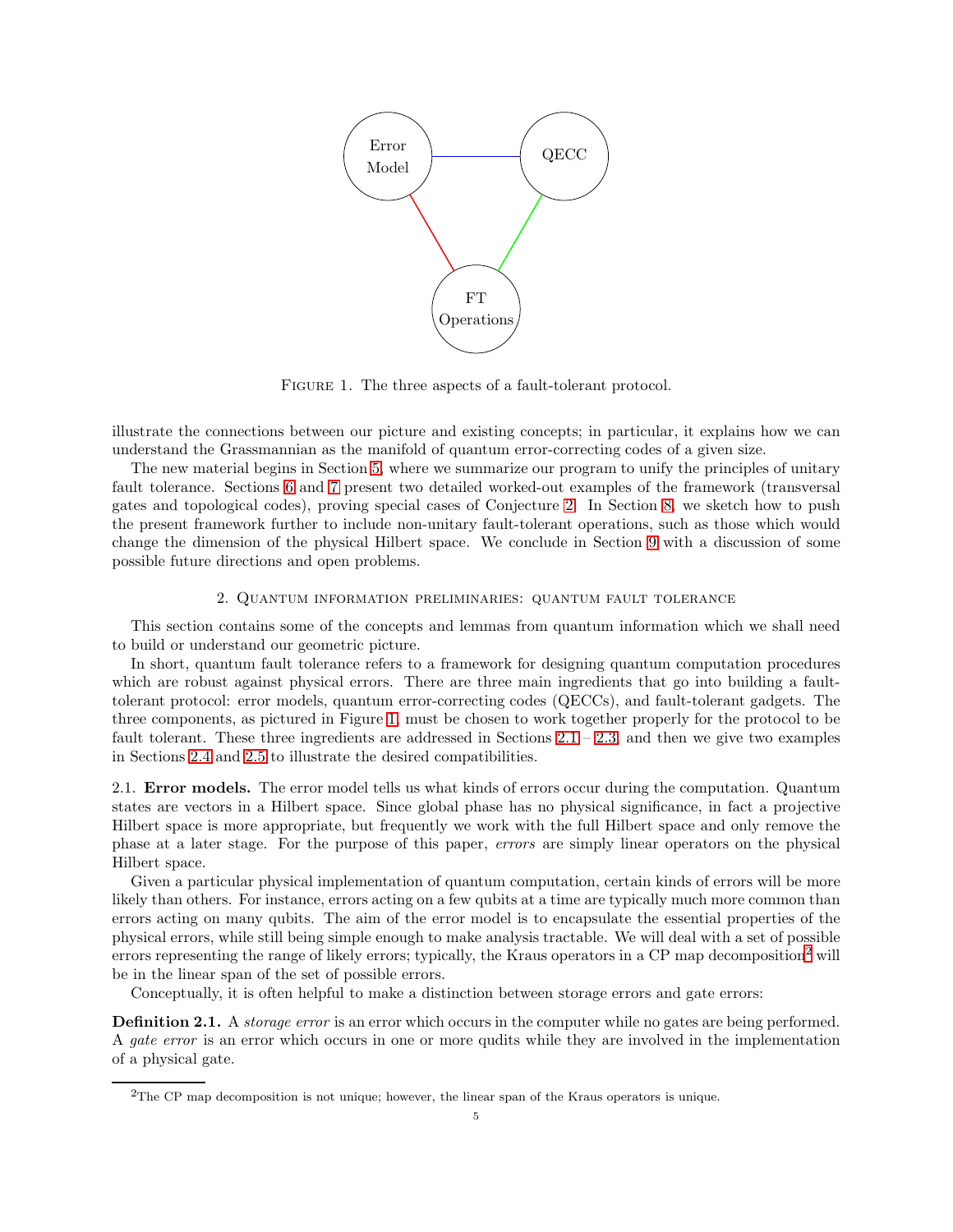Storage errors are relatively simple to imagine, but the physical reasons for gate errors are a little more complicated, so let us elaborate a little. Gate errors may be caused by faulty control, such as turning on an incorrect interaction or turning the correct interaction on for the wrong amount of time. However, gate errors can also occur due to an interaction between storage errors on the qudits being manipulated and attempted control of the system. This is a possibility because gates are not performed instantaneously in the lab, so storage errors continue to affect the system during that time and furthermore become altered by the gate, diversifying the types of storage-induced errors, which we classify as gate errors in this context. For instance, if a phase  $(Z)$  error occurs during the implementation of a CNOT gate, the state at the end of the gate could have X or Y errors on it as well as  $Z$  errors. The gate error due to a storage  $Z$  error occurring during a CNOT implementation can be written as  $E = aI \otimes F_I + bX \otimes F_X + cY \otimes F_Y + dZ \otimes F_Z$ (focusing on the error on the first qubit). In fact, for any CNOT implementation, there exists a time for the storage error to occur so that  $b \neq 0$ . Similarly, we can replace  $b \neq 0$  with  $c \neq 0$  or  $d \neq 0$  here, and the statement remains true. By the same token, a single-qubit storage error that occurs while a two-qubit gate is being performed is likely to produce errors in both qubits involved in the gate. Due to these reasons, for the purpose of mathematical analysis, it is helpful to consider a storage error that occurs while a gate is being performed as part of the gate error. In fact, as per Definition [2.1,](#page-4-4) we take the liberty to group together all errors which happen during the gate, regardless of their physical source, and call them gate errors.

More precisely, we can consider an *error model* to consist of:

- a set of possible storage errors  $\mathcal{E},$
- plus a set of gate errors  $\mathcal{E}_U$  for each unitary physical gate U (at least for those in the fault-tolerant protocol),[3](#page-5-0)
- as well as other error sets for other (non-unitary) physical actions like preparing a qubit or measuring.

The sets  $\mathcal{E}_U$  are highly dependent on  $\mathcal{E}$ , as we shall see shortly. For most of this paper, except for Section [8,](#page-59-0) we focus on the first two classes of errors, i.e. the errors in  $\mathcal E$  and in the sets  $\mathcal E_U$ .

For applications like proving the threshold theorem, the error model should also specify the probabilities of the different kinds of errors, but for the purposes of this paper, we won't need to think about probabilities; it is sufficient for us to just focus on the sets of errors. This typically means that we want the error model to contain only the likely errors and exclude errors which are possible but very unlikely.

For our fault tolerance analysis, the role of  $\mathcal E$  is simply the set of possible errors that we assign to a pure wait time step. A wait time step is shown as an "empty" extended rectangle in Figure [2,](#page-7-1) i.e. where we only have two EC procedures at the two ends of the extended rectangle, sandwiching no physical or logical gate.

Mathematically and without loss of generality, let us think of a gate error as acting after a perfect implementation of the desired physical gate. That is, suppose the actual implementation of the gate did not realize the desired unitary U but instead some other operator

$$
(1) \t\t\t U'=E\circ U
$$

(not necessarily unitary) on the physical Hilbert space. We then say that the gate error is E. The choice to have the errors act after the gates is arbitrary; we could have chosen to have them act before, and that would have worked just as well, but we need to fix a convention.

We usually require that

$$
\mathcal{E} \subseteq \mathcal{E}_U
$$

for all  $U$  since a physical storage error could occur right at the end of a gate implementation, in which case we still consider it as part of the gate error. Similarly, a storage error could occur right at the beginning of a gate  $U$ , so we also require that

(3) 
$$
E \in \mathcal{E} \Longrightarrow UEU^{-1} \in \mathcal{E}_U,
$$

since what actually gets implemented is the gate  $U \circ E = (UEU^{-1}) \circ U$ . Again, we consider the storageinduced error  $UEU^{-1}$  as part of the gate error  $\mathcal{E}_U$ , since it occurs during the implementation of a gate. As a useful convention, let us throw the identity error into each of the error sets.

<span id="page-5-0"></span><sup>&</sup>lt;sup>3</sup>Some physical gates will never occur in the fault-tolerant protocol, so we don't have to specify  $\mathcal{E}_U$  for those specific U's.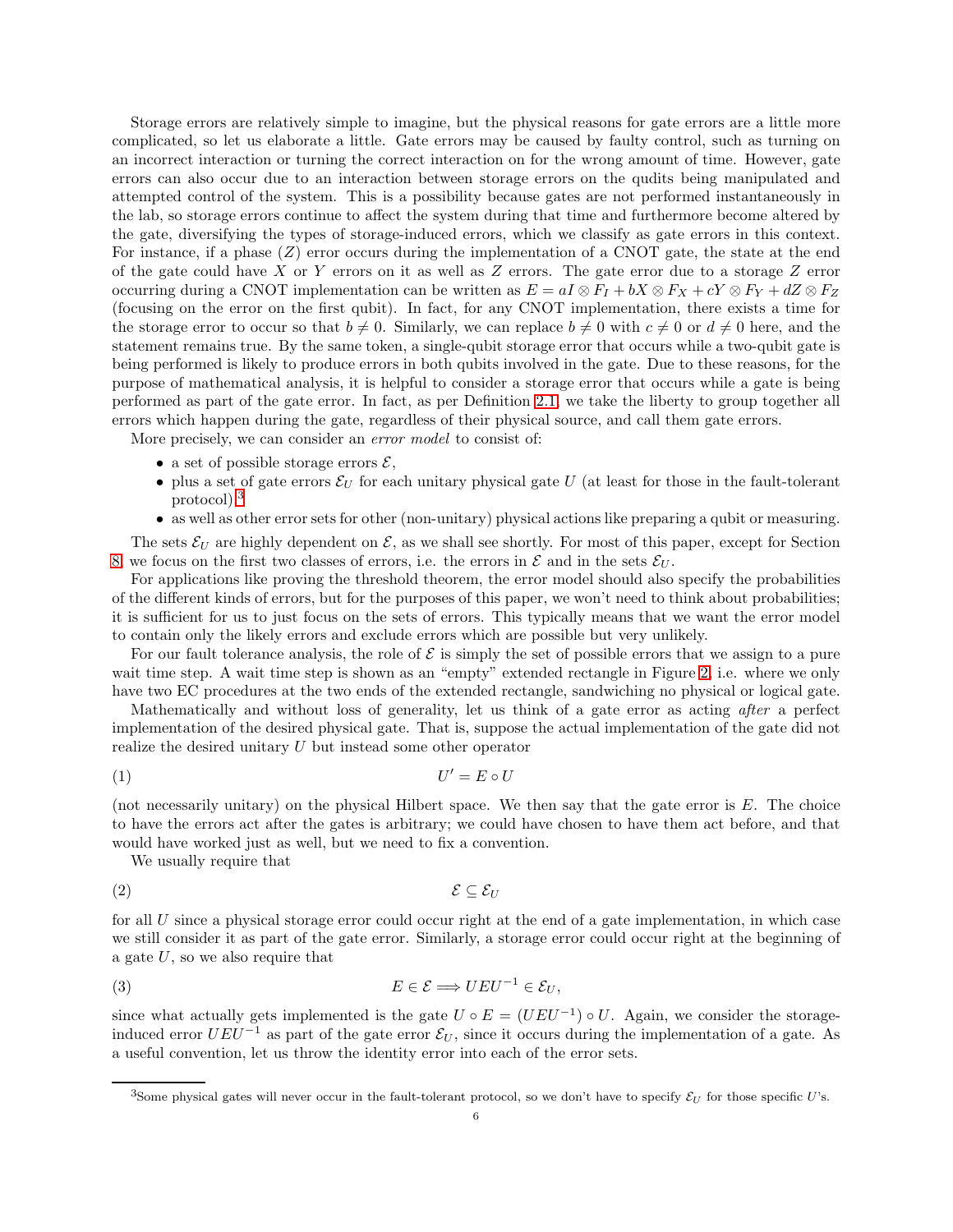We frequently work with Pauli errors. When expressed in the qubit computational basis, the single-qubit Pauli operators are given by

<span id="page-6-8"></span>(4) 
$$
\sigma^X := X := \begin{pmatrix} 0 & 1 \\ 1 & 0 \end{pmatrix}, \quad \sigma^Z := Z := \begin{pmatrix} 1 & 0 \\ 0 & -1 \end{pmatrix}, \quad \sigma^Y := Y := iXZ = \begin{pmatrix} 0 & -i \\ i & 0 \end{pmatrix}.
$$

In addition, we shall need the definition

$$
\sigma^0 := \mathbb{1}
$$

where **1** is the identity operator on the qubit Hilbert space. There are standard generalizations of the Pauli errors to qudits [\[15\]](#page-63-8). We will also deal with multiple-qudit Pauli errors, which are tensor products of the single-qudit Paulis.

<span id="page-6-6"></span>**Definition 2.2.** The *weight* of an *n*-qudit Pauli error is the number of non-identity tensor factors in the tensor product.

<span id="page-6-0"></span>2.2. Quantum error-correcting codes. The QECC gives us the ability to correct errors. In a QECC, a logical Hilbert space is encoded in a larger physical Hilbert space in such a way that errors can be identified and corrected. Naturally, it is not possible to correct all possible errors<sup>[4](#page-6-1)</sup>, so to be useful, a QECC should focus on the most likely kinds of errors in an implementation.

Here we briefly review a few key concepts of quantum error correction. See [\[11\]](#page-63-1) for more details. Let us define an  $((n, K))$  qudit quantum error-correcting code as a linear subspace C of dimension K, called the codespace, sitting inside a  $d^n$ -dimensional physical Hilbert space  $\mathcal{H}_{\text{physical}} = (\mathbb{C}^d)^{\otimes n}$  of n qudits. Typically the physical system in use has a physically natural tensor product decomposition into qudits. For instance, each qudit may be one ion in an ion trap.

It is often the case that we want to run a computation using more than  $\log_d K$  logical qudits<sup>[5](#page-6-2)</sup>, so a single  $((n, K))$  qudit QECC will not be enough. Let's say we need m logical qudits. We call the Hilbert space  $(\mathbb{C}^d)^{\otimes m}$  of the logical qudits the *logical space*, denoted by  $\mathcal{H}_{\text{logical}}$ . When  $m > \log_d K$ , we can divide up the  $d^m$ -dimensional logical space into a tensor product of logical subspaces of dimension  $\leq K$  (in whatever way is most convenient) and then encode each of these tensor factors as codespaces in a separate block of the QECC, using a total of  $n \lceil m / \log_d K \rceil$  physical qudits.

QECCs are made to correct errors. The following definition makes the notion of error correction precise.

**Definition 2.3.** Given a set  $\mathcal{E}' = \{E_a\}$  of errors, we say that a QECC C corrects this set of errors if there exists a quantum (recovery) operation  $\mathcal R$  such that

(6) 
$$
(\mathcal{R} \circ E_a)|\psi\rangle \propto |\psi\rangle \text{ for all } E_a \in \mathcal{E}' \text{ and } |\psi\rangle \in C.
$$

<span id="page-6-3"></span>This operational definition of correctability translates into the following algebraic condition [\[3,](#page-63-9) [16\]](#page-63-10):

<span id="page-6-5"></span>**Theorem 2.1.** A QECC C corrects the set of errors  $\mathcal{E}'$  if and only if

(7) 
$$
\langle \psi_i | E_a^{\dagger} E_b | \psi_j \rangle = f_{ab} \delta_{ij}
$$

where  $E_a, E_b \in \mathcal{E}'$  and  $\{|\psi_i\rangle\}$  is an orthonormal basis for the codespace C.

The independence of the numbers  $f_{ab}$  from i and j is the crucial element here. For any pair of errors  $E_a$ and  $E_b$ , since  $f_{ab}$  does not depend on i, j, one can verify that if equation [\(7\)](#page-6-3) is satisfied for one orthonormal basis of C, then it is satisfied for any other orthonormal basis as well, with the same constants  $f_{ab}$ .

**Definition 2.4.** The *distance* of a QECC C is the minimum weight<sup>[6](#page-6-4)</sup> of a (qudit) Pauli operator P for which there does not exist  $f(P)$  independent of i and j such that

(8) 
$$
\langle \psi_i | P | \psi_j \rangle = f(P) \delta_{ij}
$$

for all orthonormal pairs of vectors  $|\psi_i\rangle$ ,  $|\psi_j\rangle$  in C. If C is an  $((n, K))$  qudit QECC with distance  $\delta$ , we say that C is a minimum distance (qudit) code of type  $((n, K, \delta))$ .

<span id="page-6-7"></span>As a corollary to Theorem [2.1,](#page-6-5) we have the following.

<sup>4</sup>For example, those errors that are "tangential" to the code subspace will be undetectable and hence uncorrectable.

<span id="page-6-4"></span><span id="page-6-2"></span><span id="page-6-1"></span> $5$ Typically K is a power of d, the size of the physical qudits, namely, we usually like to encode an integer number of qudits. <sup>6</sup>See Definition [2.2.](#page-6-6)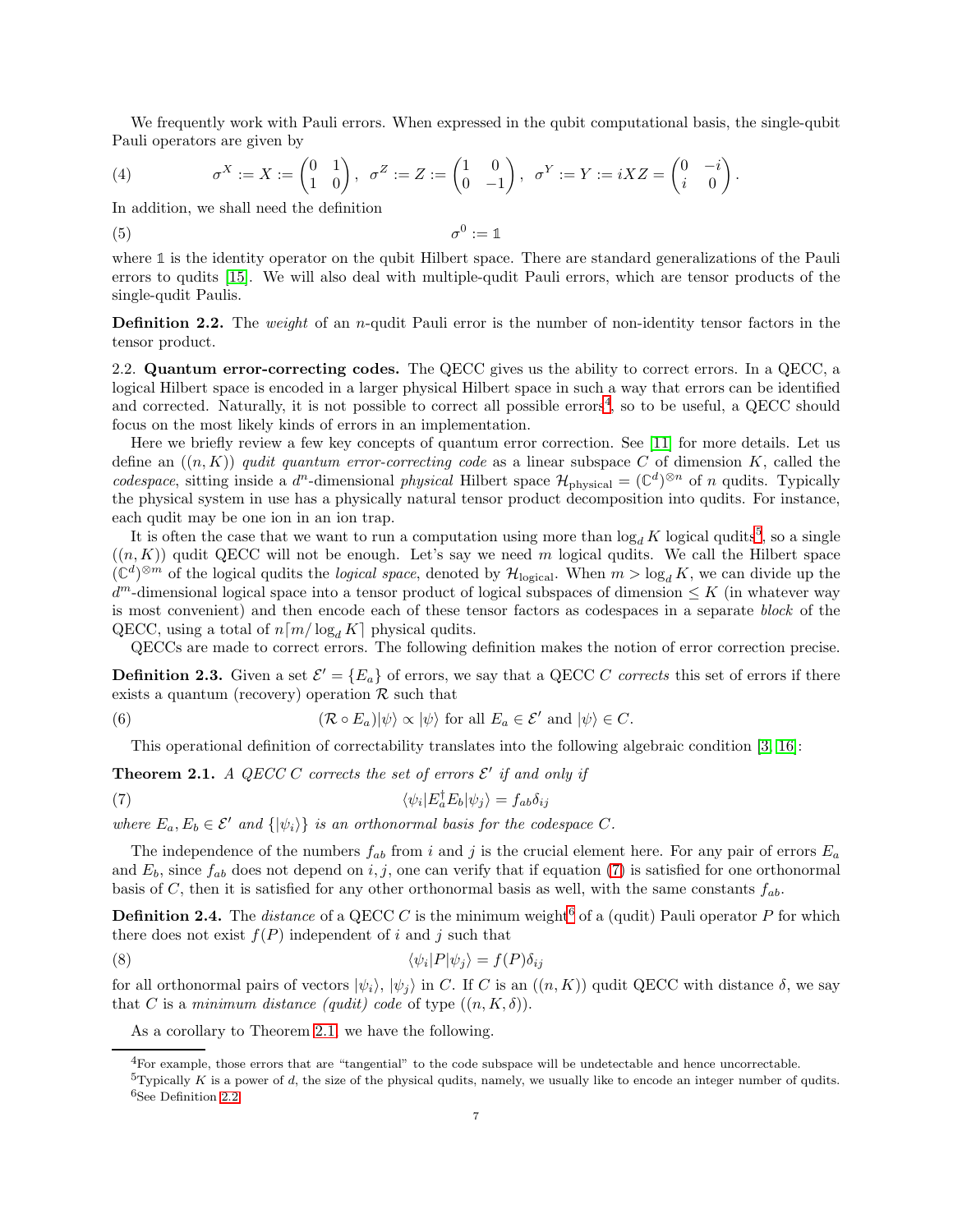

<span id="page-7-1"></span>FIGURE 2. A schematic example of a portion of a circuit built of fault-tolerant gadgets, such as EC, CNOT and  $H$ . We can consider a fault-tolerant circuit to be broken up into fundamental units called "extended rectangles", marked by dotted lines in the figure. Each (solid) line represents a block of the QECC. EC is an error correction step, and CNOT and H are two kinds of logical gate. In general, a fault-tolerant gadget, such as the CNOT or  $H$ logical gates here, might also contain error correction. This is because a fault-tolerant gate might itself be made up of multiple physical gates, and sometimes we need to perform error correction between the physical gates in order to prevent the errors from becoming too severe.

# <span id="page-7-4"></span>**Corollary 2.2.** An  $((n, K, \delta))$  code can correct all errors<sup>[7](#page-7-2)</sup> of weight t where  $2t + 1 \leq \delta$ .

It is also useful to have the notion of an encoding for a QECC. Let C be an  $((n, K))$  qudit quantum errorcorrecting code as above, that is, C is a K-dimensional vector subspace of the  $d^n$ -dimensional  $\mathcal{H}_{\text{physical}}$ . An encoding<sup>[8](#page-7-3)</sup> for C refers to a choice of a unitary isomorphism  $\iota$  from the logical space  $\mathbb{C}^K$  to C. A decoding for C, on the other hand, is a choice of a unitary isomorphism  $\omega$  from C to the logical space  $\mathbb{C}^K$ . In a faulttolerant protocol, the encoding and decoding mostly happen only abstractly in the mind of the quantum information theorist, but are nevertheless very useful and important concepts.

In a fault-tolerant protocol, the QECC C must be matched to the given error model (the blue line in Figure [1\)](#page-4-2). In particular, the code C should be able to correct at least the set  $\mathcal E$  of storage errors, and for U ranging over the unitary physical gates used in the fault-tolerant protocol,  $U(C')$  should be able to correct  $\mathcal{E}_U$ , where  $C'$  is the code obtained by applying all the physical gates prior to U in the fault-tolerant gadget to the reference code C.

<span id="page-7-0"></span>2.3. Fault-tolerant operations. Fault-tolerant gadgets let us perform various kinds of actions on a quantum state encoded in a QECC.

First, we quickly review what is involved in a fault-tolerant quantum computation. A fault-tolerant protocol consists of a set of gadgets which perform encoded versions of the various components of a quantum circuit. At a minimum, a fault-tolerant protocol needs gadgets for state preparation, measurement, and a universal set of gates. The protocol also needs a gadget for fault-tolerant error correction, inserted into the fault-tolerant circuit periodically, as in Figure [2,](#page-7-1) to prevent errors from building up during the computation. All gadgets are performed on states encoded in the QECC used in the protocol. Thus, a fault-tolerant circuit might begin with state preparation gadgets to create a number of encoded  $|0\rangle$  states, continue with a sequence of gate gadgets implementing a quantum algorithm, interleaved by fault-tolerant error correction procedures, and end with measurement gadgets which output the logical value of one or more encoded qubits.

Each gadget is composed of a number of physical gates, and each physical gate  $U$  can potentially be followed by an error drawn from  $\mathcal{E}_U$ . Sometimes, error correction is performed between the physical gates, to prevent the errors from becoming too severe. Figure [2](#page-7-1) gives an example of part of a fault-tolerant circuit. In the case of the 7-qubit code, the logical CNOT and  $H$  gate gadgets are each made up of a tensor product of n physical gates (i.e. are transversal), where n is the number of physical qudits used in the QECC. Since only a tensor product is involved in this case, the logical CNOT and  $H$  gates can actually be accomplished in depth 1, and can therefore be considered as made up of a single physical gate. Better examples of logical

<sup>&</sup>lt;sup>7</sup>Only Pauli errors of weight t is defined in this paper. However, an  $((n, K, \delta))$  code indeed corrects general errors of weight t once that is properly defined.

<span id="page-7-3"></span><span id="page-7-2"></span><sup>&</sup>lt;sup>8</sup>Here, we do not consider subsystem encodings.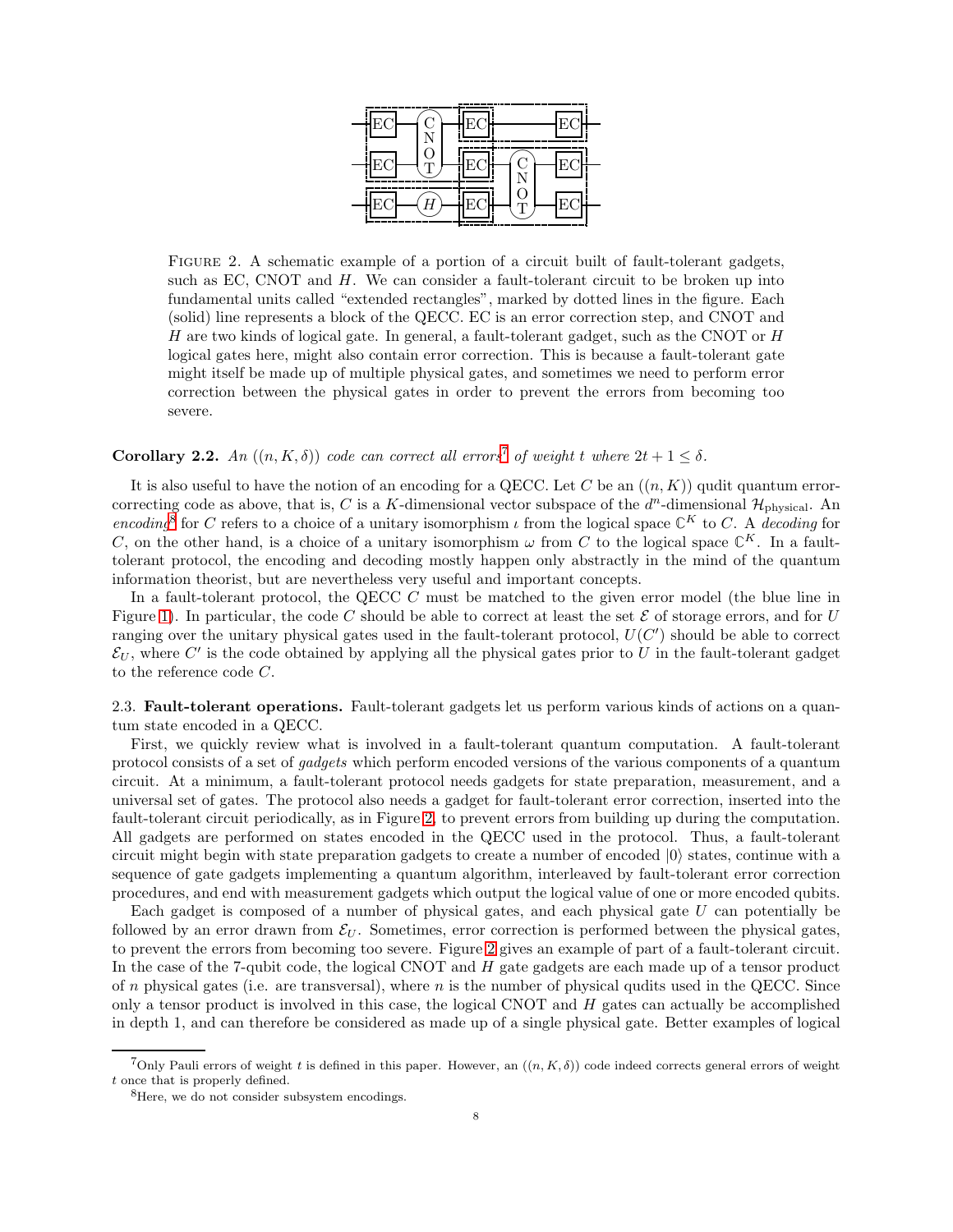gates being composed of multiple physical gates include magic state constructions, error correction gadgets, and moving defects around in a toric code as described in Sections [7](#page-37-0) and [2.5.](#page-9-0)

Naturally, in a fault-tolerant protocol, fault-tolerant gadgets must be matched to the QECC (the green line in Figure [1\)](#page-4-2) and to the error model (the red line in Figure [1\)](#page-4-2). In the absence of error, a fault-tolerant  $gate<sup>9</sup> F should map a valid encoded state into another encoded state, namely$  $gate<sup>9</sup> F should map a valid encoded state into another encoded state, namely$  $gate<sup>9</sup> F should map a valid encoded state into another encoded state, namely$ 

<span id="page-8-2"></span>
$$
(9) \t\t F(C) = C
$$

for the QECC C chosen for our fault-tolerant protocol. In general, there may be some physical errors already in the state at the beginning of the gadget. The FT operation will combine these with additional errors (after possible intermediate error correction) that occur during the gadget. As a property of an FT operation, if neither group of errors is too severe, we ask that the error at the end of the gadget is still correctable by the code.

In order to make sure that the errors during a FT gadget don't become too severe, we might have to perform error correction within the gadget, and the error-correction property the FT gadget must satisfy has implications for the intermediate physical gates, their error sets and the intermediate codes. Here it is important to keep track of not just the fault-tolerant gates, but also how each fault-tolerant gate F is discretely implemented, i.e. the decomposition  $F = U_m \cdots U_1$  into a series of physical gates  $U_i$ . In some sense, we need to make sure the error-correcting properties of the reference code and of intermediate codes are not spoiled by the implementation of the gadgets, even in the presence of imperfection in their implementation, and that the error-correcting properties of the intermediate codes are strong enough to correct the accumulated errors. Since we don't correct errors after every physical gate, when we do correct errors, say after some physical gate  $U$ , we might need to correct accumulated errors beyond what is in the set  $\mathcal{E}_U$ . Therefore, the compatibility we ask for here between the fault-tolerant operations and the error model is more stringent than that outlined at the end of the Section [2.2.](#page-6-0)

Similarly, the error-correction property of the FT gadget has implications not only on the discrete implementation of the gadget, but also on the continuous-time implementation and all the intermediate codes. By continuous-time implementation of a fault-tolerant gate  $F$ , we mean we keep track of not only the physical gates  $U_i$  that make up  $F$ , but also their continuous-time implementation, e.g. evolving the system under some Hamiltonian. However, we do not discuss the compatibility between the continuous-time implementation and the error model so much here because for now we model the errors to happen at discrete time, after each physical gate.

In this paper, we will focus mainly on *unitary* fault-tolerant gate gadgets. To qualify as a unitary fault-tolerant gate, not only does the resulting fault-tolerant gate need be unitary, it also needs admit a continuous-time implementation which is unitary for all time  $0 \le t \le 1$ .

<span id="page-8-0"></span>2.4. Example: The s-qudit error model and transversal gates. Let us consider an example that we will return to in Section [6](#page-30-1) and see how the choice of error model, QECC, and fault-tolerant gadgets (and physical gates) must fit together in this case.

We define an *s*-qudit error model for when the underlying system has errors naturally occurring independently on  $\leq s$  separate qudits. We shall make this brief statement more precise below. The underlying physical Hilbert space in this case is  $\mathcal{H}_{\text{physical}} := \bigotimes_{i=1}^n \mathcal{H}_i$  where n is the number of qudits and  $\mathcal{H}_i = \mathbb{C}^d$ denotes the qudit Hilbert space for the  $i^{\text{th}}$  qudit. The set of storage errors  $\mathcal{E}$  in the s-qudit error model is the set of all tensor product errors of weight s or less, namely  $E = \bigotimes_i E_i$  where  $E_i$  acts on  $\mathcal{H}_i$  and  $E_i \neq \mathbb{1}$ for at most s places.

Without loss of generality, a unitary gate U takes the form  $\bigotimes_j U_j$ , expressed as a tensor decomposition maximizing the number of tensor factors. Each  $U_j$  acts on a subspace  $\overline{\mathcal{H}}_j$  which contains the tensor product of an integer number of the qudit Hilbert spaces  $\mathcal{H}_i$ . U acts on  $\mathcal{H}_{\text{physical}}$ , so  $\bigotimes_j \mathcal{H}_j = \mathcal{H}_{\text{physical}}$ . Furthermore, since the tensor decomposition  $\mathcal{D}_j U_j$  maximizes the number of tensor factors, such a decomposition is unique. With respect to the Hilbert space decomposition  $\bigotimes_j \mathcal{H}_j = \mathcal{H}_{\text{physical}}$ , we define the set of gate errors

<span id="page-8-1"></span><sup>9</sup>A fault-tolerant gate is always used to mean a fault-tolerant logical gate, not the physical gates that make up the faulttolerant gadget/gate.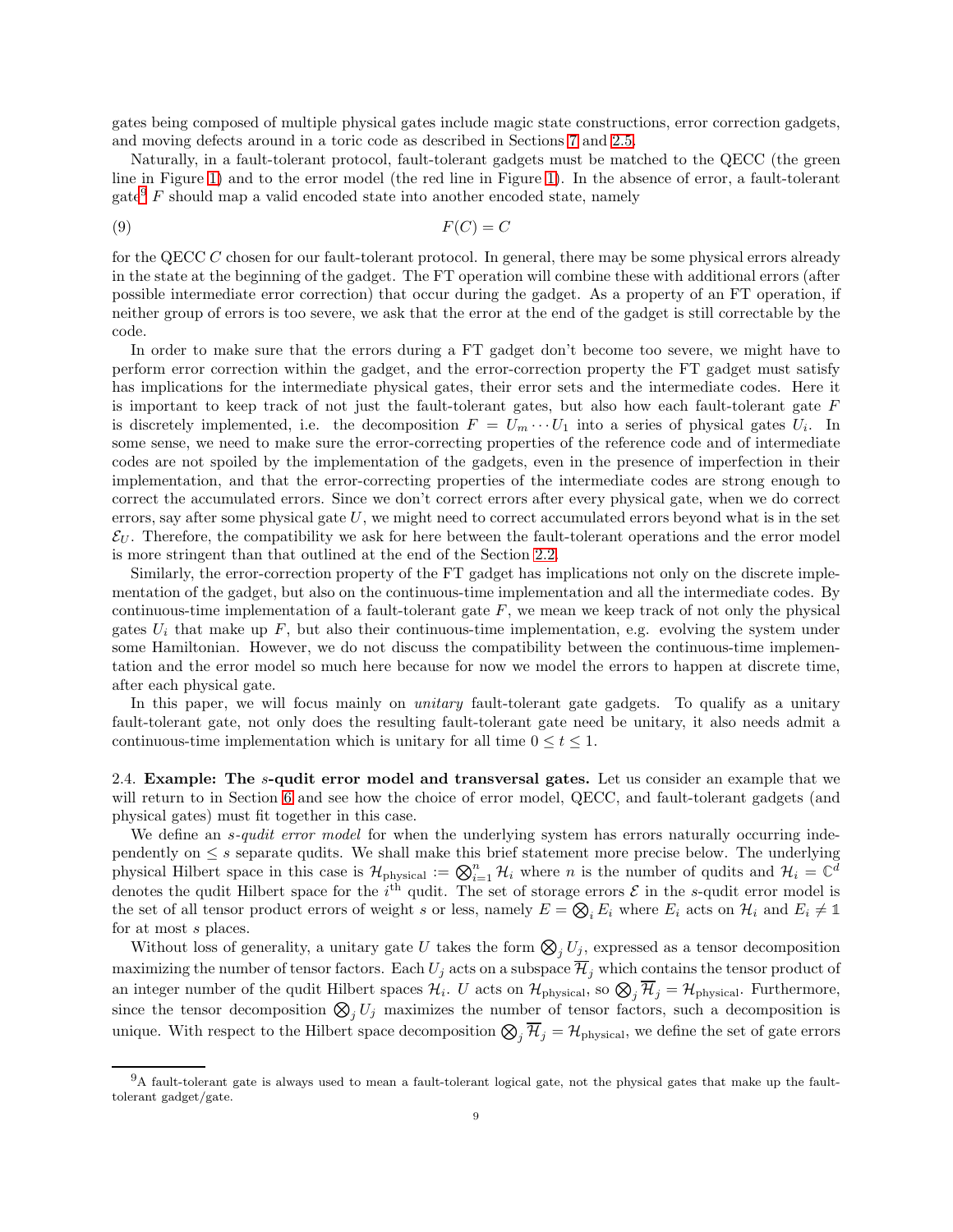$\mathcal{E}_U$  associated with  $U^{10}$  $U^{10}$  $U^{10}$  to be the set of all tensor product errors  $F = \bigotimes_j F_j$  where  $F_j$  acts on  $\overline{\mathcal{H}}_j$  and at most s of the  $F_j$ 's are nontrivial. In particular, if U is a tensor product of unitaries on the individual qudit Hilbert spaces  $\mathcal{H}_i$ , then  $\mathcal{E} = \mathcal{E}_U$ ; otherwise  $\mathcal{E} \subsetneq \mathcal{E}_U$ .

By Corollary [2.2,](#page-7-4) a code with distance  $\delta$  corrects s qudit errors iff  $\delta > 2s$ . Thus, any code of, for example, distance  $2s + 1$  is well-suited to correct a s-qudit error model if we consider only storage errors.

However, in a quantum fault-tolerant protocol, we need a code that can correct gate errors from  $\mathcal{E}_U$ . Suppose the gate U is of the form  $\bigotimes_i U_i$  where each  $U_i$  acts on one of the qudits. Then  $\mathcal{E} = \mathcal{E}_U$  and the gate errors  $E_1$  and  $E_2$  (as in Theorem [2.1\)](#page-6-5) would also have a weight of at most s, hence in this case  $E_1^{\dagger}E_2$  is an error of weight at most 2s. Therefore, the same code that corrects the errors in a wait step can also correct the errors incurred in a time step where the gate U is performed. Hence, a distance  $2s + 1$  code may again be a suitable QECC for fault-tolerant computation under the s-qudit error model, if all gates involved are of this form.

On the other hand, if each  $U_i$  acts non-trivially on 2 qudits in a single block of the code, then  $\mathcal{E}_U$  contains errors of weight 2s. In this case, we would need a code with distance at least  $4s + 1$ . To avoid needing larger distance codes than  $2s+1$ , we shall design fault-tolerant protocols for the s-qudit error model to avoid multi-qudit gates acting within a single block of the QECC. Therefore, to achieve fault tolerance in this case, we restrict our physical gates to be transversal gates, defined below.

<span id="page-9-2"></span>**Definition 2.5.** A (possibly multi-block) transversal gate U is one that can be written as  $U = \bigotimes_i U_i$ , where the unitary  $U_i$  acts only on the  $i^{\text{th}}$  qudit in each block of a QECC.

For instance, if we are dealing with a system of qubits, any tensor product of single-qubit gates is a transversal operation, as is a tensor product of CNOT gates, where the  $i<sup>th</sup>$  CNOT uses qubit i from block 1 as the control qubit and qubit  $i$  from block 2 as the target qubit. For CSS codes, the transversal CNOT between two code blocks implements the logical CNOT between the two encoded qubits [\[24\]](#page-63-11).

A transversal gate that maps the code space back into itself is automatically fault-tolerant with respect to the s-qudit error model and a distance  $2s+1$  code, in part by the same argument which shows that a code with distance  $2s+1$  corrects weight s errors. Thus, for example, the s-qubit error model, a distance  $2s+1$  QECC, and (faulty) transversal gates fit together to produce a sensible fault-tolerant protocol. Unfortunately, such a protocol is incomplete, since the set of transversal gates on a QECC can never execute a universal set of logical gates [\[8\]](#page-63-7). However, in some important cases, a large number of gates can be performed transversally. For instance, the 7-qubit code has a transversal implementation of the full Clifford group [\[24\]](#page-63-11).

<span id="page-9-0"></span>2.5. Example: The geometrically local error model and the toric code. A second example is when errors are geometrically local and we use topological codes and gates. More specifically, in this paper we simply consider the toric code and string operators, which will serve as examples of a topological code and topological gates. We present a fibre bundle picture of this model in Section [7.](#page-37-0)

The 2D  $(s, t)$ -geometrically local error model is specified by two parameters s and t. Let us consider the n-qubit Hilbert space  $\mathcal{H}_{\text{physical}} := (\mathbb{C}^2)^{\otimes n}$ , with the qubits arranged in 2 spatial dimensions, say on the vertices (as in Figure [3\)](#page-10-0) or the edges (as in toric code) of a square lattice with unit lattice spacing. The set of possible storage errors  $\mathcal E$  consists of all tensor product Pauli errors which have support on a union  $\bigcup_{i=1}^s S_i$ of at most s clusters of qubits, where each  $S_i$  is contained in a disk  $D_i$  of diameter at most t, as depicted in Figure [3.](#page-10-0)

Without loss of generality, a unitary gate U can be written as  $U = \bigotimes_{j=1}^{r} U_j$ , where  $U_j$  acts on  $\overline{\mathcal{H}}_j$ , consisting of a tensor product of an integer number of geometrically neighbouring  $\mathcal{H}_i$ 's. The decomposition is chosen to maximize the number of tensor factors. Then the set  $\mathcal{E}_U$  of gate errors consists of tensor product Pauli errors acting on a union  $\bigcup_{i=1}^s S'_i$  of at most s clusters, where each cluster  $S'_i$  is contained within  $D_i \cup \text{supp}(U_j)$ , for some disk  $D_i$  of radius t and for all j such that  $\text{supp}(U_j) \cap D_i \neq \emptyset$ . We see that in general  $\mathcal{E} \subsetneq \mathcal{E}_U$  because  $S_i \subset D_i$  for errors in  $\mathcal{E}$  whereas the analogous set inclusion  $S_i' \subset D_i$  does not generally hold true for errors in  $\mathcal{E}_U$ . In fact, it can be that  $D_i \subset S'_i$ , as shown in Figure [3.](#page-10-0) We may assume  $t \geq 1$  always; when the error sets are all empty, we say that we have a  $(0, 1)$ -geometrically local error model.

<span id="page-9-1"></span><sup>&</sup>lt;sup>10</sup>For the error model to be realistic, U must be implemented by a time sequence  $U(t)$  of unitaries each of which respecting the tensor product decomposition  $\bigotimes_j \overline{\mathcal{H}}_j$ . The  $U(t)$  here is a unitary evolution, as defined in Definition [4.2.](#page-19-1) In particular,  $U(0) = \mathbb{1}$  and  $U(1) = U$ .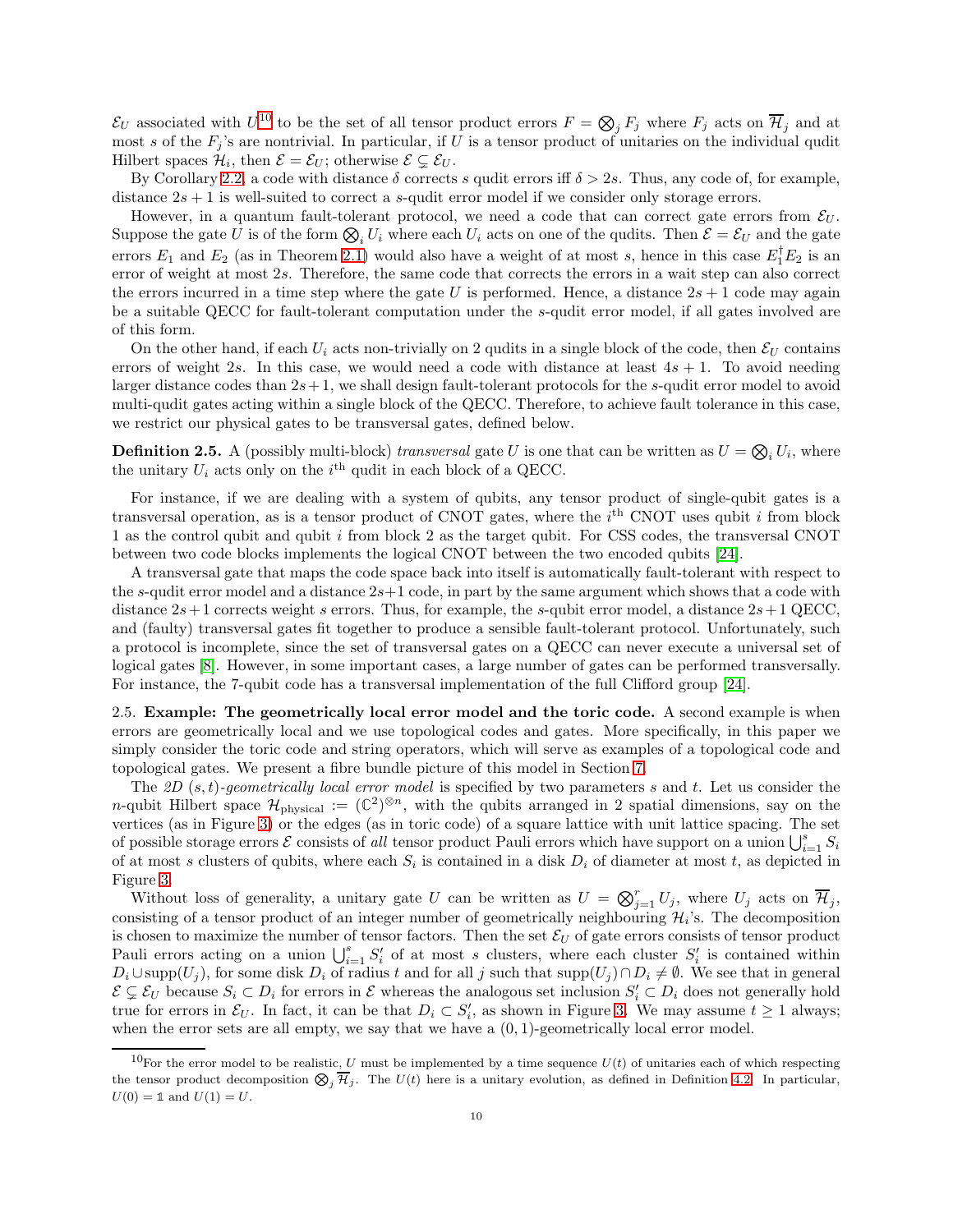

<span id="page-10-0"></span>FIGURE 3. An example of a  $(3, 2)$ -geometrically local error. X represents an error, and a solid circle indicates a cluster  $D_i$ . If we do two-qubit gates between adjacent qubits (represented by thick blue lines), the clusters can be larger, represented by dotted circles. In this figure, the qubits live on the vertices of the lattice. This is different from the usual convention for the toric code, which has qubits on the edges of a lattice.

As a QECC resilient against the  $(s, t)$ -geometrically local error model, we use Kitaev's toric code [\[14\]](#page-63-2), which we define explicitly in Section [7.1.1.](#page-38-1) The standard toric code is defined for a qubit system on a torus, geometrically arranged so that the qubits sit on the edges of a square lattice with unit lattice spacing. If the underlying lattice on the torus has period  $L$ , the code then has distance  $L$ , that is, it is robust against the s-qubit storage errors, as defined in Section [2.4,](#page-8-0) with weight  $s < L/2$ . On the other hand, since the toric code is sensitive to the local and toroidal geometry, it is also a natural candidate for providing protection against geometrically local errors, and the code distance by itself is not a good measure of the error correction power of the toric code. We expect the toric code to "do better" when we consider a more restricted class of errors. Indeed, this is what happens. If we consider only the storage errors, i.e. in a quantum memory setting, a toric code of size L is robust against the  $(s, t)$ -geometrically local error model for  $st < L/2$ , effectively increasing the maximum allowed number of error locations from  $|(L-1)/2|$  to about  $s\pi t^2/4 = (\pi t/4)(L-1)/2$  by taking advantage of the geometric clustering of the errors, especially effective when t is large. Also note that the s-qubit error model is the same as the  $(s, 1)$ -geometrically local error model. Hence, robustness against  $(s, t)$ -geometrically local error models for  $st < L/2$  is a strictly stronger statement than robustness against s-qubit error models for  $s < L/2$ .

In this case, a natural set of fault-tolerant operations compatible with the  $(s, t)$ -geometrically local error model and the toric code are those consisting of a tensor product of single-qubit gates or gates interacting only clusters of qubits of diameter d, since these gates respect the geometric locality of the code. Then if the error before a gadget is an  $(s_1, t)$  error and the gate errors are  $(s_2, t)$ -geometrically local, then the error after the gadget becomes an  $(s_1 + s_2, t + 2(d - 1))$ -geometrically local error, since each cluster could have been increased in size by error propagation, but only by at most  $(d-1)$  qubits in each direction. Here, when the  $s_1 + s_2$  disks of error support overlap after being expanded by  $(d-1)$  in radius, for ease and certainty of analysis, we still consider the new support of errors to be decomposed into the same  $s_1 + s_2$  disks, say with the original centers.

For instance, if the gates involve tensor products of two-qubit Clifford operators (where gates interact only nearest-neighbour qubits), then each cluster can have diameter up to  $t + 2$ . In this case, the toric code of size/distance L is able to correct the accumulated error after the gate, provided that  $(s_1 + s_2)(t + 2) < L/2$ .

In section [7,](#page-37-0) we work with FT operations which are certain tensor products of single-qubit Paulis, usually known as the string operators, which will be defined in Section [7.1.1.](#page-38-1) String operators interact clusters of qubits of diameter  $d = 1$ , so if the initial error is  $(s_1, t)$ -geometrically local, the error after applying a string operator with  $(s_2, t)$ -geometrically local gate errors is  $(s_1 + s_2, t)$ -geometrically local. The string operators are far from being universal — they generate the logical Paulis. For certain topological codes, sequences of local operations acting on slightly larger clusters *can* produce universal sets of logical gates [\[9\]](#page-63-12).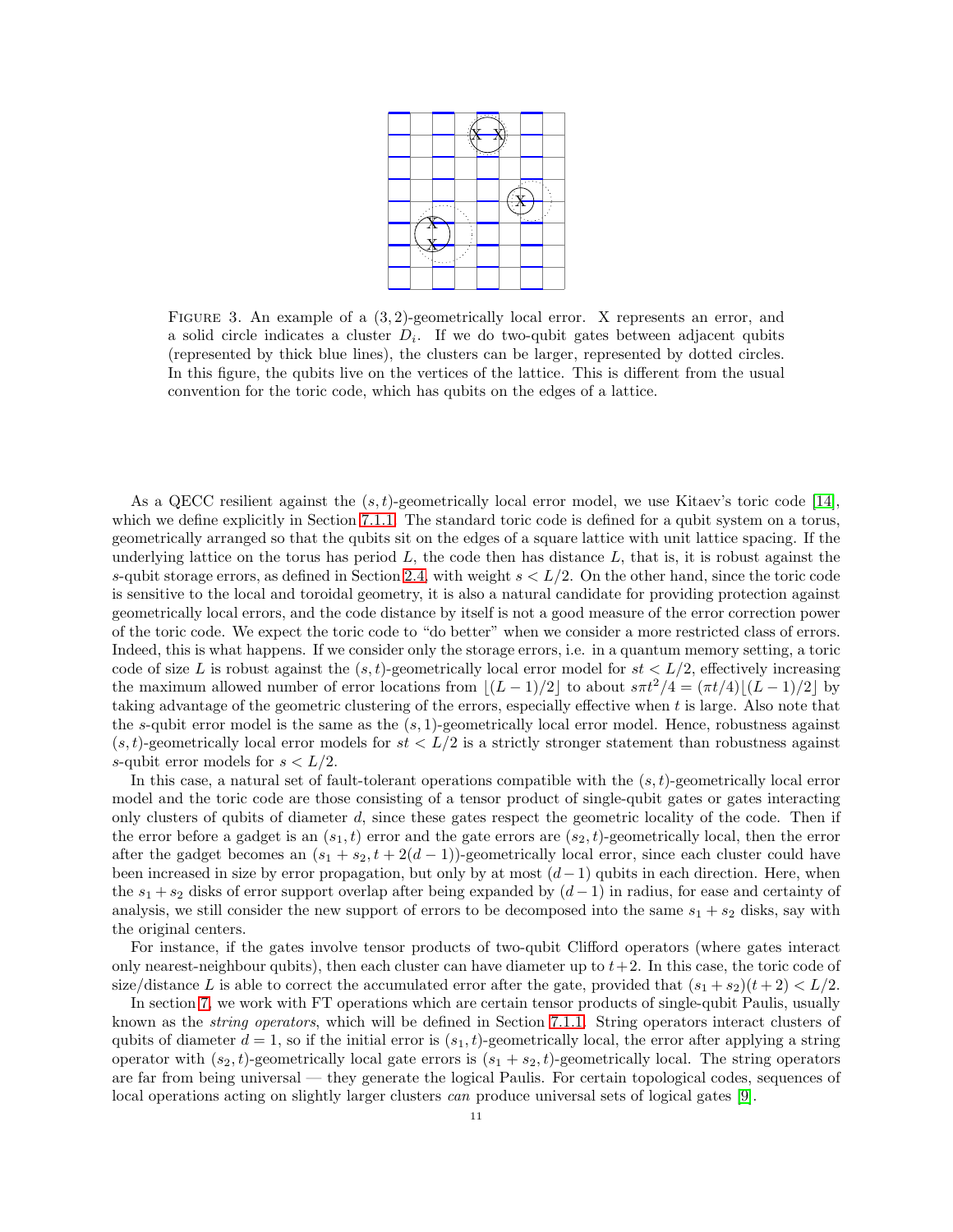

<span id="page-11-6"></span>FIGURE 4. The Möbius strip is a fibre bundle over the base space  $S<sup>1</sup>$  (in red) with fibre the interval [−1, 1] <sup>⊂</sup> **<sup>R</sup>** (fibre at one point shown in blue).

#### 3. Geometric preliminaries

<span id="page-11-0"></span>In this section, we will introduce the main mathematical structures used in this paper. In Section [3.1,](#page-11-1) we introduce fibre bundles, including vector bundles and principal bundles, and in Section [3.2,](#page-13-0) we discuss connections and holonomy. For more information about these topics, see, for instance, [\[21\]](#page-63-13).

<span id="page-11-1"></span>3.1. Fibre bundles. To establish the main claim of this paper, we shall make use of two bundles over the set of all K-dimensional subspaces (all the possible  $K$ -dimensional *codespaces* in the language of quantum error correction) of the physical Hilbert space  $\mathcal{H}_{\text{physical}} = \mathbb{C}^N$ . Here, we introduce the general notion of a fibre bundle and two prominent subclasses thereof, principal G-bundles and vector bundles.

3.1.1. Definition of a fibre bundle. The notion of a fibre bundle mirrors that of a manifold — recall the definition of a manifold involving a maximal atlas of coordinate charts. Intuitively, a fibre bundle is a manifold with some topological space (the *fibre*) attached to each point. To make this definition rigorous, we employ the notions of bundle projection and local trivialization.

<span id="page-11-4"></span>**Definition 3.1** (Bundle projection & Trivialization). Let E, B and F be Hausdorff spaces<sup>[11](#page-11-2)</sup> and  $\pi : E \to B$ a (continuous) map. Then  $\pi$  is called a *bundle projection* with fibre F if each point of B has a neighbourhood U such that there is a homeomorphism  $\phi: U \times F \to \pi^{-1}(U)$  such that  $\pi(\phi(p, f)) = p$  for all  $p \in U$  and  $f \in F$ . Such a map  $\phi$  is called a *trivialization* of the bundle over U. More specifically,  $\phi$  may be called a trivialization of  $\pi$ , or of E, over U. Such a pair  $(U, \phi)$  is called a *(local) trivialization chart.* 

We now explain a couple of terms which will appear in Definition [3.2](#page-11-3) of a fibre bundle. A *topological* group is a group which is also a topological space and where the group operations are continuous. An action of G on F is said to be faithful or effective if for any  $g \neq h$  in G, there exists an element  $f \in F$  such that  $g \cdot f \neq h \cdot f$ .

The following is basically Definition 13.2 of [\[6\]](#page-63-14).

**Definition 3.2** (Fibre bundle). Let G be a topological group acting faithfully on the Hausdorff space F as a group of homeomorphisms from the topological space  $F$  to itself. Let  $E$  and  $B$  be Hausdorff spaces. Then a fibre bundle  $(E, B, \pi, F, G)$  [over the base space B with total space E, fibre F and structure group G] is a bundle projection  $\pi : E \to B$  (with fibre F) together with a collection  $\Phi$  of trivialization charts, such that:

- <span id="page-11-5"></span>(i) Each point of B has a neighbourhood U over which there is a trivialization chart  $(U, \phi)$  in  $\Phi$ ;
- (ii) If  $\phi_i, \phi_j \in \Phi$  are charts over U, then there is a continuous map  $\theta_{ij} : U \to G$  such that  $\phi_j(p, f) =$  $\phi_i(p, \theta_{ij}(p) \cdot f)$  for all  $p \in U, f \in F$ , called a transition function or coordinate transformation;
- (iii) If  $\phi: U \times F \to \pi^{-1}(U)$  is in  $\Phi$  and  $V \subset U$ , then the restriction of  $\phi$  to  $V \times F$  is in  $\Phi$ ;
- <span id="page-11-3"></span>(iv) The set  $\Phi$  is maximal among collections satisfying (i), (ii), and (iii).

A collection  $\Phi$  of trivialization charts satisfying properties (i) – (ii) is known as a G-atlas, in analogy with an atlas for a manifold. Comparing Definitions [3.1](#page-11-4) and [3.2,](#page-11-3) we see that property [\(i\)](#page-11-5) of a fibre bundle is similar to the intrinsic requirement of a bundle projection. However, in the definition of a bundle projection,

<span id="page-11-2"></span> $11$ Roughly speaking, a Hausdorff space is a topological space that satisfies some basic properties to make it reasonably well-behaved. For a formal definition, refer to [\[20\]](#page-63-15).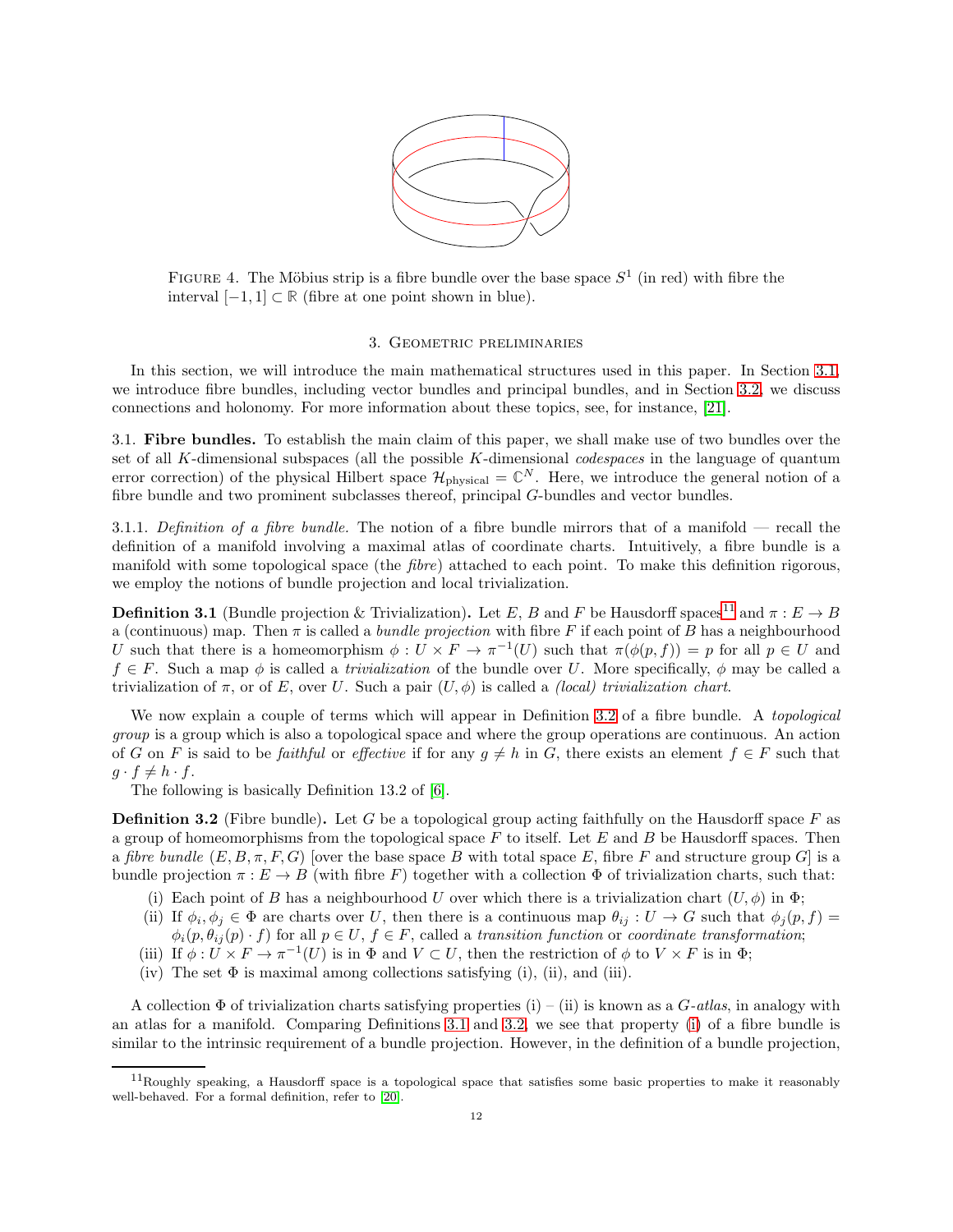we only ask that a trivialization over some neighbourhood  $U$  exits, whereas in the definition of a fibre bundle, we ask the  $G$ -atlas  $\Phi$  to contain such a trivialization chart.

Figure [4](#page-11-6) shows a simple example of a fibre bundle. Here, the base space B is  $S^1$ , and the fibre F is the interval  $[-1, 1]$  in the vector space  $\mathbb R$ . To get a nontrivial fibre bundle, we let the total space E be the Möbius strip. The structure group of this bundle is  $G = O(1) = \mathbb{Z}_2$ , where  $O(1)$  stands for the group of orthogonal linear transformations of the vector space **R**.

<span id="page-12-0"></span>Let us mention a fact about the structure group G: Suppose  $p \in B$ , then the set

(10) 
$$
\{\theta_{ij}(p) \in G \mid \phi_i, \phi_j \in \Phi \text{ are charts over } U \text{ for some } U \ni p\} = G,
$$

where  $\Phi$  and G are as in Definition [3.2](#page-11-3) and  $\theta_{ij}$  is the transition function between  $\phi_i$  and  $\phi_j$  given by condition (ii). This is because the G-atlas  $\Phi$  in Definition [3.2](#page-11-3) is maximal, and therefore contains charts "shifted by" any group element  $g \in G$ . So, we could alternatively think of the structure group as defined by the set on the left hand side of equation [\(10\)](#page-12-0). The structure group is also known as the *qauge group* in physics.

Remark 1. In this paper, all the spaces that appear are not only Hausdorff topological spaces but also subsets of manifolds. Furthermore, all the spaces and functions are continuous and piecewise smooth. In all cases of interest to us, G is a smooth Lie group, the action of a group element  $g \in G$  is a diffeomorphism, sometimes even a linear map, on  $F$ , and all other (originally continuous) maps appearing in the definitions are now piecewise smooth.

### 3.1.2. Vector bundles and principal bundles.

**Definition 3.3** (Vector bundle). A vector bundle  $(E, B, \pi, F, G)$  is a fibre bundle whose fibre F is not only a Hausdorff topological space but also comes equipped with a vector space structure.

For a complex vector bundle E, if its fibre  $F = \mathbb{C}^d$ , we call d the *fibre dimension* and denote it by dim E. Then the structure group G for such a vector bundle may be  $GL(d, \mathbb{C})$  or some subgroup thereof, such as the unitary group  $\mathcal{U}(d)$ .

**Definition 3.4** (Principal bundle). A principal bundle or G-bundle  $(E, G, \pi, F, G)$  is a fibre bundle with fibre  $F = G$  and the structure group G acting on the fibre  $F = G$  by left multiplication.

Principal bundles play an important role in the setting of gauge theories and in this work.

3.1.3. Transition functions and associated bundles. The transition functions are what allow us to have a solid handle on fibre bundles, and are useful for understanding associated bundles. Let us examine them more closely.

Let  $\theta_{ij}$  be the transition function from the fibre coordinates under chart j to those under chart i, as per Definition [3.2](#page-11-3) (ii). Since the  $\phi_*$ 's are charts, the G-valued transition functions at any point  $p \in B$  satisfy:

- (i)  $\theta_{ii}(p) = e$ ,
- (ii)  $\theta_{ji}(p) = \theta_{ij}(p)^{-1}$ ,
- (iii) Suppose  $\phi_i, \phi_j, \phi_k$  are three charts over  $U_i, U_j, U_k$  respectively, with nonempty triple intersection  $U_i \cap U_j \cap U_k \neq \emptyset$ . Then  $\theta_{ik}(p) = \theta_{ij}(p)\theta_{jk}(p)$ .

**Definition 3.5** (Associated bundle). Given a bundle E, short for  $(E, B, \pi, F, G)$ , with fibre F, and another Hausdorff space  $F'$  with an action of the topological group G, we can produce a new bundle  $(E', B, \pi', F', G)$ with the same base space and same transition functions (and hence necessarily the same structure group), but with different fibre  $F'$  upon which G also acts. The new bundle  $E'$  is called the associated bundle of E with fibre  $F'$ .

The notion of associated bundles allows us to go between certain different bundles with the same structure group. The concept of associated bundles relates the tautological vector bundle  $\xi(K, N)$  and the tautological principal bundle  $P(K, N)$ , which we will introduce later in the paper.

<span id="page-12-1"></span>3.1.4. Pullback of a fibre bundle. Let  $\pi : E \to B$  be a fibre bundle with fibre F. If a continuous map  $f: B' \to B$  is given, then the fibre bundle E over B can be "pulled back" along f to obtain a new fibre bundle over  $B'$  with the same fibre F, denoted by  $f^*E$  and defined below.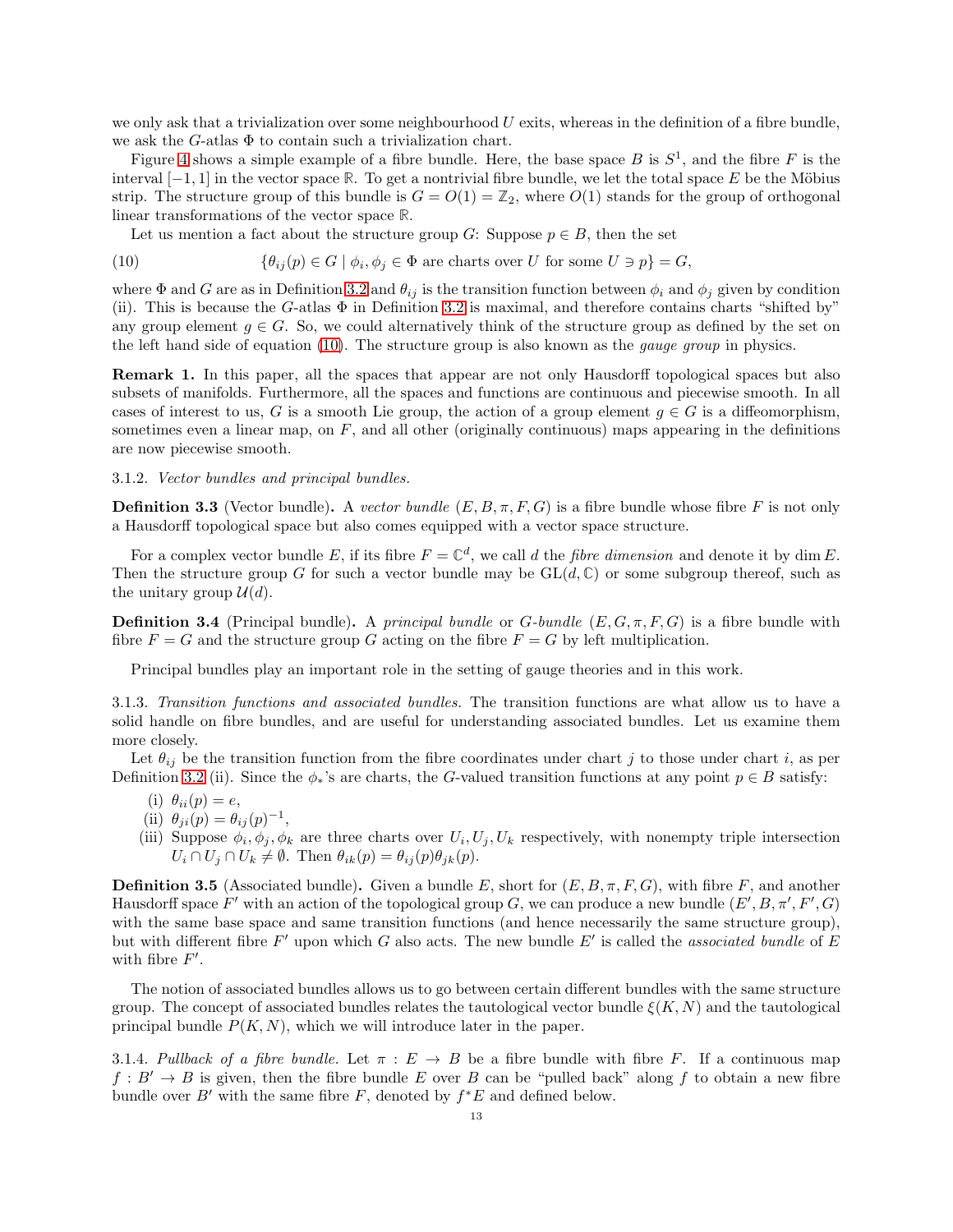**Definition 3.6** (Pullback bundle). Let E and f be as above, and let  $\pi$  be the bundle projection for E. Then we define  $f^*E$  to be the subspace of  $B' \times E$  which consists of points  $(p, u)$  such that  $f(p) = \pi(u)$ , namely

<span id="page-13-1"></span>(11) 
$$
f^*E := \{(p, u) \in B' \times E \mid f(p) = \pi(u)\},\
$$

with bundle projection  $\pi_1 : f^*E \to B'$  given by  $\pi_1(p, u) = p$ . We thus obtain the *pullback bundle* of E by f.

The idea of the pullback is that, roughly speaking, the fibre of  $f^*E$  over  $p \in B'$  corresponds to the fibre of E over  $f(p) \in B$ . Implicitly, the topology on  $f^*E$  is taken to be the subspace topology of the product space  $B' \times E$ . In fact, we can formulate this relation between E and  $f^*E$  more clearly by observing that there is a bundle map from  $f^*E$  to E. Below, we define the general notion of a bundle map, and specify this canonical bundle map from  $f^*E$  to E.

**Definition 3.7** (Bundle map). Let  $\pi : E \to B$  and  $\pi' : E' \to B'$  be fibre bundles. A continuous map  $\bar{f}: E' \to E$  is called a bundle map if it maps each fibre  $\pi^{-1}(p)$  of  $E'$  into fibre  $\pi^{-1}(q)$  of  $E$  for some  $q$  in  $\bar{B}$ .

In other words, a bundle map is a continuous fibre-preserving map. We see that a bundle map  $\bar{f}: E' \to E$ induces a map  $f: B' \to B$ , given by  $f(p) := q$  where q is as above, or alternatively by  $f(p) = \pi(\bar{f}(v))$  for any  $v \in F'_p$ , the fibre of  $E'$  over p.

Now, if we define  $\pi_2 : f^*E \to E$  by  $\pi_2(p, u) = u$ , that gives us a bundle map  $\pi_2$  from  $f^*E$  over B' to E over B. The fact that  $\pi_2$  is a bundle map means exactly that the following diagram commutes.



This commutative diagram clearly follows from the definition of  $f^*E$  in Equation [11.](#page-13-1)

We will use pullback bundles in our construction of the important bundles  $\xi(K, N)|_{\mathcal{M}}$  and  $P(K, N)|_{\mathcal{M}}$  from  $\xi(K, N)$  and  $P(K, N)$ , respectively. Our application of the pullback bundle is particularly straightforward because the map f will simply be the inclusion map of M into the Grassmannian  $\mathrm{Gr}(K, N)$ , to be defined in Section [4.1.1.](#page-18-0)

# <span id="page-13-0"></span>3.2. Connections and holonomy.

3.2.1. Ehresmann connection and horizontal subspaces. The transition functions tell us how to line up different bundle coordinate charts over a point. We are also interested in relating the fibres at different points, and the notion of a connection tells us how to do that.

In this section, we assume that all our topological spaces are also smooth manifolds, so the notions of tangent spaces, etc. make sense. If M is a manifold, then  $T_pM$  is the tangent space of the manifold at the point p, and  $TM = \sqcup_p T_pM$  is the tangent bundle, a vector bundle over M with fibre isomorphic to  $T_pM$ over each point p.

Let E be a (smooth) fibre bundle with base space B, fibre F and structure group G. Take an element u of E, and let  $F_p$  denote the fibre over  $p = \pi(u)$ . We now consider the tangent space  $T_u E$  of the total manifold E over the point u. The idea is to break the vector space  $T_uE$  into a direct sum of a vertical subspace  $V_uE$ and a horizontal subspace  $H_uE$ . The subspace  $V_uE$  will be canonically defined at each  $u \in E$  as the tangent space to the submanifold  $F_p$  of E, and we obtain the vertical bundle  $VE = \sqcup_u V_uE$  over E. However, there are many ways of choosing the subspace  $H_uE$  while ensuring that  $T_uE = V_uE \oplus H_uE$ . The Ehresmann connection is basically a "good" choice or a specification of such a subspace  $H_uE$  at each  $u \in E$ . We give the precise statements below. The following definition is based on and generalizes the discussions in Sections 10.1.1 and 10.1.2 of [\[21\]](#page-63-13).

<span id="page-13-2"></span>**Definition 3.8** (Ehresmann connection). An *Ehresmann connection* on E is a choice of piecewise smooth vector subbundle  $HE = \sqcup_u H_uE$  of TE over E, called the *horizontal bundle* (of the connection), whose fibres satisfy the following properties: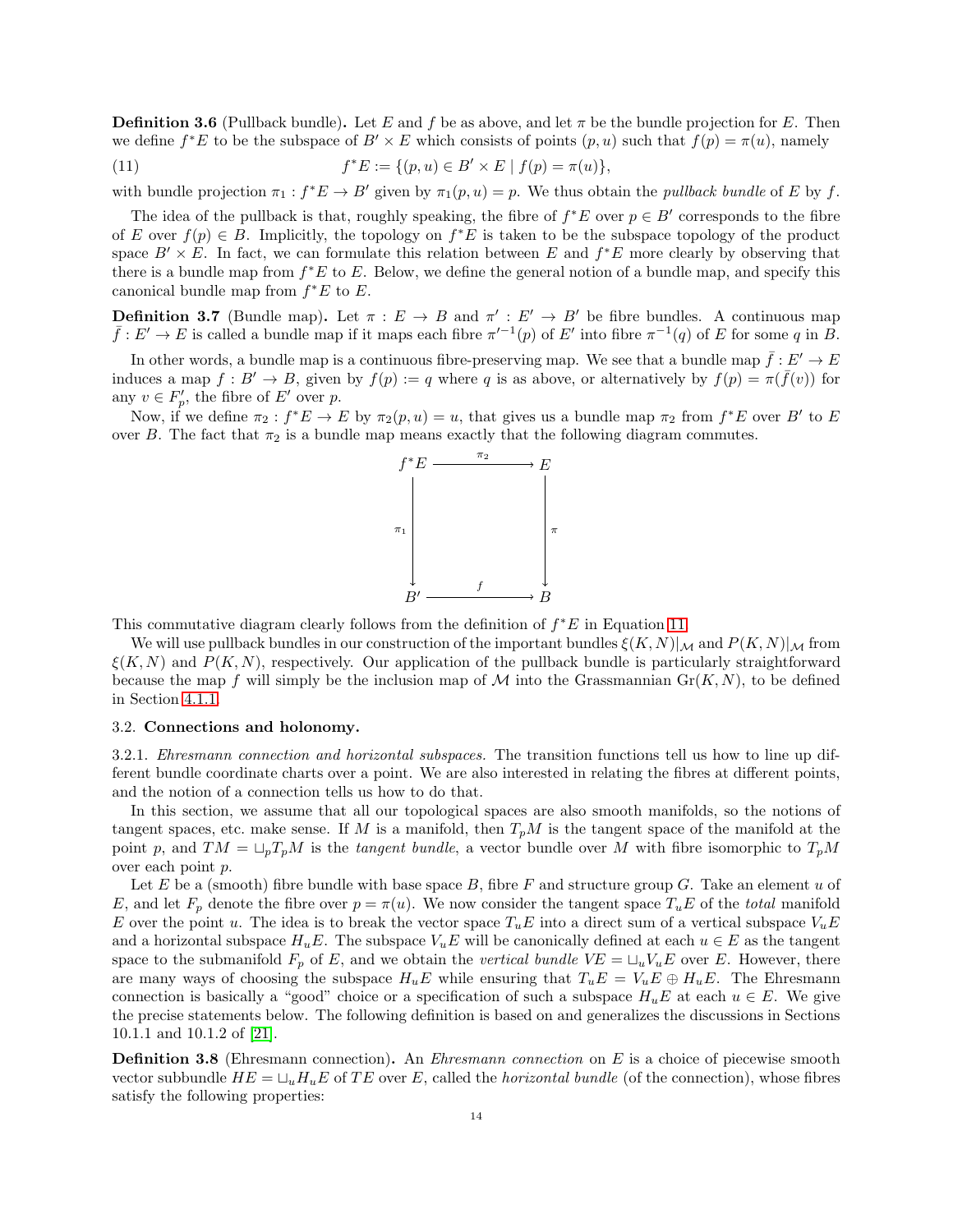- <span id="page-14-3"></span>(i)  $T_u E = H_u E \oplus V_u E$  for every  $u \in E$ ;
- (ii)  $H_uE$  depends smoothly on u;
- <span id="page-14-0"></span>(iii)  $HE$  is compatible with the action of the structure group G of the bundle.

 $H_uE$  is the fibre of HE over  $u \in E$  and  $V_uE$  is the fibre of VE over u.

The precise formulation of property [\(iii\)](#page-14-0) is most straightforwardly phrased in terms of parallel transport, so we delay this part of the definition until later in statement [\(14\)](#page-14-1) of Section [3.2.2,](#page-14-2) when we have defined parallel transport.

The projection  $\pi$  provides us with a map from  $H_uE$  to  $T_pB$  when  $\pi(u) = p$ , if we keep in mind equivalence classes of curves in both cases.  $H_uE$  is a kind of lift of  $T_pB$ . Property [\(i\)](#page-14-3) ensures that the map is an isomorphism. Thus, we can think of the connection as a way of assigning a direction in the bundle for each direction in the base space. That is, it tells us how the position in the fibre changes when we move in the base space and therefore how the fibres at different points connect up.

<span id="page-14-2"></span>3.2.2. Horizontal lift and parallel transport. A curve<sup>[12](#page-14-4)</sup>  $\tilde{\gamma}(t)$  in a fibre bundle E is called a lift of the base space curve  $\gamma(t)$  if  $\pi \circ \tilde{\gamma}(t) = \gamma(t)$  for all  $t \in [0,1]$ . We shall define below lifts which are considered as "horizontal". The following is a more general version of Definition 10.9 of [\[21\]](#page-63-13).

**Definition 3.9** (Horizontal lift). Let E be a piecewise smooth fibre bundle with an (Ehresmann) connection over the base space B, and let  $\gamma : [0,1] \to B$  be a curve in B. A curve  $\tilde{\gamma} : [0,1] \to E$  in E is said to be a *horizontal lift* of  $\gamma$  if  $\pi \circ \tilde{\gamma} = \gamma$  and the tangent vector to  $\tilde{\gamma}(t)$  always belongs to  $H_{\tilde{\gamma}(t)}E$ .

<span id="page-14-5"></span>**Theorem 3.1** (Generalization of Theorem 10.10 of [\[21\]](#page-63-13)). Let  $\pi : E \to B$  be a piecewise smooth fibre bundle with an (Ehresmann) connection. Let  $\gamma : [0,1] \to B$  be a piecewise smooth curve in B and let  $u_0$  be an element of the fibre at  $\gamma(0)$ . Then there exists a unique piecewise smooth horizontal lift  $\tilde{\gamma}(t)$  in E such that  $\tilde{\gamma}(0) = u_0.$ 

Theorem [3.1](#page-14-5) can be proven using the existence of a unique solution to an appropriate differential equation. From the unique horizontal lift  $\tilde{\gamma}(t)$  which satisfies  $\tilde{\gamma}(0) = u_0$ , we obtain the element  $u_1 = \tilde{\gamma}(1)$  in the fibre over  $\gamma(1)$ , called the parallel transport of  $u_0$  along  $\gamma$ . We define the following parallel transport map along the curve  $\gamma$ :

<span id="page-14-7"></span>(12) 
$$
\Gamma(\gamma) : F_{\gamma(0)} \to F_{\gamma(1)}
$$

(13)  $u_0 \rightarrow u_1$ .

Now we can precisely formulate property [\(iii\)](#page-14-0) from Definition [3.8.](#page-13-2) Take two trivializations  $\phi_0$  and  $\phi_1$  of E over  $U_0$  and  $U_1$  containing  $\gamma(0)$  and  $\gamma(1)$  respectively. Then with respect to the trivializations  $\phi_0$  and  $\phi_1$ , we obtain isomorphisms  $F_{\gamma(0)} \simeq F$  and  $F_{\gamma(1)} \simeq F$ . That way, we can compare  $F_{\gamma(0)}$  and  $F_{\gamma(1)}$  directly via these trivializations. Property [\(iii\)](#page-14-0) says that, with respect to this pair of trivializations:

<span id="page-14-1"></span>(14) For any curve  $\gamma(t)$  in the base space,  $\Gamma(\gamma)$  should be a transformation in the structure group G.

Furthermore, statement [\(14\)](#page-14-1) does not depend on the choice of trivializations. That is, suppose  $\Gamma(\gamma)$  does not transform fibre  $F_{\gamma(0)}$  to fibre  $F_{\gamma(1)}$  according to the action of some group element g in G with respect to  $\phi_0$  and  $\phi_1$ , then with respect to another such pair  $\psi'_0$  and  $\psi'_1$  of trivializations, it also won't transform according to any group element of G. On the other hand, if  $\Gamma(\gamma)$  transforms the fibre as g for one such pair of trivializations, then a different choice of trivializations will result in the action by a possibly different group element  $g'$ . This follows from the property of trivializations given by property (ii) of Definition [3.2.](#page-11-3)

Property [\(iii\)](#page-14-0) of Definition [3.8](#page-13-2) guarantees the following: If the structure group  $G$  acts on the fibre  $F$  as diffeomorphisms<sup>[13](#page-14-6)</sup> (as opposed to only as homeomorphisms), then the map  $\Gamma(\gamma)$  is a diffeomorphism with respect to the standard topology on the fibre, that is, smooth and with smooth inverse given by  $\Gamma(\gamma^{-1})$ , where  $\gamma^{-1} : [0,1] \to B$  is a curve defined by  $\gamma^{-1}(t) := \gamma(1-t)$  for  $0 \le t \le 1$ . For a vector bundle, parallel transport should be a linear map; and for a principal bundle, parallel transport should perform multiplication by a group element of  $G$ .

 $12$ Curves are implicitly piecewise-smooth, and in particular continuous, throughout this paper.

<span id="page-14-6"></span><span id="page-14-4"></span><sup>&</sup>lt;sup>13</sup>In the main bundles  $\xi(K, N)$  and  $P(K, N)$  considered in this paper, the structure group action on the fibre will be smooth.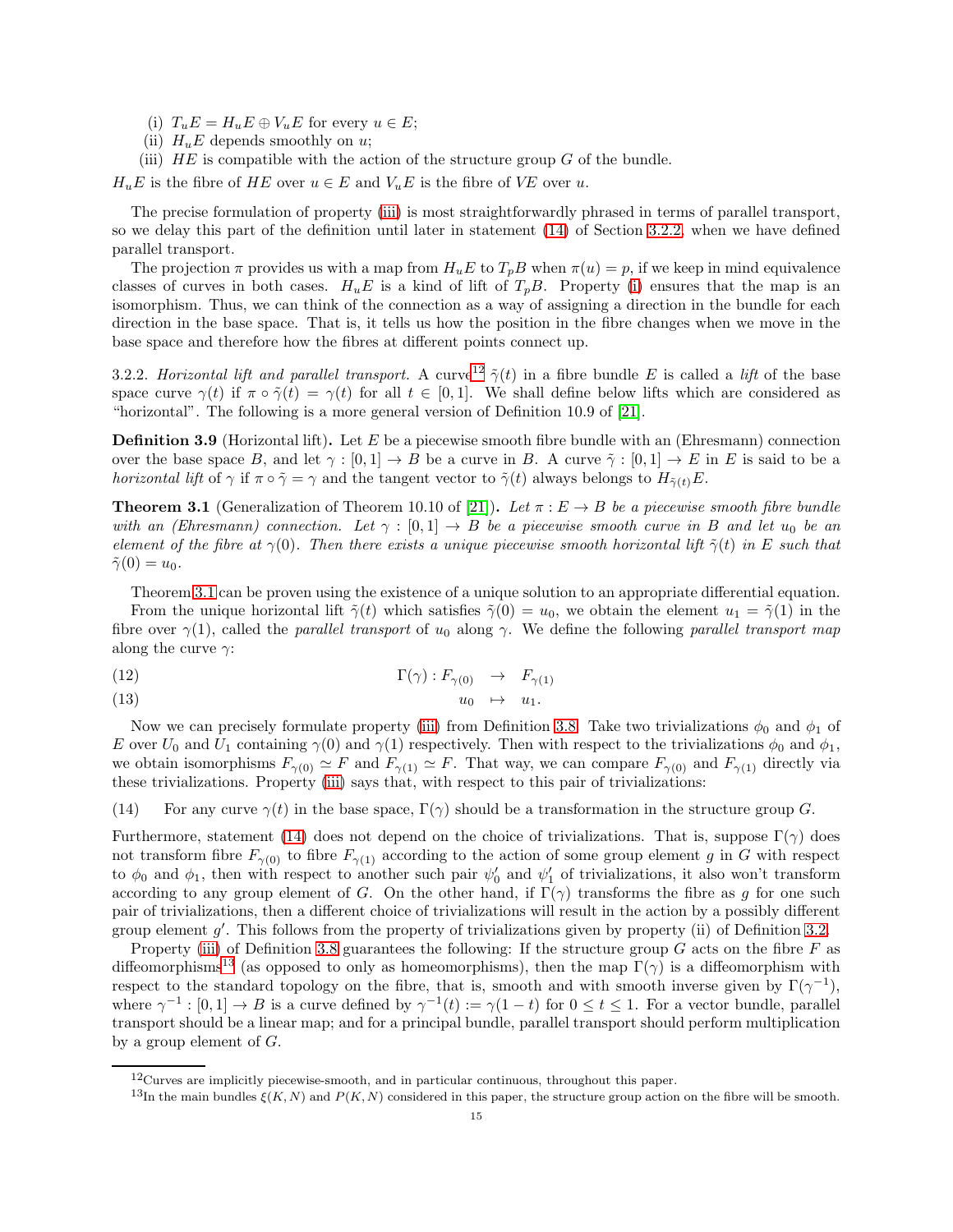We don't want to restrict attention to just smooth curves  $\gamma(t)$ , but we do want to use curves which are sufficiently well-behaved that parallel transport can be sensibly defined on them. In particular, we shall work with piecewise smooth curves in this paper, which arise naturally from our constructions.

3.2.3. Holonomy. Let  $(E, B, \pi, F, G)$  be a piecewise smooth fibre bundle, HE a choice of connection in E, and  $\gamma : [0,1] \to B$  a loop based at p, that is  $p = \gamma(0) = \gamma(1)$ . Suppose  $\tilde{\gamma}$  is the (unique) horizontal lift of  $\gamma$  with  $\tilde{\gamma}(0) = u_0 \in F_p$  with respect to this connection. In general,  $\tilde{\gamma}(0) \neq \tilde{\gamma}(1)$  in  $F_p$ . This difference is the holonomy along the loop  $\gamma$ , and the holonomy group, to be defined below, captures the range of such differences for all possible loops based at p.

For a loop  $\gamma(t)$  with  $\gamma(0) = \gamma(1) = p$ , the parallel transport map gives a mapping of the fibre  $F_p$  to itself,  $\Gamma(\gamma) : F_p \to F_p$ . Let  $C_P(B)$  denote the set of loops based at p in B. The holonomy group Hol<sub>p</sub>(HE) is defined as

(15) 
$$
\operatorname{Hol}_p(HE) := \{ \Gamma(\gamma) \in \text{Diff}(F_p) \mid \gamma \in C_P(B) \},
$$

where  $\text{Diff}(F_p)$  stands for the group of diffeomorphisms<sup>[14](#page-15-0)</sup> of the fibre  $F_p$ , which is a smooth manifold. While  $C_P(B)$  is not quite a group, the set  $\text{Hol}_p(HE)$  forms a group, specifically a subgroup of  $\text{Diff}(F_p)$ . We can see this by noting that if  $\alpha$  and  $\beta$  are loops at p, so is  $\alpha * \beta$  ( $\alpha$  followed by  $\beta$ , with reparameterization); therefore  $\Gamma(\beta)\Gamma(\alpha) = \Gamma(\alpha * \beta)$  is also in  $\text{Hol}_p(HE)$ . Also id  $\in \text{Hol}_0(HE)$ , because  $\Gamma(\gamma_0)$ , where  $\gamma_0$  is the constant loop  $\gamma_0(t) = p$ , yields the identity element in Diff( $F_p$ ). The inverse of an arbitrary diffeomorphism  $\Gamma(\gamma)$  is given by  $\Gamma(\gamma^{-1})$ .

If the base space B is path-connected, that is between any two points  $p_0$  and  $p_1$  there is a curve  $\gamma$  in B with  $\gamma(0) = p_0$  and  $\gamma(1) = p_1$ , then the holonomy groups  $\text{Hol}_{p_0}(HE)$  and  $\text{Hol}_{p_1}(HE)$  at different base points are isomorphic via conjugation as follows:

<span id="page-15-2"></span>(16) 
$$
\text{Hol}_{p_1}(HE) = \Gamma(\gamma)\text{Hol}_{p_0}(HE)\Gamma(\gamma)^{-1},
$$

where  $\gamma$  can be any such curve. Different choices of  $\gamma$  simply yield different isomorphisms between  $\text{Hol}_{p_0}(HE)$ and  $\text{Hol}_{p_1}(HE)$ . Note that  $\Gamma(\gamma)^{-1} = \Gamma(\gamma^{-1})$ .

The discussion above does not involve or depend on a choice of trivialization. However, if we choose a trivialization  $\phi$  over  $U \ni p$ , we obtain an isomorphism  $F_p \simeq F$ . Via the trivialization  $\phi$  and the fibre identification, we can view the holonomy group  $\text{Hol}_p(HE)$  as a subgroup<sup>[15](#page-15-1)</sup> of the structure group G, and simultaneously we can view G as a subgroup of  $\text{Diff}(F_p)$ . So, we have

(17) Hol<sup>p</sup><sup>1</sup> (HE) < G < Diff(Fp)

upon choosing a trivialization over  $U \ni p$ . Note that the setup here is a special case to the discussion in Section [3.2.2.](#page-14-2) Here, we only need to choose a single trivialization to interpret the parallel transport around a loop as a group element of G, whereas the parallel transport along an arbitrary curve in Section [3.2.2](#page-14-2) requires the choice of a pair of trivializations in general.

In the case of a vector bundle,  $\text{Hol}_p(HE) < \text{GL}(F_p, \mathbb{C}) < \text{Diff}(F_p)$  upon choosing a trivialization over  $U \ni p$ , since the structure group in this case is  $GL(F_p, \mathbb{C})$ .

3.2.4. Flatness of a connection and monodromy. In this paper, we focus on (projective) connections on fibre bundles which are (projectively) flat. The projectiveness of a connection or of the flatness of a connection will be discussed in some details in Section [3.2.5,](#page-16-0) so here we simply focus on defining and analyzing the flatness of a connection. When we have a flat connection, the holonomy is known as the monodromy. Monodromies are particularly interesting because they are topologically robust, in that homotopic loops produce the same fibre transformations over the base point. We will return to this point and its physical implications in Section [5.4.](#page-30-0)

Here we choose to define flatness of a connection indirectly via the triviality of the restricted holonomy group, which we define below. The definition sets up the stage for the "robustness" we have just described.

<sup>&</sup>lt;sup>14</sup>The map Γ(γ) on  $F_p$  is diffeomorphic as long as the structure group G acts smoothly on the fibre F, which is indeed the case for piecewise smooth bundles.

<span id="page-15-1"></span><span id="page-15-0"></span><sup>&</sup>lt;sup>15</sup>Recall that the action of the structure group G on the fibre F is faithful.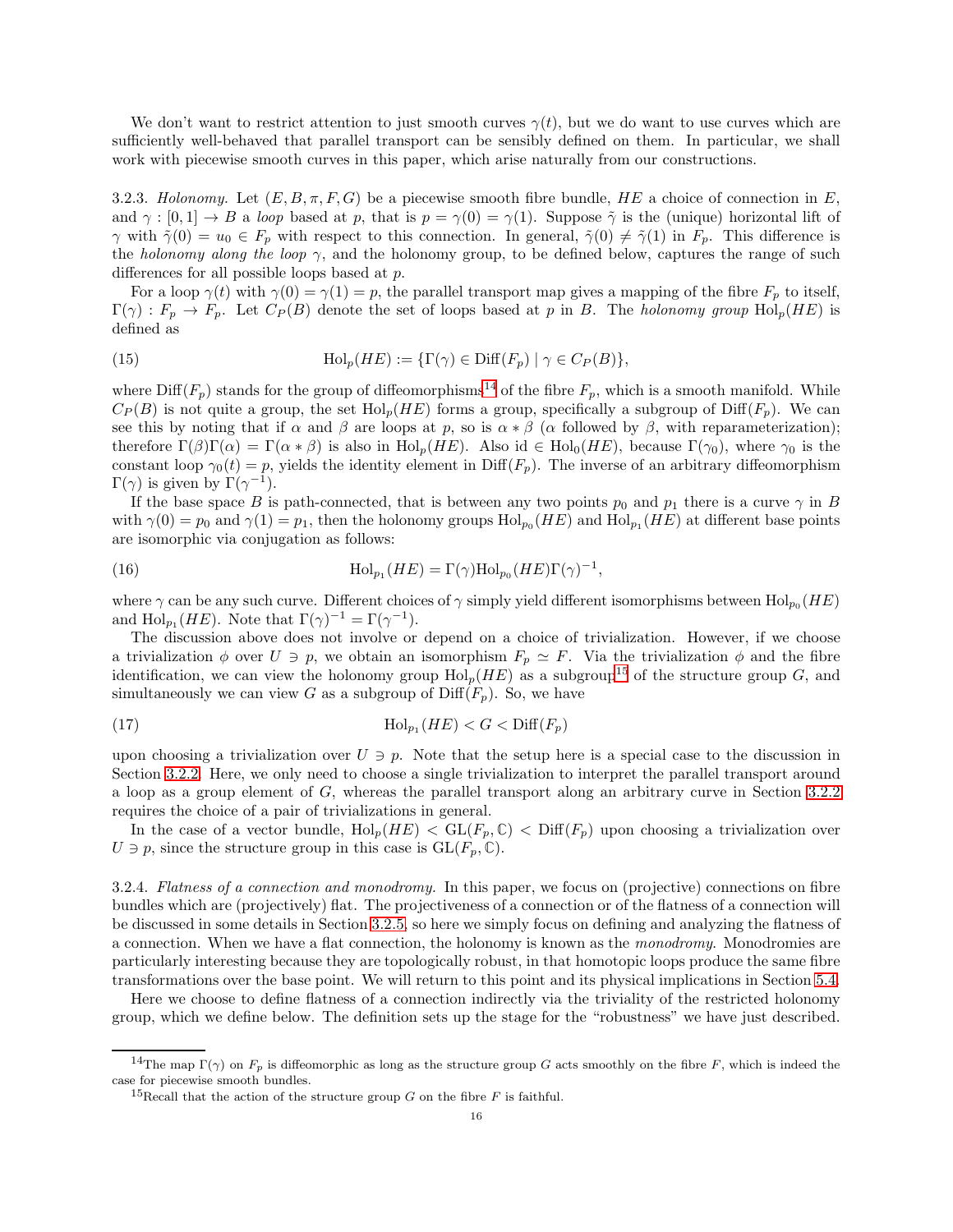**Definition 3.10** (Restricted holonomy group). Given  $(E, B, \pi, F, G)$  a piecewise smooth fibre bundle, a connection HE on it, and  $\Gamma(\gamma)$  the parallel transport along  $\gamma$  as defined by equation [\(13\)](#page-14-7), the restricted holonomy group at a point  $p \in B$  is defined as

 $\text{Hol}_p^0(HE) := {\{\Gamma(\gamma) \in \text{Diff}(F_p) \mid \gamma \in C_P(B) \text{ contractible in } B\}}.$ 

Clearly,  $\text{Hol}_p^0(HE)$  is a subgroup of  $\text{Hol}_p(HE)$ . We are now ready to define the flatness of a connection.

<span id="page-16-2"></span>**Definition 3.11** (Flat connection). A connection  $T_uE = H_uE \oplus V_uE$  on a fibre bundle E is called flat if the restricted holonomy group  $\text{Hol}_p^0(HE)$  at point p is trivial for all  $p \in B$ . (Or equivalently, for a fixed p in each path-connected component, by equation [\(16\)](#page-15-2).)

If the connection HE is flat, then for any  $\gamma$  in B based at p, the transformation  $\Gamma(\gamma)$  of the fibre  $F_p$  is only dependent on the homotopy class of  $\gamma$ . This is because given two homotopic loops  $\gamma$  and  $\gamma', \gamma' * \gamma^{-1}$  is a contractible loop, so

(18) 
$$
\Gamma(\gamma)^{-1}\Gamma(\gamma') = \Gamma(\gamma' * \gamma^{-1}) = e.
$$

We explore the implications of this analysis. For a general (not necessarily flat) connection, we only have a homomorphism  $C_P(B) \to \text{Hol}_n(HE)$ . However if HE is a flat connection, there is a homomorphism<sup>[16](#page-16-1)</sup>  $\pi_1(B, p) \to \text{Hol}_p(HE)$ , where  $\pi_1(B, p)$  is the fundamental group of manifold B based at the point p. This action of  $\pi_1(B, p)$  on F is called the monodromy action (or monodromy representation in the case of a vector bundle), and in this case, the group  $Hol_n(HE)$  is also known as the monodromy group. In other words, the flat connection lets us complete the following commutative diagram:



Remark 2. For physicists, it may be worth noting that a non-flat connection is what gives rise to the geometric or Berry phase. The base space in this case is the manifold of gapped Hamiltonians, with fibre at H equal to the ground state space of  $H$ .

<span id="page-16-0"></span>3.2.5. Projective connections, flat projective connections and projectively flat connections. A subgroup Z of a group G is called *central* if it lies in the centre of G. For  $G = GL(K, \mathbb{C})$ , an obvious choice of a central subgroup is  $Z = {\lambda \mathbb{1} \mid \lambda \in \mathbb{C}, |\lambda| \neq 0} = \mathbb{C}^{\times} = GL(1, \mathbb{C})$ . In the case of interest to us,  $G = U(K)$  and  $Z = {\lambda \mathbb{1} \mid \lambda \in \mathbb{C}, |\lambda| = 1} = \mathcal{U}(1).$ 

**Definition 3.12** (Projective fibre bundle). Now, suppose  $E$  is a fibre bundle with structure group  $G$ . Upon choosing  $Z$ , we can create a *projective fibre bundle*  $E$  from the bundle  $E$  by choosing a trivialization and identifying points within each fibre that differ only by the action of Z.

Since Z sits in the center of G, the identification we made to obtain  $\tilde{E}$  from E is actually independent of our choice of trivializations. We can see this by letting  $(U_i, \phi_i)$  and  $(U_j, \phi_j)$  be two trivializations such that  $U_i \cap U_j \neq \emptyset$ , and  $p \in U_i \cap U_j$ . We wish to show that for a pair of arbitrary points  $u_1$  and  $u_2$  in the fibre  $\pi^{-1}(p)$ ,  $u_1 \sim u_2$  with respect to  $\phi_j$  implies that  $u_1 \sim u_2$  with respect to  $\phi_i$ . From the definition of the projective bundle E, we know that  $u_1 = \phi_i(p, f)$ , where  $f \in F$ , and  $u_2$  are identified with respect to  $\phi_i$  if and only if  $u_2 = \phi_i(p, z \cdot f)$  for some  $z \in Z$ . On one hand,  $u_1 = \phi_i(p, f) = \phi_i(p, \theta_{ij}(p) \cdot f)$  using the transition function  $\theta_{ij}$  as in Definition [3.2;](#page-11-3) on the other hand,  $\phi_j(p, z \cdot f) = \phi_i(p, \theta_{ij}(p) \cdot z \cdot f) = \phi_i(p, z \cdot \theta_{ij}(p) \cdot f)$  due to the fact that  $z \in Z$  is a central element in G. Therefore, we see quite clearly that if  $u_1 \sim u_2$  with respect to  $\phi_j$ , then  $u_2 = \phi_i(p, z \cdot \theta_{ij}(p) \cdot f)$ , and  $u_1 \sim u_2$  with respect to  $\phi_i$ . Similarly, using the transition element  $\theta_{ji}(p) = \theta_{ij}(p)^{-1}$ , we can show that for  $u_1$  and  $u_2$  in the fibre  $\pi^{-1}(p)$ ,  $u_1 \sim u_2$  with respect to  $\phi_i$  implies that  $u_1 \sim u_2$  with respect to  $\phi_j$ . Thus, we have proven that the identification to obtain the projective version  $\tilde{E}$ from E is independent of the choice of trivializations.

In this paper, we shall use the term *projective vector bundle* to mean the projectivized version  $\tilde{E}$  of a vector bundle E. Note that even if E is a vector bundle, the fibres of  $\tilde{E}$  might not be projective spaces, as in the example where the fibre is  $F = \mathbb{C}^K$  and the central subgroup is  $Z = \mathcal{U}(1)$ .

<span id="page-16-1"></span><sup>&</sup>lt;sup>16</sup>This homomorphism is surjective, as is the other homomorphism mentioned in this paragraph.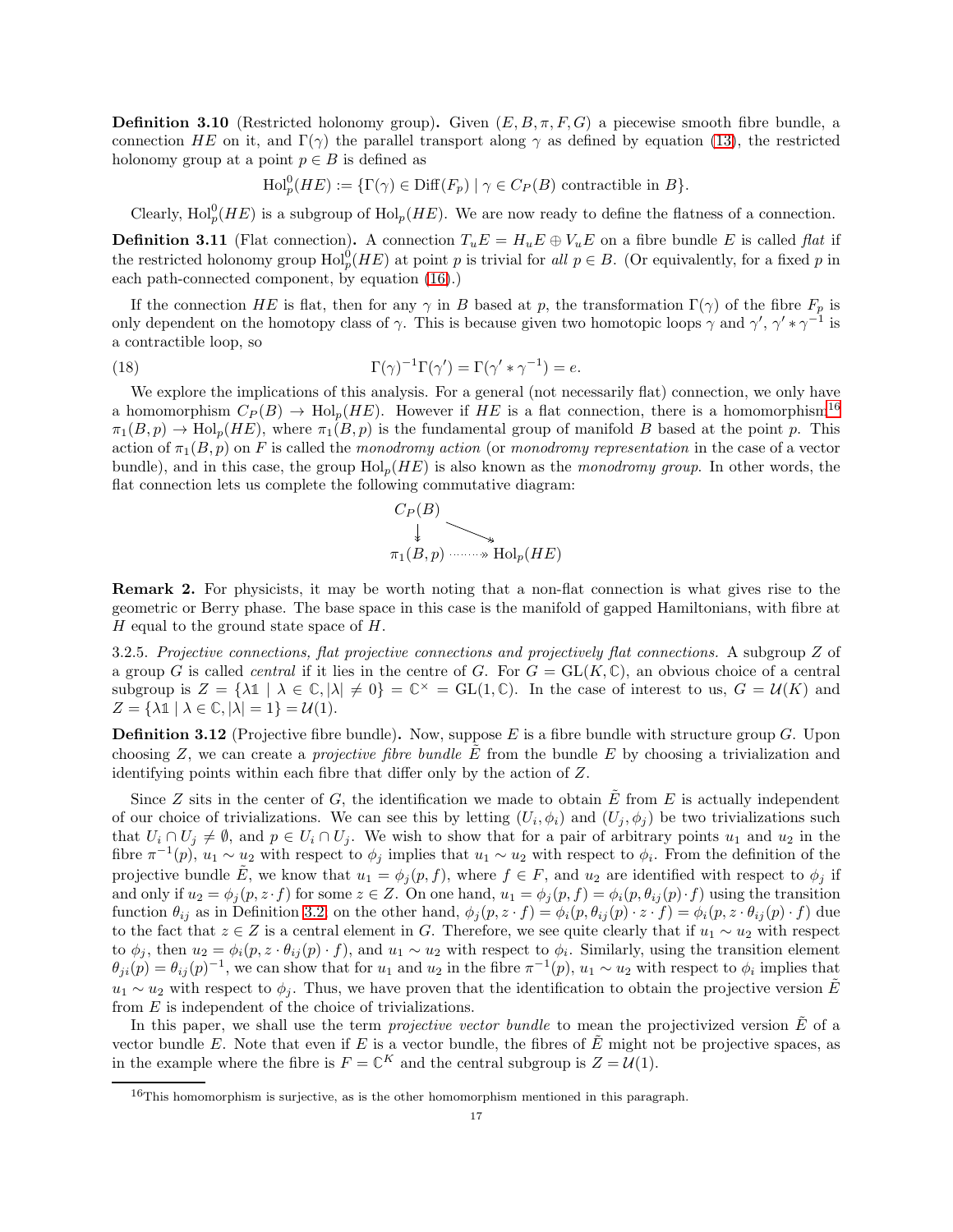Next, we define a projective connection.

**Definition 3.13** (Projective connection). A projective connection on E is a connection on E.

Let us examine the differences between a connection on  $E$  and a projective connection on  $E$ .

A connection on E always yields a connection on E. This is essentially due to property [\(iii\)](#page-14-0) of Definition [3.8](#page-13-2) and the fact that  $Z$  is a central subgroup of  $G$ . Here, we do not give a full proof, but shall show only that a parallel transport in E projects down to a parallel transport in  $\tilde{E}$ , that is if  $u_0 \sim u'_0$  in  $F_{\gamma(0)}$ , then  $\Gamma(\gamma)u_0 \sim \Gamma(\gamma)u'_0$  in  $F_{\gamma(1)}$  for any curve  $\gamma$  in B. Let us choose two trivializations  $(U_0, \phi_0)$  and  $(U_1, \phi_1)$ where  $U_0$  contains  $\gamma(0)$  and  $U_1$  contains  $\gamma(1)$  respectively. Suppose  $u_0 = \phi_0(\gamma(0), f) \sim u'_0$  in  $F_{\gamma(0)}$ , then  $u'_0 = \phi_0(\gamma(0), z \cdot f)$  for some  $z \in Z$ . By property [\(iii\)](#page-14-0) of Definition [3.8,](#page-13-2)  $\Gamma(\gamma)u_0 = \phi_1(\gamma(1), g \cdot f)$  and  $\Gamma(\gamma)u'_0 = \phi_1(\gamma(1), g \cdot z \cdot f)$  for some  $g \in G$ . Now, since z is a central element, we can rewrite  $\Gamma(\gamma)u'_0$  as  $\Gamma(\gamma)u'_0 = \phi_1(\gamma(1), z \cdot g \cdot f)$ , and it becomes clear that  $\Gamma(\gamma)u_0 \sim \Gamma(\gamma)u'_0$  in  $F_{\gamma(1)}$ .

On the other hand, a connection on  $\tilde{E}$  does not by itself yield a connection on  $E$ , but it is very close to being one. In fact, parallel transport in  $\tilde{E}$  almost translates to parallel transport in  $E$ , but with an additional ambiguity up to Z. That is, given a curve  $\gamma$  in the base space B, the parallel transport map  $\tilde{\Gamma}(\gamma)$  in  $\tilde{E}$  yields a one-to-many map  $\Gamma(\gamma)$  from the fibre  $F_{\gamma(0)}$  to the fibre  $F_{\gamma(1)}$  in E, taking  $u_0 \in F_{\gamma(0)}$  to  ${\{\tilde{\Gamma}(\gamma)[u_0]\}} = \{z \cdot u_1 \mid z \in Z\}$  where  $u_1 \in F_{\gamma(1)}$  is an element of E in the equivalence class  $\tilde{\Gamma}(\gamma)[u_0]$ .

In this paper, we often prefer to work with the original fibre bundle E rather than  $\tilde{E}$ , and talk about projective connections on E rather than connections on  $\tilde{E}$ , in order to match the common convention in the field of quantum information.

For an honest connection, we define the notion of projective flatness for a connection on  $E$ , to be used in Section [7,](#page-37-0) as follows:

**Definition 3.14** (Projectively flat connection). Let  $E, G, Z$  be as above, and let HE be a connection on the fibre bundle E. We say that the connection HE is projectively flat if, for all points  $p \in B$  (or equivalently, for just one point), the restricted holonomy group  $\text{Hol}_p^0(HE) < G$  satisfies

<span id="page-17-3"></span>(19) 
$$
\mathrm{Hol}_p^0(HE) < Z \cdot e < G,
$$

where  $e$  is the identity element of  $G$ .

Contrasting with Definition [3.11,](#page-16-2) we see that this notion is a relaxation of the flatness condition, by the central subgroup Z. In particular, if G is a matrix group and  $Z = U(1)$ , projective flatness would mean  $\text{Hol}_p^0(HE) < U(1) \cdot \mathbb{1}$ , where  $\mathbb{1}$  is the identity operator. This is the case that concerns us in the present work. We shall also need the following notion, which invokes Definition [3.11](#page-16-2) of a flat connection, in Section [6.](#page-30-1)

<span id="page-17-2"></span>**Definition 3.15** (Flat projective connection). A flat projective connection on E is a flat connection on E.

Comparing Definition [3.15](#page-17-2) with Definition [3.14,](#page-17-3) we see that they are actually quite similar in terms of the conditions imposed upon the respective restricted holonomy groups. This is because  $\text{Hol}_p^0(H\tilde{E}) = [e]$ is essentially equivalent to saying  $\text{Hol}_p^0(HE) < Z \cdot e$ . The main difference is then that a flat projective connection is only a projective connection, whereas a projective flat connection is a true connection.

# 4. A geometric picture for unitary evolutions of QECCs

<span id="page-17-0"></span>In this section, we begin to paint the geometric picture central to this paper. We explain how a few key objects in the theory of quantum error correction and fault tolerance relate to natural geometric constructions. We first describe in Section [4.1](#page-17-1) a natural manifold structure on the set of all codes with a fixed logical dimension K and physical dimension N. We then give the set of all codewords in these codes a vector bundle structure in Section [4.2,](#page-19-0) and the set of all encodings for these codes the structure of a principal  $\mathcal{U}(K)$ -bundle in Section [4.3.](#page-20-0) Eventually, in Section [5,](#page-24-0) we want to construct a smaller vector bundle and a smaller principal  $U(K)$ -bundle for every family of fault-tolerant unitary operations, along with a QECC.

<span id="page-17-1"></span>4.1. Codes and the Grassmannian manifold  $\text{Gr}(K, N)$ . Let us define the notion of *code dimension* as a pair of integers  $(K, N)$  where K gives the dimension of the codespace and N is the dimension of the physical Hilbert space. Below, we give a manifold structure on the set of all QECCs of a fixed code dimension  $\vec{d} = (K, N)$ . In particular, this set can be endowed with the manifold structure of  $\text{Gr}(K, N)$ , the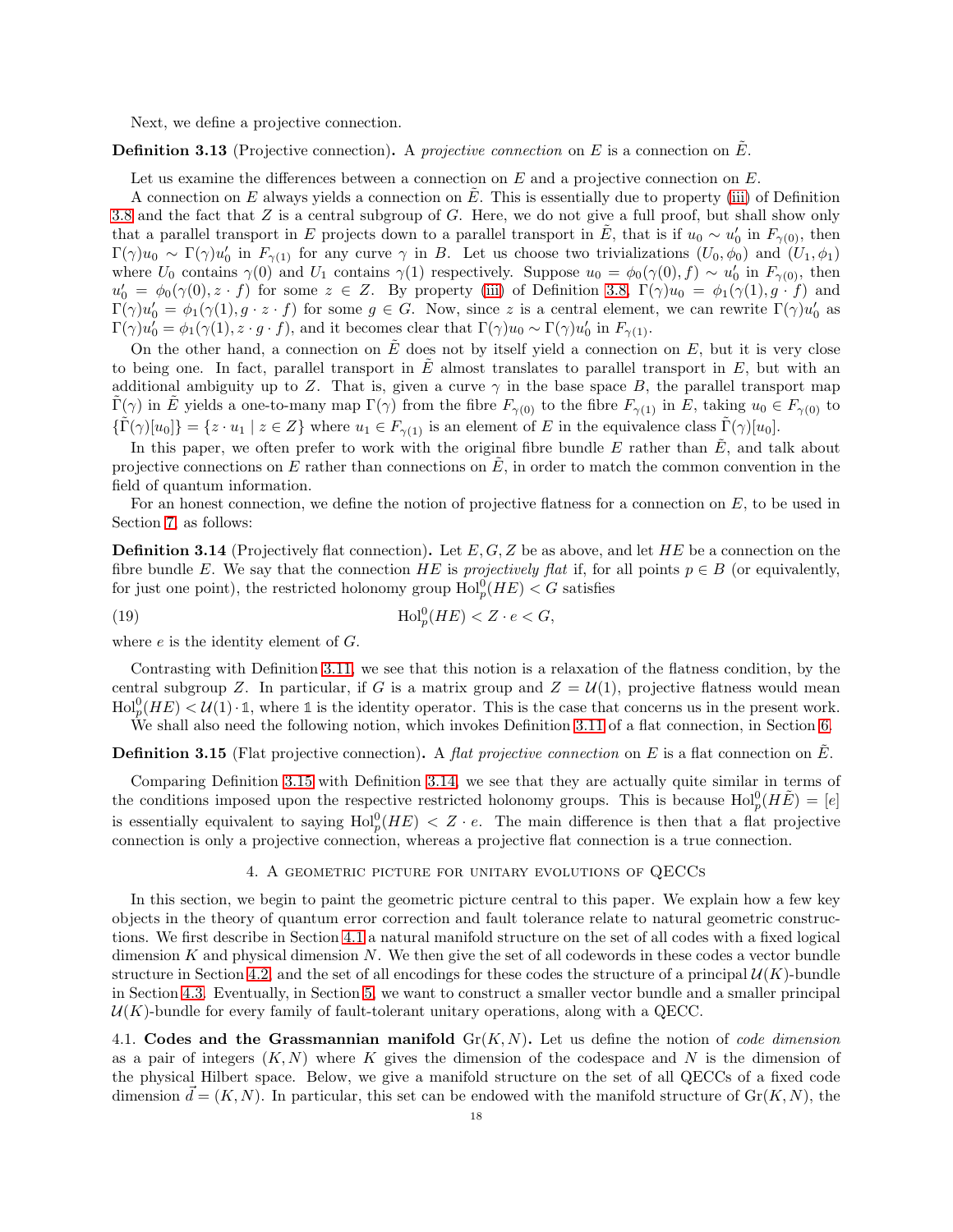Grassmannian manifold of K-dimensional subspaces in  $\mathbb{C}^N$ . We introduce the Grassmannian manifold and make the aforementioned identification in Section [4.1.1,](#page-18-0) establishing a "static" geometric picture; in Section [4.1.2,](#page-19-2) we capture some dynamics on the manifold by considering unitary evolutions acting on the manifold of codes.

<span id="page-18-0"></span>4.1.1. Space of  $(K, N)$ -dimensional codes as the Grassmannian manifold  $Gr(K, N)$ . In this section, we introduce the Grassmannian manifold, which can be identified with the set of all  $(K, N)$ -dimensional codes. This means we can think of the set of codes as the *manifold of codes*. The specification of a code dimension  $\vec{d} = (K, N)$  is always implicit.

As a set, the Grassmannian is defined as

 $\mathrm{Gr}(K,N) := \{ \text{All } K\text{-dimensional linear subspaces of } \mathbb{C}^N \}.$ 

We will put a manifold structure on  $\text{Gr}(K, N)$  by first describing it as a "homogeneous space" and then as a coset space of a closed (Lie) subgroup in the Lie group  $\mathcal{U}(N)$ , giving  $\mathrm{Gr}(K, N)$  the structure of a smooth manifold.

**Definition 4.1.** A homogeneous space for a group  $G$ , or a  $G$ -space, is a non-empty set with a transitive  $G$ action.

The Grassmannian is a homogeneous space for the group  $G = \mathcal{U}(N)$ , where the action of  $A \in \mathcal{U}(N)$  on a point  $V \in \mathrm{Gr}(K, N)$  is simply given by the application of linear transformation A to  $\mathbb{C}^N$ , transforming the K-dimensional subspace  $V \subseteq \mathbb{C}^N$  to the subspace  $A(V)$ . It is not difficult to convince yourself that this action is transitive on  $\text{Gr}(K, N)$ , namely between any two K-planes V and W, there always exists some unitary operator  $A \in \mathcal{U}(N)$  such that  $A(V) = W$ . For any G-space S, we can always express it as the left cosets of the subgroup  $G_x$  in G, where  $G_x$  is the stabilizer in G of any point  $x \in S$ . We identify the subgroup  $G_x$  for the  $\mathcal{U}(N)$ -space  $\mathrm{Gr}(K,N)$  below, culminating in Theorem [4.1.](#page-18-1)

First we clarify a couple of notations used below. Let  $\mathcal{U}(N)$ , as usual, denote the Lie group of all unitary operators on  $\mathbb{C}^N$ . Given a K-dimensional vector subspace  $V \subset \mathbb{C}^N$ , we can decompose  $\mathbb{C}^N$  into orthogonal subspaces

$$
\mathbb{C}^N = V \oplus V^{\perp},
$$
 (20)

where  $V^{\perp}$  is the orthogonal complement of V in  $\mathbb{C}^{N}$  with respect to the standard inner product. We define  $\mathcal{U}[V]$  as the subgroup of operators on  $\mathbb{C}^N = V \oplus V^{\perp}$  of the form  $S' \oplus \mathbb{1}_{V^{\perp}}$ , where  $S'$  is a unitary operator on the subspace V and  $\mathbb{1}_{V^{\perp}}$  is the identity transformation on its orthogonal complement  $V^{\perp}$ . It is pretty clear that  $\mathcal{U}[V] \subset \mathcal{U}(N)$  and  $\mathcal{U}[V] \simeq \mathcal{U}(K)$ . Similarly,  $\mathcal{U}[V^{\perp}]$  is defined as the subgroup of operators of the form  $\mathbb{1}_V \oplus S''$  where S'' acts unitarily on the subspace  $V^{\perp}$ . Analogously, we have  $\mathcal{U}[V^{\perp}] \subset \mathcal{U}(N)$  and  $\mathcal{U}[V^{\perp}] \simeq \mathcal{U}(N-K).$ 

The following theorem and corollary are standard properties of the Grassmannian (see, e.g., Sec. 3.65(f) of [\[25\]](#page-63-16)). We present them without proof.

**Theorem 4.1.** Fix a K-plane V in  $\mathbb{C}^N$ . There is a bijection of sets

<span id="page-18-2"></span>(21) 
$$
\operatorname{Gr}(K,N) \simeq \mathcal{U}(N) / \mathcal{U}[V] \oplus \mathcal{U}[V^{\perp}],
$$

*identifying* Gr(K, N) with the coset space on the right. For any  $W \in Gr(K, N)$ , let  $A^W$  be any unitary operator satisfying  $W = A^W(V)$ . The explicit bijective map is given by

<span id="page-18-1"></span>(22) 
$$
W \mapsto [A^W] := \{ A^W(S' \oplus S'') \mid S' \in \mathcal{U}[V] \text{ and } S'' \in \mathcal{U}[V^{\perp}] \} = A^W \left( \mathcal{U}[V] \oplus \mathcal{U}[V^{\perp}] \right),
$$

mapping W to the left coset of  $\mathcal{U}[V] \oplus \mathcal{U}[V^{\perp}]$  in  $\mathcal{U}(N)$  containing the operator  $A^W$ .

**Remark 3.** In fact, the left coset  $[A^W]$  contains precisely all those unitary operators on  $\mathbb{C}^N$  which take the subspace  $V$  into the subspace  $W$ , as summarized by the following equation

(23) 
$$
[A^{W}] = \{A \in \mathcal{U}(N) \mid A(V) = W\}.
$$

The natural action of  $\mathcal{U}(N)$  on  $\text{Gr}(K, N)$  for  $g \in \mathcal{U}(N)$  and  $W \in \text{Gr}(K, N)$  is given by

(24) 
$$
g \cdot W := g(W).
$$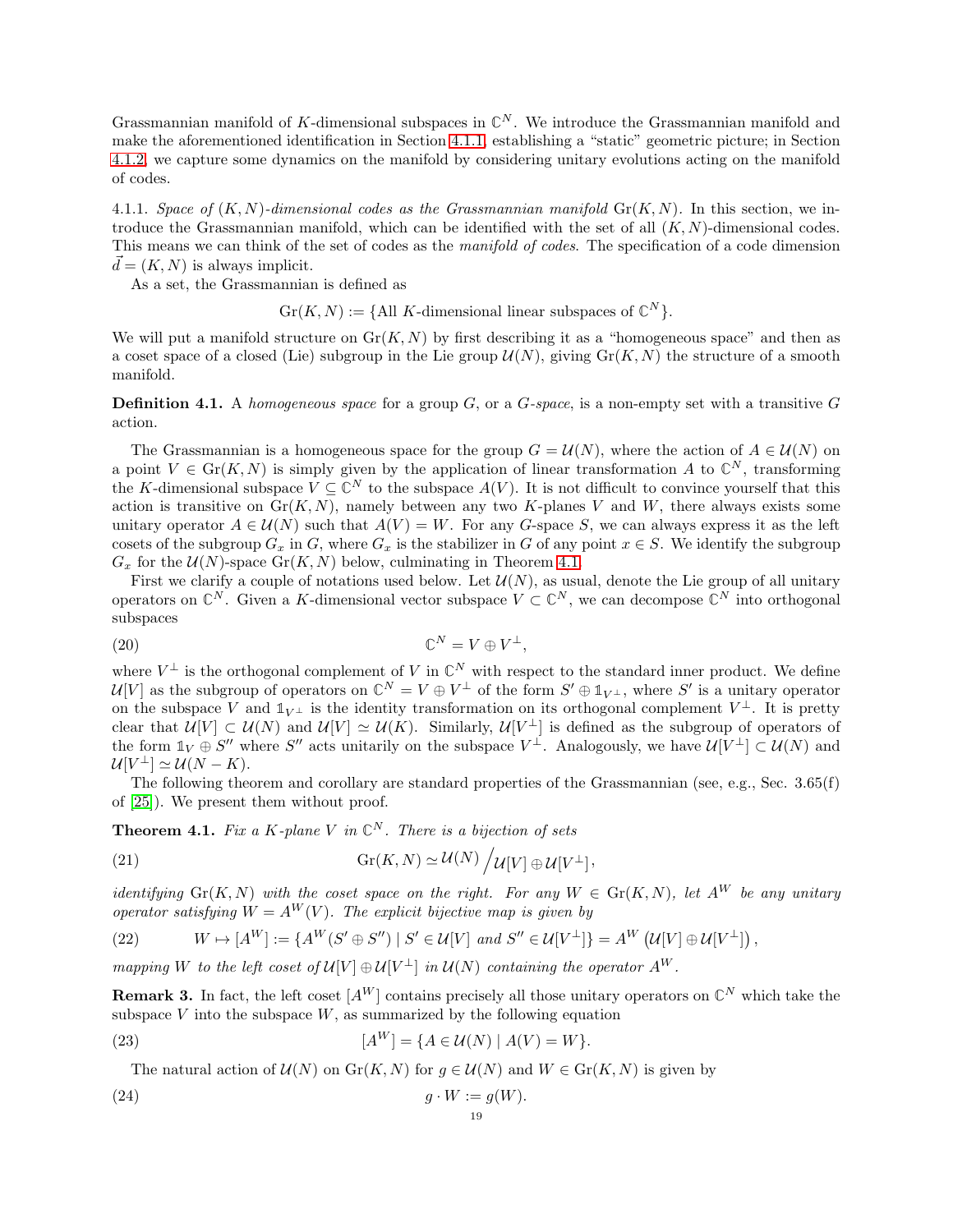It follows from a general fact about homogeneous spaces that this  $\mathcal{U}(N)$  action on  $\text{Gr}(K, N)$  agrees precisely with the natural  $\mathcal{U}(N)$  action on  $\mathcal{U}(N)/(\mathcal{U}[V] \oplus \mathcal{U}[V^{\perp}])$  under the homogeneous space identification of equations [\(21\)](#page-18-2) and [\(22\)](#page-18-1). Via this same identification, we arrive at the following corollary.

<span id="page-19-3"></span>**Corollary 4.2.** Gr(K, N) is a smooth manifold. The  $\mathcal{U}(N)$  action on the Grassmannian  $\text{Gr}(K, N)$  is smooth.

Recall from Section [2.2](#page-6-0) that an  $((n, K))$  qudit quantum error-correcting code is simply a K-dimensional subspace in  $\mathcal{H}_{\text{physical}} = (\mathbb{C}^d)^{\otimes n}$ . In other words, the code dimension of such a QECC is then  $(K, N)$  where  $N = d^n$ . Therefore, the Grassmannian  $Gr(K, N)$ , where  $N = d^n$ , is also equal to the set of  $((n, K))$  qudit QECCs, so we may equally well think of  $Gr(K, N)$  as the manifold of codes.

<span id="page-19-2"></span>4.1.2. Unitary evolution of codes yielding paths in  $\text{Gr}(K, N)$ . In this section, our goal is to study unitary evolutions of codes, with special attention to their geometric meanings. We now concern ourselves with the action of not only a single unitary, but a piecewise smooth one-parameter family of unitaries. Physically, this difference corresponds to the difference between a one-shot implementation of a unitary and a continuous implementation thereof, which is typically more realistic.

Let us first define the notion of unitary evolution.

<span id="page-19-1"></span>**Definition 4.2.** A *unitary evolution* is a one-parameter family  $U(t)$  of unitary operators such that, at time  $0, U(0) = \mathbb{1}$ , and as time passes,  $U(t)$  evolves piecewise smoothly with time, until at time 1, it accomplishes some target unitary  $U(1) = U$ .

Since we are interested in understanding the action of such a  $U(t)$  on the Grassmannian or the manifold of codes, we will presumably be studying the trajectory  $U(t)(V)$  of K-planes in  $\mathbb{C}^N$  for all points V in  $\mathrm{Gr}(K, N)$ . However, since the action of  $\mathcal{U}(N)$  is transitive on  $\mathrm{Gr}(K, N)$ , it's sufficient, both mathematically and for fault tolerance purposes, to understand the action of unitary evolutions on a single point  $C \in \mathrm{Gr}(K, N)$ , which we call the *base point*. In the context of fault tolerance, the base point of our choice corresponds to the QECC employed in a fault-tolerant protocol, which we shall call the reference code. Mathematically, suppose we choose a different base point C'. Then there is always a unitary  $A \in \mathcal{U}(N)$  for which  $A(C) = C'$ , and the homotopy classes of loop trajectories based at  $C'$  are in one-to-one correspondence with the homotopy classes of loops based at C. More precisely, any loop  $\gamma(t) := U(t)(C)$  at C can be turned into a loop  $\gamma'(t) = U'(t)(C)$  based at C' via  $U'(t) = AU(t)A^{-1}$  for all  $t \in [0, 1]$ . Mapping the homotopy class  $[\gamma(t)]$  to  $[\gamma'(t)]$  gives a group isomorphism between  $\pi_1(\mathrm{Gr}(K,N), C)$ , the fundamental group of  $\mathrm{Gr}(K, N)$  with base point C, and  $\pi_1(\mathrm{Gr}(K,N), C')$ , the fundamental group with base point C'. Therefore, it is sufficient to work with just base point  $C$ .

The fact, stated in Corollary [4.2,](#page-19-3) that the action of  $\mathcal{U}(N)$  on  $Gr(K, N)$  is smooth means that the map  $U(N) \times Gr(K, N) \to Gr(K, N)$  is a smooth map from the smooth product manifold on the left to the smooth manifold on the right. In particular, this map restricted to  $U(N) \times \{C\}$  still gives a smooth map into Gr(K, N). Therefore we have that a piecewise smooth family of unitaries  $\{U(t) | 0 \le t \le 1\}$  gives rise to a piecewise smooth curve  $\gamma(t) = U(t)(C)$  in  $\text{Gr}(K, N)$ .<sup>[17](#page-19-4)</sup> Since  $U(0) = \mathbb{1}$  and  $U(1) = U$  for some target unitary U,  $\gamma(t)$  is a piecewise smooth curve from the point C to  $U(C)$  in the Grassmannian manifold. Note that  $\gamma(t)$  may be self-intersecting even when  $U(t)$  is not, as depicted in Figure [5](#page-28-1) of Section [5.2.3.](#page-27-0)

<span id="page-19-0"></span>4.2. Codewords and the tautological vector bundle  $\xi(K, N)$ . In this section, we describe the first of the two fibre bundles over the Grassmannian manifold which will be important to us. We start with the simpler one, where the fibres have the structure of a vector space. This fibre bundle can hold more information about our quantum system than just its base space, the Grassmannian; in particular, it allows us not only to store information about where the subspace gets mapped to by a given unitary evolution, but also to keep track of the evolution of individual vectors in the subspaces.

<span id="page-19-4"></span><sup>&</sup>lt;sup>17</sup>A parametrized unitary path  $U(t)$  or curve  $\gamma(t)$  is smooth if all t-derivatives are defined. This includes the possibility of derivatives being 0, so it is possible for a smooth curve to "stop" and then resume in a different direction, provided it stops and re-starts smoothly. It is piecewise smooth if it can be decomposed into a finite sequence of smooth curves.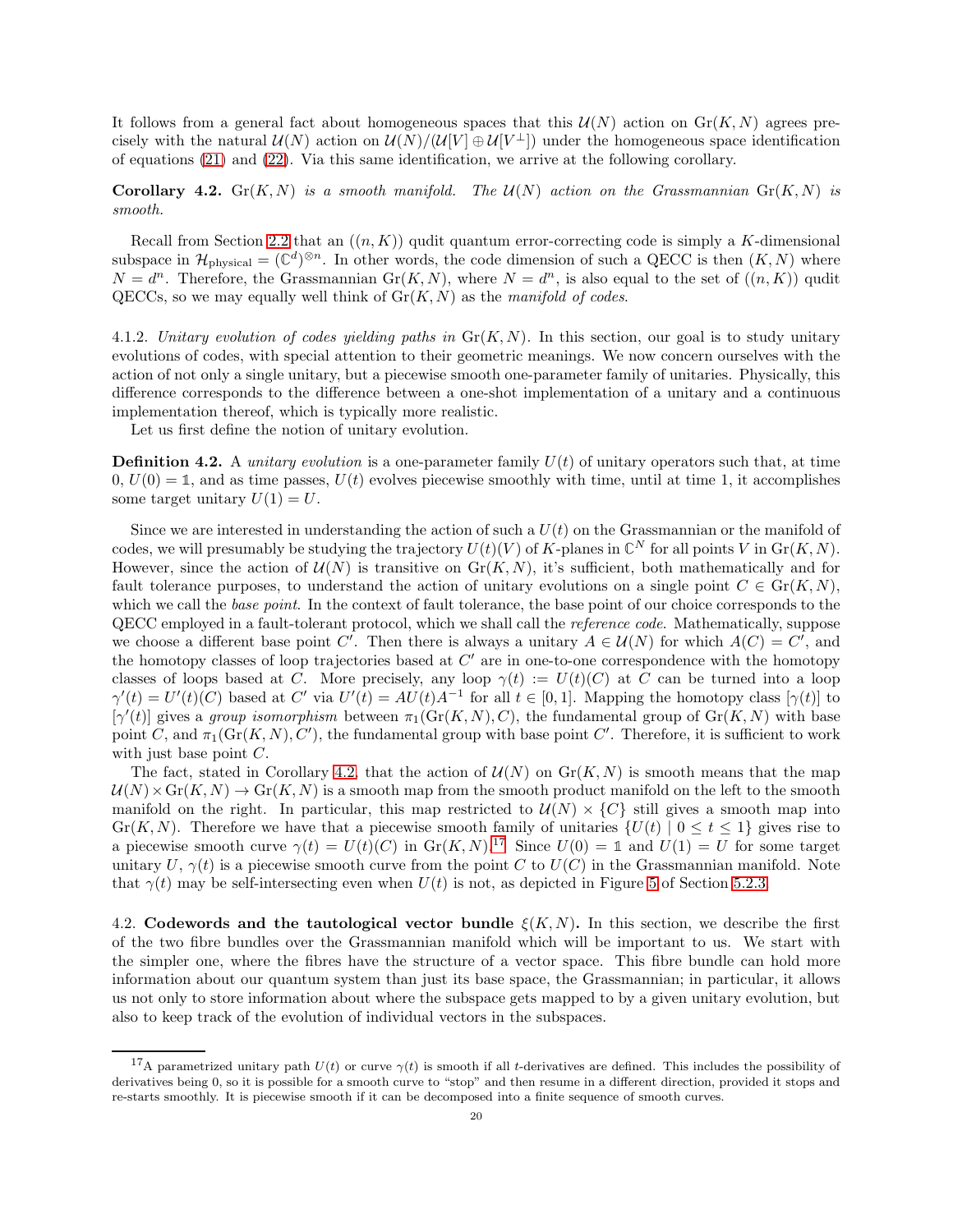4.2.1. Space of codewords as the tautological vector bundle  $\xi(K, N)$ . Here we describe a vector bundle  $\xi(K, N)$ over the Grassmannian. All the vector bundles considered for the concrete quantum information applications in this paper are pullbacks of the vector bundle  $\xi(K, N)$  to some subset of the Grassmannian. Hence we sometimes refer to the bundle  $\xi(K, N)$  as the "big vector bundle". Mathematically,  $\xi(K, N)$  is known as the tautological vector bundle, defined below.

**Definition 4.3** (Tautological vector bundle  $\xi(K, N)$  over  $\text{Gr}(K, N)$ ). The tautological vector bundle  $\xi(K, N)$ over  $\text{Gr}(K, N)$  is the vector bundle whose fibre at a point  $W \in \text{Gr}(K, N)$  is simply the K-plane W, and the total space E is constructed by taking the disjoint union of all such fibres. All the fibres  $F_W = \pi^{-1}(W) = W$ are isomorphic to  $F = \mathbb{C}^K$  (upon choosing a trivialization), and the structure group  $G = \mathcal{U}(K)$  acts on the fibre  $\mathbb{C}^K$  from the left in the obvious manner.

By a *codeword*, we mean a pair  $(C, w)$  where C is a code and w a vector in  $C \subset \mathbb{C}^N$ . Clearly, we have a one-to-one correspondence between the codewords and the elements of the tautological vector bundle: C tells us which fibre of  $\xi(K, N)$  the codeword belongs to, and the vector w tells us which point in that fibre  $(C, w)$  represents.

Note that for simplicity, our definition of a codeword did not take into account the projective equivalence relation

(25) 
$$
w \sim w' \quad \text{if } w = \xi w' \text{ for some } \xi \in \mathbb{C}^{\times},
$$

which is appropriate for quantum states.

4.2.2. Unitary evolution of codewords as paths in  $\xi(K, N)$ . We wish to consider the action of a unitary evolution of  $\mathbb{C}^N$  on the space of codewords  $\xi(K,N)$ . Let us first briefly consider the action of one single unitary operator  $U \in \mathcal{U}(N)$  on the space. Let  $u = (C, w)$  be a codeword in  $\xi(K, N)$ . The action of U results in the new codeword  $(U(C), U(w))$ , which stands for "the vector  $U(w)$  in the code  $U(C)$ ". We see that a unitary action by U maps any fibre  $F_C$  of  $\xi(K,N)$  to the fibre  $F_{U(C)}$ , so U induces a smooth<sup>[18](#page-20-1)</sup> bundle map from  $\xi(K, N)$  to itself, which we call  $f_U$ . Since U is invertible, the map  $f_U$  is actually a diffeomorphism as it is also invertible, with inverse given by  $f_{U^{-1}}$ .

<span id="page-20-2"></span>Now, let  $U(t)$  be a unitary evolution and let  $(C, w)$  be a codeword in the reference code C. If we define

(26) 
$$
\eta^{\{U\}}(t) := f_{U(t)}(C, w) = (U(t)(C), U(t)(w)),
$$

we see that  $\eta^{\{U\}}(t)$  is a path in the bundle  $\xi(K, N)$  which projects via the bundle projection  $\pi$  to the path  $\gamma(t) = U(t)(C)$  in the base Grassmannian manifold.

As discussed in Section [4.1.2,](#page-19-2) if the one-parameter family of unitaries  $U(t)$  is piecewise smooth in  $\mathcal{U}(N)$ , which is the case for unitary evolutions, then the path  $\gamma(t)$  is piecewise smooth in Gr(K, N). This is a consequence of Corollary [4.2,](#page-19-3) which states that the action of  $\mathcal{U}(N)$  on  $\text{Gr}(K, N)$  is smooth. Similarly, the path  $\eta^{\{U\}}(t)$  is also piecewise smooth in  $\xi(K, N)$ , because the  $\mathcal{U}(N)$  action on  $\xi(K, N)$  is also smooth.

<span id="page-20-0"></span>4.3. Encodings and the tautological principal bundle  $P(K, N)$ . In Section [4.2,](#page-19-0) we developed a geometric picture for the space of codewords  $\xi(K, N)$  and the unitary action on it. In this section, we shall build a similar picture for the space of encodings, also giving it the structure of a fibre bundle. However, this one will not be a vector bundle but one with fibres diffeomorphic to the structure Lie group  $\mathcal{U}(K)$  itself. That is, it is a principal  $\mathcal{U}(K)$ -bundle. In a way, this second fibre bundle allows us to capture the unitary evolution of QECCs more efficiently, in that it captures the evolution of ordered orthonormal bases or orthonormal K-frames in QECCs instead of the evolution of one codeword at a time.

4.3.1. The tautological principal bundle  $P(K, N)$  over  $Gr(K, N)$ . The mathematical hero this time is the tautological principal  $\mathcal{U}(K)$ -bundle, which is the associated bundle of  $\xi(K, N)$  with fibre  $\mathcal{U}(K)$ . Just like for  $\xi(K, N)$ , the principal  $\mathcal{U}(K)$ -bundle  $P(K, N)$  can be thought of as the "big principal bundle" for our framework, because all the principal bundles we will consider in unitary fault tolerance applications are pullbacks or restrictions of the bundle  $P(K, N)$  to some subset of the base manifold  $\mathrm{Gr}(K, N)$ .

<span id="page-20-1"></span><sup>&</sup>lt;sup>18</sup>The smooth action of  $G = \mathcal{U}(N)$  on the topological space  $F = \mathbb{C}^K$  guarantees the smoothness within fibres, and the smoothness of the action across fibres follows from the fact that a unitary U maps the fibre over  $C$  to the fibre over  $U(C)$  and Corollary [4.2.](#page-19-3)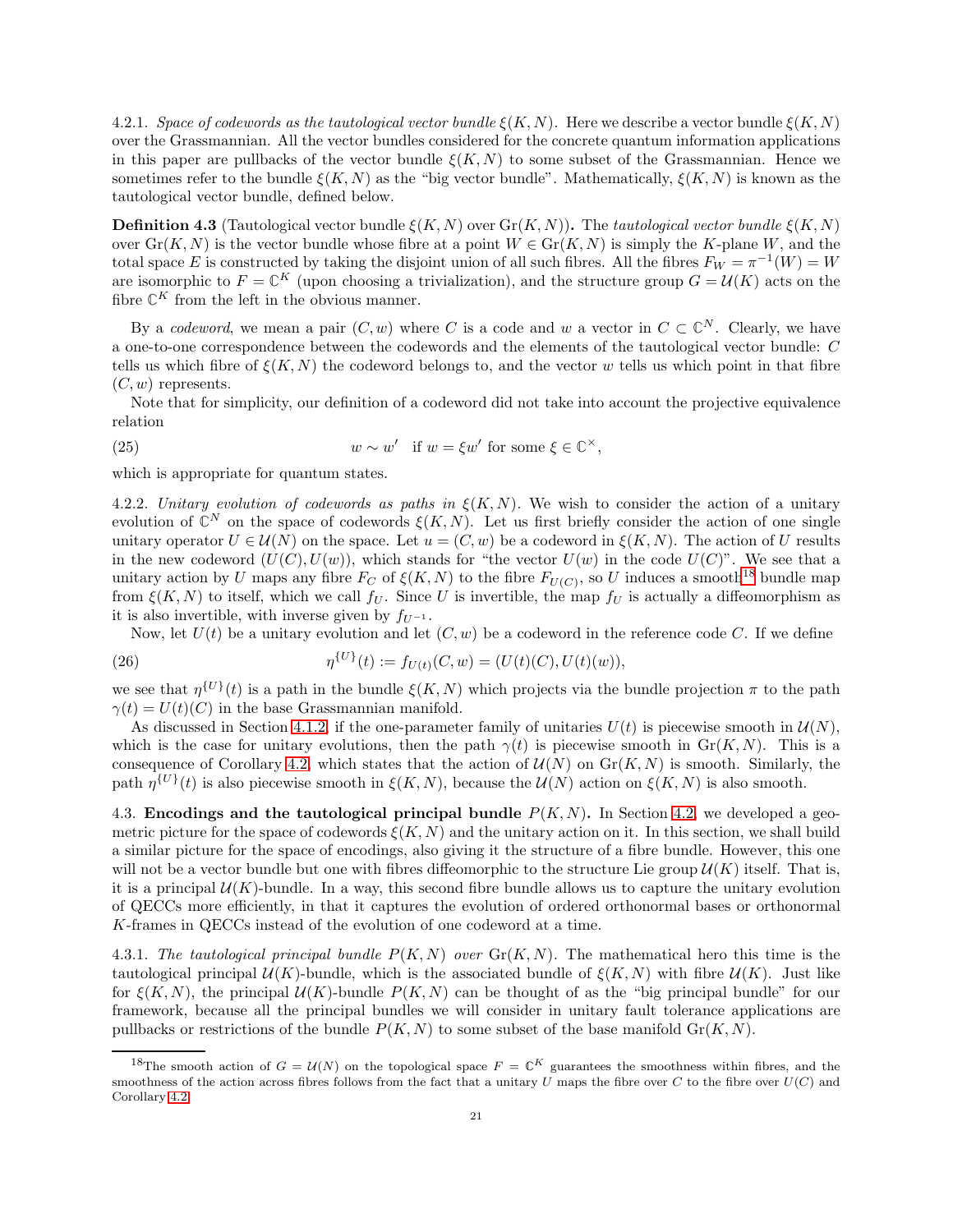Here we shall give two descriptions of the bundle  $P(K, N)$ . In the first approach, we define the bundle using the language of Lie groups. In the second approach, which we will take in Section [4.3.2,](#page-21-0) we describe the same bundle in terms of K-frames. To juxtapose the two descriptions, we can think of the first one as the "operator" perspective and the second one as the "state" perspective.

<span id="page-21-6"></span>**Definition 4.4** (Tautological principal bundle  $P(K, N)$  over  $Gr(K, N)$ ). Fix a particular K-dimensional subspace  $V \subset \mathbb{C}^N$ . The *tautological principal bundle*  $P(K, N)$  over  $Gr(K, N)$  is the  $\mathcal{U}(K)$ -principal bundle by choosing an identification<sup>[19](#page-21-1)</sup>  $\mathbb{C}^K \simeq V$  once and for all, and first describing  $P(K, N)$  as a  $\mathcal{U}[V]$ -principal bundle with

- <span id="page-21-7"></span><span id="page-21-5"></span>(i) Total space E: the smooth manifold  $\mathcal{U}(N)/\mathcal{U}[V^{\perp}].^{20}$  $\mathcal{U}(N)/\mathcal{U}[V^{\perp}].^{20}$  $\mathcal{U}(N)/\mathcal{U}[V^{\perp}].^{20}$
- (ii) Fibre  $\pi^{-1}(W)$  over W: Consists of those left cosets of  $\mathcal{U}[V^{\perp}]$  in  $\mathcal{U}(N)$  which contain unitary operators A for which  $A(V) = W$ . Such cosets are denoted as  $A \mathcal{U}[V^{\perp}];$
- (iii) A trivialization-dependent left  $\mathcal{U}(K)$ -action on the fibre  $\pi^{-1}(W)$ : Choose a trivialization at W, namely an isomorphism  $\pi^{-1}(W) \stackrel{\sim}{\to} \mathcal{U}[V]$ , by choosing a particular coset  $A\mathcal{U}[V^{\perp}]$  and using the following map

(27) 
$$
B\mathcal{U}[V^{\perp}] \mapsto A^{-1}B|_V \oplus \mathbb{1}_{V^{\perp}}.
$$

<span id="page-21-4"></span><span id="page-21-3"></span>Then  $\mathcal{U}[V]$  acts on  $\pi^{-1}(W)$  via this trivialization, explicitly as follows:

(28) 
$$
Y \cdot B\mathcal{U}[V^{\perp}] = (AYA^{-1}B)\mathcal{U}[V^{\perp}]
$$

for Y in  $\mathcal{U}[V]$ . It's not hard to see that both the right hand side of Equation [\(27\)](#page-21-3) and [\(28\)](#page-21-4) depend only on  $A|_V$  and not on  $A|_{V^{\perp}}$ .

After our first definition of  $P(K, N)$  above, let us try to understand and expand on it. Property [\(i\)](#page-21-5) of Definition [4.4](#page-21-6) reads

(29) 
$$
P(K, N) := \mathcal{U}(N) / \mathcal{U}[V^{\perp}] = \{ \text{Left cosets } A \mathcal{U}[V^{\perp}] \mid A \in \mathcal{U}(N) \}
$$

which bears resemblance to Equation [\(21\)](#page-18-2) of Theorem [4.1,](#page-18-1) formulating  $P(K, N)$  as a homogeneous space with a transitive left action of  $\mathcal{U}(N)$ . Hence, parallel to Corollary [4.2,](#page-19-3) we have that  $P(K, N)$  is a smooth manifold, with a smooth  $U(N)$  action.

As a set, and as discussed in property [\(ii\)](#page-21-7) of Definition [4.4,](#page-21-6) the total space  $P(K, N)$  can be decomposed as

<span id="page-21-8"></span>(30) 
$$
P(K, N) = \bigsqcup_{W \in \text{Gr}(K, N)} \{\text{Left cosets } A \mathcal{U}[V^{\perp}] \mid A \in \mathcal{U}(N) \text{ and } A(V) = W \}
$$

(31) 
$$
=:\quad \bigsqcup_{W\in \text{Gr}(K,N)} F(W),
$$

where the definition of fibres  $F(W)$  is self-evident. This is the fibre decomposition for  $P(K, N)$ . We saw in Definition [4.4,](#page-21-6) especially in property [\(iii\)](#page-21-4), that  $F(W)$  is diffeomorphic to  $U(K)$ . This is a necessary condition for  $P(K, N)$  to be a principal  $\mathcal{U}(K)$ -bundle.

**Remark 4.** Instead of viewing elements of the fibre  $F(W)$  as left cosets  $AU[V^{\perp}]$  for unitary operators  $A \in$  $U(N)$  which in particular takes V to W, we can instead think of them as the different unitary transformations  $\overline{A} := A|_V : V \to W$  obtained through restricting the operator A to the subspace V. This way, we have exactly one  $\overline{A}$  for each coset  $A \mathcal{U}[V^{\perp}].$ 

<span id="page-21-0"></span>4.3.2. Space of encodings as an alternative description  $V_K(\mathbb{C}^N)$  of  $P(K, N)$ . Our goal in this section is to relate the physical concept of QECC encodings to a mathematical object, the smooth fibre bundle  $P(K, N)$ .

Let us recall and elaborate on the concept of encoding for a QECC  $C$ , introduced in Section [2.2.](#page-6-0) We gave a very brief characterization of an encoding for a  $(K, N)$ -dimensional code C as a unitary isomorphism  $\iota: \mathbb{C}^K \to C \subset \mathbb{C}^N$ . Let us call any encoding of a K-dimensional logical Hilbert space into an N-dimensional physical Hilbert space a  $(K, N)$ -dimensional encoding. Then any  $(K, N)$ -dimensional encoding is given by a

<span id="page-21-2"></span><span id="page-21-1"></span><sup>&</sup>lt;sup>19</sup>That is, we want to choose an encoding for the code  $V$ .

 $^{20}U(N)/U[V^{\perp}]$  is a smooth manifold because  $U[V^{\perp}]$  is a closed subgroup of  $U(N)$ . However,  $U(N)/U[V^{\perp}]$  is not a Lie group because  $\mathcal{U}[V^{\perp}]$  is not a normal subgroup of  $\mathcal{U}(N)$ .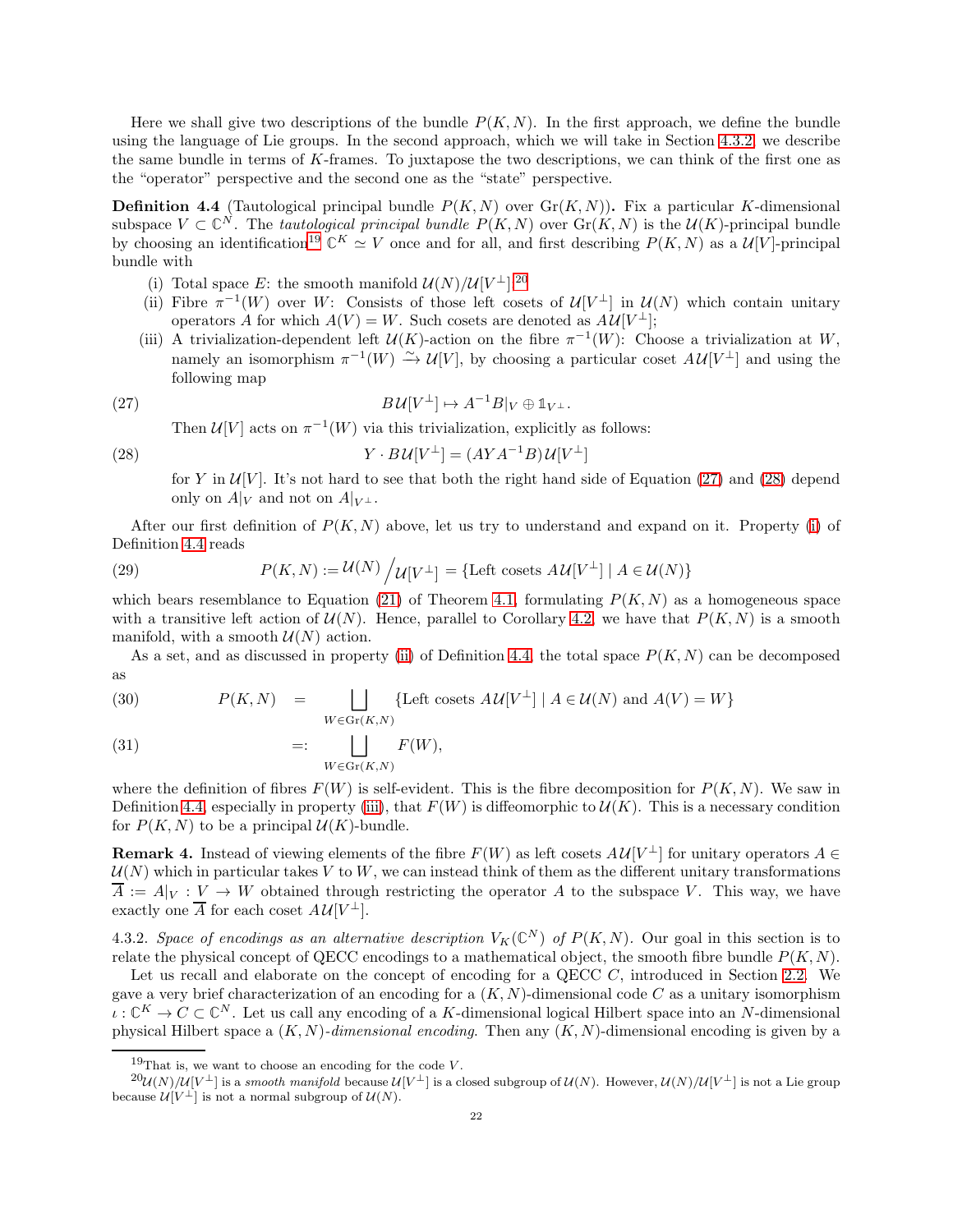partial isometry<sup>[21](#page-22-0)</sup>  $\iota : \mathbb{C}^K \hookrightarrow \mathbb{C}^N$ . Given such an injective map  $\iota$ , we say that  $\iota$  is an encoding for the QECC  $\iota(\mathbb{C}^K)$ .

In order to come up with an efficient way to specify an encoding, let us now introduce the notion of a K-frame.

**Definition 4.5.** Assume  $K \leq N$ . A K-frame is an ordered set of K linearly independent vectors in the vector space  $\mathbb{C}^N$ . An *orthonormal K-frame* is a K-frame where all vectors in the set have norm 1 and are pairwise orthogonal.

For us,  $K \leq N$  in general. If  $K = N$ , a K-frame is precisely an ordered basis for  $\mathbb{C}^N$ . In the general case of  $K \leq N$ , a K-frame  $\beta$  would be an ordered basis for the subspace  $W = \text{span}(\beta)$  of  $\mathbb{C}^N$ .

Now, let us describe encodings in terms of orthonormal K-frames. Let  $\alpha = \{e_1, e_2, ..., e_K\}$  be the standard (orthonormal, ordered) basis for  $\mathbb{C}^K$ . To specify a QECC encoding  $\iota : \mathbb{C}^K \hookrightarrow \mathbb{C}^N$ , it is necessary and sufficient to specify  $\iota(\alpha)$ ,<sup>[22](#page-22-1)</sup> which is an orthonormal K-frame in  $\mathbb{C}^N$ . On the other hand, if we have an orthonormal K-frame  $\beta$  in  $\mathbb{C}^N$ , we can obtain a partial isometry  $\iota$  by letting  $\iota(\alpha) = \beta$ . Hence, the set of possible encodings ι is in bijection with the set of possible orthonormal K-frames β, where their relation is given by  $β = ρ(α)$ . To summarize, we have

(32) 
$$
\mathcal{S} := \{ \text{All encodings for } (K, N)\text{-dimensional codes} \}
$$

(33) = {All orthonormal K-frames in 
$$
\mathbb{C}^N
$$
 }.

It turns out that the set of all orthonormal K-frames in  $\mathbb{C}^N$  is a well-known mathematical object called the *Stiefel manifold*, denoted as  $V_K(\mathbb{C}^N)$ . Therefore, we see that the set of all  $(K, N)$ -dimensional encodings is exactly the Stiefel manifold, namely

$$
(34) \t\t S = V_K(\mathbb{C}^N).
$$

Next, we give  $V_K(\mathbb{C}^N)$  a principal  $\mathcal{U}(K)$ -bundle structure, then in Theorem [4.3](#page-22-2) below we identify it with  $P(K, N)$  as principal bundles, and thereby letting  $V_K(\mathbb{C}^N)$  inherit the smooth manifold structure of  $P(K, N)$ in Corollary [4.4.](#page-23-1)

<span id="page-22-3"></span>Let  $G(W)$  be the set of all orthonormal K-frames  $\beta$  in  $\mathbb{C}^N$  such that span $(\beta) = W$ . Then

(35) 
$$
V_K(\mathbb{C}^N) = \bigsqcup_{W \in \text{Gr}(K,N)} G(W).
$$

 $G(W)$  will be the fibre over W in the bundle  $V_K(\mathbb{C}^N)$ .

**Theorem 4.3.** Let us fix a K-plane V in  $\mathbb{C}^N$  and an encoding  $\iota : \mathbb{C}^K \hookrightarrow \mathbb{C}^N$  for V, namely span $(\iota(\alpha)) = V$ where  $\alpha$  is the standard ordered orthonormal basis for  $\mathbb{C}^K$ . Then there is a natural bijection of sets

(36) 
$$
P(K,N) \simeq V_K(\mathbb{C}^N).
$$

Furthermore, the set bijection preserves the fibres

<span id="page-22-2"></span>
$$
(37)\t\t F(W) \simeq G(W)
$$

for each  $W \in \text{Gr}(K, N)$ , where  $F(W)$  is defined by Equation [\(31\)](#page-21-8) and  $G(W)$  by the discussion preceding Equation [\(35\)](#page-22-3). That is, the above isomorphism is a bundle isomorphism.

*Proof.* Let us describe the bijections. Recall that  $P(K, N)$  is the coset space  $\mathcal{U}(N)/\mathcal{U}[V^{\perp}]$ . Having fixed an encoding  $\iota$  for V, define  $\phi: P(K, N) \to V_K(\mathbb{C}^N)$  by  $\phi(AU[V^{\perp}]) = A(\iota(\alpha))$ . Recall that A is unitary, so  $A(\iota(\alpha))$  is another orthonormal K-frame, this time spanning  $A(V)$ . Also define  $\psi: V_K(\mathbb{C}^N) \to P(K, N)$  by letting  $\psi(\beta)$ , for each orthonormal K-frame  $\beta \in V_K(\mathbb{C}^N)$ , be the unique  $\mathcal{U}[V^{\perp}]$ -coset of unitary transformations which takes the K-frame  $\iota(\alpha) \subset V$  to  $\beta \subset \text{span}(\beta)$ . The maps are well-defined, and it is easy to see that  $\phi$  and  $\psi$  are inverses of each other.

Now, we will show that  $\phi$  maps the set  $F(W)$  to  $G(W)$  for every  $W \in \mathrm{Gr}(K, N)$ . Recall that  $F(W)$ consists of all the left cosets  $A \mathcal{U}[V^{\perp}]$  where  $A(V) = W$  and A unitary. Hence, for  $A \mathcal{U}[V^{\perp}]$  in  $F(W)$ ,

<span id="page-22-0"></span> $^{21}$ For us, a partial isometry is a linear map from a vector space A to a vector space B which preserves the inner product. If the vector spaces  $A$  and  $B$  are complex vector spaces, then a partial isometry differs from a unitary transformation in that it does not have to be an isomorphism. It must be injective, but might not be surjective.

<span id="page-22-1"></span><sup>&</sup>lt;sup>22</sup>In other words, we should specify the codewords representing logical 0 through logical  $K - 1$ .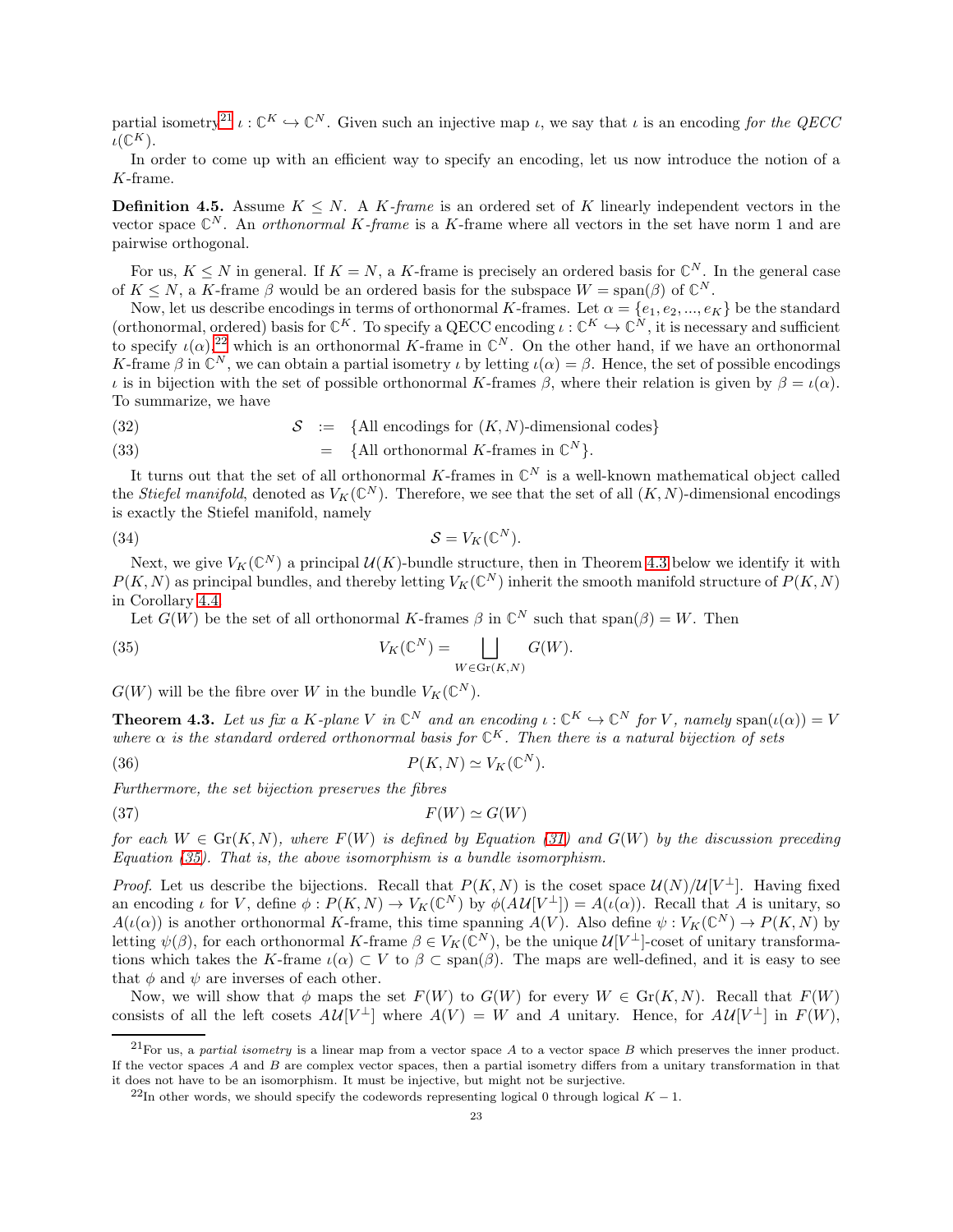we have  $\phi(AU[V^{\perp}]) = A(\iota(\alpha))$ , which is an orthonormal K-frame spanning W because  $\iota(\alpha)$  spans V and  $A(V) = W$ . Therefore,  $\phi(A\mathcal{U}[V^{\perp}])$  is in  $G(W)$ .

Because of Theorem [4.3,](#page-22-2) we could view the fibre bundle structure on  $V_K(\mathbb{C}^N)$  as being inherited from  $P(K, N)$  rather than being independently defined. Thus we formulate the following corollary.

<span id="page-23-1"></span>**Corollary 4.4.** The Stiefel manifold has the structures of a smooth manifold and of a principal  $\mathcal{U}(K)$ -bundle, both inherited from  $P(K, N)$ , as described above.

Since the bundle  $V_K(\mathbb{C}^N)$  has been identified with the bundle  $P(K, N)$ , we shall view the description of  $V_K(\mathbb{C}^N)$  as an alternative description of  $P(K, N)$ , and often refer to either description as  $P(K, N)$  in the remainder of the paper. We use the notation  $V_K(\mathbb{C}^N)$  when we would like to emphasize the K-frame interpretation of the bundle.

4.3.3. Unitary evolution of encodings as paths in  $V_K(\mathbb{C}^N)$ . In this section, we are concerned with the action of the full  $U(N)$  on  $V_K(\mathbb{C}^N)$ . The  $U(N)$  action, unlike the  $U(K)$  action of Equation [\(28\)](#page-21-4), does not preserve the fibres of  $V_K(\mathbb{C}^N)$ . If U is a unitary operator on  $\mathbb{C}^N$ , it naturally induces a smooth map  $h_U: V_K(\mathbb{C}^N) \to$  $V_K(\mathbb{C}^N)$ , namely

<span id="page-23-4"></span>(38) 
$$
h_U(\beta) = U(\beta).
$$

In particular,  $h_U$  maps the fibre  $G(W)$  to the fibre  $G(U(W))$ .

We now consider the action of a unitary evolution, namely, a piecewise smooth one-parameter family of unitary operators  $U(t)$  on  $\mathbb{C}^N$  such that  $U(0) = \mathbb{1}$ . Suppose  $U(t)$  is a unitary evolution and  $\beta = \iota(\alpha)$  and orthonormal  $K$ -frame, or equivalently an encoding, for the reference code  $C$ . We define

<span id="page-23-3"></span>(39) 
$$
\lambda^{\{U\}}(t) := h_{U(t)}(\beta) = U(t)(\beta),
$$

a one-parameter family of orthonormal  $K$ -frames, or equivalently, encodings. Then at time  $t$ ,

(40) 
$$
\pi(\lambda^{\{U\}}(t)) = \pi(U(t)(\beta)) = \text{span}(U(t)(\beta)) = U(t) \text{ (span}(\beta)) = U(t)(C).
$$

Therefore, the encoding path  $\lambda^{\{U\}}(t)$  projects to the subspace path  $\gamma(t) = U(t)(C)$  in the base Grassmannian manifold. In other words, the path  $\lambda^{\{U\}}(t)$  is a lift of the path  $\gamma(t)$  from the base manifold  $\text{Gr}(K, N)$  to the bundle  $P(K, N)$ . If  $U(t)$  is piecewise smooth, so are  $\lambda^{\{U\}}(t)$  and  $\gamma(t)$ .

# <span id="page-23-0"></span>4.4. Candidates of natural parallel transport structures on  $\xi(K, N)$  and on  $P(K, N)$ .

<span id="page-23-2"></span>Remark 5. Unitary evolutions corresponding to fault-tolerant operations, or any unitary evolutions that induce a closed loop in the base Grassmannian manifold, when applied to an initial codeword  $(C, w)$ , do not necessarily yield closed loops in  $\xi(K, N)$ . In general,  $f_{U(1)}(C, w) = (C, w')$  for some element w' in  $\pi^{-1}(C)$ . These non-closed loops in the bundle  $\xi(K, N)$  are precisely the interesting points of this paper and the source of computational power of fault-tolerant protocols.

**Remark 6.** Similar to Remark [5,](#page-23-2) a lift of a closed loop in  $Gr(K, N)$  may not result in a closed loop in  $P(K, N)$ . If  $F(t)$  is a unitary fault-tolerant loop and if  $h_{F(1)}(\beta) \neq \xi\beta$  for any  $\xi \in \mathbb{C}^\times$  (or  $\xi \in \mathcal{U}(1)$ ), this  $F(t)$  shall correspond to a fault-tolerant gate implementation which yields a nontrivial logical operation.

Here, we give primitive proposals for a connection on  $\xi(K, N)$  and on  $P(K, N)$ . We then show that our proposals will not in general yield a flat projective connection on either of the two bundles over the entire Grassmannian manifold  $Gr(K, N)$  using all unitary evolutions. However, our ultimate goal is to show that they do yield well-defined flat projective connections when restricted to suitable  $M$  (i.e., when considered in  $\xi(K,N)|_{\mathcal{M}}$  and  $P(K,N)|_{\mathcal{M}}$  and sensible F-evolutions.

The main idea is that a unitary path  $U(t)$  induces not only a path  $\gamma(t)$  in the Grassmannian, but also paths  $\tilde{\gamma}(t)$  in the fibre bundles  $\xi(K, N)$  and  $P(K, N)$ .  $\tilde{\gamma}(t)$  is supposed to represent the lift of  $\gamma(t)$  to the fibre bundle provided by parallel transport, and with a certain initial value  $u_0$  in  $\pi^{-1}(C_1)$  where  $C_1$  is the starting K-dimensional subspace. This is depicted in Figure [5.](#page-28-1)

We will use the term *pre-connection* or *pre-parallel transport* to indicate a connection-like object that gives a possibly non-unique notion of parallel transport. In other words, a pre-connection is a set of possible parallel transport structures. Two examples are given by equations [\(41\)](#page-24-1) or [\(42\)](#page-24-2).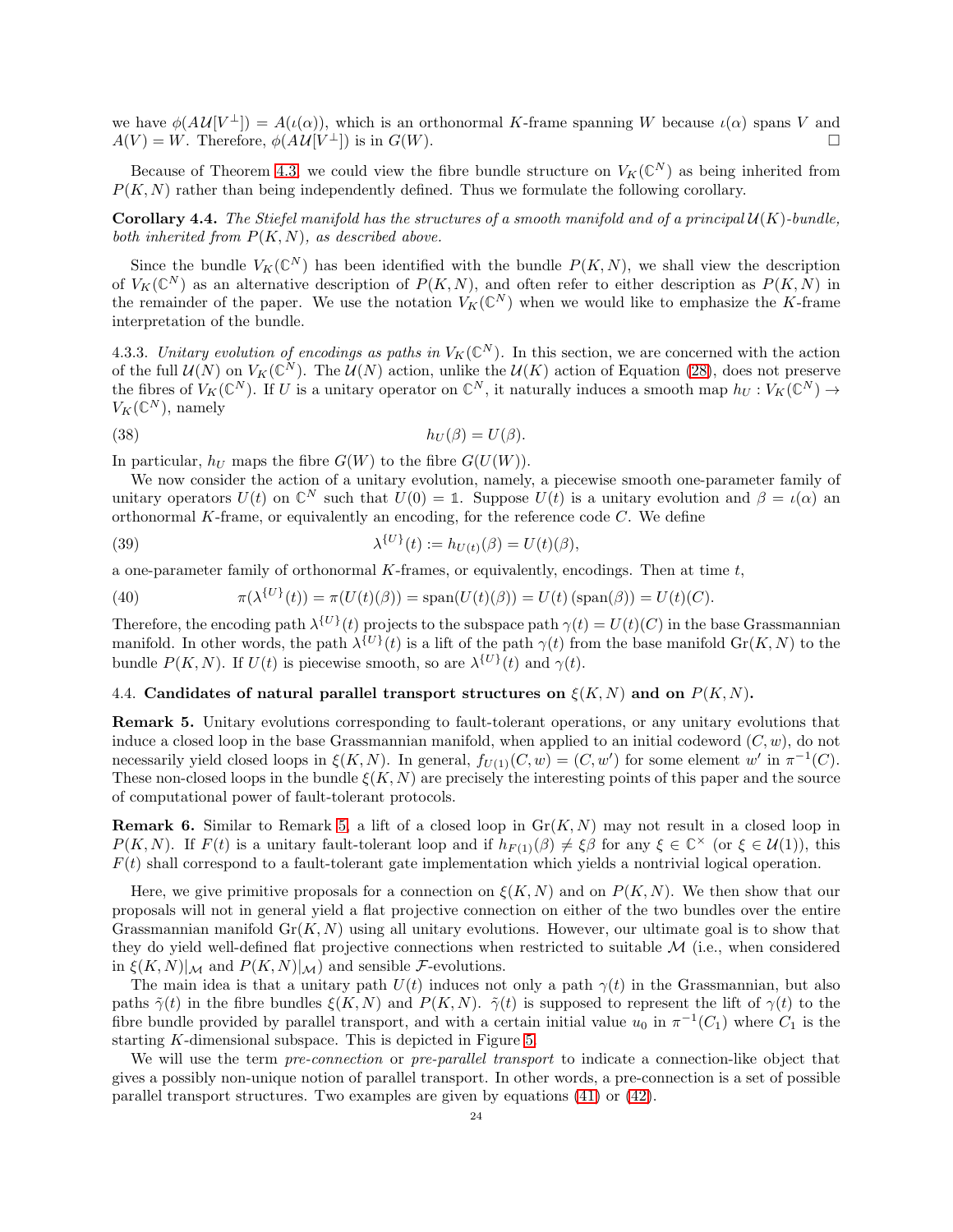<span id="page-24-4"></span>4.4.1. A proposal for a pre-connection on  $\xi(K, N)$ . Given a piecewise smooth path  $\gamma(t)$  in  $\text{Gr}(K, N)$  with  $\gamma(0) = C_1$ , we can choose a piecewise smooth unitary evolution  $U(t)$  that induces  $\gamma(t)$  when acting on  $C_1$ . Then there is a path in  $\xi(K, N)$  defined by equation [\(26\)](#page-20-2),

<span id="page-24-1"></span>(41) 
$$
\eta^{\{U\}}(t) := f_{U(t)}(C_1, w_1) = (U(t)(C_1), U(t)(w_1)),
$$

which is a lift of  $\gamma(t)$ , and the map  $f_{U(t)}$  gives us a way to relate the fibre over  $C_1$  to the fibre over  $U(t)(C_1) = \gamma(t)$  for any  $t \in [0, 1]$ . In other words,  $f_{U(t)}$  resembles the notion of a parallel transport, which is key to the concept of a connection.

However, this primitive proposal of a parallel transport,  $f_{U(t)}$ , on  $\xi(K,N)$  depends crucially on the unitary evolution  $\{U\} = U(t)$  and might not yield a consistent parallel transport in  $\xi(K,N)$  for different choices of  $\{U\}$  from an allowed set  $\mathcal{F}^p$ . Depending on the unitary evolution  $\{U\}$  we choose, there are various possibilities for a parallel transport between fibres over any two fixed points,  $C_1$  and  $C_2$ , in the Grassmannian. The proposal will not lead to a well-defined connection unless  $f_{U(t)}$  is independent of the choice of unitary evolutions  $\{U\}$  consistent with the same path  $\gamma$  in the Grassmannian.

<span id="page-24-5"></span>4.4.2. A proposal for a pre-connection on  $P(K, N)$ . Similarly, we can define a pre-connection on  $P(K, N)$ : Given any curve  $\gamma(t)$  in the base space Gr(K, N), choose a unitary evolution  $\{U\} = U(t)$ , which when acting on Gr(K, N) results in the path  $\gamma(t)$ . A natural  $\{U\}$ -dependent pre-parallel transport of a  $(K, N)$ dimensional encoding  $\beta = \iota(\alpha)$ , where  $\alpha$  is the standard basis for  $\mathbb{C}^K$ , over a curve  $\gamma(t)$  in  $\text{Gr}(K, N)$  is given by equation [\(39\)](#page-23-3),

<span id="page-24-2"></span>(42) 
$$
\lambda^{\{U\}}(t) := h_{U(t)}(\beta) = U(t)(\beta).
$$

Again, equation [\(42\)](#page-24-2) only defines a true parallel transport on  $P(K, N)$  if along any path of subspace unitary evolution  $\gamma(t)$ , the proposed parallel transport  $\lambda^{\{U\}}(t)$  is independent of the choice of unitary evolution  $\{U\}$ .

<span id="page-24-3"></span>4.4.3. Failure to have a connection for  $\mathcal{\hat{F}}^p = \{All unitary paths\}$  or  $\mathcal{M} = \mathcal{\hat{M}} = \text{Gr}(K, N)$ . If we try to apply these definitions to the full bundles  $\xi(K, N)$  or  $P(K, N)$  while allowing all possible unitary paths, we find that we do not obtain connections. For example, consider  $Gr(2, 4)$ , the manifold of 2-dimensional subspaces of a 2-qubit Hilbert space, and let C be the subspace  $\{ |0\rangle \otimes |\psi\rangle | |\psi\rangle \in \mathbb{C}^2 \}$ . Let  $\gamma(t) = C$  be the trivial path that stays at C for all times.  $\gamma(t)$  can be derived from many different unitary paths, for instance a path of the form  $1 \otimes U(t)$  for any  $U(t)$ . However, any two such paths with different values of  $U(1)$  will result in a different transformation of the fibre at  $C$ , giving many different pre-parallel transports over the trivial path at C in  $\text{Gr}(K, N)$ . So the pre-parallel transport we get this way is inconsistent, and fails to give us a well-defined connection.

# 5. A RICHER GEOMETRIC PICTURE FOR fault-tolerant UNITARY EVOLUTIONS

<span id="page-24-0"></span>Given a unitary fault-tolerant protocol, our goal is to construct a connection out of the  $\mathcal{U}(N)$  action on  $\xi(K, N)$  and  $P(K, N)$ . We do not have a connection over the full bundles  $\xi(K, N)$  and  $P(K, N)$ . However, when considering fault-tolerant operations, we do not consider arbitrary unitary paths but only certain unitary paths in a subset of the Grassmannian. This leads us to a bundle with a smaller base space, on which we can hope to have a well-defined flat projective connection.

In this section, we outline a program to demonstrate the *topological* nature of fault tolerance. We define the main mathematical objects that we expect to play a role in the construction and state Conjecture [2,](#page-29-0) which codifies the main goal of the program. We also prove Criterion [5.1,](#page-29-1) which will be useful in Sections [6](#page-30-1) and [7,](#page-37-0) where we work out in detail our picture for two examples of fault-tolerant protocols. In the next few sections, we analyze in detail only the *unitary* fault-tolerant gates; we return to non-unitary gates briefly in Section [8.](#page-59-0)

Ultimately, we would like to have a way to automatically construct the smaller bundles given a faulttolerant protocol. However, at this stage in the development of our program, the topological picture requires us to make some additional choices which might not be uniquely specified by the fault-tolerant protocol we begin with. These choices need to be made carefully in order to both be consistent with the structure of the original fault-tolerant protocol and have the right properties to give us a flat projective connection. Currently we must rely on intuition about the nature of fault tolerance in the model being studied in order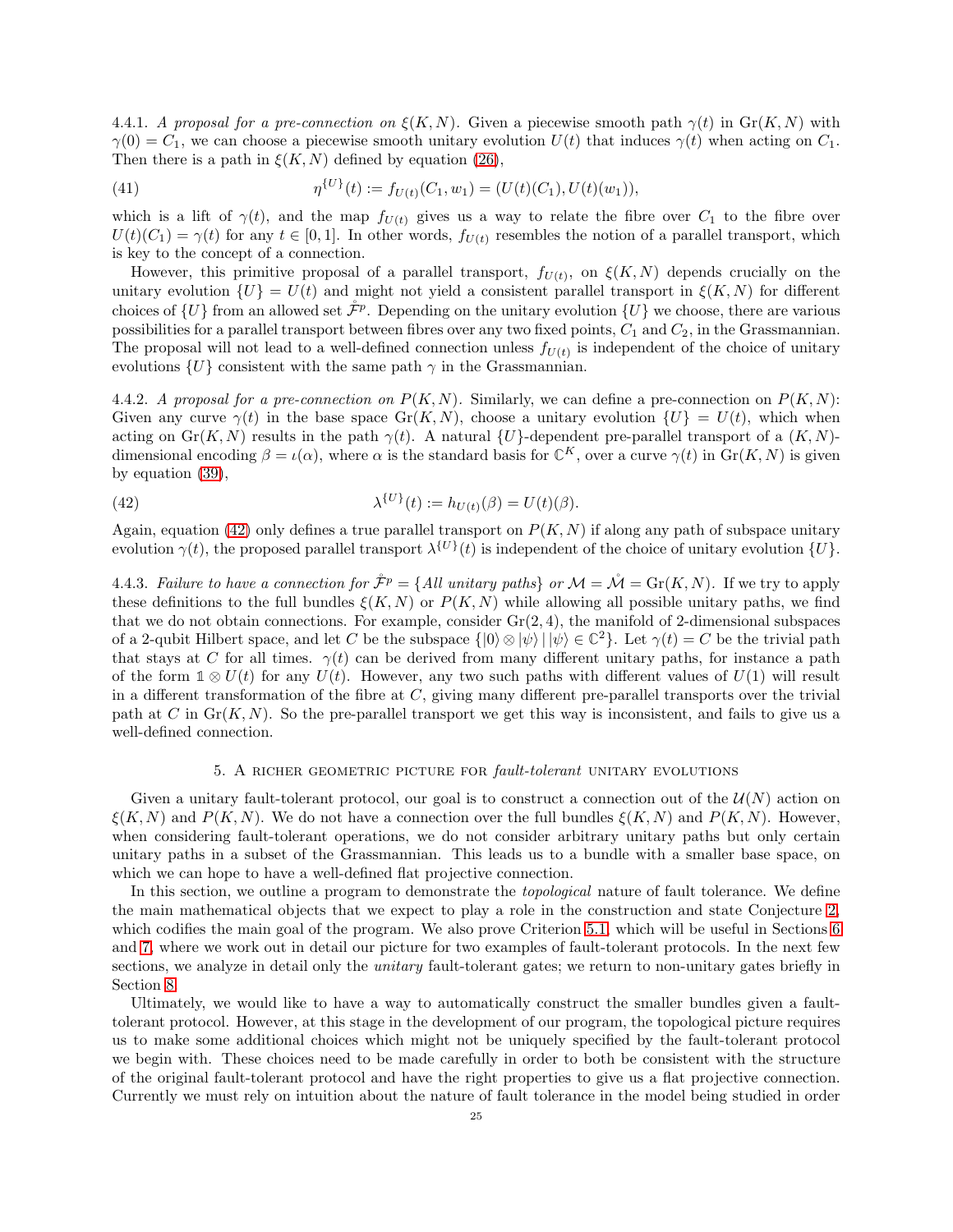to determine the correct choices. In some cases, the choice is clear, while in others there may be a degree of arbitrariness in the choice.

In Section [5.1,](#page-25-0) we bridge the gap between Section [2](#page-4-0) and the input required for our geometric framework, and we specify how (the continuous-time implementations of) the fault-tolerant operations should be described. In Section [5.2,](#page-26-0) we introduce the main mathematical objects for the framework which we want to create, including the restriction bundles  $\xi(K,N)|_{\mathcal{M}}$  and  $P(K,N)|_{\mathcal{M}}$ . In Section [5.3,](#page-28-0) we give the main conjecture: on these restriction bundles, the general proposal for parallel transport in Section [4.4](#page-23-0) is a flat projective connection. The implication on the fault-tolerant logical gates is highlighted in Section [5.4.](#page-30-0)

<span id="page-25-0"></span>5.1. Specifications of a fault-tolerant protocol for our framework. In the existing literature, a rigorous definition of quantum fault tolerance in the general setting (for general error models and protocols) $23$ is still lacking. Naturally, this poses certain challenges for us as we seek to give a geometric formulation for unitary quantum fault tolerance. We do not attempt to give a rigorous definition for fault tolerance here; we merely try to organize it enough for our use.

5.1.1. Bridging the gap between Section [2](#page-4-0) and our framework. In Section [2,](#page-4-0) we described the three main ingredients of a fault-tolerant protocol. There we illustrated how the error model, the QECC, and the FT operations must all be chosen harmoniously, a concept illustrated pictorially in Figure [1.](#page-4-2)

For Sections [5,](#page-24-0) [6](#page-30-1) and [7,](#page-37-0) we assume that we are given a fault-tolerant protocol, upon which we carry out the construction of a mathematical framework as sketched out in the present section. We will not need all the information in a specification of an FT protocol for building our current framework, instead we extract the part of the specification we need.

For one thing, we do not explicitly incorporate error models into our framework at this stage, although we hope to address and incorporate errors into our followup work. However, we do assume that an appropriate error model has been used, and compatibility considered, in coming up with the set of fault-tolerant operations, the physical gates and their continuous-time implementations, all of which play key roles in our geometric construction.

For our framework, we do however need a description of the reference code and the FT operations, along with some idea of how the FT operations are implemented. Now, let us take a closer look at how these ingredients of a fault-tolerant protocol are described. One simple way to partially prescribe a fault-tolerant protocol is to give a reference code  $C$  to which the encoded Hilbert space always returns in between faulttolerant gates and a set of fault-tolerant gates acting on C, along with a continuous-time implementation for each fault-tolerant gate.<sup>[24](#page-25-2)</sup> This description is somewhat minimal and often used when *specifying* an FT protocol. However, when designing FT protocols, that is when we are mainly concerned about which physical gates or implementations to allow in order to keep errors under control, another approach to describing the FT operations is often used: as in the examples in Sections [2.4](#page-8-0) and [2.5,](#page-9-0) FT protocols are often designed by first figuring out and specifying the allowed physical gates (the ordering could matter), and then defining the FT operations to be a sequence of physical gates which takes code  $C$  back to itself.

Even if F is a fault-tolerant gate, not all unitary paths that start at **1** and end at F are valid fault-tolerant implementations of that gate. Some such paths will pass through codes that are not able to correct errors well, and others will cause errors to propagate in an uncontrolled way. A fault-tolerant implementation must avoid these dangers so that errors can be corrected no matter when they occur. It may be that in order for the implementation to be fault tolerant, error correction must be performed multiple times in the course of the procedure. Since we are only considering paths without errors and since error correction does not change a state with no errors in it, any required error correction steps do not show up in the formulation we use. In the remainder of Section [5,](#page-24-0) we will assume the fault-tolerant protocol is given to us and will not worry about how it is designed.

<span id="page-25-1"></span> $^{23}$ In some restrictive settings, however, one can find more precise definitions for quantum fault tolerance. For example, see [\[2\]](#page-63-17) for a more precise definition of fault tolerance in one important context.

<span id="page-25-2"></span> $^{24}$ Sometimes the continuous-time implementation is implicitly given or not completely specified, leaving some ambiguity in the detailed implementation.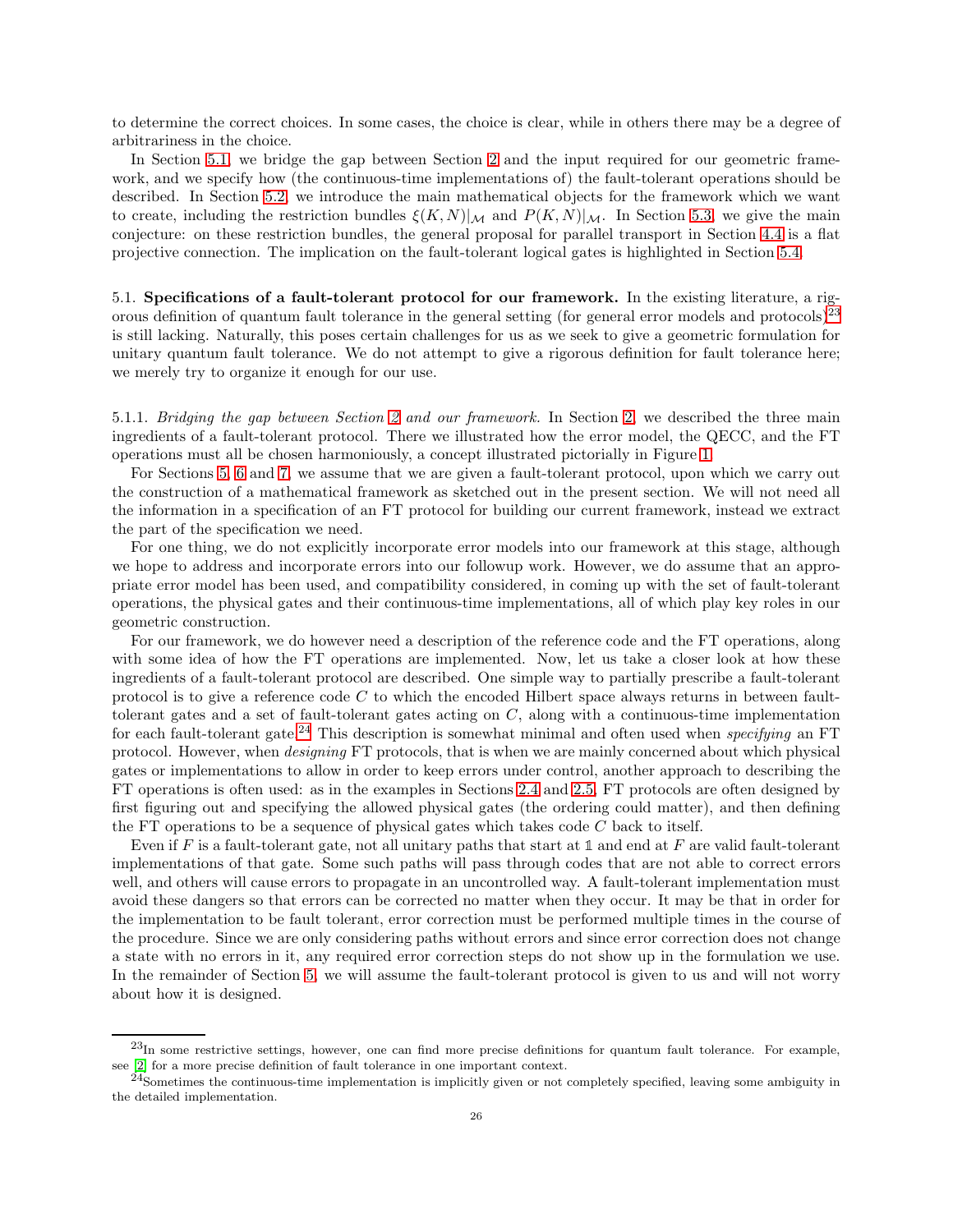5.1.2. Fault-tolerant unitary operations  $\mathcal{F}_{\mathcal{L}}$  and loops  $\mathcal{F}^l$ . As discussed above, a fault-tolerant protocol consists of a group  $\mathcal{F}_{\mathcal{L}}$  of fault-tolerant unitary operations and a set  $\mathcal{F}^l$  of fault-tolerant unitary loops, the specified fault-tolerant implementations of the gates in  $\mathcal{F}_{\mathcal{L}}$ .

Recall that one of the properties of an FT operation was captured by Equation [\(9\)](#page-8-2) of Section [2.3:](#page-7-0)

$$
(43)\t\t\t F(C) = C
$$

where  $C$  is the reference code for the FT protocol (and will always mean the reference code by default). Note that not all unitaries satisfying this equation are fault tolerant.

The fault-tolerant implementations of the elements of  $\mathcal{F}_{\mathcal{L}}$  are given by paths in the set  $\mathcal{F}^l$ . The paths in  $\mathring{\mathcal{F}}^l$  are maps from [0, 1] to  $\mathcal{U}(N)$  which start at the identity and end at elements of  $\mathring{\mathcal{F}}_{\mathcal{L}}$ :

• If  $F(t) \in \mathring{\mathcal{F}}^l$ , then  $F(0) = \mathbb{1}$  and  $F(1) \in \mathring{\mathcal{F}}_{\mathcal{L}}$ .

Definition 5.1. When working within the context of an FT protocol, we use the term FT unitary operations to mean only those operators in  $\mathcal{F}_{\mathcal{L}}$ . An FT unitary loop is a unitary path in  $\mathcal{F}^l$ .

It is easy to see that we may assume the identity operator is in  $\mathcal{F}_{\mathcal{L}}$  because we can take its unitary implementation to be  $F(t) = 1$ , which is clearly fault tolerant for sensible pairs of code and error model. It is also clear that the composition of the two elements of  $\ddot{\mathcal{F}}_{\mathcal{L}}$  is again in  $\ddot{\mathcal{F}}_{\mathcal{L}}$  by concatenating the two corresponding unitary fault-tolerant implementations. However, to fully establish the group structure on  $\mathcal{F}_L$  (which ensures that  $\mathcal{F}^l$  has some convenient properties for our construction), we shall consider only fault-tolerant protocols where the following holds:

• If F is in  $\mathcal{F}_{\mathcal{L}}$ , then  $F^{-1} \in \mathcal{F}_{\mathcal{L}}$ .

In standard examples this property holds, but it is not clear it is true for all fault-tolerant protocols.

Fault-tolerant unitary loops are basically those unitary evolutions which fault-tolerantly and unitarily implement a fault-tolerant unitary operation. Conversely, a unitary is only considered a fault-tolerant unitary operation if there exists a fault-tolerant unitary loop implementing it. Putting the two together, we have the following relation between the sets  $\mathcal{F}_{\mathcal{L}}$  and  $\mathcal{F}^l$ :

(44) 
$$
\mathring{\mathcal{F}}_{\mathcal{L}} = \{F(1) \mid F(t) \in \mathring{\mathcal{F}}^l\}.
$$

Furthermore, if  $F(t)$  with  $t \in [0, 1]$  is a unitary fault-tolerant implementation, so is  $F(t)$  with  $t \in [0, t_0]$ , where  $0 \le t_0 \le 1$ , as long as  $F(t_0)(C) = C$ . Therefore, we also have

(45) 
$$
\mathring{\mathcal{F}}_{\mathcal{L}} = \{ F(t_0) \mid 0 \le t_0 \le 1, F(t_0)(C) = C, F(t) \in \mathring{\mathcal{F}}^l \},
$$

which expresses a kind of maximality of the group  $\mathcal{F}_{\mathcal{L}}$  with respect to the set  $\mathcal{F}^l$ .

Since  $\mathcal{F}_{\mathcal{L}}$  is closed under inverses, we may also assume  $\mathcal{F}^l$  is closed under reversal of paths:

• If  $F(t) \in \mathring{\mathcal{F}}^l$ , then  $F(1-t)F(1)^{-1} \in \mathring{\mathcal{F}}^l$ .

In terms of the geometric picture we have been building since Section [4,](#page-17-0) the trajectory  $F(t)(C)$  of codes, where  $F(t)$  is a fault-tolerant unitary loop, actually forms a closed loop (based at C) in the Grassmannian, hence the term "loop" even though in general  $F(0) \neq F(1)$  and  $F(0)|_C \neq F(1)|_C$ . This means that  $F(t)$ only induces a closed loop in the base space when acting on the subspace C, but  $F(t)$  does not form a closed loop in  $\mathcal{U}(N)$ , nor does it yield closed loops in general in the two fibre bundles when acting on an element u in the fibre  $\pi^{-1}(C)$ . To gain some intuition, the reader may consult Figure [5,](#page-28-1) especially focusing on the segment of  $U(t)$  that gives rise to the little loop (to the right of the intersection point) in the base of the bundle (depicted in the right hand side of the figure) and its lift.

Note that the set of loops we get by applying fault-tolerant unitary loops to the reference code C will in general not be the set of all loops in  $\text{Gr}(K, N)$  based at C, but instead just those loops passing through sufficiently robust intermediate codes at all times.

#### <span id="page-26-0"></span>5.2. The main elements of the framework.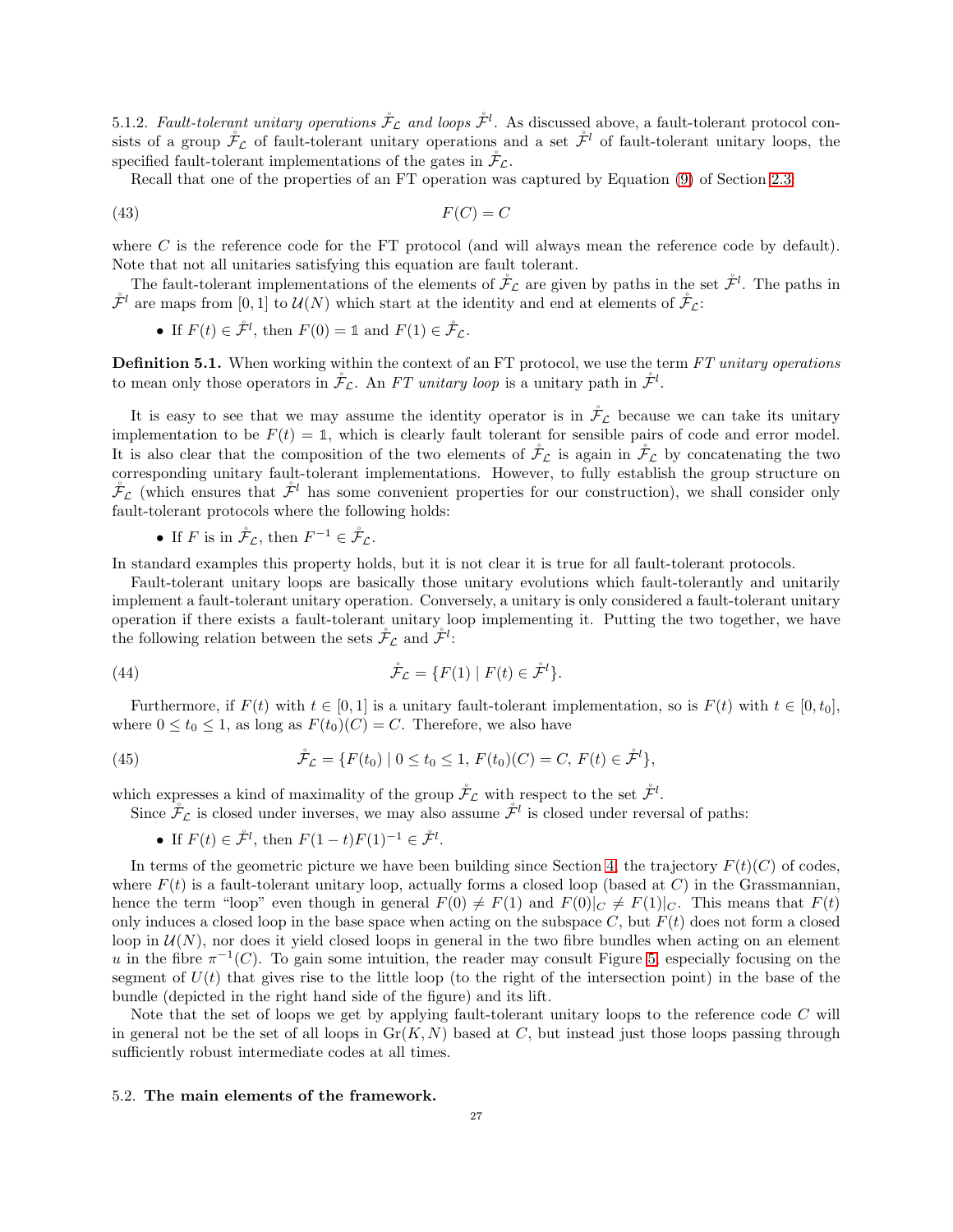5.2.1. The sets  $\mathcal{F}, \mathcal{F}^p$ , and  $\mathcal{M}$ . We have been given the following two sets specifying a fault-tolerant protocol:

- $\mathcal{F}_{\mathcal{L}}$ , the group of gates in the protocol implemented via fault-tolerant unitary operations
- $\mathcal{F}^l$ , the set of implementations (i.e., FT unitary loops) of the gates in  $\mathcal{F}_\mathcal{L}$

Based on these, we introduce the following objects:

•  $\mathcal{F}$ , the set of unitary operations that can appear in  $\mathcal{F}^l$ ,

(46) 
$$
\mathring{\mathcal{F}} := \{ F(t_0) \mid 0 \le t_0 \le 1, F(t) \in \mathring{\mathcal{F}}^l \} \subset \mathcal{U}(N).
$$

•  $\mathring{\mathcal{F}}^p$ , the set of paths in  $\mathring{\mathcal{F}}$ :

(47) 
$$
\mathring{\mathcal{F}}^p := \{ F(t) : [0,1] \to \mathring{\mathcal{F}}, F(t) \text{ piecewise smooth} \}
$$

•  $\mathcal{M}$ , the subset of  $\text{Gr}(K, N)$  indicating those subspaces which appear in the course of a fault-tolerant unitary gate,

$$
(48)\qquad \qquad \mathcal{M} := \mathcal{\mathring{F}}(C)
$$

We don't restrict  $\mathring{\mathcal{F}}$  to contain only unitaries with  $U(C) = C$  for the reference code C because we want  $\mathcal F$  to include both fault-tolerant gates and intermediate unitaries that we pass through while implementing fault-tolerant gates. Since  $F(0) = \mathbb{1}$  for all  $F(t) \in \mathcal{F}^l$ , it's not hard to see that in general  $\mathcal{F}$  will be a subset of  $U(N)$  that is path-connected to the identity. However, unlike  $\mathcal{F}_{\mathcal{L}}$ ,  $\mathcal{F}$  does not always have a group structure.

5.2.2. The sets F,  $\mathcal{F}^p$ , and M. The set  $\mathcal M$  gives a first approximation of the base space of the bundles with projectively flat connections. In the case of transversal gates (Section [6\)](#page-30-1), it actually is the base space. However, in other cases, such as for the toric code (Section [7\)](#page-37-0),  $\mathcal M$  is too sparse to meaningfully use as a base space, so we wish to extend it. This leads to some larger sets:

- $M$ , a subset of  $Gr(K, N)$  with a projectively flat connection
- $\mathcal F$ , a set of unitary operations including  $\overset{\circ}{\mathcal F}$  but acting on M.  $\mathcal F$  must have the property that  $M = \mathcal{F}(C)$

$$
(49)
$$

• 
$$
\mathcal{F}^p
$$
, the set of paths in  $\mathcal{F}$ :

(50) 
$$
\mathcal{F}^p := \{ F(t) : [0,1] \to \mathcal{F}, F(t) \text{ piecewise smooth} \}
$$

We currently have no precise formula for choosing  $\mathcal M$  and  $\mathcal F$  given the fault-tolerant protocol. This is the biggest missing piece of our program.

In general, we wish to choose M to be a topological space which is "not too much larger" than  $\mathring{M}$ . In particular, we want M to have the property that "small" loops in  $\dot{M}$  should be homotopically trivial in M even though they might not be in  $\mathcal{M}$ . "Large" loops may remain homotopically non-trivial. The precise meaning of the terms "small loops" and "large loops" has to be determined on a case-by-case basis.

The choice of F is closely tied to the choice of M. Unitaries in F should be implementable by paths that have similar but perhaps somewhat weaker fault-tolerance properties to those in  $\mathcal{F}^l$ . One possible route for the program is to consider paths in  $\mathcal{F}^l$  but with errors added, and then let F be the set of unitaries that appear on the noisy paths.

Both M and F play critical roles in our program. We use M as the base space for  $\xi(K,N)|_{\mathcal{M}}$  and  $P(K, N)|_{\mathcal{M}}$ , which are supposed to have projectively flat connections. However, in order to move from a pre-connection to a well-defined projective connection, we also need to restrict the unitaries available to the set F. Thus, the claim is that when M and F are chosen properly, parallel transport is well-defined and flat on  $M$  for unitary paths involving operators from  $\mathcal{F}$ .

<span id="page-27-0"></span>5.2.3. The restriction bundles  $\xi(K,N)|_{\mathcal{M}}$  and  $P(K,N)|_{\mathcal{M}}$ . Consider the (smooth) inclusion map

(51) 
$$
\iota_{\mathcal{M}} : \mathcal{M} \hookrightarrow \mathrm{Gr}(K, N),
$$

where the map  $\iota_{\mathcal{M}}$  is the standard inclusion map obtained by viewing  $\mathcal M$  as a subset of  $Gr(K, N)$ . As described in Section [3.1.4,](#page-12-1) we can pull back the "big bundles" over  $\text{Gr}(K, N)$  to bundles over M along the base map  $\iota_M$ . We call the pullback of  $\xi(K,N)$  along  $\iota_M$  the restriction vector bundle over M, and denote it by  $\xi(K,N)|_{\mathcal{M}}$ . Similarly, the pullback of  $P(K,N)$  is called the *restriction principal bundle* over M and is denoted  $P(K, N)|_{\mathcal{M}}$ .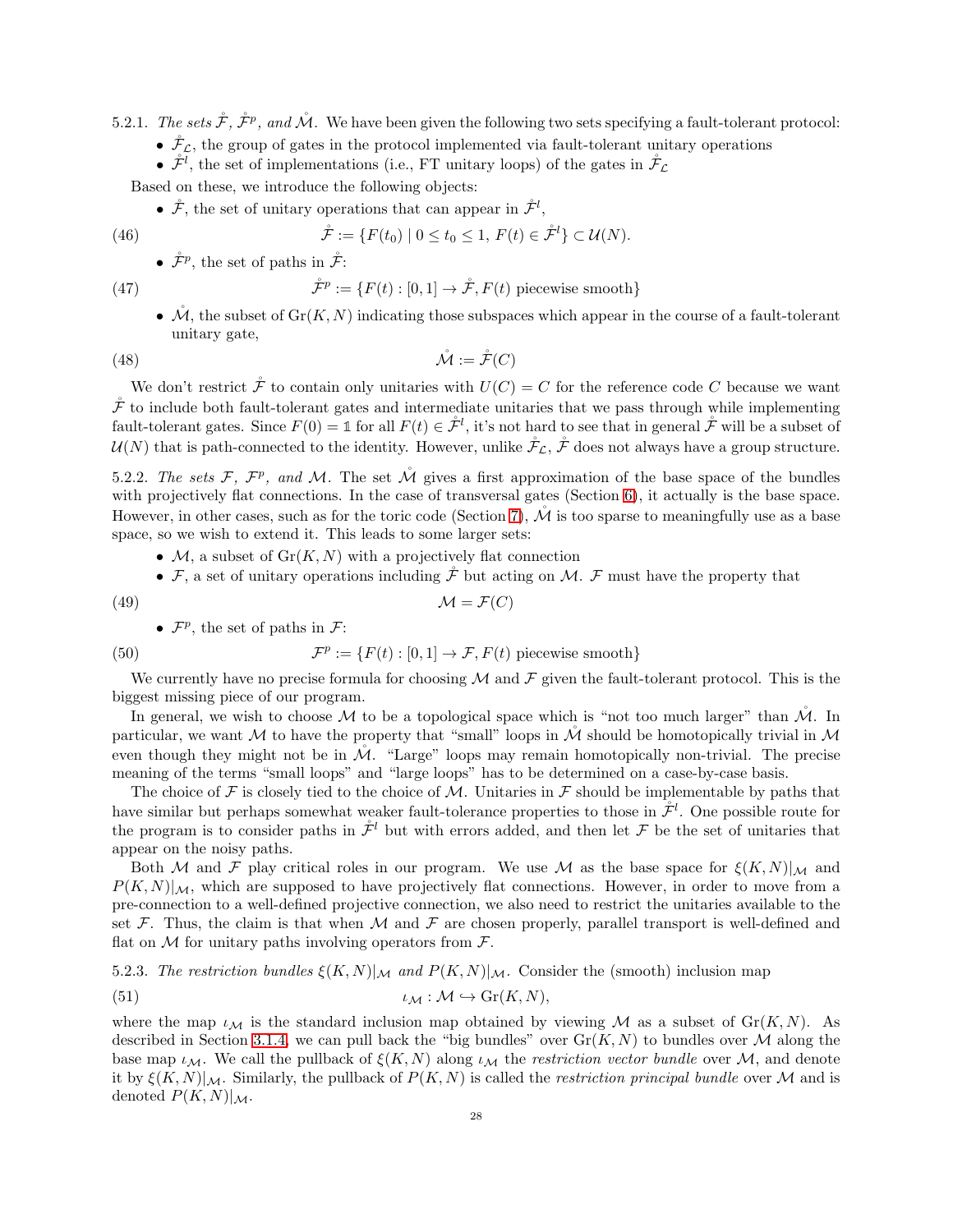

<span id="page-28-1"></span>FIGURE 5. A unitary path  $U(t)$  induces a path  $\gamma(t)$  in the base space M and a path  $\tilde{\gamma}(t)$  in the fibre bundle  $\xi(K,N)|_{\mathcal{M}}$  or  $P(K,N)|_{\mathcal{M}}$ . By definition,  $\tilde{\gamma}(t)$  is a lift of  $\gamma(t)$ . The induced path  $\gamma(t)$  may be self-intersecting even when the original unitary path  $U(t)$  is not.

The pullback is generally defined for any continuous (or smooth, depending on what kind of bundles we are dealing with) map, and not just for injective ones. But since  $\iota_M$  is injective, the bundles resulting from the pullback along  $\iota_{\mathcal{M}}$  will be embeddable in the respective "big bundles", fibre by fibre. In fact, the restriction bundles over M obtained this way, as a topological space, consist exactly of those fibres over the points in the subspace M.

# <span id="page-28-0"></span>5.3. Parallel transport structures and flat projective connections on  $\mathcal{E}(K,N)|_{\mathcal{M}}$  and  $P(K,N)|_{\mathcal{M}}$ .

5.3.1. Partial connections and their classification. The set  $\tilde{\mathcal{M}}$  is the object given to us by the fault-tolerant protocol, but parallel transport on  $\mathcal{M}$ , even if consistent, may only give a partial connection, telling us how to perform parallel transport along a limited set of paths in M in the case that  $M \neq M$ . Parallel transport using this "connection" makes sense when we restrict attention only to  $\mathcal{M}$ , but this may not be a sufficiently well-behaved space, so to talk about (projective) flatness, we wish to think about all of  $M$  and use an extended version  $\mathcal{F}^p$  of  $\mathcal{F}^p$ .

We can distinguish between two senses in which a partial connection may be "projectively flat":

<span id="page-28-2"></span>**Definition 5.2.** A partial connection on  $M$  is a strong flat projective partial, or strong FPP, connection over  $\mathcal{M} \subseteq \mathcal{M}$  if it can be extended to a flat projective connection on  $\xi(K,N)|_{\mathcal{M}}$  and  $P(K,N)|_{\mathcal{M}}$ . If it can be extended to a flat connection (not just a projective connection), then it is a *strong flat partial, or strong*  $FP$ , connection. A partial connection on  $\dot{M}$  is a weak FPP connection if the modified restricted holonomy group  $\text{Hol}_C^{'0}(HE)$  (for  $C \in \mathring{\mathcal{M}}$ ) defined below:

$$
\mathrm{Hol}_{C}^{'}0(HE) := \{ \Gamma(\gamma) \mid U(t) \in \mathring{\mathcal{F}}^{p}, \ \gamma(t) = U(t)(C) \ \mathrm{contractible \ in} \ \mathcal{M} \}
$$

is projectively trivial (i.e., is contained in  $\mathbb{C}^{\times}$  or  $\mathcal{U}(1)$ ). If  $\text{Hol}_{C}^{0}(HE)$  is trivial (not just projectively trivial), then it is a weak flat partial, or weak FP, connection.

A weak FPP connection is only defined along paths induced by  $\mathring{\mathcal{F}}^p$  — it may not be extendable to all of  $M$  — and we only use M to determine if a loop is topologically trivial or not. A strong FPP connection is originally defined only on paths  $\gamma(t)$  lying in  $\mathcal{M}$ , but we can extend it to all of  $\mathcal{M}$ , using  $\mathcal{F}^p$  instead of  $\mathcal{F}^p$ .

To show that a partial connection is a strong FPP, we must define the larger set of allowed unitary paths  $\mathcal{F}^p \supset \mathcal{F}^p$  so that any path in M starting at C can be derived from a unitary path in  $\mathcal{F}^p$ . Then we use the natural pre-connection for  $\mathcal{F}^p$  to define a pre-connection on  $\xi(K,N)|_{\mathcal{M}}$  and  $P(K,N)|_{\mathcal{M}}$ . If the pre-connection defines a flat projective connection on all of  $M$ , then we had a strong FPP connection over  $\mathcal{M}.$ 

For transversal gates (Section [6\)](#page-30-1), the projective connection is naturally defined on a manifold. It makes sense for this example to choose  $\mathcal{M} = \mathcal{M}$ , so we do not have to deal with partial connections. For toric codes (Section [7\)](#page-37-0),  $\dot{M}$  is not a manifold and we naturally define only a partial connection. However, we will show that it is actually a strong FP connection, namely it can be extended to a flat connection on some suitable M. For more general cases, it might be necessary to resort to weak FPP connections.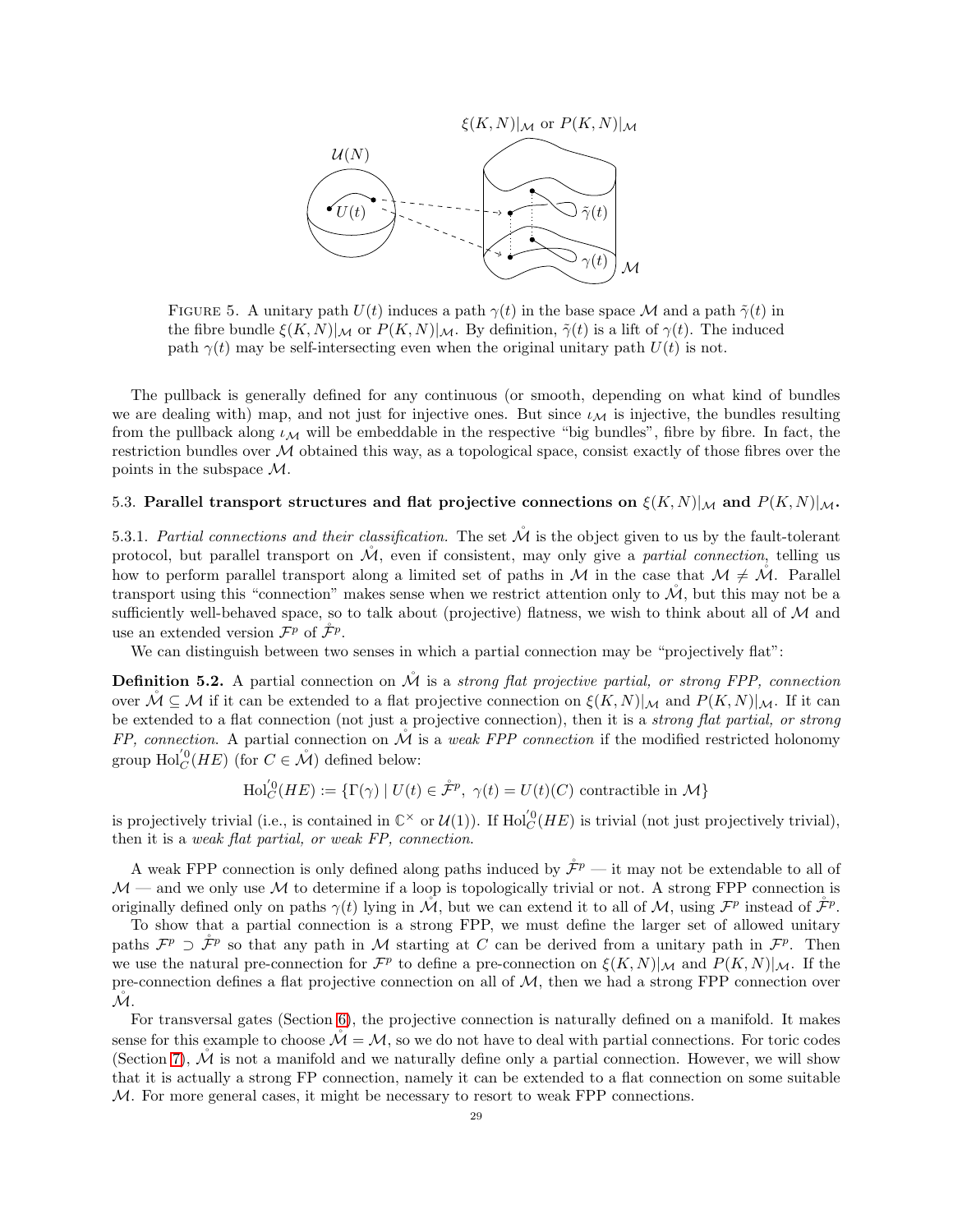5.3.2. Main conjecture. We now state the main conjecture of the paper:

<span id="page-29-0"></span>**Conjecture 2.** For any set  $\mathcal{F}^p$  of fault-tolerant unitary paths that comes from a fault-tolerant protocol, involving a reference code C and a set  $\mathcal{F}^l$  of fault-tolerant unitary loops, the natural proposals from Sec-tion [4.4](#page-23-0) for pre-connections on  $\mathcal M$  may be extended to a well-defined projective connections in  $\xi(K,N)|_{\mathcal M}$ and  $P(K, N)|_{\mathcal{M}}$  when restricted to an appropriately chosen subset  $\mathcal{M} \supset \mathcal{M}$  of  $\text{Gr}(K, N)$  and an appropriate subset of unitary paths  $\mathcal{F}^p \supset \mathcal{F}^p$ ; furthermore, these extended connections are projectively flat.

Our examples both produce strong FPPs, so we have phrased Conjecture [2](#page-29-0) to say that we will always get strong FPP connections, but it is possible that in more general cases, it has to be weakened a bit to allow weak FPPs.

By restricting "parallel transport" to be defined via a properly chosen set  $\mathring{\mathcal{F}}^p$  of fault-tolerant unitary paths in  $\mathcal{U}(N)$ , we believe that the problems noted in Section [4.4.3](#page-24-3) vanish, and the pre-connection becomes an actual (projective) connection. We will show that the conjecture is true for the examples given in Sections [6](#page-30-1) and [7.](#page-37-0) It is quite natural for a fault-tolerant protocol to yield a flat projective connection: A fault-tolerant protocol should be robust against small deviations from the ideal implementation of the gates, which are created via evolutions from  $\mathcal{F}^l$ , and a flat projective connection indicates that small distortions of the path of unitaries  $F(t)$  should not change the logical gate. This physical intuition leads us as well to the converse conjecture, Conjecture [3,](#page-62-2) which we state in the conclusions section.

5.3.3. Criteria for projective flatness of the proposed (extended) connection on M. The following provides a useful criterion to determine if the pre-connection defined in Section [4.4](#page-23-0) is a flat projective connection.

<span id="page-29-1"></span>**Criterion 5.1.** Let  $W_1, W_2 \in \mathcal{M}$  be contained in a simply-connected subset  $\mathcal{N} \subseteq \mathcal{M}$ . Suppose that for any such  $W_1$ ,  $W_2$ , and  $N$ , and any pair of unitary paths  $U_1(t)$ ,  $U_2(t) \in \mathcal{F}^p$  such that  $U_1(0) = U_2(0) = \mathbb{1}$ ,  $U_1(1)(W_1) = W_2 = U_2(1)(W_1)$ , and  $U_1(t)(C), U_2(t)(C) \in \mathcal{N}$  for all  $t \in [0,1]$ , and for any initial condition  $(C, w)$  or  $\beta$  in the fibre at  $W_1$ , we have that

<span id="page-29-2"></span>(52) 
$$
\eta^{\{U_1\}}(1) = \xi \cdot \eta^{\{U_2\}}(1),
$$

<span id="page-29-3"></span>(53) 
$$
\lambda^{\{U_1\}}(1) = \xi \cdot \lambda^{\{U_2\}}(1).
$$

where  $\xi$  is a nonzero complex number. When equation [\(52\)](#page-29-2) is true, we work with  $\xi(K,N)|_{\mathcal{M}}$ , and when equation [\(53\)](#page-29-3) is true, we work with  $P(K, N)|_{\mathcal{M}}$ . When both are true, we can work with either bundle. Then the natural pre-connection on the bundle defines a projective connection on the bundle over  $\mathcal M$  and the projective connection is projectively flat. If  $\xi = 1$  always, then we have a flat connection rather than a flat projective connection. When  $\mathcal{M} \neq \mathcal{M}$ , we also have a strong FPP (or FP connection when  $\xi = 1$ ) on  $\mathcal{M}$ .

*Proof.* In general, there are many unitaries U such that  $U(W_1) = W_2$ . Two such unitaries U and U' differ by their action on the subspace,  $U = U'V$ , with  $V \in \mathcal{U}[W_1]$ . However, when the hypothesis is true, we have a way to uniquely choose such a unitary U (up to phase  $\xi$ ) by focusing on subspace paths within N: Suppose we have two paths  $\gamma_1$  and  $\gamma_2$  within N with the same endpoints, and let  $U_1(t)$  and  $U_2(t)$  be lifts of  $\gamma_1$  and  $\gamma_2$  in  $\mathcal{F}^p$  respectively, satisfying  $U_1(0) = \mathbb{1} = U_2(0)$ . If U and U' are the endpoints of the unitary paths,  $U = U_1(1)$  and  $U' = U_2(1)$ , then by the hypothesis of the proposition, they must transform the fibre in the same way (up to a phase), and therefore  $V = \xi \mathbb{1}$ . If we fix  $W_1$  and let  $W_2$  vary over N, we get a canonical choice of U (up to a phase) for all points in  $\mathcal N$ . This canonical choice of U then determines a canonical local trivialization of the fibre bundle over  $N$ . We can then use this local trivialization to define the projective connection in the obvious way within  $N$ , in the sense of horizontal subspaces for the Ehresmann connection. When  $\xi = 1$ , we get a regular (non-projective) connection.

This conclusion holds for any simply-connected  $N$ . If  $\mathcal{N}_1$  and  $\mathcal{N}_2$  are two simply-connected regions and  $\mathcal{N}_1 \cap \mathcal{N}_2$  is connected, then  $\mathcal{N}_1 \cup \mathcal{N}_2$  is simply connected as well, and the projective connection is welldefined on the union.[25](#page-29-4) In particular, this means the canonical choice of projective connection is consistent between  $\mathcal{N}_1$  and  $\mathcal{N}_2$ . By breaking the coordinate chart of M up into simply-connected sets whose pairwise intersections are connected, we see that the projective connection is well-defined globally. (If  $\mathcal M$  is not connected, we can treat each connected component separately.)

<span id="page-29-4"></span><sup>&</sup>lt;sup>25</sup>For intuition, it suffices to imagine  $\mathcal{N}_i$  as disks.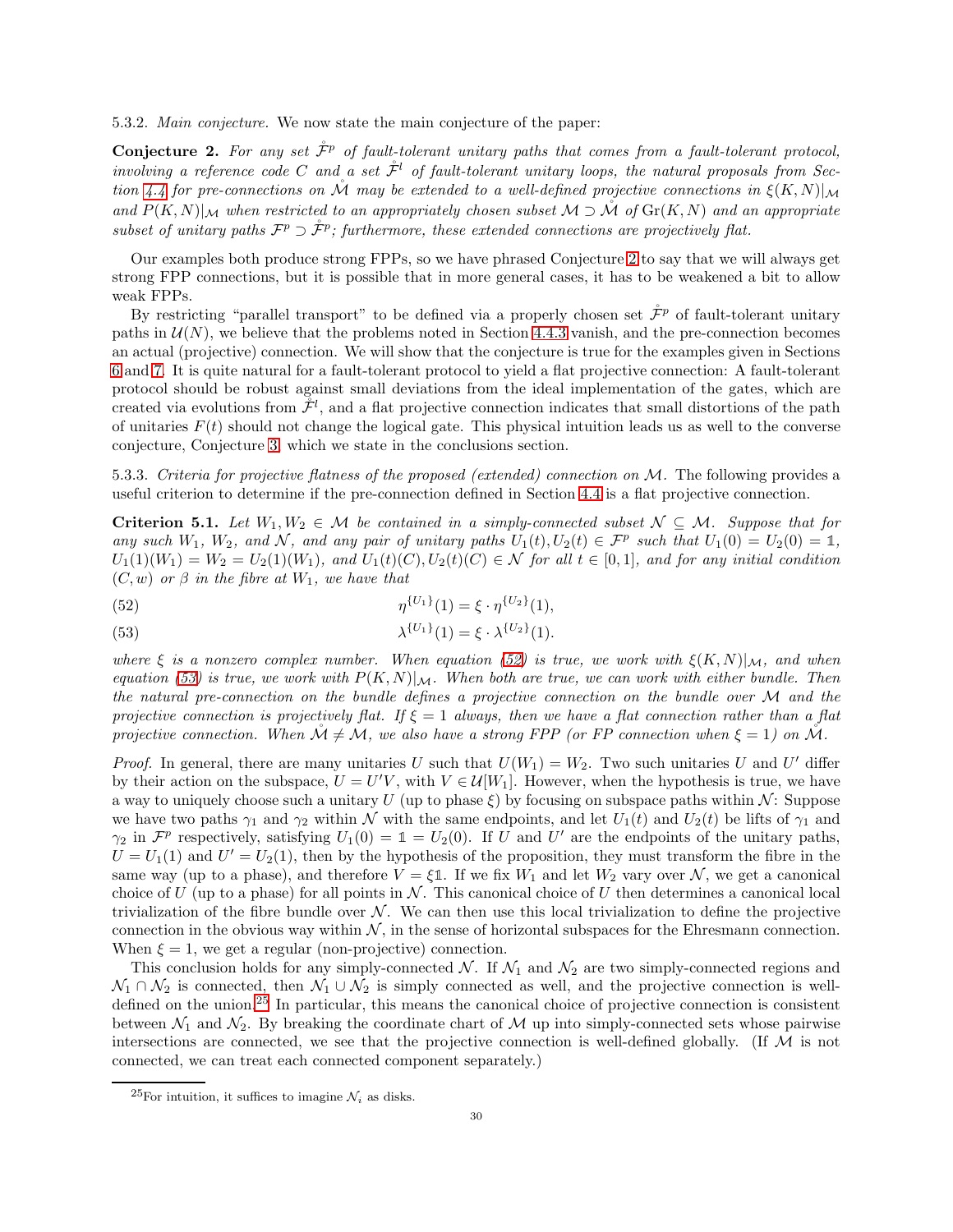Furthermore, with this condition, the projective connection is projectively flat: Consider a contractible loop  $\gamma$  based at  $W_1$ , and let N consist of  $\gamma$  union the interior of  $\gamma$  (the points swept out when we contract  $\gamma$ to nothing). We can break up  $\gamma = \gamma_2 * \gamma_1^{-1}$ , where  $\gamma_1$  and  $\gamma_2$  are two paths from  $W_1$  to some other  $W_2 \in \mathcal{N}$ . Then there exist unitary paths  $U_1(t)$  and  $U_2(t)$  realizing  $\gamma_1$  and  $\gamma_2$ . By the hypothesis, the paths  $U_1(t)$  and  $U_2(t)$  perform the same parallel transport on any fibre element  $\beta$  (for  $P(K, N)|_{\mathcal{M}}$ ) up to a phase. The loop γ thus turns β into ξβ. This is true for arbitrary γ, so the projective connection is projectively flat (or flat if  $\xi = 1$ ). The same argument works for  $\xi(K,N)|_{\mathcal{M}}$  as well.

<span id="page-30-0"></span>5.4. Fault-tolerant logical gates and the monodromy groups. If we think of implementing a logical gate in a real system, we are likely to do so by turning on a Hamiltonian  $H(t)$  for some period of time and then turning it off. That means the gate is not implemented all at once; instead, we perform a path

(54) 
$$
F(t) = \mathcal{T}e^{-i\int_0^t H(t') dt'}.
$$

In this case,  $F(t)$  is a path in  $\mathcal{F}^p$ , and since  $F(0)(C) = F(1)(C) = C$  by virtue of being a logical gate,  $F(t)$ is in fact a  $\mathcal{F}$ -loop based at C, namely  $F(t) \in \mathcal{F}^l$ .

In cases where Conjecture [2](#page-29-0) holds, it follows that if the loop  $F(t)(C)$  is homotopically trivial in M, then it performs a trivial (up to a phase) fibre automorphism on  $\pi^{-1}(C)$ . In other words, it performs the identity logical gate. The non-trivial logical transversal gates correspond to some of the homotopically non-trivial loops in M, so we can with justice say that all fault-tolerant gates in the set  $\mathcal{F}^l$  are in fact topological. Since the connections in  $\xi(K,N)|_{\mathcal{M}}$  and  $P(K,N)|_{\mathcal{M}}$  are projectively flat,  $\pi_1(\mathcal{M})$ , the first fundamental group of  $M$ , has a monodromy action on the fibres, given by

(55) 
$$
\rho_{\xi}(\pi_1(\mathcal{M}, C)) = \{ \eta^{\{F\}}(1) \mid F(t) \in \mathring{\mathcal{F}}^l \}
$$

(56) 
$$
\rho_P(\pi_1(\mathcal{M}, C)) = {\lambda^{\{F\}}(1) | F(t) \in \mathcal{F}^l}
$$

in the two bundles respectively.

As a consequence of Conjecture [2,](#page-29-0) we obtain the following corollary relating geometry/topology and fault-tolerant logical gates.

# Corollary 5.2.

<span id="page-30-3"></span>(57) 
$$
\rho_{\xi}(\pi_1(\mathcal{M}, C)) = \{Logical\;gates\; implemented\;via\;paths\;in\; \mathcal{F}\} = \rho_P(\pi_1(\mathcal{M}, C))
$$

<span id="page-30-1"></span>Of course, it is possible that there are topologically non-trivial loops in  $M$  that nonetheless give us trivial logical gates. See Section [6.4.2](#page-36-0) and Figure [9](#page-37-1) for an example.

#### 6. Example I: Transversal gates

We have seen in Section [2.4](#page-8-0) that minimum distance codes (Definition [2.4\)](#page-6-7) and transversal gates (Definition [2.5\)](#page-9-2) work together in a fault-tolerant protocol to protect against s-qudit error models. In this section, we investigate how they fit into our geometric description of fault tolerance.

<span id="page-30-2"></span>6.1. Single-block and multiple-block transversal gates. In the single code block case, we work with an *n*-qudit (physical) Hilbert space of the most general form, namely  $\mathcal{H}_{\text{physical}} = \bigotimes_{j=1}^{n} \mathbb{C}^{d_j}$  where  $d_j$  is the dimension of the j<sup>th</sup> transversal component. Therefore, the total physical dimension is  $N = \prod_{j=1}^{n} d_j$ . Usually, all  $d_i$  are the same and are equal to  $d$ , but this is not needed for our results.

Often, instead of a single block, we work with M blocks of identical QECCs, each of which is an  $((n, K', \delta))$ qudit code  $C_1$  with physical qudit dimensions  $\vec{D} = (D_1, D_2, ..., D_n)$ . It follows that the total physical Hilbert space is

(58) 
$$
\mathcal{H}_{\text{physical}} = (\bigotimes_{j=1}^{n} \mathbb{C}^{D_j})^{\otimes M} \cong \bigotimes_{j=1}^{n} (\mathbb{C}^{D_j})^{\otimes M},
$$

and the joint code space is  $C = C_1 \otimes M \subset \mathcal{H}_{\text{physical}}$ , where each copy of  $C_1$  sits in a different tensor factor in the first decomposition of  $\mathcal{H}_{\text{physical}}$ . Transversal gates interact the j<sup>th</sup> registers  $\mathbb{C}^{D_j}$  of each of the M code blocks.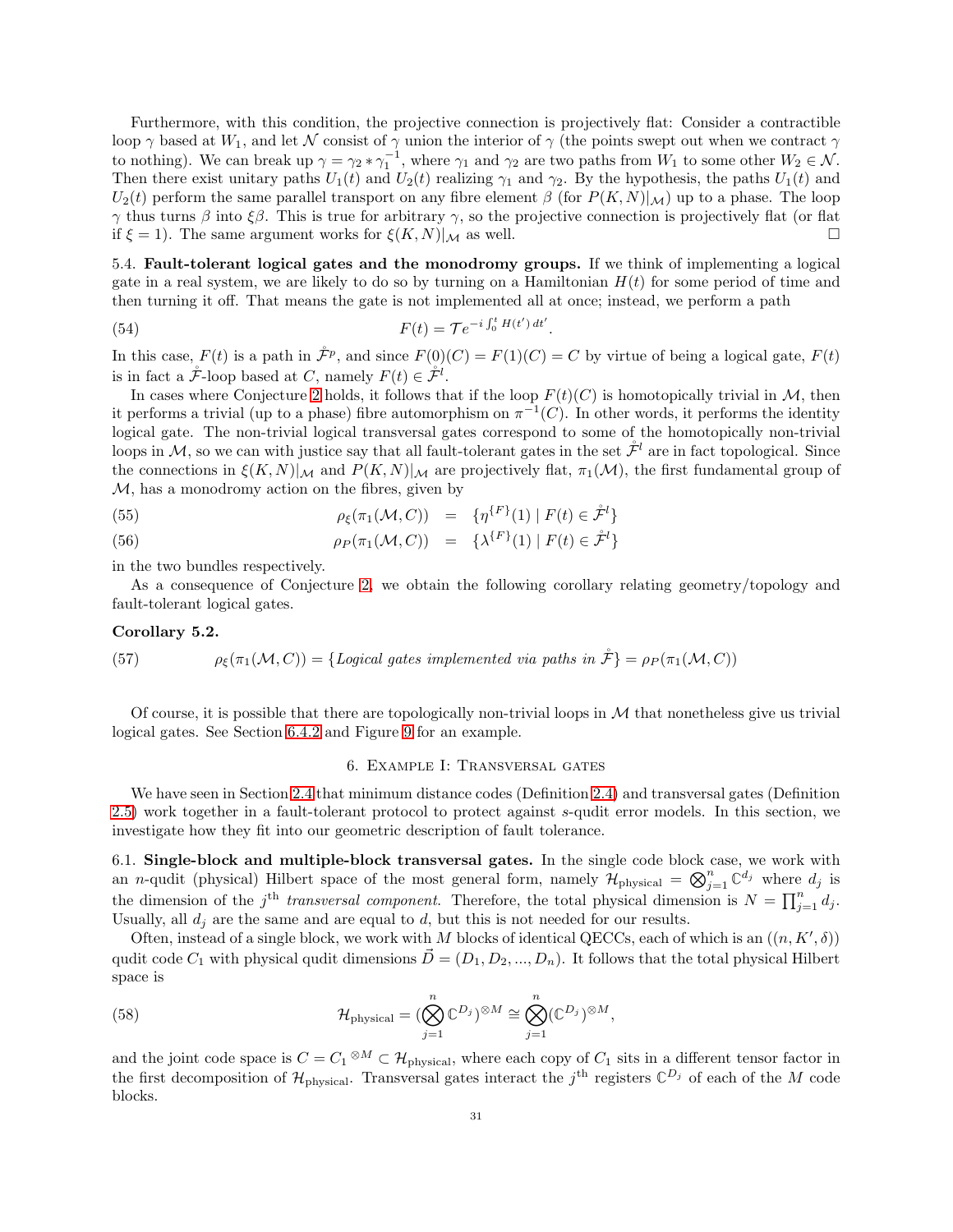

FIGURE 6. A transversal gate on multiple blocks of a QECC can be considered as a transversal gate on a single block of a QECC with larger physical qudits. Each circle represents a qudit, and each row represents a block of the code. We group together qudits in the same column to make the larger qudits. The  $j<sup>th</sup>$  qudits from the various code blocks are interacted together in a transversal gate, so a transversal gate can also be viewed as acting separately (as a tensor product) on the individual larger qudits.

<span id="page-31-1"></span>It will prove convenient to view  $M$  blocks of identical QECCs as a single QECC with larger qudits, as shown in Figure [6.](#page-31-1) To do this, we use the second tensor product decomposition  $\mathcal{H}_{\text{physical}} = \bigotimes_{j=1}^{n} (\mathbb{C}^{D_j})^{\otimes M}$ and view each transversal component  $(\mathbb{C}^{D_j})^{\otimes M}$  as a new qudit of dimension  $d_j = D_j^M$ . This way, we obtain a single  $((n, K, \delta))$  qudit QECC C with physical qudit dimensions  $\vec{d} = (d_1, d_2, ..., d_n)$  and  $K = K^{\prime M}$ . Since the physical Hilbert space dimension for each code block  $C_1$  is  $N' = \prod_{j=1}^n D_j$ , the joint physical Hilbert space dimension of the M blocks is  $N = N^M$ . Note that the distance  $\delta$  and the number n of qudits needed remain unchanged, although the size of the qudits has changed.

A transversal gate on M blocks of the code  $C_1$  therefore acts in the form  $\bigotimes U_i$ , where each tensor factor acts on the  $d_j$ -dimensional  $j<sup>th</sup>$  qudit of the new code V. Therefore, in the following sections, it is sufficient to confine our attention to single-block transversal gates. Given instead multiple blocks of identical QECCs, we shall automatically define C,  $\vec{d}$ , K and N as above.

#### <span id="page-31-0"></span>6.2.  $\mathcal F$  and  $\mathcal M$  for transversal gates.

6.2.1. Definitions of  $\mathcal F$  and  $\mathcal M$ . When we consider fault-tolerant transversal gates, the natural set of allowed unitaries are simply the transversal gates:

<span id="page-31-3"></span>(59) 
$$
\mathcal{F} = \left\{ \bigotimes_{j=1}^{n} U_j \middle| U_j \in \mathcal{U}[\mathbb{C}^{d_j}] \right\}.
$$

The set  $\mathcal F$  is a compact Lie subgroup of the full unitary group  $\mathcal U(N)$ . We define the set  $\mathcal F^p$  of allowed/faulttolerant unitary evolutions to be all piecewise smooth paths in  $\mathcal F$ . It is easy to see that  $\mathcal F$  is  $\mathcal F$ -path-connected to the identity **1**.

In Conjecture [2,](#page-29-0) we mention the subset  $\mathcal M$  of the Grassmannian where we may hope to establish a flat projective connection for the restriction vector bundle  $\xi(K,N)|_{\mathcal{M}}$  and the restriction principle  $\mathcal{U}(K)$ -bundle  $P(K, N)|_{\mathcal{M}}$ . For transversal gates, when C is the initial code space, we can define M as:

<span id="page-31-2"></span>(60) 
$$
\mathcal{M} = \mathring{\mathcal{M}} := \mathcal{F}(C) = \{F(C) \mid F \in \mathcal{F}\} \subset \text{Gr}(K, N).
$$

Since  $\mathcal{\hat{M}}$  is already a nice and "big enough" manifold, we can let  $\mathcal{M} = \mathcal{\hat{M}}$  for transversal gates.

# **Proposition 6.1.** If  $C, C' \in \mathcal{M}$ , then the distance of  $C'$  is the same as the distance of  $C$ .

*Proof.* For a pair of codes  $C, C' \in \mathcal{M}$ , by the definition of  $\mathcal{M}, \exists U \in \mathcal{F}$  such that  $U(C) = C'$ . Let  $\delta(C)$ be the distance of C and  $\delta(C')$  the distance of C'. We prove that  $\delta(C') \geq \delta(C)$  by showing, according to Definition [2.4](#page-6-7) of code distance, that for any Pauli E' of weight less than  $\delta(C)$ ,  $|\psi_i\rangle$  and  $|\psi_j\rangle$  orthonormal codewords in the code  $C'$ ,  $\langle \psi'_i | E' | \psi'_j \rangle = f'(E') \delta_{ij}$  for some function  $f'$  independent of i and j.

The key observation is that, for any Pauli E' of weight less than  $\delta(C)$  and any  $U \in \mathcal{F}$ ,  $U^{\dagger}E'U$  acts on the same physical qudits as E' did, and therefore, we can write  $U^{\dagger}E'U = \sum_m c_m E_m$ , where each  $E_m$  is a Pauli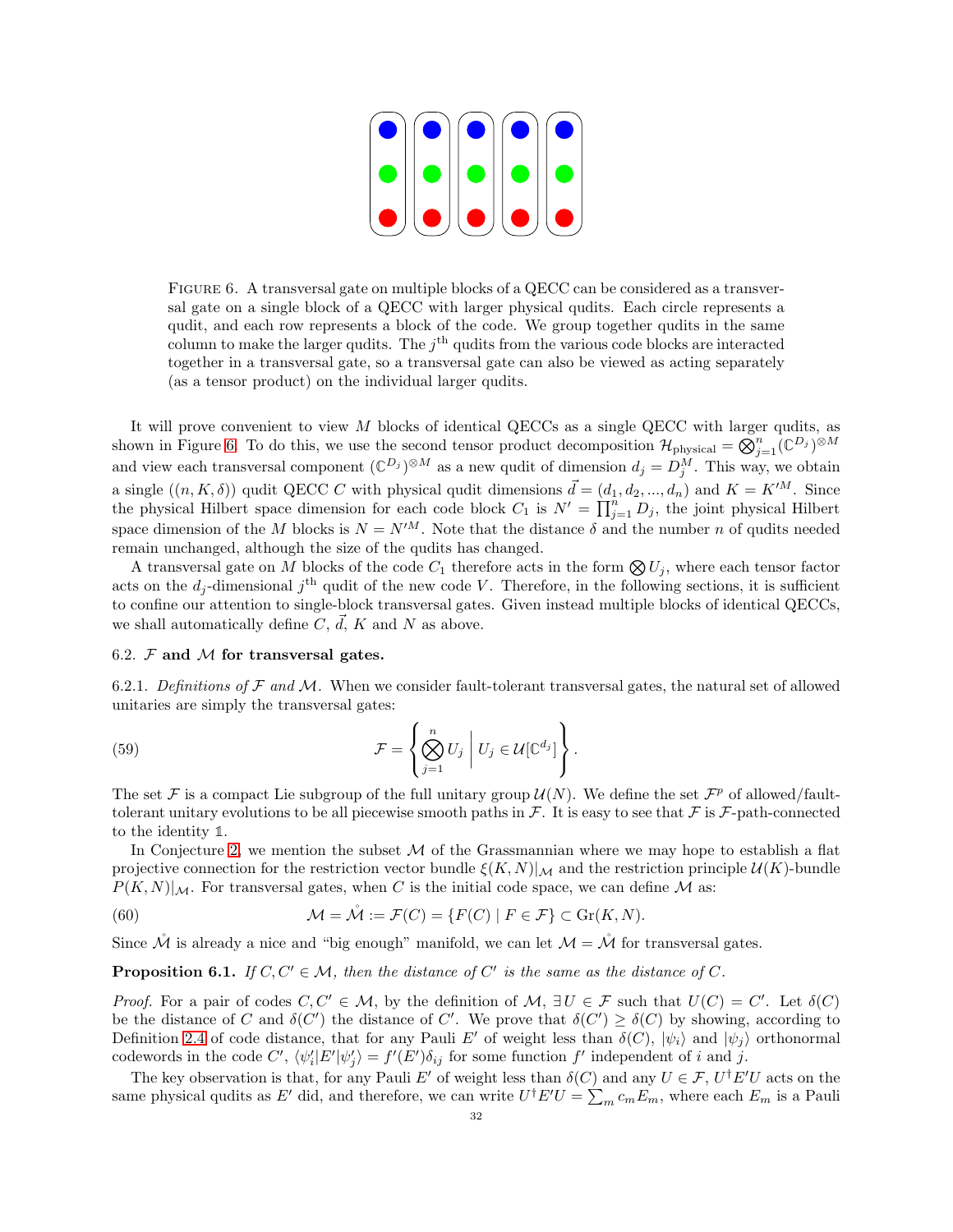operator of weight  $\langle \delta(C) \rangle$ . Then the conclusion follows easily from the definition of distance (Definition [2.4\)](#page-6-7):

(61) 
$$
\langle \psi_i' | E' | \psi_j' \rangle = \langle \psi_i | U^{\dagger} E' U | \psi_j \rangle
$$

(62) 
$$
= \langle \psi_i | \sum_m c_m E_m | \psi_j \rangle = \sum_m c_m \langle \psi_i | E_m | \psi_j \rangle
$$

(63) 
$$
= \sum_{m} c_m f(E_m) \delta_{ij} = f'(E') \delta_{ij}
$$

if we let  $f'(E') := \sum_m c_m f(E_m)$ . Here,  $|\psi_i\rangle$  and  $|\psi_j\rangle$  are orthonormal codewords in the code C, and  $f(E_m)$ the functions that would appear in Definition [2.4](#page-6-7) of code distance for the code C.  $\langle \psi'_i | E' | \psi'_j \rangle = f'(E') \delta_{ij}$  for any Pauli errors of weight less than  $\delta(C)$  means that  $\delta(C') \geq \delta(C)$ .

A similar argument, namely by switching the roles of codes C and C', gives us  $\delta(C) \geq \delta(C')$ . Therefore, we have  $\delta(C) = \delta(C')$ .

 $\Box$ 

**Remark 7.** The Lie group F acts on  $\text{Gr}(K, N)$ , and partitions it into orbits. The orbit of C under F is M. We can get very different submanifolds  $M$  from different codes  $C$ . In particular, for two codes of different distance, the submanifolds corresponding to them will always be non-intersecting. It is also possible that two codes of the same distance are contained in disjoint  $\mathcal F$  orbits. Of course, not all the  $\mathcal F$  orbits are equally interesting from the point of view of quantum error correction. Many will contain codes of distance 1, and as such are not even able to detect a single error. Of the remaining  $\mathcal F$  orbits, some will have larger distance than others. Also, some families of codes are more easily "constructible"<sup>[26](#page-32-0)</sup> than others.

6.2.2. Various subgroups of F or  $\mathcal{U}(n)$  and quotients thereof. Here we define a few subgroups of F which we will use later.

Fix an  $((n, K))$  QECC C, and let  $N = \prod_{j=1}^{n} d_j$ . Let P be the projector from  $\mathbb{C}^N$  onto the code space C. Define the set  $\mathcal L$  of *logical unitary operators* as

(64) 
$$
\mathcal{L} := \{ U \in \mathcal{U}(N) \mid (\mathbb{1} - P)UP = 0 \}
$$

This is the same as the condition that a unitary operator  $U \in \mathcal{L}$  iff  $U(C) = C$ . Lemma 1 of [\[8\]](#page-63-7) says that  $\mathcal{L}$ forms a group.

The set of  $\mathcal{F}_c$  of fault-tolerant logical unitary operators, or in this case transversal logical unitary operators, is given by the intersection

<span id="page-32-2"></span>(65) 
$$
\mathcal{F}_{\mathcal{L}} := \mathcal{F} \cap \mathcal{L}.
$$

There is a similar but slightly different definition of logical operators in the literature, which we shall call effective logical operators in this work. When restricted to within the unitary group  $\mathcal{U}(N)$ , the *effective* logical unitary operators are given by

(66) 
$$
\overline{\mathcal{L}} := \mathcal{L} / (U_1 \sim U_2 \text{ if } \exists \xi \in \mathbb{C}^\times \text{ s.t. } U_1(x) = \xi U_2(x) \ \forall x \in C) = \mathcal{L} / \mathcal{L}(C^\perp),
$$

where  $\mathcal{L}(C^{\perp})$  is defined as

(67) 
$$
\mathcal{L}(C^{\perp}) := \{ U \in \mathcal{L} \mid U(e_i) = \xi \cdot e_i \text{ for all } 1 \le i \le K; \text{ where } \xi \in \mathbb{C}, |\xi| = 1 \text{ independent of } i \}.
$$

Here,  $\{e_i\}_{i=1}^N$  is an orthonormal basis for  $\mathcal{H}_{\text{physical}}$  extending a fixed basis  $\{e_i\}_{i=1}^K$  for C.

<span id="page-32-1"></span>Similarly, let us introduce the physical notion of the set of *effective fault-tolerant logical unitary operators*,

(68) 
$$
\overline{\mathcal{F}_{\mathcal{L}}} := \mathcal{F}_{\mathcal{L}} \Big/ (F_1 \sim F_2 \text{ if } \exists \xi \in \mathbb{C}^{\times} \text{ s.t. } F_1(x) = \xi F_2(x) \ \forall x \in C) = \mathcal{F}_{\mathcal{L}} \Big/ \mathcal{F}_{\mathcal{L}}(C^{\perp}),
$$

where

(69) 
$$
\mathcal{F}_{\mathcal{L}}(C^{\perp}) := \mathcal{F} \cap \mathcal{L}(C^{\perp}) \subseteq \mathcal{F}_{\mathcal{L}}.
$$

The sets  $\mathcal{F}_\mathcal{L}(C^\perp)$  and  $\mathcal{L}(C^\perp)$  so obtained do not depend on the choice of basis. It is an easy-to-check fact that the set  $\mathcal{F}_{\mathcal{L}}(C^{\perp})$  is a closed subgroup of  $\mathcal{F}_{\mathcal{L}}$ . Therefore, by Cartan's theorem,  $\mathcal{F}_{\mathcal{L}}(C^{\perp})$  is a Lie subgroup and  $\overline{\mathcal{F}_{\mathcal{L}}}$  is at least a coset space. Furthermore,  $\mathcal{F}_{\mathcal{L}}(C^{\perp})$  is normal in  $\mathcal{F}_{\mathcal{L}}$ : Any unitary  $g \in \mathcal{F}_{\mathcal{L}}$  fixes the codespace

<span id="page-32-0"></span><sup>&</sup>lt;sup>26</sup>An example of being relatively constructible is if a code C has a relatively simple encoding circuit, then the F orbit containing C will contain codes which have similar constructibility.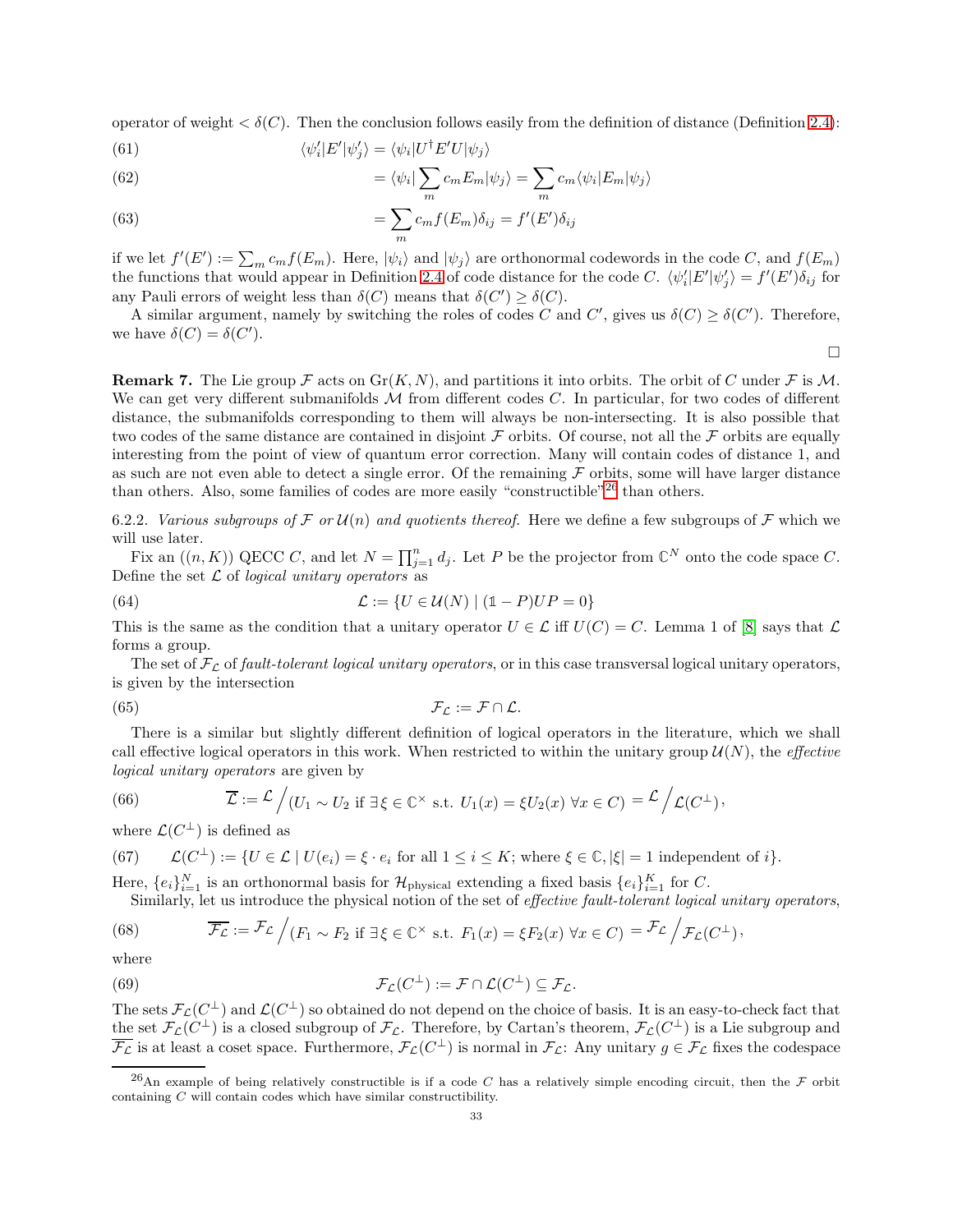C, that is, it acts independently on  $C = \text{span}(e_1, ..., e_K)$  and on  $C^{\perp} = \text{span}(e_{K+1}, ..., e_N)$ . Therefore, if F satisfies  $F|_C = \xi \mathbb{1}$  and  $F' = gFg^{-1}$ , then  $F'|_C = \xi \mathbb{1}$  as well.  $(\mathcal{F}_\mathcal{L}(C^\perp))$  is a normal subgroup of  $\mathcal{F}_\mathcal{L}$  but is not a normal subgroup of  $F$ .) We deduce the following proposition.

<span id="page-33-2"></span>**Proposition 6.2.**  $\mathcal{F}_{\mathcal{L}}(C^{\perp})$  is a normal Lie subgroup of  $\mathcal{F}_{\mathcal{L}}$ , and so the quotient  $\overline{\mathcal{F}_{\mathcal{L}}} = \mathcal{F}_{\mathcal{L}}/\mathcal{F}_{\mathcal{L}}(C^{\perp})$  has the structure of a Lie group.

Let us comment further on the physical interpretation of the quotient in equation [\(68\)](#page-32-1). The set  $\mathcal{F}_\mathcal{L}(C^\perp)$  is analogous to the notion of stabilizer for stabilizer codes, whereas the set  $\mathcal{F}_\mathcal{L}$  is analogous to the normalizer. So these two sets are very naturally defined and important in the quantum information context. Their quotient is analogous to the set of "logical operators" in the context of stabilizer code, which corresponds as we see to the *effective* version in our language. In particular,  $\overline{\mathcal{F}}_c$  is the set of distinct logical operations that can be implemented with transversal gates on the code C.

6.2.3. Manifold structure of M for transversal gates. The set  $M$  for transversal gates was defined in equation [\(60\)](#page-31-2). Here we show that  $M$  has a manifold structure.

From the definition of  $\mathcal{F}_\mathcal{L}$  by equation [\(65\)](#page-32-2), we see that there is the set inclusion  $\mathcal{F}_\mathcal{L} \subset \mathcal{F}$ . Let us rephrase M in terms of these two sets of operators. Consider the action of F on the Grassmannian manifold  $\text{Gr}(K, N)$ . Since M is the orbit of C under this F action and  $\mathcal{F}_\mathcal{L}$  is the stabilizer of C under the same action, we have

<span id="page-33-1"></span>.

$$
\mathcal{M} \simeq \mathcal{F}/\mathcal{F}_\mathcal{L}
$$

Next, we set out to establish the fact that  $\mathcal{F}_\mathcal{L}$  is a Lie subgroup of  $\mathcal{F}$ . Lemma 2 of [\[8\]](#page-63-7) reads: The logical operators contained in a Lie group of unitary operators form a Lie subgroup. Namely, if A is any Lie subgroup of  $U(N)$ , then  $\mathcal{A}_{\mathcal{L}} := \mathcal{A} \cap \mathcal{L}$  is a Lie subgroup of  $\mathcal{A}$ . Since  $\mathcal{F}$  is a Lie group, it follows that  $\mathcal{F}_{\mathcal{L}} = \mathcal{F} \cap \mathcal{L}$  is a Lie subgroup of  $\mathcal{F}$ .

Combining this fact with equation  $(70)$ , we immediately establish that M is isomorphic to a *coset space* for a Lie subgroup  $\mathcal{F}_\mathcal{L}$  inside a Lie group  $\mathcal{F}$ , and therefore by Cartan's theorem, M inherits the manifold structure of the coset space, culminating in the next theorem.

<span id="page-33-3"></span>**Theorem 6.3.** M is a submanifold of the Grassmannian manifold  $\text{Gr}(K, N)$ .

We write  $\iota_{\mathcal{M}} : \mathcal{M} \to Gr(K,N).$ 

<span id="page-33-0"></span>6.3. Establishing the flat projective connections on the restriction bundles. Here, we try to substantiate the claim that the pullback along  $\iota_M$  of the pre-connections defined by F, as proposed in Sections [4.4.1](#page-24-4) and [4.4.2](#page-24-5) for  $\xi(K, N)$  and  $P(K, N)$  respectively, indeed become flat projective connections when we take F to be the set of transversal gates and M as defined by equation [\(60\)](#page-31-2). We adopt some arguments from [\[8\]](#page-63-7) to help us establish this claim.

The proof revolves around the set

(71)  $\mathcal{C} := \text{The connected component of the identity in } \mathcal{F}_{\mathcal{L}},$ 

which also plays an important role in [\[8\]](#page-63-7).

The following lemma is the main step of the proof of Theorem 1 in [\[8\]](#page-63-7), and also provides the main result we need in order to prove that the proposed pre-connection is a flat projective connection on  $\mathcal{M}$ :

<span id="page-33-4"></span>**Lemma 6.4.** The identity connected component C of  $\mathcal{F}_\mathcal{L}$  acts projectively trivially, namely by  $\xi \cdot \mathbb{1}$ , on any code C with distance  $\geq 2$ .

Note that we have the following inclusions:

(72) 
$$
\mathcal{C} \subset \mathcal{F}_{\mathcal{L}}(C^{\perp}) \subset \mathcal{F}_{\mathcal{L}} \subset \mathcal{F}.
$$

The second set inclusion was shown to be a Lie subgroup inclusion in Proposition [6.2,](#page-33-2) and the third inclusion is also a Lie subgroup inclusion as argued in the discussion leading up to Theorem [6.3.](#page-33-3)  $\mathcal C$  is a Lie subgroup of  $\mathcal{F}_{\mathcal{L}}$ , so this is a sequence of inclusions of Lie subgroups of  $\mathcal{U}(N)$ . Each has an interpretation in terms of loops, as given in Table [1,](#page-34-1) which provides us with clearer intuition of the role played by these groups.

The main step in our proof of Theorem [6.5](#page-34-0) will be to establish the first row of Table [1](#page-34-1) using Lemma [6.4.](#page-33-4) Rows 3 and 4 of the table are more or less by definition. The term stabilizer homotopy class in Row 2 of the table makes sense once the homotopy class dependence of fibre automorphism demonstrated by Row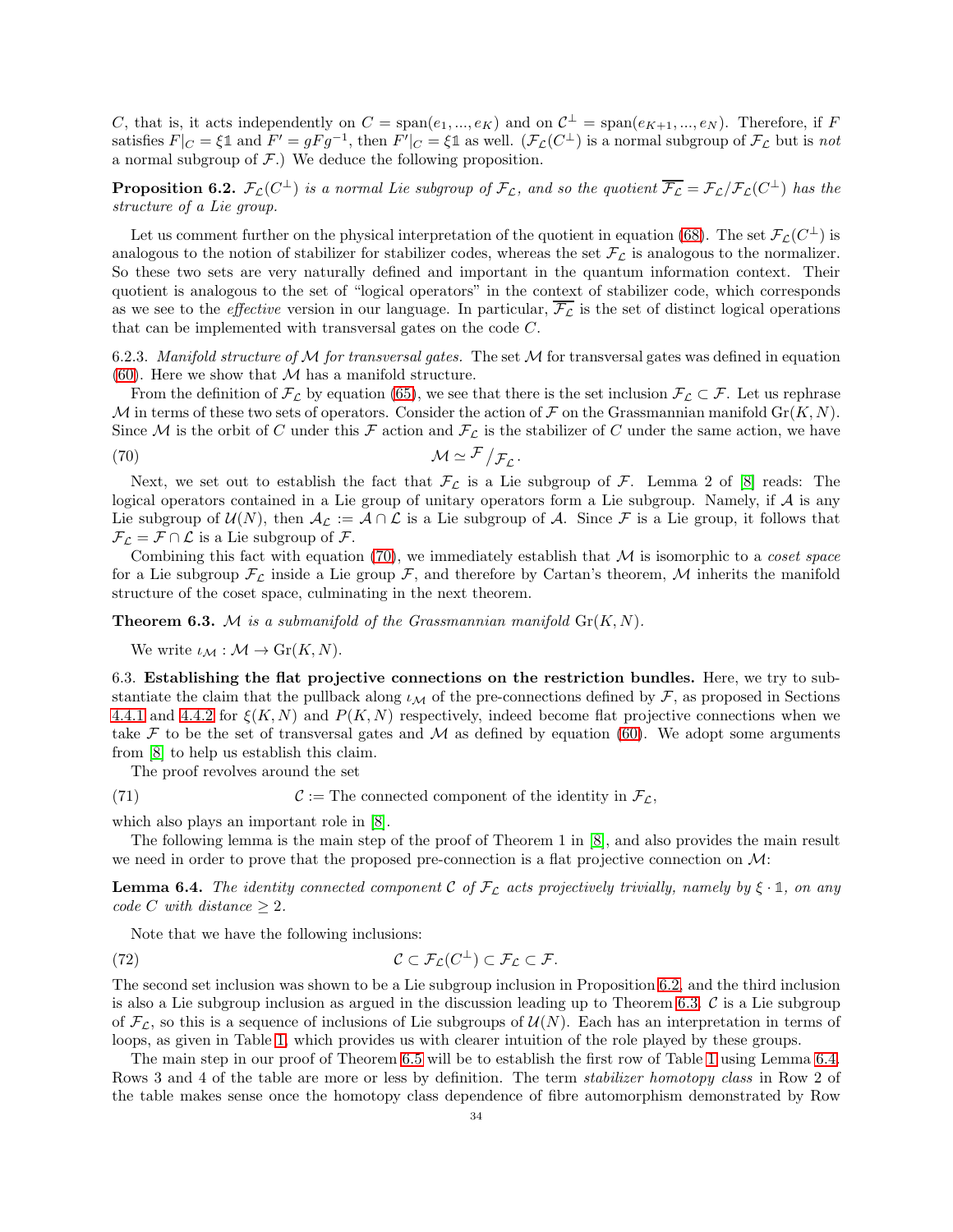| Restricted action of               |                                                                                                                  |
|------------------------------------|------------------------------------------------------------------------------------------------------------------|
| subgroups of $\mathcal{U}(N)$ on C | Is realizable on the fibre $\pi^{-1}(C)$ in $\xi(K,N) _{\mathcal{M}}$ or $P(K,N) _{\mathcal{M}}$ as              |
|                                    | {Automorphisms of $\pi^{-1}(C)$ induced by all <i>F</i> -loops in the bundle lifting the                         |
|                                    | contractible C-based loops in $\mathcal{M}\}$                                                                    |
| $\mathcal{F}_C(C^{\perp})$         | $\overline{A$ utomorphisms of $\pi^{-1}(C)$ induced by all F-loops in the bundle lifting all                     |
|                                    | stabilizer homotopy classes of C-based loops in $\mathcal{M}\}$                                                  |
| $\mathcal{F}_{\mathcal{L}}$        | $\overline{A$ utomorphisms of $\pi^{-1}(C)$ induced by all F-loops in the bundle lifting                         |
|                                    | arbitrary C-based loops in $\mathcal{M}\}$                                                                       |
|                                    | $\overline{\text{Fibre transformations }\pi^{-1}(\gamma(0)=C)} \to \pi^{-1}(\gamma(1))$ induced by all arbitrary |
|                                    | $\mathcal{F}\text{-paths } \gamma(t), t \in [0,1] \text{ in the bundle}$                                         |

<span id="page-34-1"></span>TABLE 1. Correspondences between subgroups of  $\mathcal{U}(N)$  and homotopy classes in M

1 of the table has been established. In fact, we can take Row 2 of Table [1](#page-34-1) as its definition. Namely, the stabilizer homotopy classes of loops in M refer to those homotopy classes whose lifts to an  $\mathcal{F}$ -loop in the restriction bundle(s) always yield a projectively trivial fibre automorphism, that is, it transforms the fibre by only a complex phase. For example, in Figure [9,](#page-37-1) the loop marked "stabilizer generator" would produce an automorphism in Row 2, and the loops marked "logical  $X$ " and "logical  $R_3$ " give automorphisms in Row 3. We do not prove Rows 2, 3 and 4 in this paper.

<span id="page-34-0"></span>**Theorem 6.5** (Flat projective connections in  $\zeta(K,N)|_{\mathcal{M}}$  and  $P(K,N)|_{\mathcal{M}}$  for transversal gates). Let C be a QECC with distance  $\geq 2$ , F the set of transversal gates as given by equation [\(59\)](#page-31-3), and  $\mathcal{M} = \mathcal{F}(C)$  as defined by equation [\(60\)](#page-31-2). Then the pre-connections proposed in Sections [4.4.1](#page-24-4) and [4.4.2,](#page-24-5) for  $\xi(K,N)|_{\mathcal{M}}$ and  $P(K, N)|_{\mathcal{M}}$  respectively, both become well-defined projective connections in the case of transversal gates; furthermore, the projective connections are projectively flat.

Proof. Let

(73) 
$$
\mathcal{I} := \{ \text{Automorphisms of } \pi^{-1}(C) \text{ induced by all } \mathcal{F}\text{-loops in the bundle lifting the contractible } C\text{-based loops in } \mathcal{M} \}.
$$

Using Lemma [6.4,](#page-33-4) we can reduce the proof of Theorem [6.5](#page-34-0) to the following claim:

<span id="page-34-2"></span>
$$
C|_C = \mathcal{I},
$$

interpreting Row 1 of Table [1.](#page-34-1) Actually, only  $C|_C \supset \mathcal{I}$  is needed for the proof of Theorem [6.5,](#page-34-0) but below we shall prove both directions of inclusion.

Here is how the reduction works: Given the claim and Lemma [6.4,](#page-33-4) we can quickly prove the theorem using Criterion [5.1.](#page-29-1) Consider any simply-connected subset N of M. If two unitary paths  $U_1(t)$  and  $U_2(t)$ induce paths  $\gamma^{\{U_1\}}$  and  $\gamma^{\{U_2\}}$  in N with the same endpoints  $W_1$  and  $W_2$ , then the concatenated path  $\gamma = \gamma^{\{U_1\}} * (\gamma^{\{U_2\}})^{-1}$  is a loop. Since N is simply connected,  $\gamma$  is homotopically trivial. By the claim of  $C|_C \supset \mathcal{I}$ , it induces an automorphism of C in C. But by Lemma [6.4,](#page-33-4) C only contains projectively trivial maps. Therefore,  $\eta^{\{U_1\}}(1) = \xi \cdot \eta^{\{U_2\}}(1)$  and  $\lambda^{\{U_1\}}(1) = \xi \cdot \lambda^{\{U_2\}}(1)$ . Thus, the conditions of Criterion [5.1](#page-29-1) are satisfied for either  $\xi(K,N)|_{\mathcal{M}}$  or  $P(K,N)|_{\mathcal{M}}$ , and the projective connection is well-defined and projectively flat.

We thus only need to prove the claim of equation [\(74\)](#page-34-2).

First, we try to establish  $\mathcal{C}|_C \subset \mathcal{I}$ . Suppose  $F \in \mathcal{C}$ . Since  $\mathcal{C}$  is the connected component of the identity in the Lie group  $\mathcal{F}_{\mathcal{L}}$ , there exists an  $\mathcal{F}_{\mathcal{L}}$ -path  $F(t)$  connecting F to the identity 1. Here, an  $\mathcal{F}_{\mathcal{L}}$ -path is defined analogously to an F-path, except that every point  $F(t)$  in the path now belongs to the subset  $\mathcal{F}_{\mathcal{L}} \subset \mathcal{F}$ . We have  $F(0) = \mathbb{1}$  and  $F(1) = F$ . This path  $F(t)$  projects to the constant path  $\gamma(t) = C$  in M because  $F(t) \in \mathcal{F}_\mathcal{L}$  for all t, and the constant loop is homotopically trivial. Thus,  $F|_C$  is realizable as a  $\pi^{-1}(C)$  fibre automorphism for the homotopically trivial loop  $\gamma(t) = F(t)(C)$  induced by the F-loop  $F(t)$ , so  $C|_C \subset \mathcal{I}$ .

Now we show that  $\mathcal{C}|_C \supset \mathcal{I}$ . Suppose  $F(t)$  is an  $\mathcal{F}$ -loop in  $\mathcal{F}$  such that  $\gamma(t) := F(t)(C)$  is a homotopically trivial loop in M, in other words,  $F(t)$  induces a  $\pi^{-1}(C)$  fibre automorphism in the set  $\mathcal I$ . From the fact that  $F(0) = \mathbb{1}$  and  $\gamma(t)$  is homotopic to the constant loop C, we want to show that  $F(1)$  is in C, namely that  $F(1)$  can be connected to 1 via a path in  $\mathcal{F}_{\mathcal{L}}$ . Let's denote such a homotopy by  $H(t, s)$  where  $s \in [0, 1]$ ,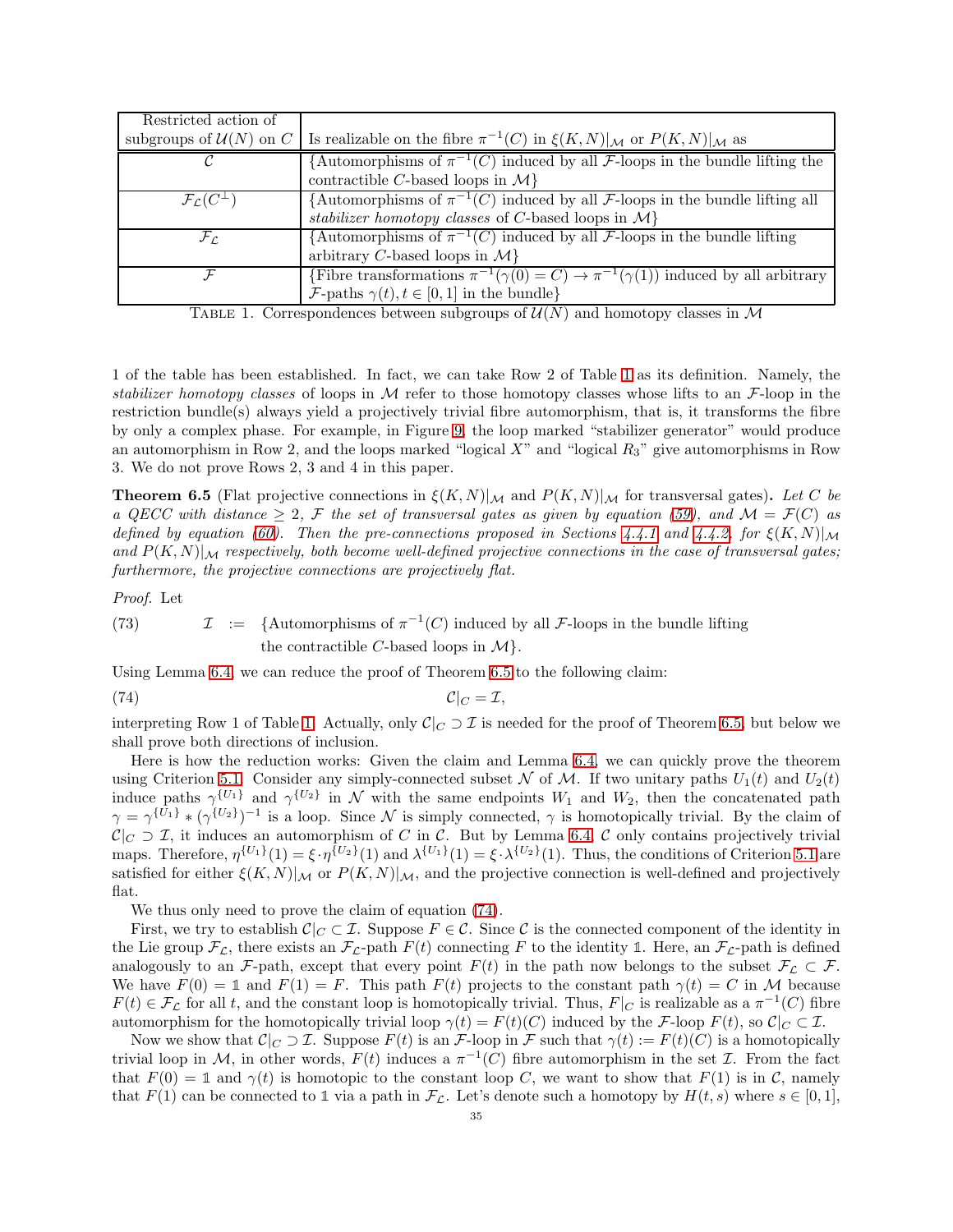

<span id="page-35-1"></span>FIGURE 7. The homotopy  $H(t, s)$  on M and the lifted homotopy  $\tilde{H}(t, s)$  of paths in F.

 $H(t, 0) = \gamma(t)$  and  $H(t, 1) = C$  is the constant path. Since  $F(t)$  is a lift of  $\gamma(t) = H(t, 0)$  from the space  $\mathcal{M} \subset \text{Gr}(K, N)$  to the space  $\mathcal{F} \subset \mathcal{U}(N)$ , by the homotopy lifting property [\[26\]](#page-63-18) (which always holds for the projection from a Lie group onto a quotient thereof) for the projection  $p : \mathcal{F} \to \mathcal{F}/\mathcal{F}_\mathcal{L} \simeq \mathcal{M}$ , we can lift the homotopy  $H(t, s)$  of based loops in M to a homotopy  $\tilde{H}(t, s)$  of paths in F such that  $\tilde{H}(t, 0) = F(t)$  and  $p(\tilde{H}(t, s)) = H(t, s)$ . See Figure [7.](#page-35-1) In particular,  $\theta_2(t) := \tilde{H}(t, 1)$  is a path in  $\mathcal{F}_L$  because  $H(t, 1) = C$ ; also  $\theta_1(s) := \tilde{H}(0, s)$  and  $\theta_3(1-s) := \tilde{H}(1, s)$  are paths in  $\mathcal{F}_\mathcal{L}$  because  $H(1, s) = C = H(0, s)$ . Concatenating the paths  $\theta_1 * \theta_2 * \theta_3$  in  $\mathcal{F}_\mathcal{L}$ , we see that  $\theta_3(1) = \tilde{H}(1,0) = F(1)$  is path-connected to  $\theta_1(0) = \tilde{H}(0,0) = F(0) = \mathbb{1}$ in  $\mathcal{F}_{\mathcal{L}}$ . So,  $F(1)$  is in C, and we have  $\mathcal{C}|_C \supset \mathcal{I}$ .

This establishes the claim  $\mathcal{C}|_C = \mathcal{I}$ , completing the proof of the theorem.

#### <span id="page-35-0"></span>6.4. Implications on fault-tolerant logical gates.

6.4.1. Logical gates and  $\pi_1(\mathcal{M})$ . Since we have established a flat projective connection in the bundles  $\xi(K, N)|_{\mathcal{M}}$  and  $P(K, N)|_{\mathcal{M}}$  in the case of transversal gates, Corollary [5.2](#page-30-3) applies and says that:

 $\Box$ 

<span id="page-35-2"></span>(75) 
$$
\rho_{\xi}(\pi_1(\mathcal{M}, C)) = {\text{Logical gates implemented via paths in } \mathcal{F} = \rho_P(\pi_1(\mathcal{M}, C))
$$

Equation [\(75\)](#page-35-2) relates the fault-tolerant logical gates to two monodromy representations of the fundamental group of  $M$ , as part of our general theory of geometric fault tolerance. It also tells us that the logical gates are associated with the homotopy classes  $\pi_1(\mathcal{M}, C)$ .

Equation [\(75\)](#page-35-2) does not guarantee that each logical gate is associated with a unique homotopy class. However, we note the following:

Proposition 6.6. In the case of transversal gates,

(76) 
$$
\pi_1(\mathcal{M}, C) = \pi_0(\mathcal{F}_\mathcal{L}/\mathcal{U}(1)).
$$

*Proof.* We will define a map  $\Psi : \pi_1(\mathcal{M}, C) \to \pi_0(\mathcal{F}_\mathcal{L}/\mathcal{U}(1))$ . The zeroth fundamental group  $\pi_0(\mathcal{F}_\mathcal{L}/\mathcal{U}(1)) \simeq$  $\pi_0(\mathcal{F}_\mathcal{L})$  is the set of connected components of  $\mathcal{F}_\mathcal{L}/\mathcal{U}(1)$  (which is equal to the set of connected components of  $\mathcal{F}_\mathcal{L}$ ). Choose one distinguished component  $\mathcal{F}_\mathcal{L}^{(0)}$  $\mathcal{L}^{(0)}$  of  $\mathcal{F}_{\mathcal{L}}$ , for instance the component containing the identity. A loop  $\gamma(t)$  based at C in  $\mathcal{M} \simeq \mathcal{F}/\mathcal{F}_\mathcal{L}$  lifts to unitary paths  $F(t)$  which begin and end in  $\mathcal{F}_\mathcal{L} \subset \mathcal{F}$ , because  $\mathcal{F}_\mathcal{L}$ is the set of unitaries in F that fix C. Given some homotopy class  $[\gamma]$  of M (i.e., an element of  $\pi_1(\mathcal{M}, C)$ ), choose a loop  $\gamma(t)$  in M based at C and lift it to a path  $F(t)$  that begins in  $\mathcal{F}_{\mathcal{L}}^{(0)}$  $\mathcal{L}^{(0)}$ . Let  $\mathcal{F}_{\mathcal{L}}^{(1)}$  $\mathcal{L}^{(1)}$  be the component of  $\mathcal{F}_{\mathcal{L}}$  containing  $F(1)$ . Then we define  $\Psi([\gamma]) := \mathcal{F}_{\mathcal{L}}^{(1)}$  $\mathcal{L}^{(1)}$ . We show below that this map is well-defined and that it is an isomorphism.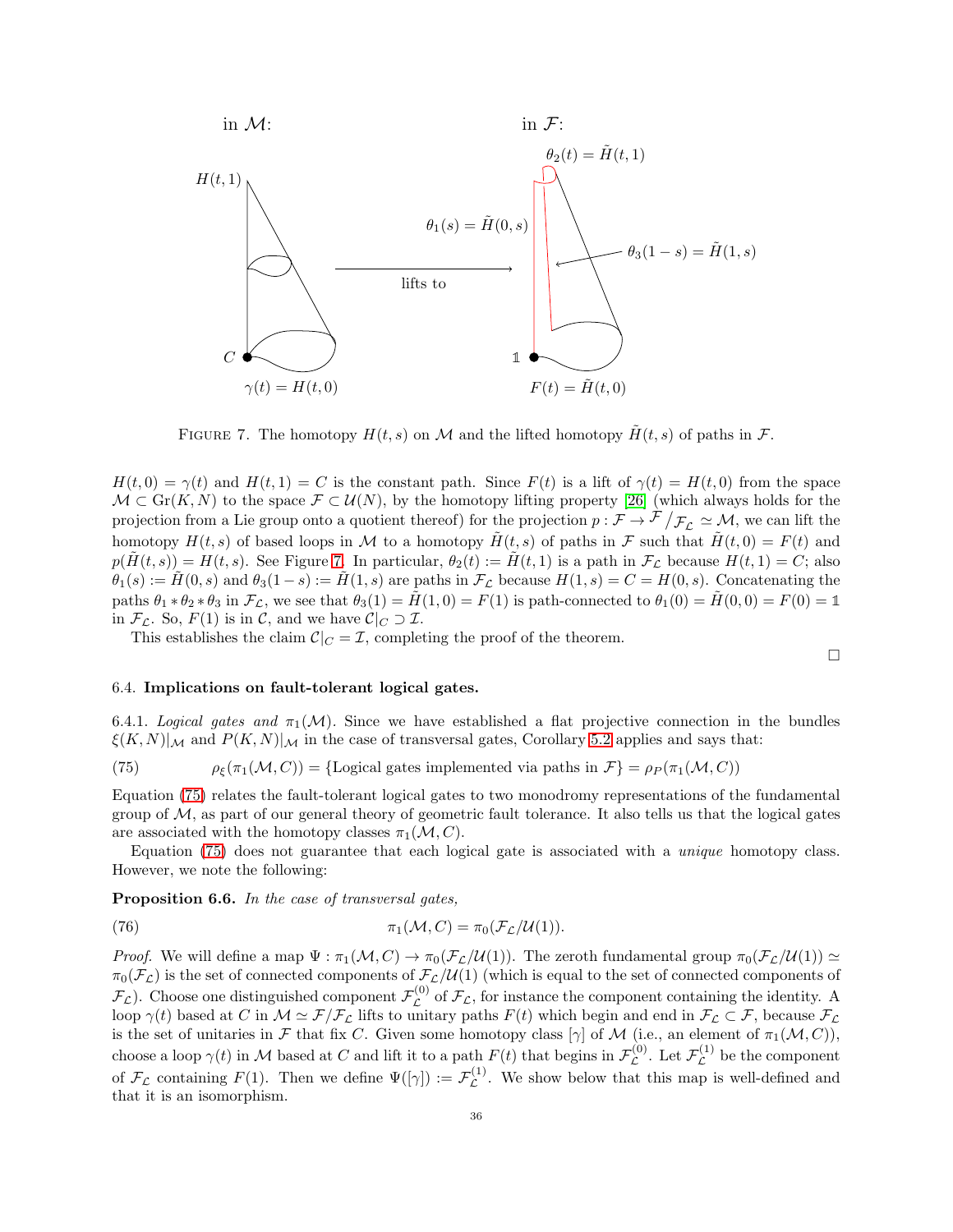

<span id="page-36-1"></span>FIGURE 8. Two paths that start and end in same connected components of  $\mathcal{F}_{\mathcal{L}}$  (shaded areas) can be put together with paths in  $\mathcal{F}_{\mathcal{L}}$  to form a closed loop. Since  $\pi_1(\mathcal{F}) = 0$ , the loop is contractible and therefore projects to the trivial homotopy class in  $M$ . Thus the two paths project to the same homotopy class in M.

The second part of the proof of Theorem [6.5](#page-34-0) shows that a homotopically trivial loop in  $\mathcal M$  lifts to a path  $F(t)$  in F that is homotopically equivalent (in F) to a path that lies completely within  $\mathcal{F}_\mathcal{L}$ . In fact, essentially the same argument using the homotopy lifting property shows that if  $\gamma$  and  $\gamma'$  are any two homotopic loops in M and  $F(t)$  is a lift of  $\gamma$  to F, then  $F(t)$  is homotopic in F to some lift  $F'(t)$  of  $\gamma'$ , that  $F(0)$  and  $F'(0)$ are connected by a path within  $\mathcal{F}_\mathcal{L}$ , and that  $F(1)$  and  $F'(1)$  are connected by a path within  $\mathcal{F}_\mathcal{L}$ . The only difference in the argument is that  $H(t, 1) = \gamma'(t)$  instead of being a constant path. The resulting situation is shown in Figure [8.](#page-36-1)

Furthermore, any pair of lifts  $F_0(t)$  and  $F_1(t)$  of a loop  $\gamma$  in M which start in the same component of  $\mathcal{F}_\mathcal{L}$ also end in the same component of  $\mathcal{F}_c$ : Suppose first that  $F_0(0) = F_1(0)$ . Then the path  $F_0^{-1} * F_1$  is a lift of the homotopically trivial loop  $\gamma^{-1} * \gamma$ , and by the argument in the proof of Theorem [6.5,](#page-34-0) the lifted path is homotopically equivalent to a path lying completely within  $\mathcal{F}_L$ . In particular, there is a path within  $\mathcal{F}_L$ between  $F_0(1)$  and  $F_1(1)$ , so they are in the same component of  $\mathcal{F}_L$ . If  $F_0(0) \neq F_1(0)$ , but they are in the same component of  $\mathcal{F}_{\mathcal{L}}$ , then they are connected by a path  $G(t)$  and we can consider  $F_0^{-1} * G * F_1$  instead of  $F_0^{-1} * F_1$ .

As a consequence, given a particular homotopy class of  $M$ , the lift of any path from it that starts in  $\mathcal{F}_{\mathcal{L}}^{(0)}$  $\mathcal{L}% _{G}$ will end in a particular connected component  $\mathcal{F}_{\mathcal{L}}^{(1)}$  $\mathcal{L}^{(1)}$  of  $\mathcal{F}_{\mathcal{L}}$ . The same statement holds if we work with  $\mathcal{F}/\mathcal{U}(1)$ and  ${\cal F_L}/U(1).$  Therefore,  $\Psi$  is well defined.

Because  $\mathcal{F}/\mathcal{U}(1) = \bigotimes \mathcal{SU}(d_i)$  is simply connected, the converse is also true: Two paths in  $\mathcal{F}/\mathcal{U}(1)$  that start and end in the same connected components of  $\mathcal{F}_\mathcal{L}(\mathcal{U}(1))$  are homotopic in  $\mathcal{F}$ , so they project down to the same homotopy class in  $M$ , as illustrated in Figure [8.](#page-36-1) Therefore  $\Psi$  is one-to-one. Given any component  $\mathcal{F}_{\mathcal{L}}^{(1)}$ <sup>(1)</sup> of  $\mathcal{F}_{\mathcal{L}} \subset \mathcal{F}$ , we can choose a path  $F(t)$  with  $F(0) \in \mathcal{F}_{\mathcal{L}}^{(0)}$  and  $F(1) \in \mathcal{F}_{\mathcal{L}}^{(1)}$ , and get a path  $\gamma(t)$  in M by projecting. This shows that  $\Psi$  is onto. Thus, the homotopy classes of M correspond precisely to the connected components of  $\mathcal{F}_{\mathcal{L}}/U(1)$ . That is,  $\pi_1(\mathcal{M}) = \pi_0(\mathcal{F}_{\mathcal{L}}/U(1))$ .

By the result of [\[8\]](#page-63-7),  $\mathcal{F}_{\mathcal{L}}/\mathcal{U}(1)$  is discrete whenever the QECC C has distance at least 2, and thus  $\pi_0(\mathcal{F}_\mathcal{L}/\mathcal{U}(1)) = \mathcal{F}_\mathcal{L}/\mathcal{U}(1)$ . Therefore, the homotopy classes of loops in M exactly correspond to the faulttolerant logical unitary operators (up to global phase). However, the effective fault-tolerant logical unitary operators might be a smaller set, as some non-contractible loops in  $M$  might perform different unitary operations on all of  $\mathbb{C}^N$  but might have the same monodromy action on the fibre  $C$ , and hence perform the same logical operation.

<span id="page-36-0"></span>6.4.2. Transversal gates example: The five-qubit code. In principle, it might be possible to study the manifold M associated with a particular code C, determine  $\pi_1(\mathcal{M}, C)$ , and use that to figure out the set of possible logical transversal gates for C. In practice, however, this seems to be quite difficult to do. At the moment, the only way we know to figure out the topology of  $\cal{M}$  is to study the transversal gates of C using other methods and then use Theorem [6.5](#page-34-0) to tell us about  $M$ . In this section, we will give an example of this for a single block of the five-qubit code [\[17,](#page-63-19) [3\]](#page-63-9).

The five-qubit code is a stabilizer code, so all unitaries in the stabilizer S preserve the code space and perform the logical identity operator. Furthermore, elements of  $N(S)$ , the set of Paulis that commute with the stabilizer, also preserve the code space. The cosets  $N(S)/S$  correspond to distinct effective logical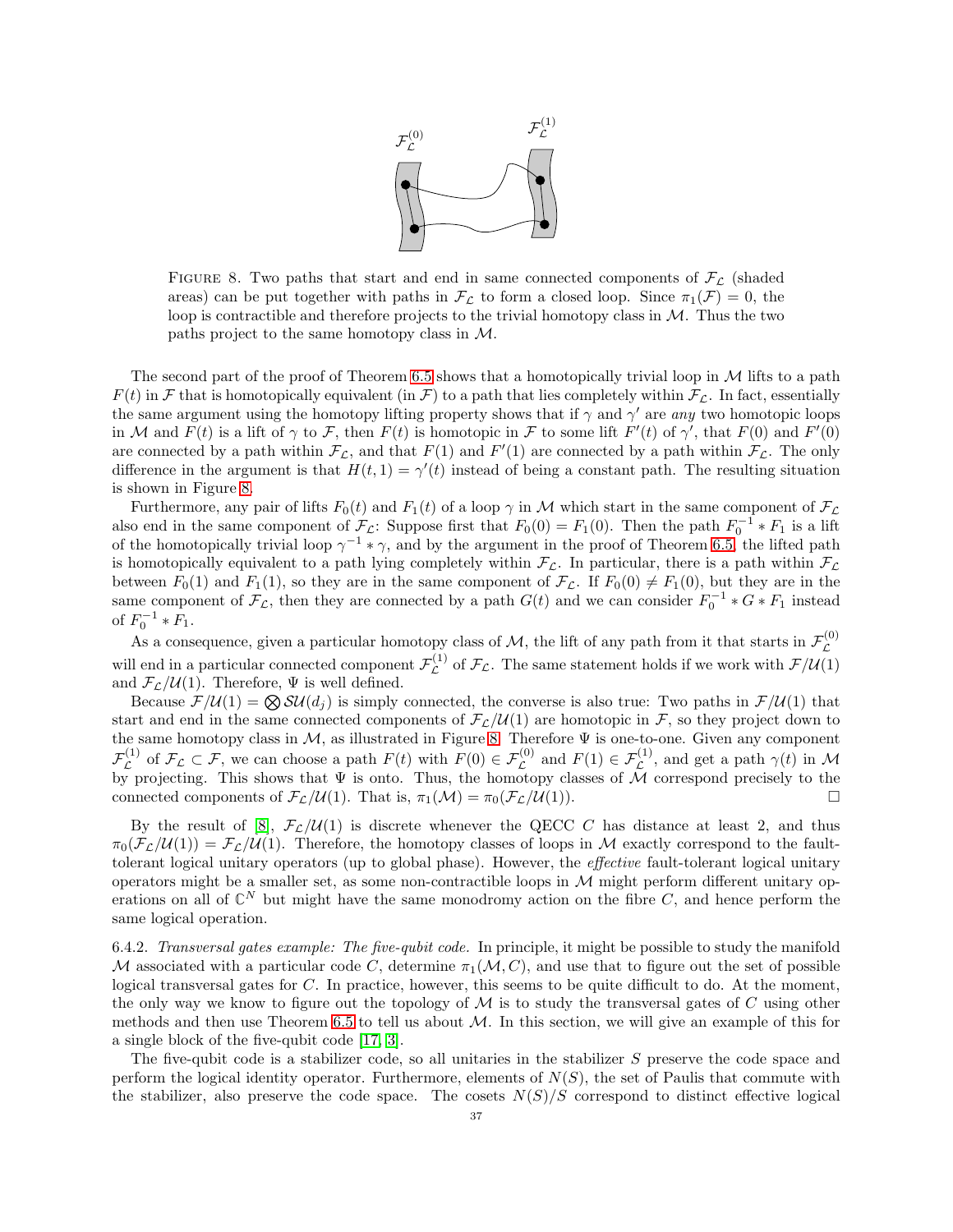

<span id="page-37-1"></span>FIGURE 9. A cartoon of  $M$  for single-block transversal gates for the 5-qubit code. The actual  $M$  is 15-dimensional, which is hard to visualize, so instead we draw a 2-manifold with a fundamental group with the same number of generators.

operations; in fact,  $N(S)/S$  in this case is isomorphic to the logical Pauli group. The five-qubit code has two additional logical transversal gates  $R_3$  and  $R_3^2$  [\[10\]](#page-63-20).  $R_3$  is a Clifford group operation that, under conjugation, maps  $X \mapsto Y$ ,  $Y \mapsto Z$ , and  $Z \mapsto X$ , and on the five-qubit code, the logical  $R_3$  gate can be performed transversally via  $R_3^{\otimes 5}$ , i.e., by performing the physical  $R_3$  gate on each qubit of the code. For the five-qubit code, there are no non-Clifford transversal gates that preserve the code space [\[22\]](#page-63-21).

The generators of  $\mathcal{F}_{\mathcal{L}}$  for the five-qubit code are therefore the generators of  $N(S)$  plus  $R_3$ .  $N(S)$  has 6 generators — 4 stabilizer generators plus generators corresponding to the logical X and logical  $Z$ .<sup>[27](#page-37-2)</sup> Because  $\mathcal{F}_\mathcal{L}/\mathcal{U}(1)$  is a discrete group in this case (as the five-qubit code has distance  $\geq 2$ ), each of the seven generators of  $\mathcal{F}_\mathcal{L}/\mathcal{U}(1)$  corresponds to a generator of  $\pi_1(\mathcal{M})$ . The monodromy representation of  $\pi_1(\mathcal{M})$  on  $\xi(K, N)$  has an image  $\overline{\mathcal{F}_{\mathcal{L}}}$  with 3 generators X, Z, and R<sub>3</sub>. The 4 stabilizer generators correspond to non-trivial loops in M (generators of  $\pi_1(\mathcal{M})$ ) that nonetheless have trivial holonomy on  $\xi(K, N)$ ; these loops generate  $\mathcal{F}_\mathcal{L}(C^{\perp})$ .

### 7. Example II: Toric codes and string operators

<span id="page-37-0"></span>In Section [6,](#page-30-1) we studied the restriction fibre bundles for transversal gates acting on QECCs with a fixed distance. We claim that we can build a similar picture for string operators acting on the toric code [\[14\]](#page-63-2) while preserving the number of each type of defects. Some crucial features in this case will be different from those for transversal gates and are very much worth noting. At the end of this section, we describe how to apply the same picture for Kitaev's quantum double model based on any finite gauge group  $G$  or for more general Levin-Wen string net models.

Note that the toric code is a QECC of distance about  $\sqrt{N}$ , and the string operators we will be working with are transversal operations. Therefore, the fibre bundle picture from Section [6](#page-30-1) would be a valid way of understanding these gates. However, in this section we will develop a different picture that emphasizes the geometric structure of the toric code and can be generalized to other topological codes.

We focus on the case of the toric code with a number of defects, and fault-tolerant gates performed by moving the defects on the torus. As we shall elaborate in this section, a defect can be moved a small distance using gates acting only locally, making this an appropriate set of fault-tolerant gates for the toric code and the 2D  $(s, t)$ -geometrically local error model, as discussed in Section [2.5.](#page-9-0)

The details of this construction are fairly complicated, but we can outline the main ideas quickly. The ultimate goal is to construct M, a subset of  $\text{Gr}(K, N)$  which is isomorphic to the configuration space of some number of points (which come in two species) on the torus, and we impose an additional "hard-core" constraint that the points (known as "defects") are not too close together. That is, we wish to associate to each defect configuration a subspace of the Hilbert space. The toric code gives a standard way to do this when the defects lie on any of the points of some standard lattice (for one species of point) or the dual lattice (for the other species), defining a quantum error-correcting code for each such configuration of defects. To associate a subspace with a configuration not of this form, we interpolate between the standard quantum codes, defining a QECC whose codewords are superpositions of standard toric codes with defect

<span id="page-37-2"></span><sup>&</sup>lt;sup>27</sup>The logical  $R_3$  is not performed using Pauli operators and is therefore not in  $N(S)$ .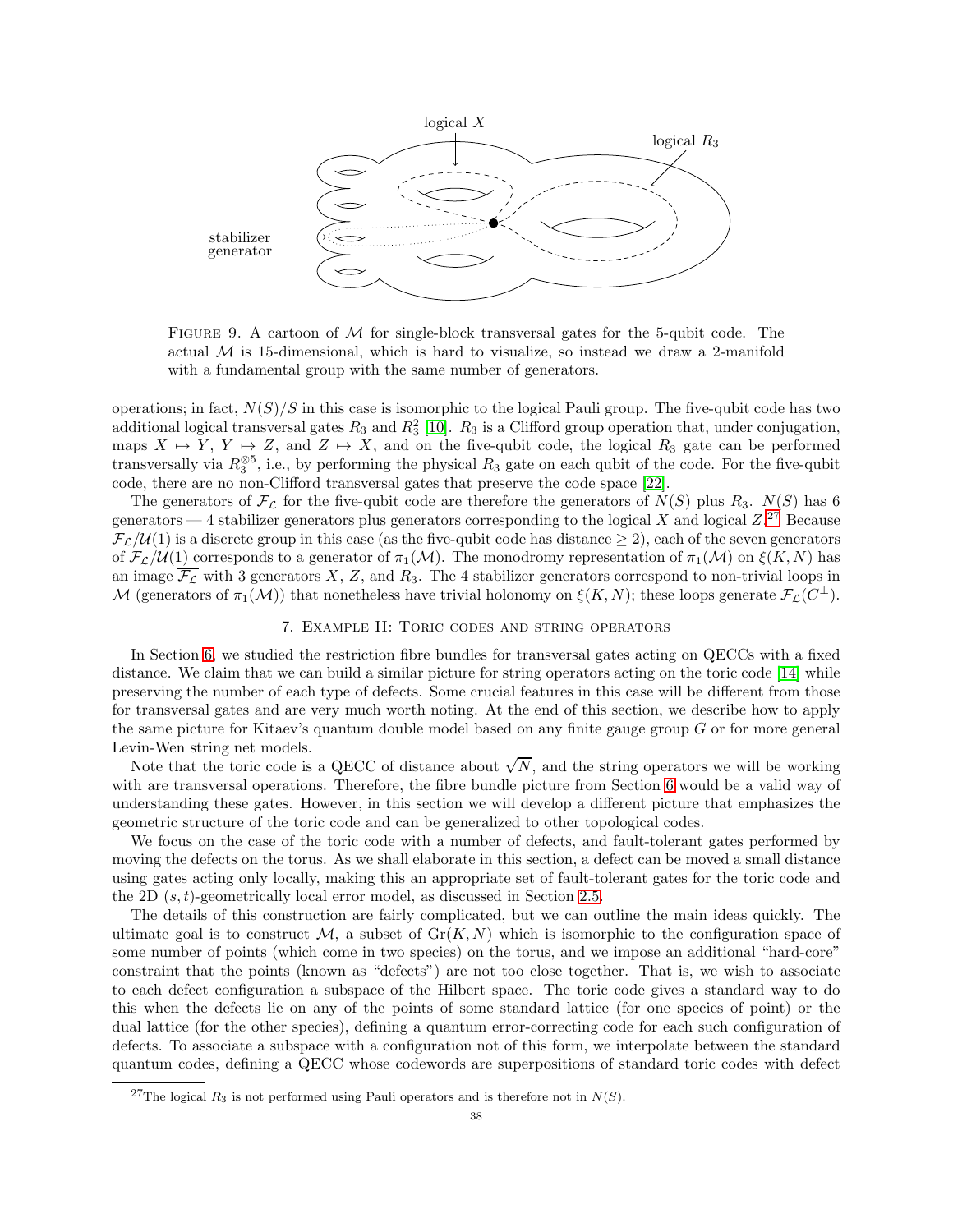configurations close to the desired one. We also define geometrically local unitary operators that relate subspaces associated with similar defect configurations. This produces a continuous space  $\mathcal{M} \subseteq \text{Gr}(K, N)$ and allows us to show that  $\mathcal M$  is flat.

In Sections [7.1](#page-38-0) and [7.2,](#page-39-0) we introduce the toric code with defects and the standard method of moving defects around via string operators. In Section [7.3,](#page-43-0) we show how to do the interpolation to move defects continuously on the edges of the graph, and in Section [7.4,](#page-46-0) we extend this to allow defects to be moved to any location on the surface of the torus. We use this to define the desired  $\mathcal M$  and show that it is isomorphic to the configuration space of the defects (subject to the hard-core condition). Ultimately this enables us to show in Section [7.5](#page-54-0) that we can apply the picture developed in Section [5,](#page-24-0) getting a flat connection for the two usual fibre bundles over M. In Sections [7.6](#page-56-0) and [7.7,](#page-57-0) we comment on a few aspects of the construction. Finally, in Section [7.8,](#page-57-1) we show how to apply the construction to other topological models, including many with non-Abelian anyons.

#### <span id="page-38-1"></span><span id="page-38-0"></span>7.1. The toric codes and the string operators.

7.1.1. The toric codes. Let us fix a square lattice  $\Gamma$  on (and "covering") a genus-g torus  $T_q$ . Now imagine having one qubit sitting at each edge in the edge set E, with its own computational basis  $\{|0\rangle, |1\rangle\}$ . As introduced by Kitaev [\[14\]](#page-63-2), the total physical Hilbert space of the quantum system for the toric code is

(77) 
$$
\mathcal{H}_{\text{physical}} = \bigotimes_{e \in E} (\mathbb{C}^2)_e = \mathbb{C}^N
$$

where  $N = 2^{|E|}$ . Let  $\vec{\beta} = \{\beta_1, ..., \beta_{|E|}\}$  be a fixed ordered collection of qubit computational bases, one for each edge Hilbert space **C** 2 .

Then the *toric code*  $C_K$  refers to the ground state subspace for the following Hamiltonian:<sup>[28](#page-38-2)</sup>

$$
(78)\qquad H_K = -\sum_{v \in V} A_v - \sum_{f \in F} B_f
$$

where V and F are the sets of vertices and faces, respectively, for the graph Γ,  $A_v$  acts on the four edges meeting at a vertex  $v$  by

$$
(79) \t\t A_v = X \otimes X \otimes X \otimes X
$$

and  $B_f$  acts on the four edges around a face f by

$$
(80) \t\t Bf = Z \otimes Z \otimes Z \otimes Z,
$$

where the Pauli operators X and Z are defined with respect to the fixed bases  $\vec{\beta}$  for the physical qubits.

Let  $n_v$  and  $n_f$  be two even non-negative integers. We can consider a modified toric code or toric code with defects  $C_K(S_v, S_f)$ , where  $S_v = (v_1, \dots, v_{n_v})$  and  $S_f = (f_1, \dots, f_{n_f})$  are sets of vertices and faces respectively. The code  $C_K(S_v, S_f)$  is defined as the ground state subspace of the modified Hamiltonian

(81) 
$$
H(S_v, S_f) = -\sum_{v \in V \backslash S_v} A_v - \sum_{f \in F \backslash S_f} B_f + \sum_{v \in S_v} A_v + \sum_{f \in S_f} B_f.
$$

The Hamiltonian  $H(S_v, S_f)$  always has the same ground state degeneracy as the Hamiltonian  $H_K$ . For example, if we work with the genus-1 torus  $T_1$ , the dimension of  $C_K(S_v, S_f)$  is always  $K = 4$  for any legal  $(n_v, n_f)$  or  $(S_v, S_f)$  and regardless of our choice of the lattice. For our present discussion, we work with a fixed lattice Γ. Suppose, for a moment, we choose the lattice Γ on the torus  $T_1$  to be a square lattice of size  $L \times L$ ; then the total Hilbert space dimension is  $N = 2L(L-1)$ . This can be derived by counting the number of distinct edges, horizontal and vertical, as in [\[7\]](#page-63-4). Therefore, with this special choice of Γ, we are working with the Grassmannian  $Gr(K, N) = Gr(4, 2L(L-1))$ . In general, however, the number N varies with different choices of the lattice even for the same torus, while the number  $K$  is lattice-independent. If we fix the lattice  $\Gamma$  as well as the torus  $T_g$ , as is the assumption in this paper, then both K and N will be fixed for any legal choice of the pair  $(S_v, S_f)$ .

Physically, the number  $n_v$  represents the number of *primal defects* (which live at the vertices of Γ specified by  $S_v$ ) whereas  $n_f$  represents the number of *dual defects* (which live on the faces of Γ specified by  $S_f$ ). In

<span id="page-38-2"></span> $^{28}$ All subscripts K in this section stand for Kitaev model, of which the toric code is a special case.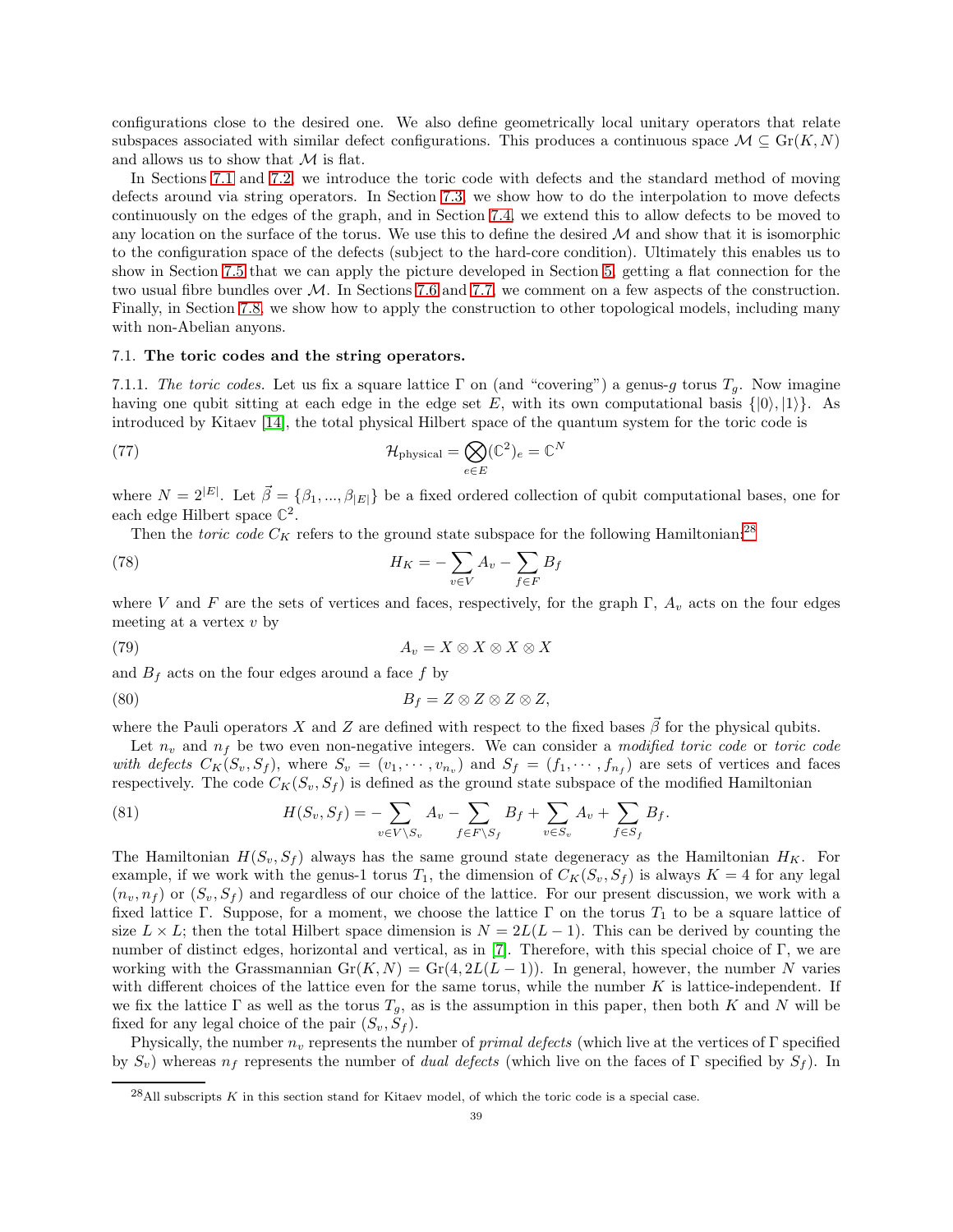

<span id="page-39-1"></span>FIGURE 10. An X-string operator (red, through faces) and a Z-string operator (blue, through vertices) for the toric code. Note that in this example, the X-string operator consists of two disconnected pieces.

particular, the original code  $C_K$  is just  $C_K(S_v, S_f)$  for  $n_v = 0 = n_f$  and it is the unique four-dimensional subspace that corresponds to having no defects of any type, given a fixed graph  $\Gamma$  on the genus-g torus  $T_g$ . It is also helpful to think about the dual lattice:

**Definition 7.1.** Let Γ be a graph embedded in a 2-manifold. The *dual graph*  $\bar{\Gamma}$  is a graph whose vertices are the faces of Γ. Γ has an edge between two of its vertices if and only if the two corresponding faces of Γ share an edge of Γ. The faces of  $\bar{\Gamma}$  are thus the vertices of Γ.

Based on this definition, we can see that the primal defects can equivalently be thought of as living on the faces of the dual graph  $\Gamma$  and dual defects living on the vertices of  $\Gamma$ .

7.1.2. The string operators. A string operator F on  $\mathcal{H}_{\text{physical}} = \bigotimes_{e \in E} (\mathbb{C}^2)_e$  is just a tensor product of Pauli operators or the identity operator on the individual qubits, along with one of the phases  $\{1, i, -1, -i\}$ . It can be written as

(82) 
$$
F = \xi \cdot O_1 \otimes \cdots \otimes O_{|E|}
$$

where each  $O_i$  is an operator acting on the i<sup>th</sup> qubit and is chosen from the set  $\{1, X, Y, Z\}$ , whereas  $\xi$  is a phase factor from the set  $\{1, i, -1, -i\}$ . In the case where  $O_i = Y$ , we can use equation [\(4\)](#page-6-8) to rewrite  $O_i = Y = iXZ$  as a product of X and Z, hence we can product decompose the whole string operator F into, for example,  $\xi' \cdot F_X F_Z$  where the operator  $F_X$  is a tensor product of purely X and 1,  $F_Z$  purely Z and 1, and  $\xi' \in \{1, i, -1, -i\}$  a new phase factor. Alternatively, since X and Z anticommute, that is,

$$
(83)\t\t\t XZ = -ZX,
$$

we can equally well write a general string operator  $F$  as  $\xi'' \cdot F'_Z F'_X$ .

Now, why do we call these simple tensor products of Pauli operators the string operators? This is because we usually represent the physical qubits as edges on a graph, and we like to represent the action of a nontrivial Pauli operator on a qubit by "darkening" that edge. When a bunch of edges, especially some geometrically connected ones, are darkened, they tend to look like a bunch of strings living on the lattice, as in Figure [10.](#page-39-1) If we try to represent a string operator F by darkening or coloring the graph  $\Gamma$ , in general it might appear that we will need 3 colors, one for each of  $X, Y$  and  $Z$  (plus 1 lighter or default shade for the identity operator). However, after we decompose F into the form  $\xi \cdot F_X F_Z$ , we only need 2 colors, one to color the edges upon which  $F_X$  acts nontrivially (by X), and the other to color the edges where  $F_Z$  acts nontrivially (by Z). We call the string operator corresponding to  $F_X$  an X-string operator, and the string operator corresponding to  $F_Z$  a Z-string operator. We typically think of the Z-string operators as living on the edges of Γ and the X-string operators as living on the edges of the dual lattice  $\overline{\Gamma}$ , because X-string operators produce defects on faces of Γ; this also avoids the possibility of needing color a single edge with both colors.

<span id="page-39-0"></span>7.2. Discrete-time evolutions and the discrete configuration space  $C_K^{HC,(n_v,n_f)}$ . If we want to do computation with the toric codes, we must introduce dynamics to the quantum system. This is done, for example, by introducing a time flow to the standard string operators, representing the order in which the operations are done. This has a natural interpretation in terms of moving defects around on the torus, or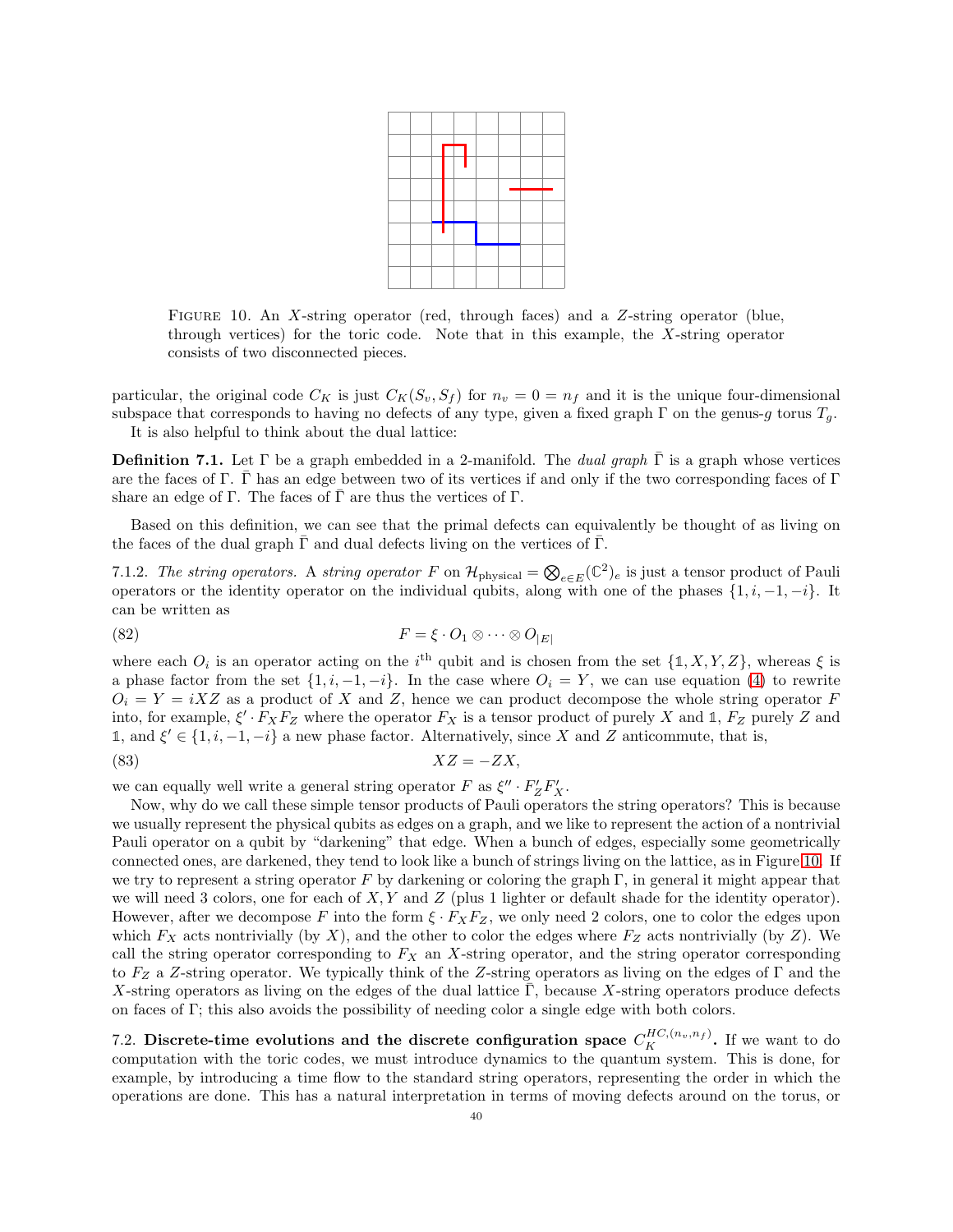creating or annihilating pairs of defects. We begin by defining a discrete time flow below, then we extend it to a continuous time flow in Section [7.3.](#page-43-0)

7.2.1. Discrete-time string evolutions. Let's think about how we are going to apply a string operator F. We could apply it all at once, namely instantaneously. However, the usual strategy for gates in a topological code is to move defects around in a geometrically local fashion. Therefore, we want to think about the toric code in the context of an  $(s, t)$ -geometrically local error model. For such an error model, a large string operator could create a large cluster of errors.[29](#page-40-0) To implement a string operator fault-tolerantly, we should therefore grow the string operators slowly — perform a small string operator, then stop and do error correction, then continue with a second small string operator, and so on, until we have built up the full string operator we wish to perform.

For the moment, let us imagine that we have a specific fixed way to implement the Pauli operators X and Z on every qubit  $e \in E$ , and furthermore let us make the temporary simplification that the implementation of a single-qubit X or  $Z$  is instantaneous. (We will relax this assumption shortly.) To introduce a discrete time flow, we are then just talking about specifying an order in which to implement the  $O_i$ 's for a general string operator  $F = \xi \cdot O_1 \otimes \cdots \otimes O_{|E|}$ . We call a string operator with a specified discrete-time flow a discrete-time string evolution, whose formal definition is given as follows:

<span id="page-40-3"></span>**Definition 7.2.** A *discrete-time string evolution* is a sequence  $(P_1, \ldots, P_l)$ , where each  $P_i$  is either X or Z acting on a single qubit. Equivalently, we can represent a discrete-time string evolution as a sequence  $(a_k)_{k=1,l}$ , where each  $a_k$  denotes either a primal edge (an edge of the lattice Γ) expressed in the form of  $e_k$ or a dual edge (an edge of the dual lattice to Γ) in the form of  $\bar{e}_k$ . To convert such a sequence  $(a_k)_{k=1,l}$  to an ordered application of Pauli operators, we simply interpret an element  $e_k$  in the sequence as "apply the Pauli Z operator to the primal edge  $e_k$ ", and we read an element  $\bar{e}_k$  as "apply the Pauli X operator to the dual edge  $\bar{e}_k$ ". Then we compose the sequence of Pauli operators in the order  $P_l \circ \cdots \circ P_1$ . A discrete-time string evolution  $(a_k)_{k=1,l}$  is said to realize the string operator F if  $P_l \circ \cdots \circ P_1 = F$ .

There are a couple of points to note about this definition. First, we do not insist that all the edges in the sequence be distinct. It is allowed to have edge e or  $\bar{e}$  appear multiple times in a sequence, as in Figure [11.](#page-41-0) Second, this particular evolution results in a particular choice of phase for the string operator  $F^{,30}$  $F^{,30}$  $F^{,30}$ .

At each step in a discrete-time string evolution, we perform a single Pauli operator. It is standard to view string operators as a means to transport defects, as in for example [\[7\]](#page-63-4). A Z string segment transports a primal defect from one end of the string to the other and an X string segment (on the dual lattice) transports a dual defect from one of its ends to the other. A discrete-time string evolution fills out this picture, giving us a history of the process in which one defect hops by one edge at each time step. When a primal edge  $e$ is performed on a configuration with a primal defect at one end of the edge, the defect hops to the other end of e, and similarly a dual edge  $\bar{e}$  causes a dual defect to hop from one end of the dual edge to the other. When e is performed on a configuration where there are no defects at either end of e, it instead creates a pair of primal defects at its ends, and when e is performed on a configuration with primal defects at both ends, it causes the two defects to annihilate. Similarly, a dual edge  $\bar{e}$  can create or annihilate pairs of dual defects. Primal edge operators have no direct effect on dual defects and dual edge operators have no direct effect on primal defects, but in both cases, there may be some global effect on the phase of the overall string operator.[31](#page-40-2)

We can interpret a discrete-time evolution acting on a code  $C_K(S_v, S_f)$  as a rectilinear tangle. An example is shown in Figure [11.](#page-41-0) However, normally we define tangles only up to isotopy, and we are explicitly not doing that here. Instead, we insist the tangle has, at each time step, only a single thing happening: one strand moves by one step, a cup (creation of a pair of defects), or a cap (annihilation of two adjacent defects). Isotopic tangles will realize the same string operator (or at any rate, ones that are equivalent in that they

<span id="page-40-0"></span> $^{29}$ In fact, for the toric code, the string operators are also transversal gates, so they do not actually produce large clusters. However, for more general topological codes, the string operators are not tensor products. The point really is to come up with an approach that still works for the general topological code.

 $30$ However, only the two phases corresponding to real string operators can be achieved in this way; i.e., phase  $\pm 1$  if the number of Y tensor factors in the string operator is even and phase  $\pm i$  if the number of Y factors is odd.

<span id="page-40-2"></span><span id="page-40-1"></span><sup>&</sup>lt;sup>31</sup>In Kitaev models with non-abelian anyons, the phase could be replaced by a unitary on the code space.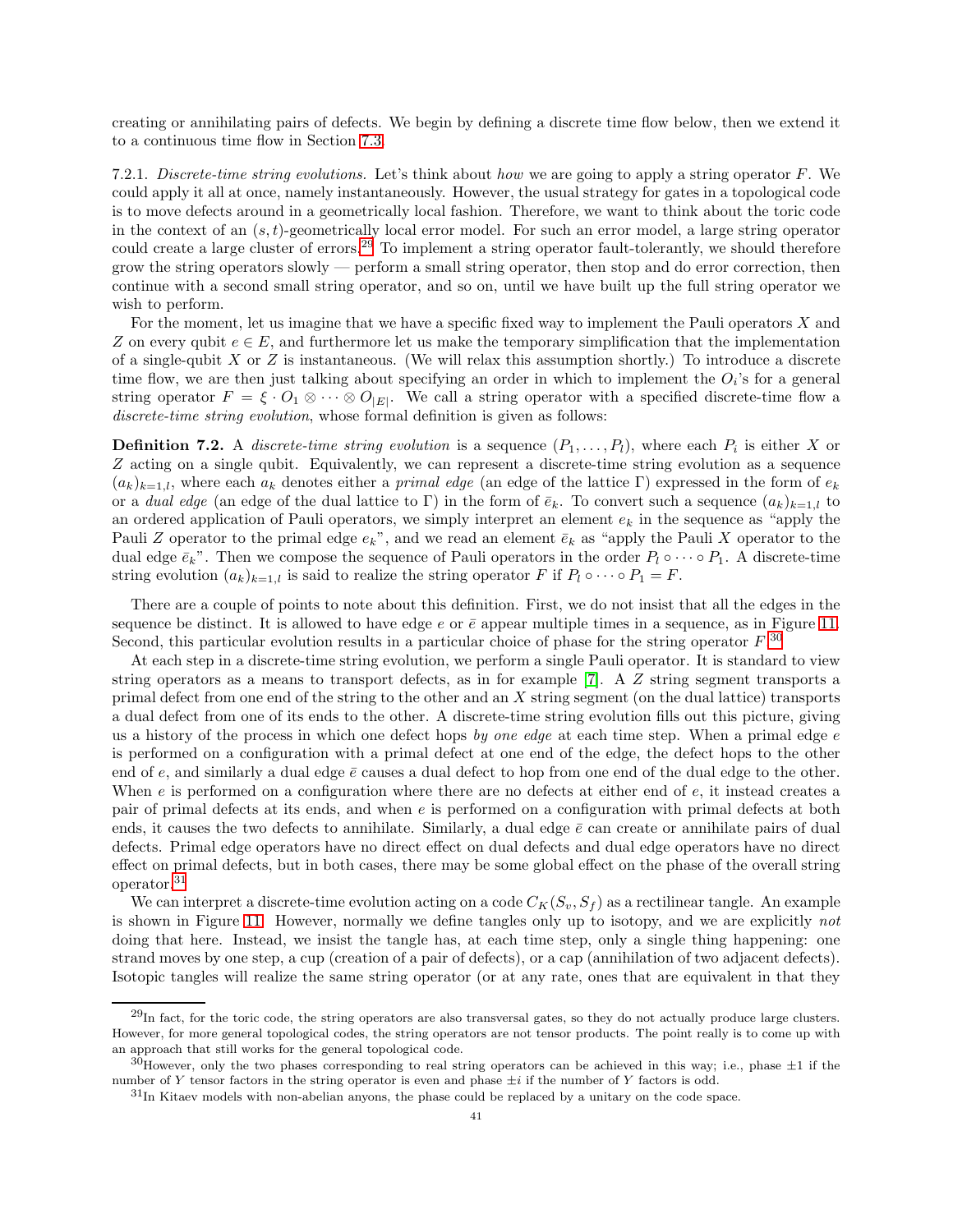

<span id="page-41-0"></span>Figure 11. An example of a tangle. This example cannot be realized as a verified discretetime string evolution, since there are two events where defects annihilate and one where a pair of defects is created.

have the same action on  $C_K(S_v, S_f)$ , but represent different discrete-time string evolutions. Thus, there is not a unique discrete-time string evolution realizing a given string operator.

7.2.2. Verified string operators and evolutions. One annoyance with discrete-time string evolutions as defined in Definition [7.2](#page-40-3) is that the same evolution can correspond to very different tangles depending on the initial state. For instance, the single Pauli  $Z$  applied to primal edge  $e$  can move a primal defect along the edge e (in either direction), it can create a pair of defects (a cup), or it can annihilate a pair of defects (a cap). We prefer to work with a more controlled Hilbert space, so we instead work with slightly more complicated unitary operators:

**Definition 7.3.** Let  $Z_i$  be the unitary operator that performs  $Z_i$  if there is exactly one primal defect on one of the vertices of the edge e corresponding to qubit i and performs **1** if there are zero or two primal defects on the vertices of e. Similarly, let  $X_i$  be the unitary operator that performs  $X_i$  if there is exactly one dual defect on the one of the dual vertices of the dual edge  $\bar{e}$  corresponding to qubit i and performs 1 otherwise. We can also let  $Y_i = iXZ$ , but we will not generally need to use this operator. We call  $X_i$ ,  $Y_i$  and  $Z_i$  the verified Pauli operators because they first check that a defect is present before moving it.

We can then define a verified discrete-time string operator as a tensor product of verified Pauli operators with phase  $\pm 1$  or  $\pm i$ , just replacing the usual Paulis in a string operator with verified Paulis. Similarly, a verified discrete-time string evolution is a sequence of verified  $\overline{X}$  and  $\overline{Z}$  Pauli operators. A verified discretetime string evolution realizes a verified discrete-time string operator in just the same way as a discrete-time string evolution realizes a regular string operator.

Note that verified string evolutions cannot create or annihilate pairs of defects, so at the end of a verified discrete-time string evolution, the numbers and types of defects are just the same as in the initial configuration of defects. Only the positions have changed. Thus, a tangle realized by a verified discrete-time string evolution cannot have any "cups" or "caps" in it. For instance, the tangle in Figure [11](#page-41-0) cannot be realized in this way.

<span id="page-41-1"></span>If the qubit  $i$  is on edge  $e$  with vertices  $v$  and  $v'$ , the verified Pauli is

$$
(84) \qquad \overline{Z}_i = \frac{1}{4}[(\mathbb{1} - A_v)(\mathbb{1} + A_{v'}) + (\mathbb{1} + A_v)(\mathbb{1} - A_{v'})]Z_i + \frac{1}{4}[(\mathbb{1} + A_v)(\mathbb{1} + A_{v'}) + (\mathbb{1} - A_v)(\mathbb{1} - A_{v'})]\mathbb{1}.
$$

This can be realized by acting on the qubit i and the six other qubits adjacent to v and v'. Similarly,  $\overline{X}_i$ can also be realized by acting on 7 qubits. Also note that  $\overline{Z}_i^2 = \overline{X}_i^2 = 1$ .

7.2.3. Hard-core discrete-time string evolutions. Our next step is to restrict attention to verified discretetime evolutions which respect a "hard-core" condition at all times. In particular, we insist that at all times, the defects in the code are separated by a minimum separation  $s \geq 3$ . We count s in terms of lattice distance, so lattice points  $(x, y)$  and  $(x', y')$  have separation  $|x - x'| + |y - y'|$ . We also enforce the same minimum separation between primal and dual defects, counting the lattice distance from the vertex supporting the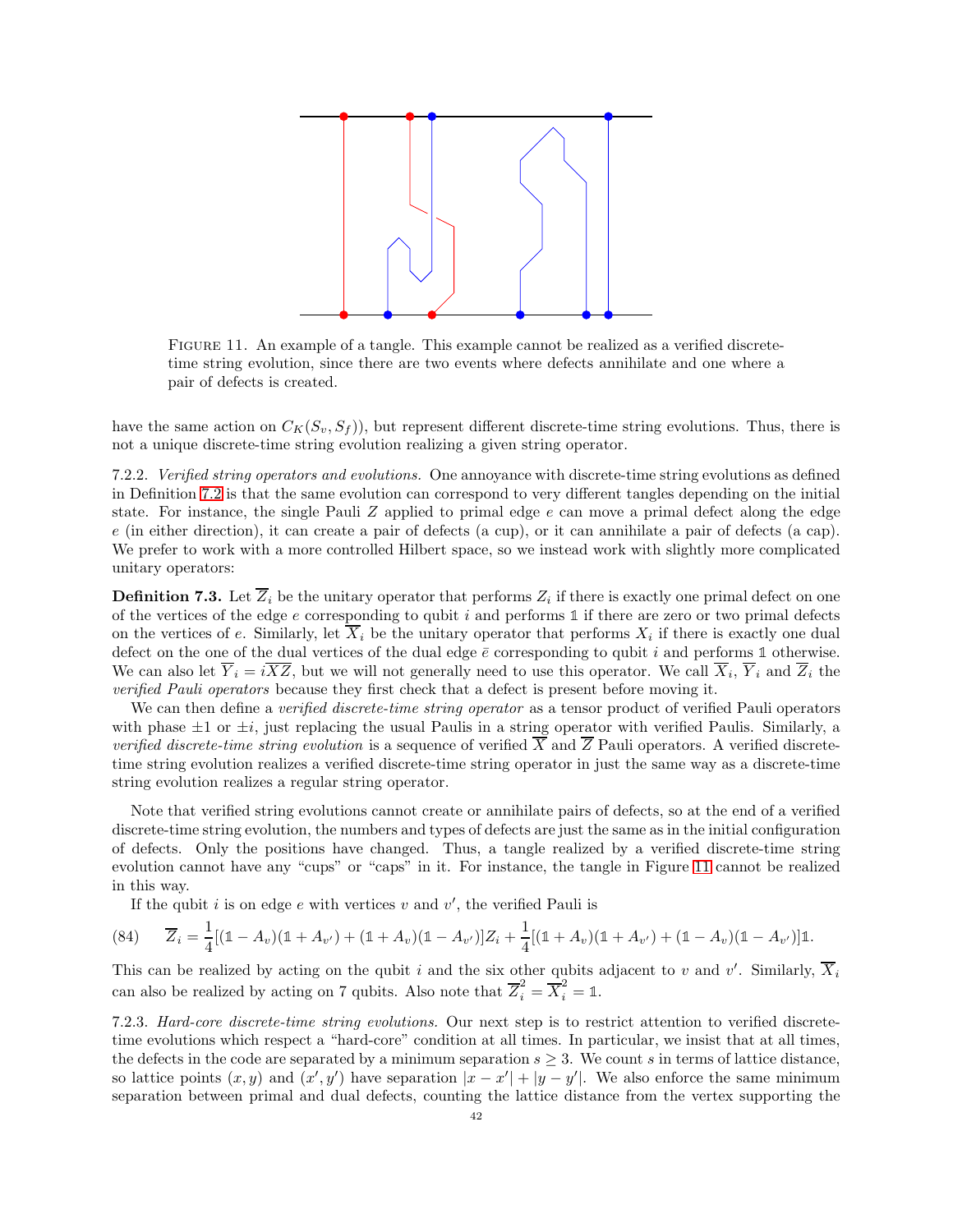primal defect to the closest vertex of the face containing the dual defect. The hard-core condition constrains the movement of defects that are already at the minimum distance apart, limiting the possibilities for string evolutions.

For our analysis of the toric code, it is sufficient to consider  $s = 3$ , the minimum needed to avoid having two defects on the same face, but larger s may be needed for more general anyon models. The separation is needed for our definitions of various operators later in this section. The topology of  $\mathcal M$  does not change if we take a larger value of s unless it is so large that the defects become unable to move while still satisfying the hard-core constraint.

The hard-core requirement more or less implements the idea that only codes of large distance should arise during the moving of defects — when two defects get close together, even a small cluster of errors can braid them around each other. Of course, if we were actually storing information in the defects, it would not be sufficient to keep them far apart; we would also need the defects to physically be *holes* of large diameter. Again, the point here is to work in a simplified model that contains many of the main features of a more complicated topological code.

Satisfying the hard-core condition is not an intrinsic property of a discrete-time string evolution  $(a_k)$ , or even of a verified discrete-time string evolution (since that only checks the locations of defects that move). Instead, it is a property of a code  $C_K(S_v, S_f)$  together with an evolution  $(a_k)$ . Suppose we have performed r time steps of  $(a_k)$ . This has moved the defects in  $C_K(S_v, S_f)$ , giving us instead  $C_K(S'_v, S'_f)$ . Because the evolution so far has satisfied the hard-core condition, no defects have been created or annihilated, and thus  $C_K(S'_v, S'_f)$  still has  $(|S_v|, |S_f|)$  defects. To continue to satisfy the hard-core condition at time  $r + 1$ , the edge  $a_{r+1}$  must be adjacent to a primal defect in  $C_K(S'_v, S'_f)$  (if  $a_{r+1}$  is a primal edge) or to a dual defect in  $C_K(S'_v, S'_f)$  (if  $a_{r+1}$  is a dual edge). Furthermore, the other end of the edge must not be distance  $\lt s$  from any other defect.

The hard-core condition imposes substantial restrictions on the possible discrete-time realizations of a particular string operator F, but it's likely that there will still be multiple hard-core discrete-time string evolutions realizing  $F$ . There are many ways this can occur. For instance, given a configuration of multiple defects, we can imagine moving them in any order, including moving one defect, then moving a second one, and then moving the first one again. Another class of examples can be derived from the observation that the string evolution  $(e, e)$  realizes the identity string operator, but it is not a trivial evolution. It or more complicated evolutions realizing the identity can be inserted into an evolution (provided they do not lead to a violation of the hard-core condition) without changing the overall string operator. One can think of this as a non-monotonic reparameterization of the time coordinate.

7.2.4. Discrete picture of evolution and configurations. Based on what we have done so far, we can put together a completely discrete picture of paths and configurations starting at the toric code  $C_K(S_v, S_f)$  and satisfying the hard-core condition.

Let

 $\mathcal{F}^p_\text{discr}(S_v, S_f; S'_v, S'_f) := \{ \text{Verified discrete-time string evolutions starting at defect locations } (S_v, S_f), \text{ ending}$ (85) at defect locations  $(S'_v, S'_f)$ , and satisfying the hard-core condition at all times}.

The set  $\mathcal{F}_{\text{discr}}^p(S_v, S_f; S'_v, S'_f)$  is non-empty only when  $|S'_v| = |S_v|, |S'_f| = |S_f|$ , and  $C_K(S'_v, S'_f)$  also satisfies the hard-core condition. The set  $\mathcal{F}^p_{\text{discr}}$  consists of verified discrete-time string evolutions beginning at defect locations  $(S_v, S_f)$  but which are allowed to end anywhere:

(86) 
$$
\mathcal{F}_{\text{discr}}^p := \bigsqcup_{(S_v', S_f')} \mathcal{F}_{\text{discr}}^p(S_v, S_f; S_v', S_f'),
$$

where the union is taken over all possible endpoints  $(S'_v, S'_f)$ .  $\mathcal{F}^p_{\text{discr}}$  is a discrete-time analog of  $\mathcal{F}^p$  as introduced in Section [5,](#page-24-0) except that  $\mathcal{F}^p$  allows for an arbitrary starting point of the paths it contains. We can similarly define a discrete-time analog of  $\tilde{\mathcal{F}}$ :

(87) 
$$
\mathcal{F}_{\text{discr}} := \{ \text{verified string operators } F | F \text{ realized by } (a_1, \ldots, a_l) \in \mathcal{F}_{\text{discr}}^p \}.
$$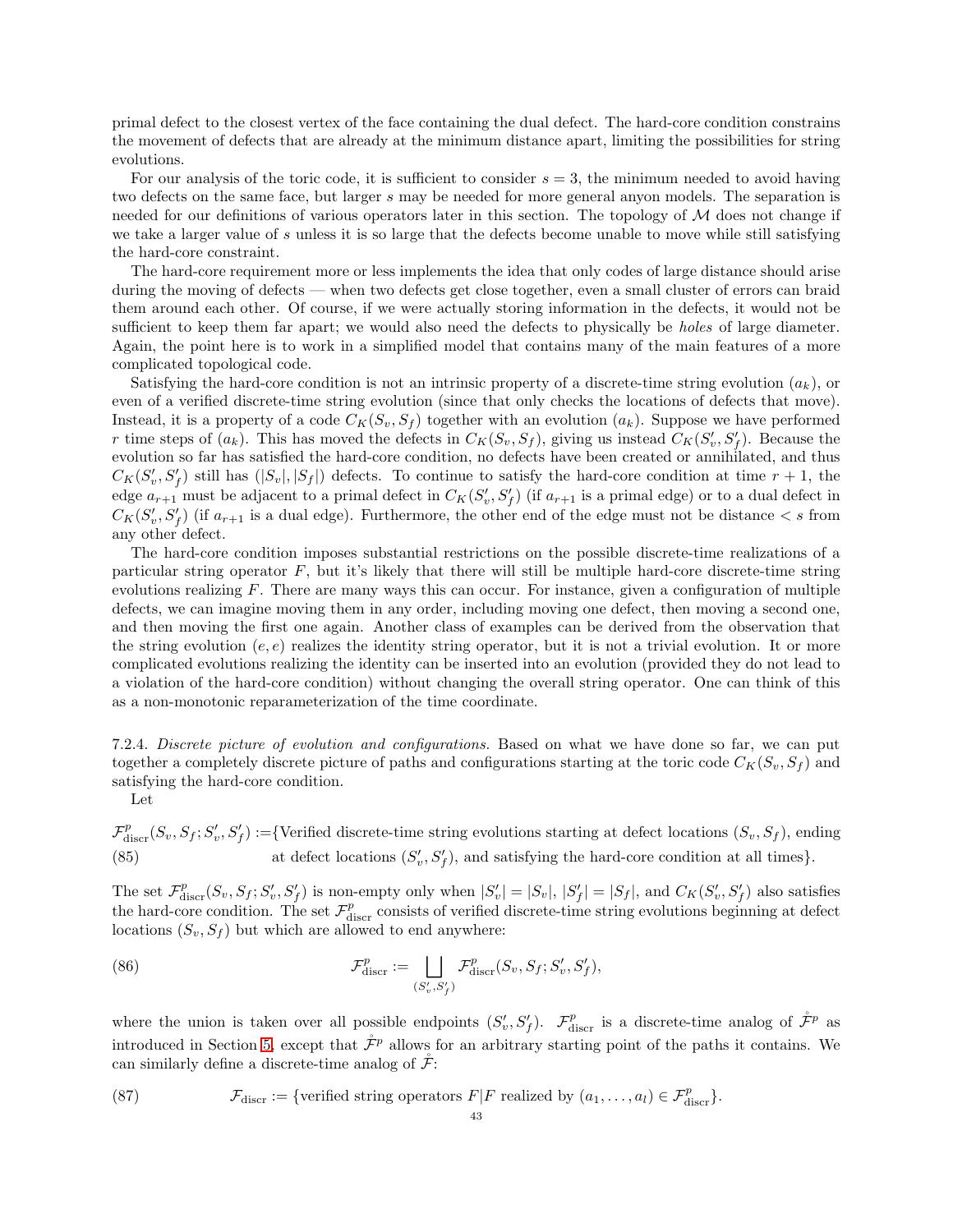Let  $n_v = |S_v|$ ,  $n_f = |S_f|$ . The corresponding discrete configuration space is

(88) 
$$
C_K^{HC,(n_v,n_f)} := \mathcal{F}_{\text{discr}}(C_K(S_v, S_f)).
$$

Typically,  $C_K^{HC,(n_v,n_f)}$  is the set of all toric codes with  $(n_v, n_f)$  defects such that the hard-core condition is satisfied, and is otherwise independent of  $C_K(S_v, S_f)$ . However, in some unusual special cases, it may not be possible to move between otherwise valid configurations using only evolutions in  $\mathcal{F}^p_{\text{discr}}$ . For instance, this can happen if the lattice  $\Gamma$  is completely packed with defects at the minimum distance s from each other.

Superficially, this structure seems like precisely what we need in order to follow the program laid out in Section [5.](#page-24-0) However, with only a discrete configuration space, it is not straightforward to define a connection, let alone determine if that connection is projectively flat. Therefore, in the following sections, we will discuss how to extend the discrete string evolutions and discrete configuration space into continuous objects for which the notion of a flat projective connection is well-defined.

# <span id="page-43-4"></span><span id="page-43-0"></span>7.3. Continuous-time string evolution and the graph-like configuration space  $\mathcal{M}$ .

7.3.1. Continuous-time string evolutions. Let us denote by  $\overline{\sigma}_j^i$  the verified Pauli operator  $\overline{\sigma}^i$  acting on the  $j^{\text{th}}$  qubit of the system and acting as the identity everywhere else, where i ranges over the set  $\{\mathbb{1}, X, Y, Z\}$ . To fit these single-qubit Pauli operators into the framework of differential geometry, we fix a continuoustime unitary evolution  $U_j^i(t)$  for each single-qubit Pauli operator  $\sigma_j^i$ , that is,  $U_j^i(0) = \mathbb{1}$ , where  $\mathbb{1}$  is the identity transformation, and  $U_j^i(1) = \overline{\sigma}_j^i$ . In particular, we may make the following choice for  $U_j^i(t)$ : Let  $H_j^i = (\overline{\sigma}_j^i - \mathbb{1})\pi/2$ . Then

<span id="page-43-5"></span>(89) 
$$
U_j^i(t) := e^{itH_j^i} = e^{-it\pi/2} [\cos(t\pi/2) \, \mathbb{1} + i \sin(t\pi/2) \, \overline{\sigma}_j^i].
$$

In order to capture the possibility of a defect moving "backwards" along an edge (with respect to edge orientation), we also define the opposite evolution given by

(90) 
$$
V_j^i(t) := U_j^i(-t) = e^{-itH_j^i} = e^{it\pi/2} [\cos(t\pi/2) \mathbb{1} - i \sin(t\pi/2) \overline{\sigma}_j^i].
$$

Note that  $V_j^i(1) = \overline{\sigma}_j^i$  as well. Let

(91) 
$$
\alpha(t) = e^{-it\pi/2} \cos(t\pi/2)
$$

(92) 
$$
\beta(t) = ie^{-it\pi/2}\sin(t\pi/2).
$$

Then

(93) 
$$
U_j^i(t) = \alpha(t) \mathbb{1} + \beta(t) \overline{\sigma}_j^i
$$

<span id="page-43-3"></span>(94) 
$$
V_j^i(t) = \alpha(1-t)\sigma_j^i + \beta(1-t)\mathbb{1} = U_j^i(1-t)\overline{\sigma}_j^i.
$$

Note that  $\alpha(0) = \beta(1) = 1$ ,  $\alpha(1) = \beta(0) = 0$ , and  $|\alpha(t)|^2 + |\beta(t)|^2 = 1$ .

<span id="page-43-2"></span>**Definition 7.4.** For each primal edge of Γ and each dual edge of  $\overline{\Gamma}$  choose an orientation. The orientations on Γ and Γ may be chosen independently. Assume we start with the fixed base code  $C_K(S_v, S_f)$ . Let  $F(t)$ :  $[0, l] \to \mathcal{U}(N)$  be a continuous function (l is a non-negative integer), and let  $\Delta F(m, \delta t) = F(m + \delta t)F(m)^{-1}$ be the change in  $F(t)$  between time  $t = m$  and time  $t = m + \delta t$ . Given the choice of edge orientations,  $F(t)$ is a *continuous-time string evolution* running for  $l$  time steps if it satisfies the following properties:

- (i)  $F(0) = 1$ .
- <span id="page-43-1"></span>(ii) The sequence  $(\Delta F(0,1), \Delta F(1,1), \Delta F(2,1), \ldots, \Delta F(l-1,1))$  is a verified hard-core discrete-time string evolution (represented as a sequence of single-qubit verified Paulis).
- (iii) Let m be an integer in [0, l-1]. Suppose  $\Delta F(m, 1) = \overline{\sigma}_j^i$ , where j is an edge oriented from vertex a to vertex b (if  $i = Z$ ) or a dual edge oriented from face a to face b (if  $i = X$ ). If  $F(m)(C_K(S_v, S_f))$  has a (dual) defect at a, then we require that  $\Delta F(m, \delta t) = U_j^i(\delta t)$  for  $0 \leq \delta t < 1$ . If  $F(m)(C_K(S_v, S_f))$ has a (dual) defect at b, then we require that  $\Delta F(m,\delta t) = V_j^i(\delta t)$ . If  $F(m)(C_K(S_v, S_f))$  has no (dual) defects at either a or b, then we require  $\Delta F(m, \delta t) = 1$ . (By property [\(ii\)](#page-43-1), the evolution satisfies the hard-core condition and exactly one of these three conditions must be true.)  $j$  is the qubit on which  $\Delta F(m, 1)$  acts.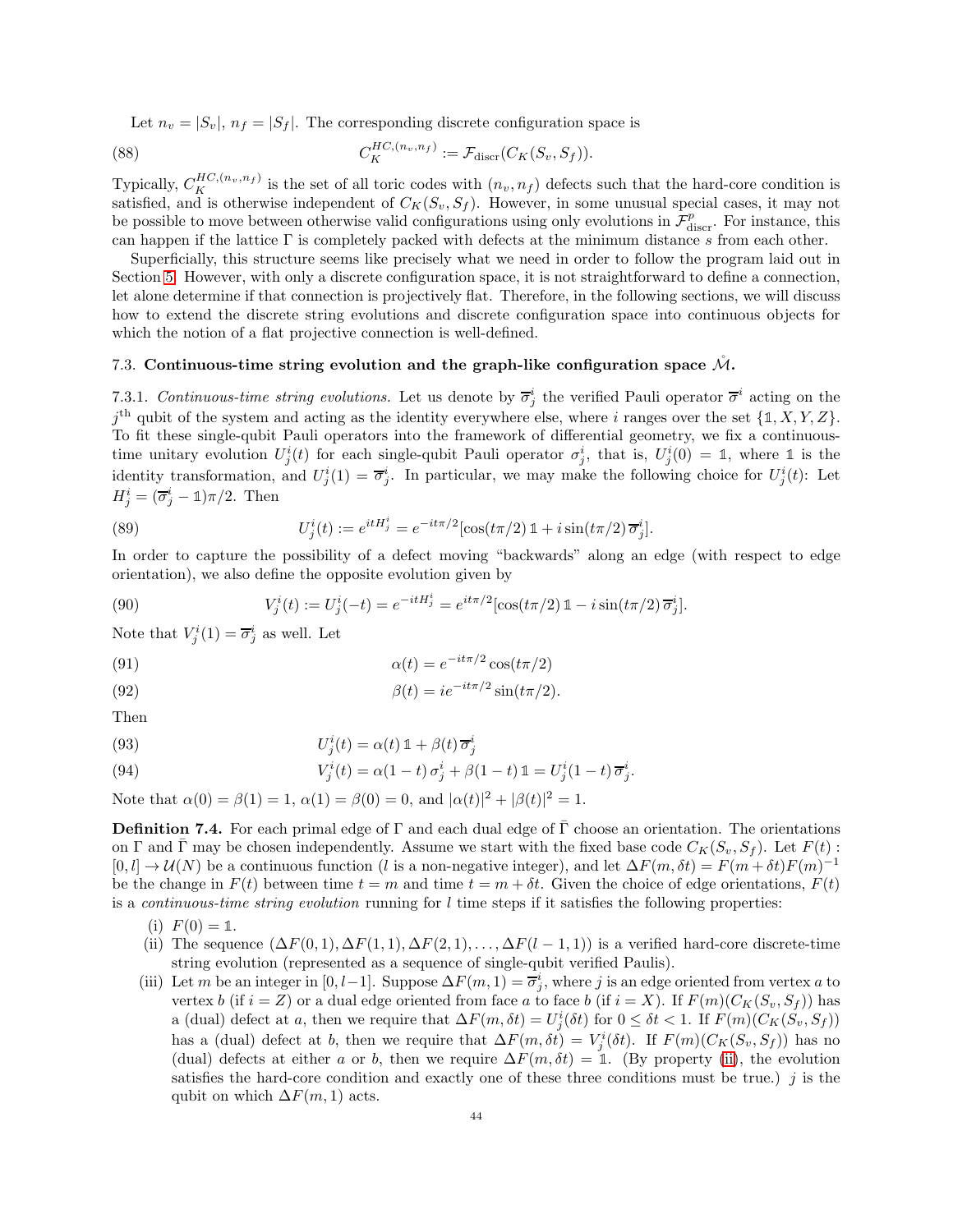A continuous string operator is  $F = F(t)$  for some t and some continuous-time string evolution  $F(t)$ . We can define a set  $\mathcal{F}_{graph}$ :

(95) 
$$
\mathcal{F}_{\text{graph}} := \{\text{Continuous string operators}\}.
$$

A truncated continuous-time string evolution is a continuous-time string evolution taken on the domain  $[t_1, t_2]$ , with  $0 \le t_1 < t_2 \le l$ .

Note that we use  $U_j^i(t)$  from time step m to  $m+1$  if we are moving a defect along the orientation of an edge and use  $V_j^i(t)$  if we are moving against the orientation of the edge. The orientation of edges will also be needed in Section [7.3.2](#page-44-0) to define a continuous configuration space of defects. At this stage, the orientations can be arbitrary, but later in Section [7.4,](#page-46-0) we shall insist on a regular pattern for the edge orientations. Also note that Definition [7.4](#page-43-2) implies that the evolution  $F(t)$  is piecewise smooth.

A continuous-time string evolution represents a string evolution where time can take continuous values. At integer times, it agrees with the steps of a verified discrete-time string evolution, and at non-integer times, the next discrete step is in progress. However, we have two possible ways to define the evolution between discrete times, depending on whether we are moving a defect along the orientation of an edge or against it.

Because we have fixed the way we interpolate between integer time steps, a continuous-time string evolution does not contain any more information than a discrete-time string evolution. Indeed, given any discrete-time string evolution  $(a_k)$ , there is a unique continuous-time string evolution corresponding to it, given by

(96) 
$$
F(m + \delta t) = U_j^i(\delta t) \circ a_m \circ \cdots \circ a_1 \text{ or } V_j^i(\delta t) \circ a_m \circ \cdots \circ a_1
$$

for all  $m \in [0, l-1]$ ,  $0 \le \delta < 1$ , depending on the orientation of the edge  $a_{m+1}$ , and where j is the qubit at the edge  $a_{m+1}$ ,  $i = Z$  if  $a_{m+1}$  is primal, and  $i = X$  if  $a_{m+1}$  is dual.

We can now define the set of *continuous-time fault-tolerant paths*  $\mathcal{F}_{graph}^p$  to be the set of continuous-time string evolutions allowing for truncation, reparameterization, and reversal:

(97) 
$$
\mathcal{F}_{\text{graph}}^p := \{ F(t) : [0,1] \to \mathcal{U}(N) \mid F(g(t)) \text{ is a truncated piecewise smooth} \text{ continuous-time string evolution for some } g(t) \}.
$$

The function  $g(t)$  can be any possible reparameterization, including truncation and reversal, i.e.  $g:[0,1] \rightarrow$ [0, l], g piecewise smooth. For the toric code,  $\mathcal{F}_{\text{graph}}^p$  plays the role of  $\mathcal{F}^p$  as discussed in Section [5.](#page-24-0) Note that  $\mathcal{F}_{\text{graph}} = \{F(1)|F(t) \in \mathcal{F}_{\text{graph}}^p\}.$ 

<span id="page-44-0"></span>7.3.2. The graph-like configuration space  $\dot{M}$ . We can define a set of codes  $\dot{M}$  that can be reached from  $C_K(S_v, S_f)$  via hard-core continuous-time fault-tolerant evolutions. Since  $\mathcal{F}_{graph}$  contains the endpoints of evolutions in  $\mathcal{F}_{\text{graph}}^p$ , we have

(98) 
$$
\mathcal{M} = \mathcal{F}_{\text{graph}}(C_K(S_v, S_f)) \subset \text{Gr}(K, N).
$$

Since a continuous-time string evolution reduces to a verified discrete-time string evolution at integer times, we can certainly think of a continuous-time string evolution as moving defects around in just the same way as a discrete-time string evolution. That is, the discrete set  $C_K^{HC,(n_v,n_f)}$  is contained in  $\mathcal{M}$ . This only applies at integer times; at non-integer times, we don't have a toric code for any configuration of the defects, so  $\mathring{M}$  is strictly bigger than  $C_K^{HC,(n_v,n_f)}$ .

Nevertheless, we can interpret the extra codes in  $\mathcal M$  as a continuous graph-like configuration space which allows primal defects to be on either vertices or *edges* of  $\Gamma$  and dual defects to be on vertices or edges of the dual graph Γ. Specifically, we imagine a partially completed Pauli operator as moving a defect along the edge between the starting location and ending location of the defect.

To be precise, suppose  $U_j^Z(t)$  acts on a subspace  $C_K(S_v, S_f)$  associated with the defect configuration  $(S_v, S_f)$  such that exactly one end a of the edge j is in  $S_v$ , and let  $C_K(S'_v, S'_f) = \sigma_j^Z(C_K(S_v, S_f))$  be the code reached by transporting one primal defect from a to b (the other end of j) via  $\sigma_j^Z$ . Then we have  $S'_f = S_f$  and  $S'_v = (S_v \setminus \{a\}) \cup \{b\}$ . Then if the edge is oriented from a to b, we define the subspace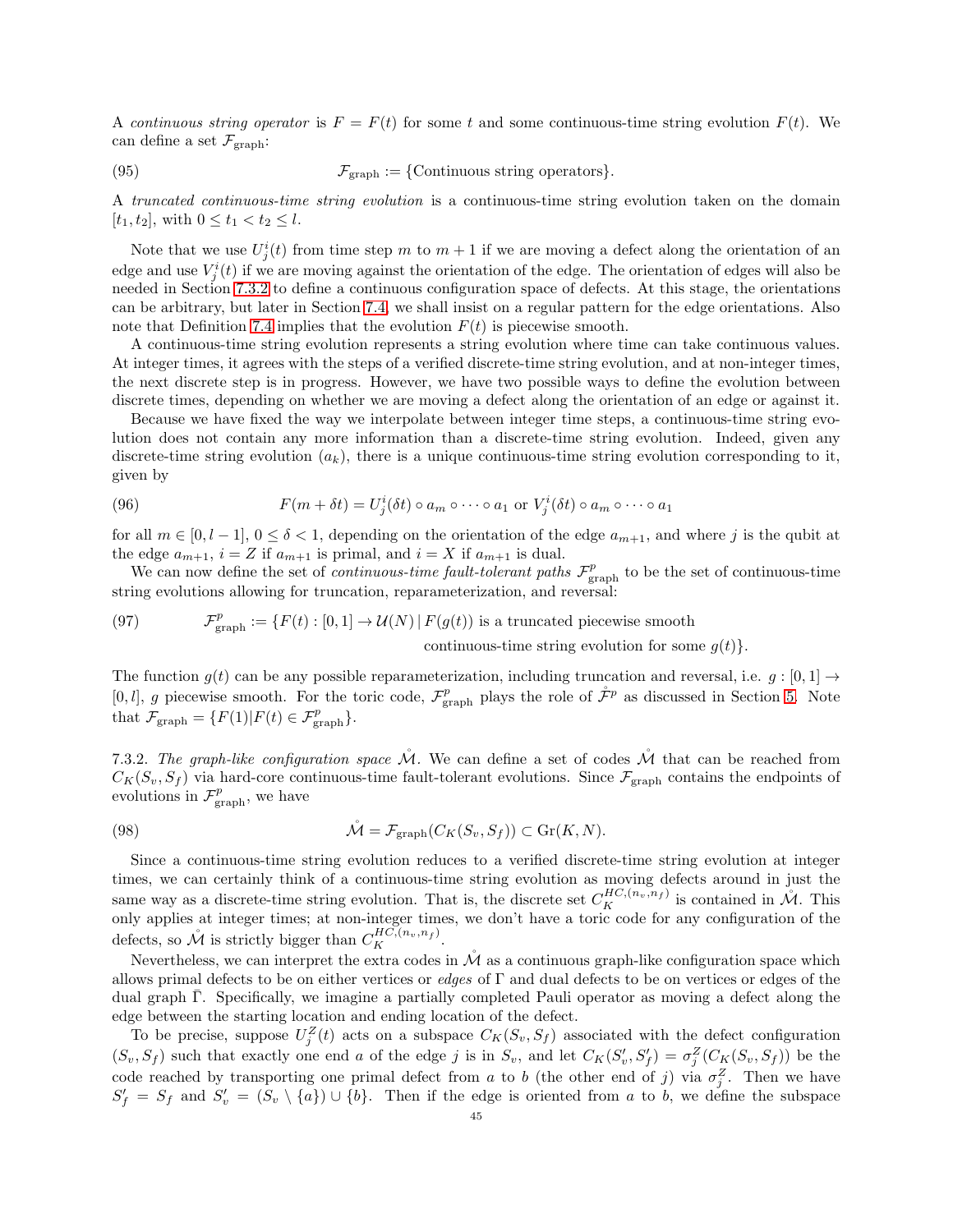$C_K(S_v, S_f; S'_v, S'_f)(t)$   $(t \in [0, 1])$  as

(99) 
$$
C_K(S_v, S_f; S'_v, S'_f)(t) := U_j^Z(t)(C_K(S_v, S_f)) = (\alpha(t)\mathbb{1} + \beta(t)\overline{\sigma}_j^Z)(C_K(S_v, S_f))
$$

(100) 
$$
= \{\alpha(t)|\psi\rangle + \beta(t)\overline{\sigma}_j^Z|\psi\rangle \text{ s.t. } |\psi\rangle \in C_K(S_v, S_f)\}.
$$

When  $|\psi\rangle \in C_K(S_v, S_f)$ ,  $\overline{\sigma}_j^Z |\psi\rangle$  is the corresponding codeword in  $C_K(S'_v, S'_f)$ , so  $C_K(S_v, S_f; S'_v, S'_f)(t)$ consists of superpositions of corresponding codewords in  $C_K(S_v, S_f)$  and in  $C_K(\check{S}'_v, S'_f)$ , and is thus "partway in between" these two codes. If the edge is oriented from  $b$  to  $a$ , we instead let

(101) 
$$
C_K(S_v, S_f; S'_v, S'_f)(t) := V_j^Z(t)(C_K(S_v, S_f))
$$

$$
(102)\qquad \qquad = U_j^Z(1-t)\overline{\sigma}_j^Z(C_K(S_v, S_f))
$$

(103) 
$$
= U_j^Z (1-t) (C_K(S'_v, S'_f))
$$

(104) 
$$
= \{\alpha(1-t)\overline{\sigma}_j^Z|\psi\rangle + \beta(1-t)|\psi\rangle \text{ s.t. } |\psi\rangle \in C_K(S_v, S_f)\}.
$$

Here we have used the fact that  $V_j^Z(t) = U_j^Z(1-t)\overline{\sigma}_j^Z$  (equation [\(94\)](#page-43-3)) and the relationship between  $C_K(S_v, S_f)$ and  $C_K(S'_v, S'_f)$ .

We interpret  $C_K(S_v, S_f; S'_v, S'_f)(t)$  as associated with a configuration where there are dual defects at the locations  $S_f$ , primal defects at the locations  $S_v \setminus \{a\}$ , plus one more primal defect located on the edge between a and b, a distance t from a. (Assume the length of each edge is normalized to 1.) Since  $C_K(S_v, S_f)$ and  $C_K(S'_v, S'_f)$  are orthogonal subspaces and  $\alpha(t)$ ,  $\beta(t)$  are monotonic in t, the only intersection between the subspaces  $C_K(S_v, S_f; S'_v, S'_f)(t)$  and  $C_K(S_v, S_f; S'_v, S'_f)(t')$  is the null vector whenever  $t \neq t'$ . Thus, given a codeword in one of these subspaces, we can uniquely determine the value of  $t$  and therefore the location of the moving defect in a corresponding configuration. Conversely, given a location of a defect along the edge, we can immediately assign a value of t and thus obtain a code  $C_K(S_v, S_f; S'_v, S'_f)(t)$ . The only potential ambiguity is that the code corresponding to a particular defect location might in principle depend on whether the defect was moved to the location by starting from  $a$  and moving towards  $b$  or by moving from b towards a, but by assigning orientation and using  $U$  or  $V$  as appropriate, we have ensured that the code  $C_K(S_v, S_f; S'_v, S'_f)(t)$  is the same whether it is derived by moving a distance t from a or a distance  $1-t$ from b. Thus, we have found a smooth diffeomorphism between the subset  $\{C_K(S_v, S_f; S'_v, S'_f)(t)\}_{t\in[0,1]}$  of  $Gr(K, N)$  and the edge in  $\Gamma$  corresponding to qubit j.

Similarly, if  $U_j^X(t)$  maps the code  $C_K(S_v, S_f)$  to  $C_K(S'_v, S'_f)$  by moving a single dual defect from face a to face b along an edge j of the dual lattice  $\overline{\Gamma}$ , we can define

(105) 
$$
C_K(S_v, S_f; S'_v, S'_f)(t) := U_j^X(t)(C_K(S_v, S_f)) = {\alpha(t)|\psi\rangle + \beta(t)\overline{\sigma}_j^X|\psi\rangle \text{ s.t. } |\psi\rangle \in C_K(S_v, S_f)}
$$

or

$$
(106)\ \ C_K(S_v, S_f; S'_v, S'_f)(t) := V_j^X(t)(C_K(S_v, S_f)) = \{ \alpha(1-t)\overline{\sigma}_j^X|\psi\rangle + \beta(1-t)|\psi\rangle \text{ s.t. } |\psi\rangle \in C_K(S_v, S_f) \},
$$

depending on the orientation of the edge j with respect to a and b. As with the primal defects, we may interpret  $C_K(S_v, S_f; S'_v, S'_f)(t)$  as having a dual defect located on the edge of the dual lattice between a and  $b$ , a distance  $t$  from  $a$ .

Based on this, we can see that  $\tilde{\mathcal{M}}$  is equivalent to the set of configurations such that either all primal defects are on vertices and dual defects are on faces, or all but one defect is on a vertex or face and the last defect is located on an edge of the lattice  $\Gamma$  (if the defect is primal) or on an edge of the dual lattice  $\Gamma$  (if it is a dual defect). Because we defined continuous-time string evolutions to only have a single incomplete Pauli operator,  $\mathcal M$  never has more than one defect on the interior of an edge.

While  $M$  has a continuous structure (i.e., it is not discrete), it is still not a manifold. When we imagine shifting a defect around on the interior of an edge,  $\mathcal{\hat{M}}$  looks locally like a 1-manifold. However, when all defects are on vertices of  $\Gamma$  or  $\overline{\Gamma}$ , there are many choices for how to move the defects. Any defect (subject to hard-core constraints) could move out onto any of the edges incident at its vertex, so at these points,  $\dot{M}$ is a junction between many different 1-manifolds. In other words,  $\dot{M}$  has the structure of a graph. The maximum degree of the graph is  $4(n_v + n_f)$  when  $\Gamma$  is a square lattice, but for some vertices, the degree will be smaller because the hard-core condition restricts the possible moves.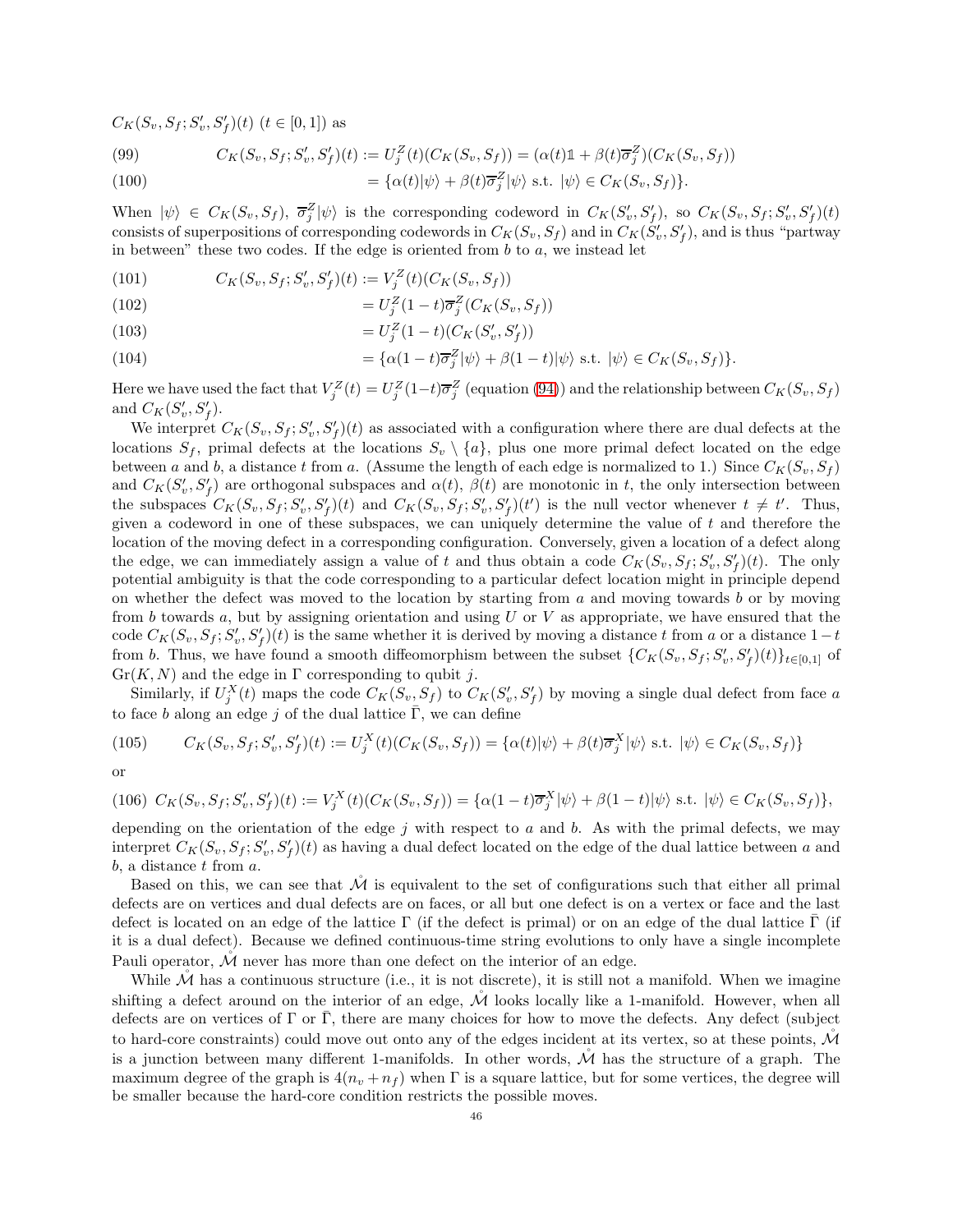

<span id="page-46-1"></span>Figure 12. A way of choosing orientations on the torus so that all faces look the same.



<span id="page-46-2"></span>FIGURE 13. A single face with corners  $A, B, C$ , and  $D$ .

We can define the usual pre-connection on the bundles over  $\mathcal{M}$ , and it turns out to be a well-defined partial connection. We delay the proof that it is a connection until Section [7.5,](#page-54-0) where we show that it is a strong FPP connection.

<span id="page-46-0"></span>7.4. The extended evolutions and the full configuration space  $M$ . The next step is to figure out how to extend  $\check{\mathcal{M}}$  to a larger topological space  $\mathcal M$  so we can determine if the connection we get on  $\mathcal M$  is flat.  $\mathcal{M}$  is already an extension of  $C_K^{HC,(n_v,n_f)}$ , and was defined by allowing defects to be on the edges as well as on the vertices of  $\Gamma$  and  $\overline{\Gamma}$ . The next step is to relax the restrictions on the locations of defects even further, to let them be anywhere (subject to the hard-core condition) on the torus  $T_q$ . Once again, we find a homeomorphism between a subset  $\mathcal M$  of the Grassmannian and the hard-core configuration space of the defects.

For this purpose, we wish to assume that the lattice Γ is a (square) rectilinear one and to choose orientations on the edges in a regular way so that all faces look the same. Figure [12](#page-46-1) is an example of how to do this. We believe neither of these assumptions is truly necessary, but they save us from having to consider many different cases.

<span id="page-46-3"></span>7.4.1. Codes with one defect off a vertex. Let us start by considering moving a single primal defect off of a vertex. The case of a dual defect will be similar. We define a map assigning a subspace in  $\text{Gr}(K, N)$  to each location within a face of Γ. Let the four vertices of the face be labelled A, B, C, and D, with the edges oriented  $A \to B$ ,  $C \to D$ ,  $C \to A$ ,  $D \to B$ , as shown in Figure [13.](#page-46-2) Fix the locations of all but one defect, and consider four codes  $C_A$ ,  $C_B$ ,  $C_C$ , and  $C_D$ , which have the last defect at A, B, C, and D, respectively. We assume that the defect configurations for all four codes satisfy the hard-core condition. When the last defect is in the square ABCD, we can refer to the defect location with the coordinates  $(x, y)$ , with  $(x, y) = (0, 0)$  corresponding to C and  $(x, y) = (1, 1)$  corresponding to B, etc. We wish to define a homeomorphism between a subset of  $\text{Gr}(K, N)$  and locations  $(x, y) \in [0, 1] \times [0, 1]$  which is consistent with the one already chosen for  $\mathcal M$ . For instance, a defect at position  $(0, y)$  on the edge CA should correspond to the code  $\{\alpha(y)|\psi_C\rangle + \beta(y)|\psi_A\rangle\}$ . Here, and in the following, we let  $|\psi_A\rangle$ ,  $|\psi_B\rangle$ ,  $|\psi_C\rangle$ , and  $|\psi_D\rangle$  be mutually corresponding codewords in the codes  $C_A$ ,  $C_B$ ,  $C_C$ , and  $C_D$ . Namely,  $|\psi_B\rangle = \overline{\sigma}_j^i |\psi_A\rangle$ , where  $\overline{\sigma}_j^i$  is the verified Pauli that moves a defect from  $A$  to  $B$ , and so on.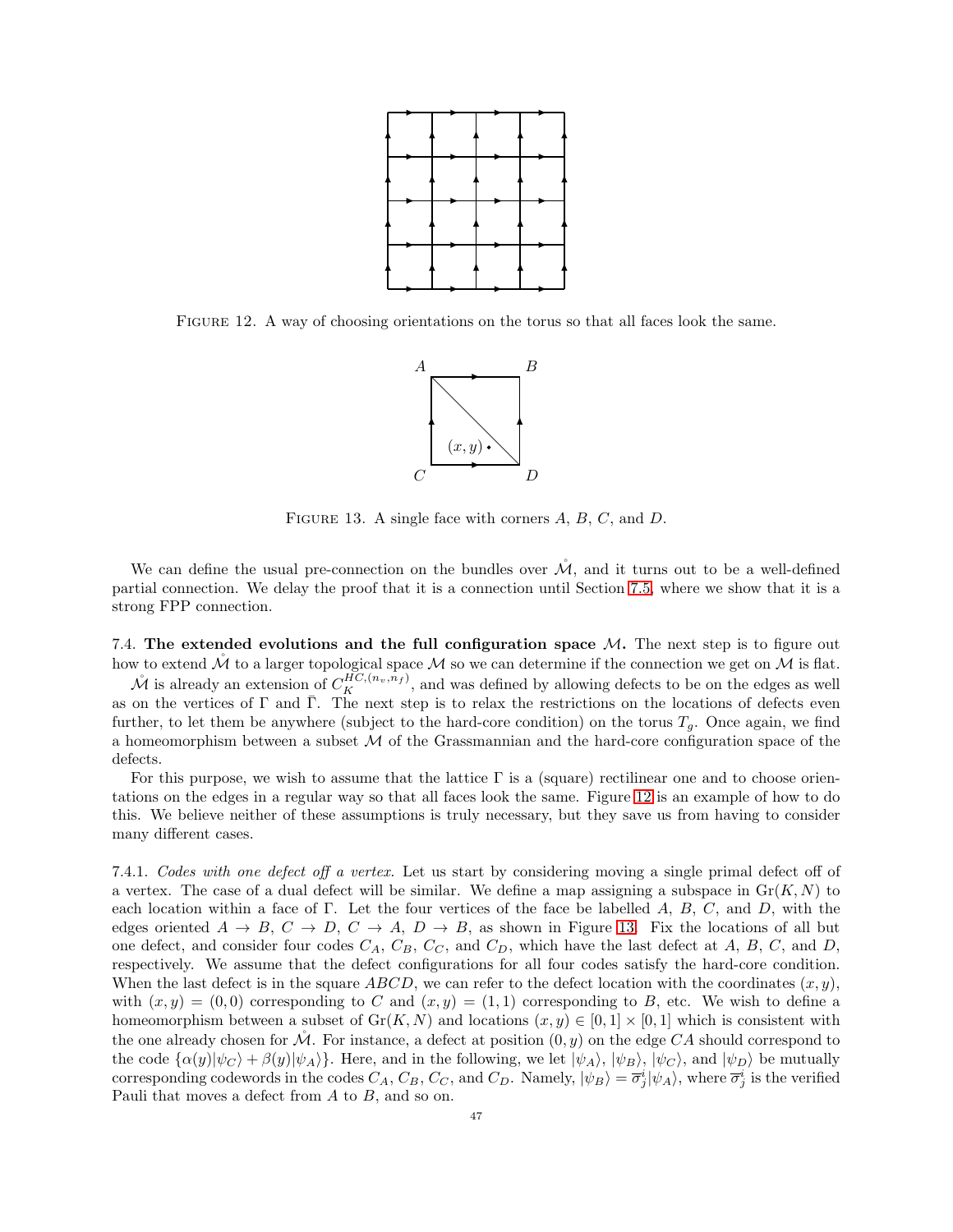We can break the square face into two triangles via the line  $AD$ , as in figure [13.](#page-46-2) If the defect is below this line  $(x + y \le 1)$ , we will choose a code which is a superposition of  $C_A$ ,  $C_C$ , and  $C_D$ .

<span id="page-47-0"></span>(107) 
$$
C_{(x,y)} = \{a(x,y)|\psi_A\rangle + c(x,y)|\psi_C\rangle + d(x,y)|\psi_D\rangle\}.
$$

If it is above the line  $(x + y \ge 1)$ , we choose a code which is a superposition of  $C_A$ ,  $C_B$ , and  $C_D$ .

<span id="page-47-1"></span>(108) 
$$
C_{(x,y)} = \{a'(x,y)|\psi_A\rangle + b'(x,y)|\psi_B\rangle + d'(x,y)|\psi_D\rangle\}.
$$

In order to agree with the codes along the edges, we have the following conditions:

(109) 
$$
\text{Edge } CA: a(0, y) = \beta(y)
$$

$$
c(0, y) = \alpha(y)
$$

$$
d(0, y) = 0
$$

$$
\text{(112)} \qquad \qquad \text{Edge } CD: \ a(x,0) = 0
$$

$$
c(x,0) = \alpha(x)
$$

$$
d(x,0) = \beta(x)
$$

(115)  $\text{Edge } AB: a'(x, 1) = \alpha(x)$ 

$$
(116) \t\t b'(x,1) = \beta(x)
$$

$$
d'(x,1) = 0
$$

$$
\text{(118)} \qquad \qquad \text{Edge } DB: \ a'(1, y) = 0
$$

$$
(119) \t\t b'(1,y) = \beta(y)
$$

$$
(120) \t d'(1,y) = \alpha(y).
$$

If the defect is on the line  $AD$ , we wish the rules obtained from the two triangles to agree:

(121) 
$$
a(x, 1-x) = a'(x, 1-x)
$$

(122) 
$$
b'(x, 1-x) = 0
$$

(123) 
$$
c(x, 1-x) = 0
$$

(124) 
$$
d(x, 1-x) = d'(x, 1-x).
$$

We must also obey normalization:

(125) 
$$
|a(x,y)|^2 + |c(x,y)|^2 + |d(x,y)|^2 = 1
$$

(126) 
$$
|a'(x,y)|^2 + |b'(x,y)|^2 + |d'(x,y)|^2 = 1.
$$

Finally, we wish the mapping  $(x, y) \mapsto (a, c, d; a', b', d')$  to be one-to-one so that each code corresponds to only one point in the face.

One solution is as follows:

(127) 
$$
a(x, y) = \alpha(x)\beta(y)
$$

(128) 
$$
c(x,y) = \alpha(x+y)
$$

(129) 
$$
d(x,y) = \frac{\beta(x)\alpha(y)}{|\beta(x)\alpha(y)|}\sqrt{1-|\alpha(x)\beta(y)|^2-|\alpha(x+y)|^2}
$$

$$
d(0, y) = 0
$$

(131) 
$$
a'(x, y) = \alpha(x)\beta(y)
$$

(132) 
$$
b'(x, y) = \beta(x + y - 1)
$$

(133) 
$$
d'(x,y) = \frac{\beta(x)\alpha(y)}{|\beta(x)\alpha(y)|} \sqrt{1 - |\alpha(x)\beta(y)|^2 - |\beta(x+y-1)|^2}
$$

$$
(134) \qquad \qquad d'(x,1) = 0
$$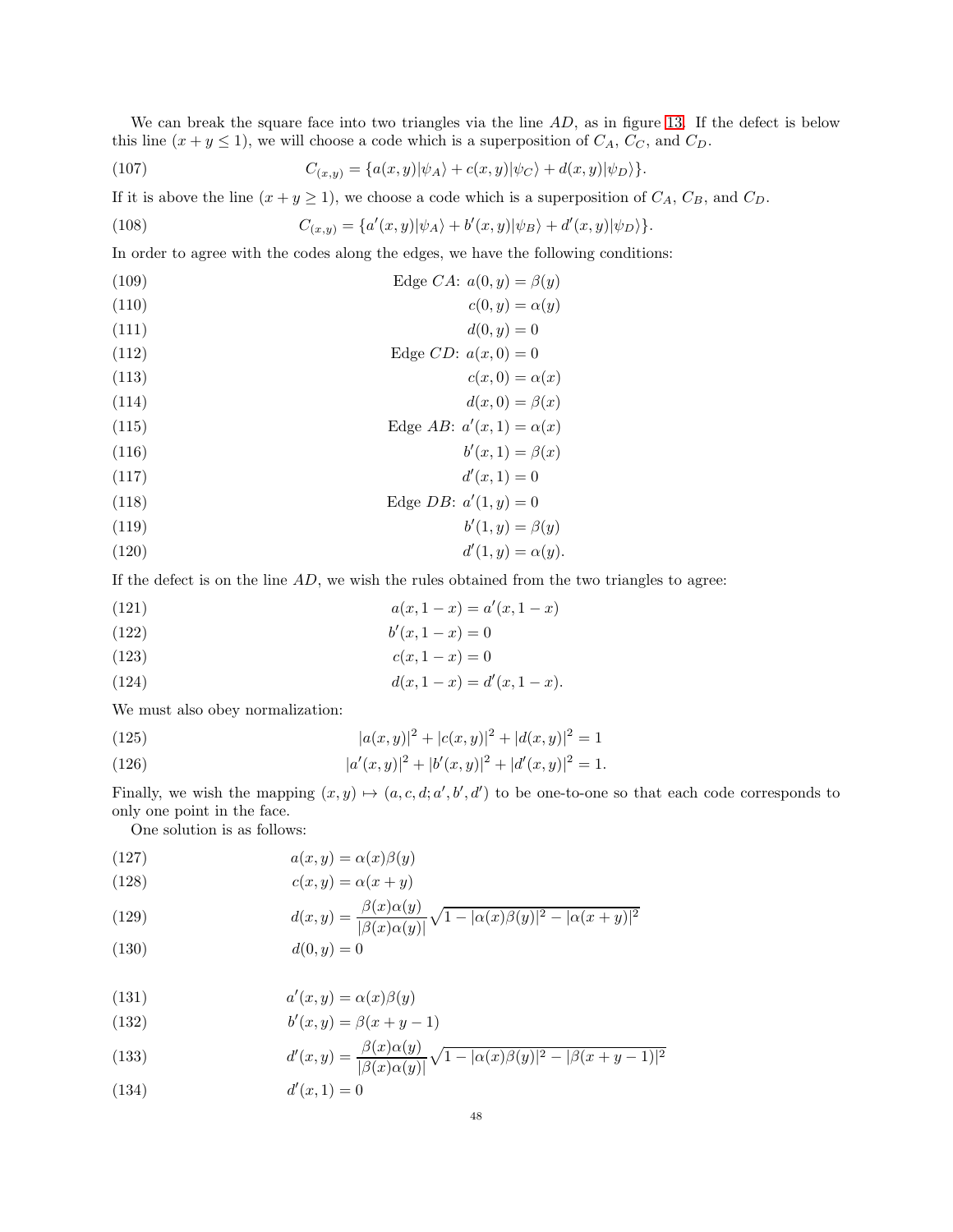These formulas satisfy the constraints because of the properties of  $\alpha$  and  $\beta$  noted in Section [7.3.1.](#page-43-4) Note that d and d' are continuous at  $x = 0$  and  $y = 1$ , respectively. Not all values of  $(a, c, d; a', b', d')$  can be achieved for  $(x, y)$  within the square.

**Proposition 7.1.** There is a bijection between the points  $(x, y)$  within the square ABCD and the achievable sextuplets  $(a, c, d; a', b', d')$ .

*Proof.* By the definitions above, the values of  $(x, y)$  completely specify  $(a, c, d; a', b', d')$ , so we have a map  $\iota_{\Box}: ABCD \to Gr(K, N)$ . We wish to show that this map is one-to-one.

Let us consider a possible triplet  $(a, c, d)$  in the triangle ACD and prove that there is a unique  $(x, y)$  that it corresponds to. In fact, it is sufficient to look only at |a| and |c| to determine  $(x, y)$ .  $|\alpha|$  is monotonically decreasing and  $|\beta|$  is monotonically increasing. Therefore, the value of  $|c|$  tells us the value of  $x + y$  provided that  $x + y \le 1$ . Moreover, for fixed  $x + y$ , increasing x and decreasing y decreases |a|, so there is only a single point on the line  $x + y = |\alpha|^{-1}(c)$  that can correspond to a particular value of |a|.

Similarly, a triplet  $(a', b', d')$  in the triangle ABD corresponds to a unique pair  $(x, y)$  with  $x + y \ge 1$ , since |b'| tells us the value of  $x + y - 1$  and |a'| specifies a unique  $(x, y)$  on that line.

Thus, we have established an isomorphism between the possible locations of a defect within the square ABCD and a subset of the Grassmannian (the image of  $\iota_{\Box}$ ). Furthermore, this isomorphism and its inverse are continuous. Indeed, the map  $\iota_{\Box}$  is a smooth diffeomorphism within the triangle ACD and inside the triangle ABD. However, there is a discontinuity in the derivatives across the line AD. Therefore, the isomorphism is only piecewise smooth.

Via the same strategy, we can define codes for which a single dual defect is located anywhere within a face of the dual graph  $\bar{\Gamma}$ .

7.4.2. Unitary to move a single defect into a square. We now wish to define unitaries that can move primal and dual defects from a vertex into the interior of a face of  $\Gamma$  or  $\overline{\Gamma}$  respectively. We will describe in some detail the appropriate unitaries to move a primal defect, and the definition for a dual defect is very similar.

Let A be the upper left corner of a face ABCD of  $\Gamma$  as in Figure [13,](#page-46-2) and let  $C_A$ ,  $C_B$ ,  $C_C$ , and  $C_D$ , as above, be codes that have a primal defect on  $A, B, C$ , or  $D$ , respectively, and all other defects at the same locations in all four codes. We restrict attention to situations in which all four codes satisfy the hard core condition. We will define a unitary  $U_{A,(x,y)}$  that maps  $C_A$  to  $C_{(x,y)}$ , i.e., that moves a defect from A to  $(x, y)$ , where  $(x, y)$  is an interior point of the square ABCD.

There are many possible such unitaries, but we wish to choose one that acts only on qubits in the vicinity of the face ABCD. In particular, it will act non-trivially only on the 12 qubits on edges adjacent to the four vertices ABCD.

Furthermore, the unitary  $U_{A,(x,y)}$  shall act non-trivially only on the subspaces  $C_A \oplus C_B \oplus C_C \oplus C_D$ spanned by states with exactly one primal defect on one of the vertices  $A, B, C$ , or  $D$ . There are many such subspaces corresponding to different configurations of defects outside the square, and each such subspace  $C_A \oplus C_B \oplus C_C \oplus C_D$  will be an invariant subspace of  $U_{A,(x,y)}$ . If there are no defects on these vertices or more than one (which would violate the hard-core condition),  $U_{A,(x,y)}$  acts as the identity. Within a single subspace  $C_A \oplus C_B \oplus C_C \oplus C_D$ , we demand that  $U_{A,(x,y)}$  maps each state  $|\psi\rangle \in C_A$  to the corresponding state  $|\psi\rangle \in C_{(x,y)}$ , as given in Section [7.4.1.](#page-46-3) We also insist that if  $(x,y)$  is on an edge of the square, then  $U_{A,(x,y)}$  agrees with a continuous string operator that moves the defect from A to that position on the edge. (There are two such continuous string operators acting on the edges of the square, corresponding to moving around the face in opposite directions, but they agree on the subspace on which  $U_{A,(x,y)}$  acts non-trivially because by the hard-core condition there is no dual defect located at that face.) Finally, we ask that the map  $(x, y) \mapsto U_{A,(x,y)}$  be a piecewise smooth diffeomorphism.<sup>[32](#page-48-0)</sup> We have specified the action of  $U_{A,(x,y)}$  on a subset of basis vectors (those from  $C_A$ ) within each invariant subspace  $C_A \oplus C_B \oplus C_C \oplus C_D$  and completely defined it when  $(x, y)$  is on the edge of the square. We don't care otherwise about the action of  $U_{A,(x,y)}$ , so pick some  $U_{A,(x,y)}$  satisfying these constraints.

<span id="page-48-1"></span>**Proposition 7.2.** A family of unitaries  $U_{A,(x,y)}$  with the properties listed in the previous paragraph exists, and the unitaries can be performed by acting on just the 12 qubits at edges adjacent to the square ABCD.

<span id="page-48-0"></span> $32$ It should be a smooth diffeomorphism on each triangle, but there will be a discontinuity in the derivatives on the line  $AD$ .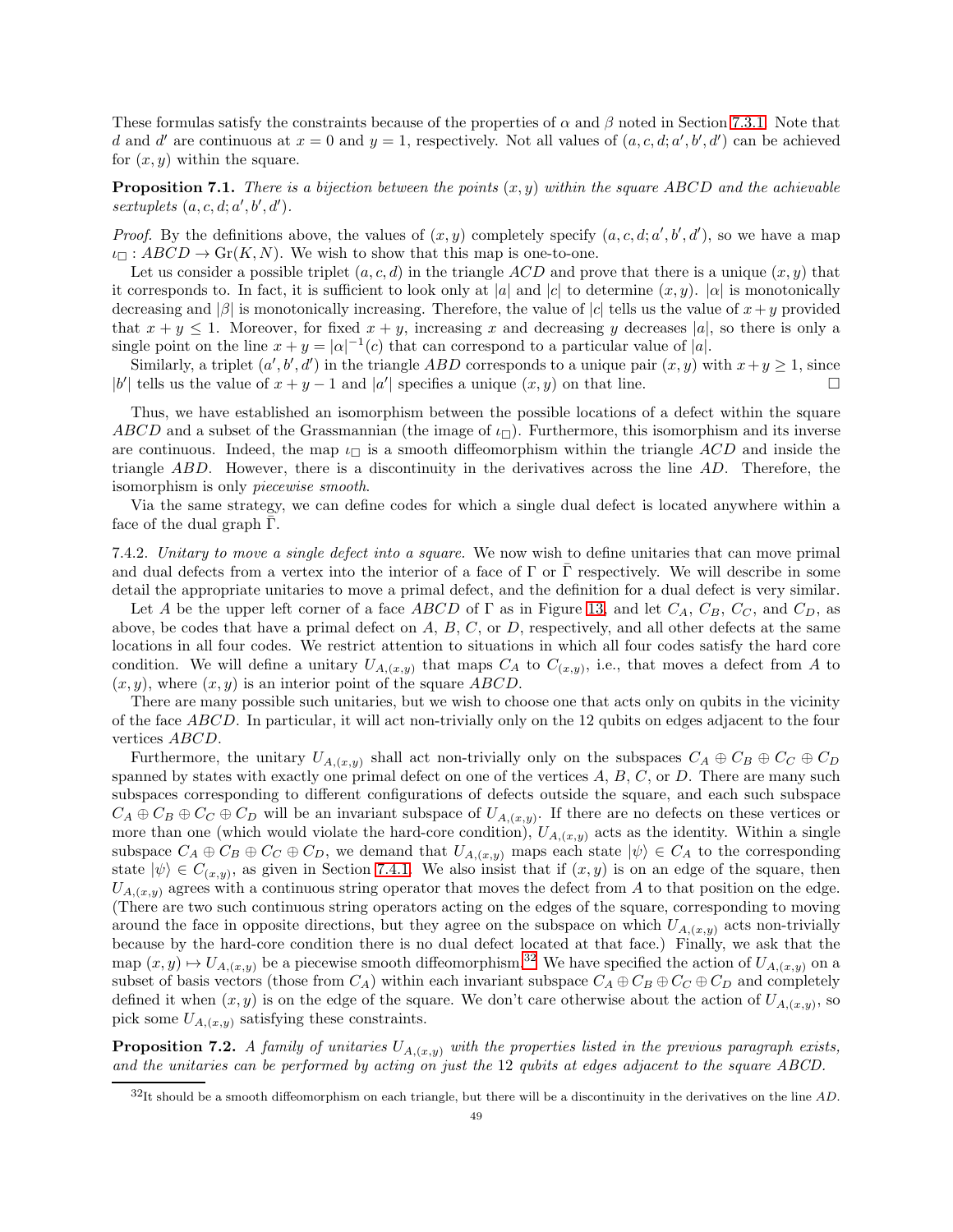Proof. Let us focus on a single invariant subspace. In particular, let us focus on a four-dimensional subspace  $C_{|\psi\rangle}$  spanned by  $|\psi_A\rangle = |\psi\rangle, |\psi_B\rangle = \overline{\sigma}_B |\psi\rangle, |\psi_C\rangle = \overline{\sigma}_C |\psi\rangle$ , and  $|\psi_D\rangle = \overline{\sigma}_D |\psi\rangle$ , where  $|\psi\rangle \in C_A$  and  $\overline{\sigma}_B, \overline{\sigma}_C$ , and  $\overline{\sigma}_D$  are verified Pauli operators mapping  $C_A$  to  $C_B$ ,  $C_C$ , and  $C_D$ , respectively. We will choose a  $U_{A,(x,y)}$ such that each  $C_{\ket{\psi}}$  is an invariant subspace.

Section [7.4.1](#page-46-3) specifies the value of  $|\psi_{(x,y)}\rangle = U_{A,(x,y)}|\psi_A\rangle$  for all  $(x,y)$  in the square ABCD. There is no obstruction to extending  $|\psi(x,y)\rangle$  to a basis for  $C_{|\psi\rangle}$  in a piecewise smooth way over the whole square ABCD. This is equivalent to choosing a  $4 \times 4$  unitary  $\tilde{U}_{A,(x,y)}$  such that  $\tilde{U}_{A,(x,y)}|\psi_A\rangle = |\psi_{(x,y)}\rangle \ \forall (x,y) \in ABCD$ . In fact, because we are free to choose the overall phase, we can ensure that  $\hat{U}_{A,(x,y)} \in \mathcal{SU}(4)$ . However,  $U_{A,(x,y)}$ is not necessarily the  $U_{A,(x,y)}$  we desire because we also have a requirement that specifies  $U_{A,(x,y)}$  completely when  $(x, y)$  is on the boundary of the square ABCD.

Note that choosing  $U_{A,(x,y)}$  is equivalent to choosing  $\hat{U} : ABCD \to \mathcal{U}(3)$ :

(135) 
$$
\hat{U}(x,y) = \tilde{U}_{A,(x,y)}^{-1} U_{A,(x,y)}|_{\hat{C}},
$$

where  $\hat{C}$  is the subspace of  $C_{|\psi\rangle}$  spanned by  $|\psi_B\rangle$ ,  $|\psi_C\rangle$ , and  $|\psi_D\rangle$ . We chose  $\tilde{U}_{A,(x,y)}$  to be piecewise smooth as a function of  $(x, y)$ . Therefore,  $U_{A,(x,y)}$  is piecewise smooth as  $(x, y)$  varies over the square iff  $\hat{U}$  is piecewise smooth. Since  $U_{A,(x,y)}$  is specified on the boundary of the square, so is  $\hat{U}$ . We can think of this specification as a loop  $\gamma$  in  $\mathcal{U}(3)$ . We claim that  $\gamma$  is contractible. A piecewise smooth homotopy between  $\gamma$  and the trivial loop is equivalent to a choice of  $\hat{U}$  that has the correct value on the boundary of ABCD, and thus determines  $U_{A,(x,y)}$  on the subspace  $C_{|\psi\rangle}$ .

Therefore, we just need to show that  $\gamma$  is contractible.  $\mathcal{U}(3) = \mathcal{U}(1) \times \mathcal{SU}(3)$ , with  $\mathcal{U}(1)$  the center of  $\mathcal{U}(3)$ , and the projection from  $U(3)$  to  $U(1)$  is given by the determinant. Since  $\pi_1(SU(3)) = 0$ , we just need to show that det  $\gamma$  is contractible in  $\mathcal{U}(1)$ . We can check this by calculating det  $U_{A,(x,y)}$  around the loop, since  $\det \tilde{U}_{A,(x,y)} = 1$ . Now, on the subspace  $C_{\ket{\psi}}$ ,  $U_j^i(t)$  and  $V_j^i(t)$  act non-trivially only on the 2-dimensional subspace with a defect at one vertex of the edge for qubit j, so det  $U_j^i(t) = \det V_j^i(1-t) = e^{-2it\pi/2}$ . Referring to Figure [13,](#page-46-2) as we move from A to C along the edge  $CA$ , we move the phase around half the unit circle, but then we move it back (since the edge orientation is opposite) as we move from  $C$  to  $D$  along the edge  $CD$ . Then we go halfway around the unit circle again going from  $D$  to  $B$  and then reverse ourselves again as we return from B to A. We see that the phase does not loop. Therefore,  $\det \gamma$  and  $\gamma$  are contractible. Note that this argument relied on our choice of edge orientation.

We thus get a valid definition of  $\hat{U}$  on the square ABCD and can deduce a definition of  $U_{A,(x,y)}|_{\hat{C}}:=$  $\tilde{U}_{A,(x,y)}\hat{U}(x,y)$ . We can use the same definition for  $U_{A,(x,y)}$  on any subspace of the form  $C_{|\psi\rangle}$ . We can let  $|\psi\rangle$  run over a basis of  $C_A$ , giving us a definition of  $U_{A,(x,y)}$  satisfying all constraints on the whole invariant subspace  $C_A \oplus C_B \oplus C_C \oplus C_D$ .

To show that there exists a unitary  $U_{A,(x,y)}$  which can be realized by acting only on the 12 qubits adjacent to the square ABCD, we can apply the following lemma:

**Lemma 7.3.** Let U be a unitary operator with an invariant subspace S. There exists U' such that  $U'|_S = U|_S$ such that U' can be realized by acting only on the qubits in set T if  $\text{Tr}_T U|\psi\rangle\langle\psi|U^{\dagger} = \text{Tr}_T |\psi\rangle\langle\psi|$  for all  $|\psi\rangle \in S$ .

*Proof of Lemma.* Let R be reference Hilbert space of the same dimension as S, and let  $|\Phi\rangle = \sum_{k} |k\rangle_{S} |k\rangle_{R}$ be a maximally entangled state between S and R. Then  $\text{Tr}_T(U \otimes \mathbb{1})|\Phi\rangle\langle\Phi|(U^{\dagger} \otimes \mathbb{1}) = \text{Tr}_T |\Phi\rangle\langle\Phi|$ . It follows (from standard arguments, see e.g. [\[19\]](#page-63-22)) that there exists unitary  $U'$  acting only the qubits in T such that

(136) 
$$
(U' \otimes 1)|\Phi\rangle = (U \otimes 1)|\Phi\rangle.
$$

Since  $U'$  and U have the same Choi-Jamiolkowski isomorphism on the subspace  $S$ , they act the same way on  $S$ .

We thus need only to show that all states in one invariant subspace  $C_{\ket{\psi}}$  have the same density matrix on qubits not adjacent to the square ABCD. Let  $\text{Tr}_{\#}$  indicate the trace over the 12 qubits adjacent to the square ABCD.

Let  $\Pi_A = \frac{1}{2}(\mathbb{1} - A_A)$  be the projector on the subspace with a defect at A and similarly let  $\Pi_B$ ,  $\Pi_C$ , and  $\Pi_D$  be the projectors on the subspaces with defects at B, C, and D. Note that these four projectors only act on the 12 qubits adjacent to ABCD.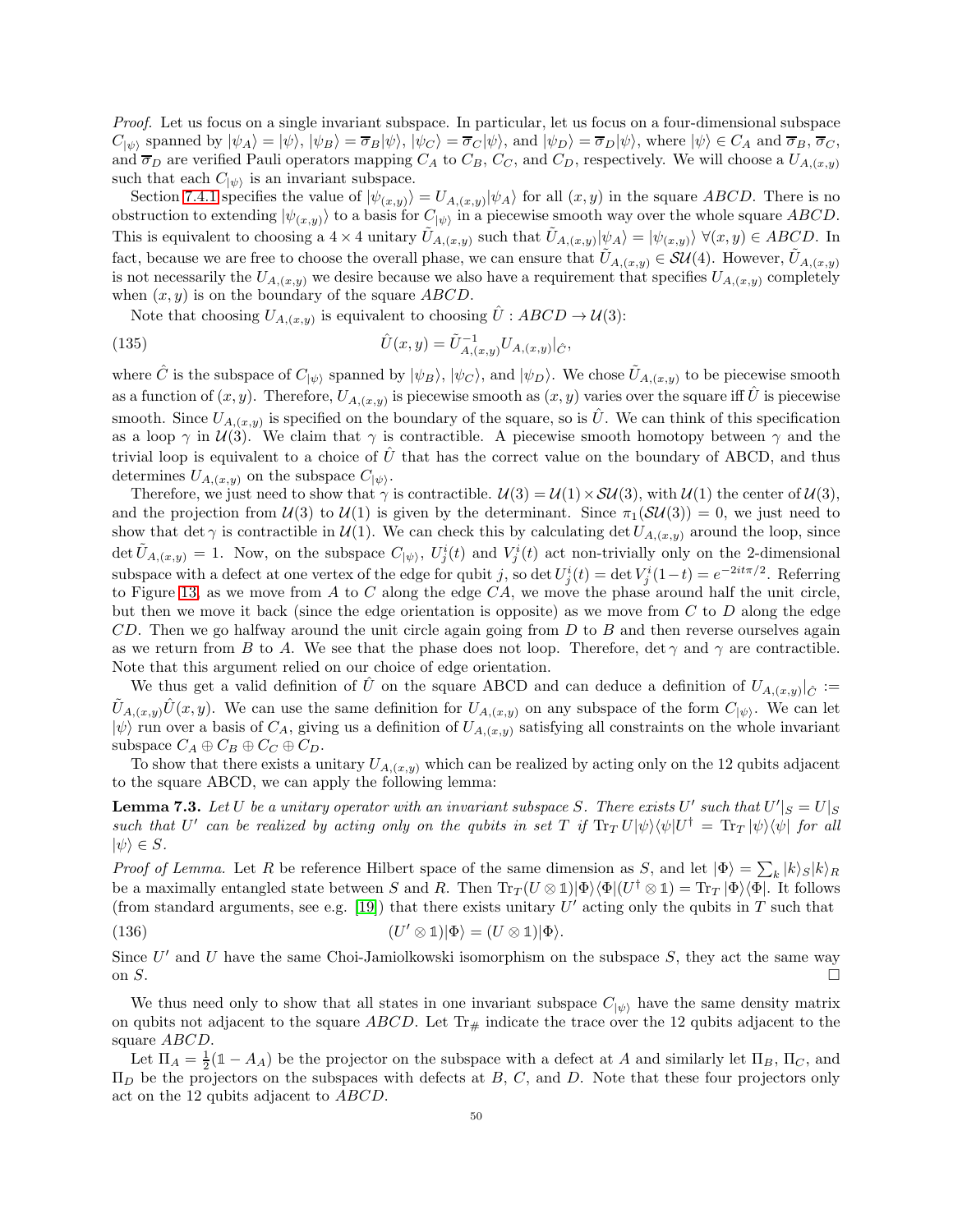Consider  $|\psi_i\rangle$  and  $|\psi_j\rangle$ , with  $i \neq j$  drawn from  $\{A, B, C, D\}$ . Then

(137) 
$$
\text{Tr}_{\#} |\psi_i\rangle \langle \psi_j| = \text{Tr}_{\#}(\Pi_i |\psi_i\rangle \langle \psi_j|)
$$

(138) 
$$
= \text{Tr}_{\#}(|\psi_i\rangle \langle \psi_j| \Pi_i)
$$

$$
(139) \t\t\t= 0,
$$

with the second line following by cyclicity of the trace.

Furthermore,

(140) 
$$
\text{Tr}_{\#}(|\psi_{A}\rangle\langle\psi_{A}|) = \text{Tr}_{\#}(\overline{\sigma}_{B}|\psi_{A}\rangle\langle\psi_{A}|\overline{\sigma}_{B}) = \text{Tr}_{\#}(\overline{\sigma}_{C}|\psi_{A}\rangle\langle\psi_{A}|\overline{\sigma}_{C}) = \text{Tr}_{\#}(\overline{\sigma}_{D}|\psi_{A}\rangle\langle\psi_{A}|\overline{\sigma}_{D})
$$

by cyclicity of the trace. Thus, given any normalized state

(141) 
$$
|\phi\rangle = \lambda_A |\psi_A\rangle + \lambda_B |\psi_B\rangle + \lambda_C |\psi_C\rangle + \lambda_D |\psi_D\rangle \in C_{|\psi\rangle},
$$

we have that

(142) 
$$
\text{Tr}_{\#} |\phi\rangle\langle\phi| = \sum_{i \in \{A, B, C, D\}} |\lambda_i|^2 \text{Tr}_{\#} |\psi_i\rangle\langle\psi_i| + \sum_{i \neq j} \lambda_i \lambda_j^* \text{Tr}_{\#} |\psi_i\rangle\langle\psi_j|
$$

(143) 
$$
= \left(\sum_{i \in \{A, B, C, D\}} |\lambda_i|^2 \right) \text{Tr}_{\#} |\psi\rangle \langle \psi| + \sum_{i \neq j} 0
$$

(144) 
$$
= \text{Tr}_{\#} |\psi\rangle\langle\psi|.
$$

(Recall that  $|\psi_i\rangle = \overline{\sigma}_i |\psi\rangle$ .) Since the density matrix of all states in  $C_{|\psi\rangle}$  is the same outside of the 12 qubits adjacent to ABCD, any unitary on  $C_{\ket{\psi}}$  can be implemented by acting on just the qubits adjacent to ABCD. It follows that the unitaries  $U_{A,(x,y)}$  can be implemented by acting on just the qubits adjacent to  $ABCD$ .

Superficially, the definition only says what  $U_{A,(x,y)}$  does to the specific code  $C_A$ , and not to codes that have a defect at A but with a different configuration of the far away defects. However, because of the requirement that  $U_{A,(x,y)}$  acts only on the qubits adjacent to ABCD,  $U_{A,(x,y)}$  has the same effect (i.e., it moves a defect from A to  $(x, y)$  for all codes satisfying the hard core condition and with a defect at A. To see this, consider such a code  $C'_A$ . Because  $C'_A$  and  $C_A$  only differ in the location (and possibly number) of defects away from  $ABCD$ , we can reach  $C_A'$  from  $C_A$  by applying some string operator F that does not involve any of the qubits adjacent to ABCD. F and  $U_{A,(x,y)}$  act on disjoint sets of qubits, and therefore they commute.

Let  $C'_B$ ,  $C'_C$ ,  $C'_D$  be the codes that have all defects in the same locations as  $C'_A$  except for having one at B, C, or D instead of A, and  $C'_{(x,y)}$  be the code derived from them which corresponds to having a defect at location  $(x, y)$  in the square *ABCD*. Assume all of the codes  $C'_A$ ,  $C'_B$ ,  $C'_C$ , and  $C'_D$  satisfy the hard-core condition. Just as  $C'_A = FC_A$ , it is also true that  $C'_B = FC_B$ ,  $C'_C = FC_C$ , and  $C'_D = FC_D$ . Therefore,  $C'_{(x,y)} = FC_{(x,y)}$  as well, since these two codes are defined in equations [\(107\)](#page-47-0) and [\(108\)](#page-47-1) via linear superpositions of the other codes. Thus,

(145) 
$$
C'_{(x,y)} = F(C_{(x,y)}) = FU_{A,(x,y)}(C_A) = U_{A,(x,y)}F(C_A) = U_{A,(x,y)}(C'_A).
$$

That is,  $U_{A,(x,y)}$  moves a defect from A to  $(x, y)$  in the square ABCD no matter what the locations are of other defects (primal or dual) far away.

In the same way, we can define a unitary  $V_{\bar{A},(x,y)}$  that moves a dual defect from a vertex of the dual graph  $\bar{\Gamma}$  to anywhere on the dual face for which  $\bar{A}$  is in the upper left corner. Once again, we insist that  $V_{\bar{A},(x,y)}$ acts only on the qubits adjacent to the dual face, and therefore  $V_{\bar{A},(x,y)}$  has the same effect on all codes satisfying the hard-core condition that have a dual defect at  $\bar{A}$ .

Note that it is possible that a code  $C_A$  satisfies the hard-core condition when a defect is at A, but it would violate the hard-core condition if the defect is moved from  $A$  to one of the other vertices  $B, C,$  or  $D$ . In this case, we will not use the unitary  $U_{A,(x,y)}$  since it might have an unexpected effect and we will not allow a defect to be moved into the interior of a face for which one of the vertices would violate the hardcore condition. It is still possible to move it along an edge of that face using a continuous string operator, provided both vertices adjacent to the edge satisfy the hard-core condition. Similarly, we do not allow dual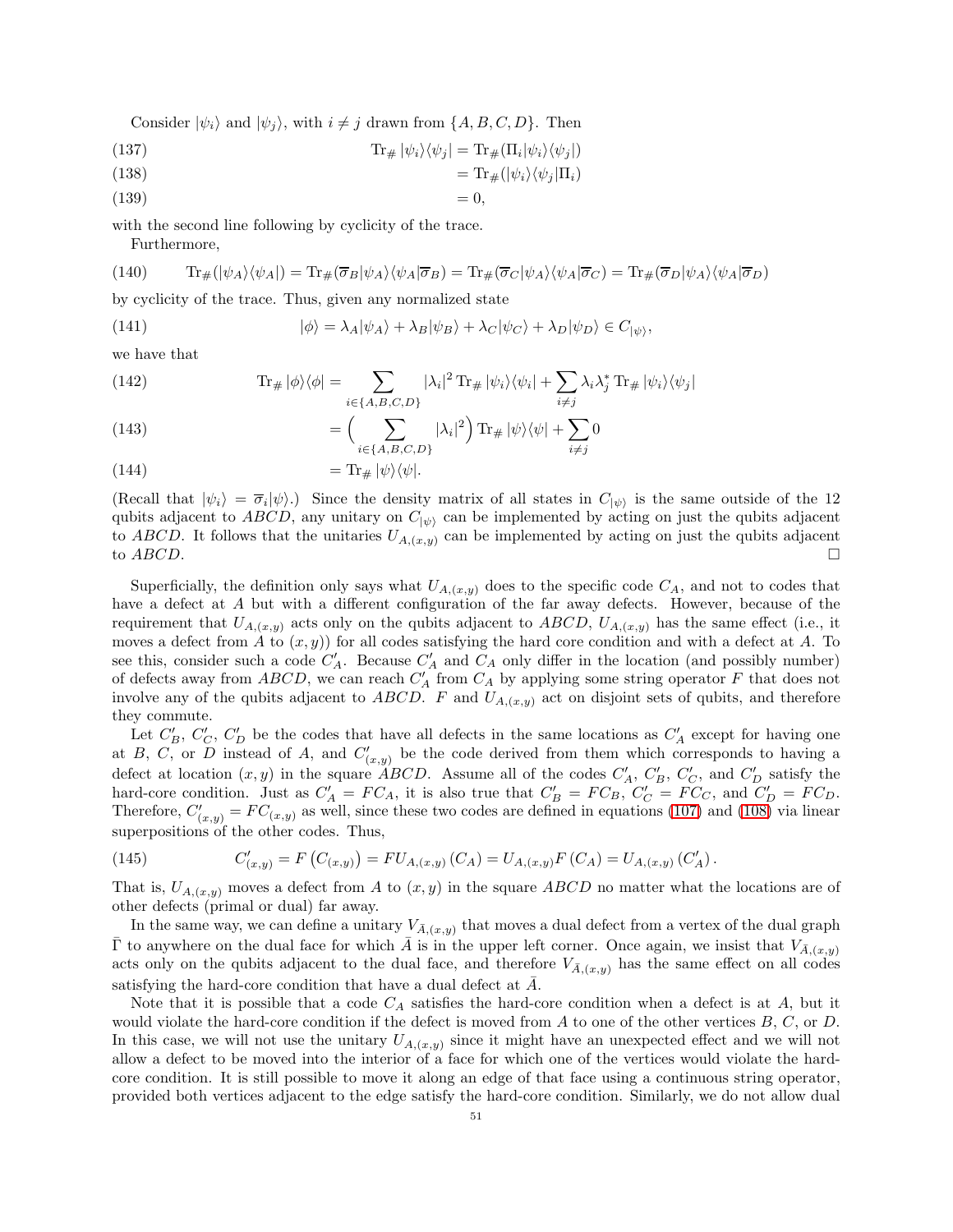defects to be moved into the interior of a dual face if having a dual defect at one of the dual vertices of the dual face would violate the hard-core condition.

We have only defined the unitaries  $U_{A,(x,y)}$  and  $V_{\bar{A},(x,y)}$  to move defects from the upper left corner of a face or dual face into the interior. However, it is straightforward to move a defect from any other corner of a face or dual face into the interior by first moving the defect to the upper left corner via a verified discrete string operator and then using  $U_{A,(x,y)}$  or  $V_{\bar{A},(x,y)}$  to move it into the interior.

7.4.3. The set  $\mathcal{F}_{ext}$  of unitaries and the set  $\mathcal{F}_{ext}^p$  of unitary evolutions. The next step is to define a set of unitaries and unitary evolutions that allows us to move multiple defects off of the vertices of the graph. To do so, we will need to be careful that moving multiple defects off of the graph does not involve codes that violate the hard-core condition.

**Definition 7.5.** Let  $S \subseteq C_K$  be a set of toric codes, let  $S_A \subseteq S$  be the subset of codes in S that have a primal defect at the vertex A, and let  $S_{\bar{A}} \subseteq S$  be the subset of codes that have a dual defect at the dual vertex (i.e., primal face)  $\overline{A}$ . Let f be the face for which A is the upper left corner. Then define

 $(146)$  $A_f^A = S \cup \{C|C = FC_A, C_A \in S_A, F \text{ a verified discrete } Z \text{ string operator acting on edges of } f.\}.$ 

Similarly, let  $\bar{f}$  be the dual face for which  $\bar{A}$  is the upper left corner.

 $(147)$  $A_{\bar{f}}^{\bar{A}} = S \cup \{C | C = FC_{\bar{A}}, C_{\bar{A}} \in S_{\bar{A}}, F$  a verified discrete X string operator acting on edges of  $\bar{f}$ .}.

We can also define  $S_e^A$  and  $S_{\bar{e}}^{\bar{A}}$  analogously with F a verified discrete string operator (i.e. a verified Pauli for a single qubit) and e or  $\bar{e}$  is an edge or dual edge for which A is the starting point.

The set  $S_f^A$  could add up to 3 new codes to S for each code  $C_A \in S_A$  and similarly for  $S_{\bar{f}}^{\bar{A}}$ .  $S_e^A$  could add 0 or 1 new code to S for each code  $C_A \in S_A$ .  $S_f^A$  is the set of codes that we can get by starting with a code in  $S$  and moving a defect from  $A$  to one of the other corners of  $f$ . The definition makes the most sense for codes which satisfy the hard-core condition, since then we don't have to worry about annihilating two defects, but for the moment, we let the definition apply to all sets of codes. Similarly,  $S_e^A$  includes the codes we get from S by moving the defect along the edge e. The sets  $S_{\bar{f}}^{\bar{A}}$  and  $S_{\bar{e}}^{\bar{A}}$  are the versions of these sets for dual defects.

<span id="page-51-0"></span>**Definition 7.6.** Suppose we have a unitary W of the form  $W = (\prod_{i=1}^r W_i) F$ , where F is a verified discrete string operator, and each  $W_i$  is  $U_{A,(x,y)}, V_{\bar{A},(x,y)},$  or  $U_a^P(t)$  (with a a qubit representing either an edge or dual edge, depending on the Pauli P; see equation [\(89\)](#page-43-5) for the definition of  $U_a^P$ ,  $0 \le t \le 1$ ). We can then define a sequence of sets of codes  $S_i$  for  $(W, C_K(S_v, S_f))$  via the following process:

- (i) Let  $C_K(S'_v, S'_f) = FC_K(S_v, S_f)$ , and let  $S_0 = \{C_K(S'_v, S'_f)\}.$
- (ii) Let  $S_i$  be defined recursively from  $S = S_{i-1}$  as one of the following:
	- If  $W_i = U_{A_i(x,y)}$ , then  $S_i = (S_{i-1})_f^A$ , where f is the face with upper left corner A.
	- If  $W_i = V_{\bar{A},(x,y)}$ , then  $S_i = (S_{i-1})^{\bar{A}}_{\bar{f}}$ , where  $\bar{f}$  is the dual face with upper left corner  $\bar{A}$ .
	- If  $W_i = U_a^Z(t)$  and A is the start of the edge a, then  $S_i = (S_{i-1})_a^A$ .
	- If  $W_i = U_a^X(t)$  and  $\overline{A}$  is the start of the dual edge  $a$ , then  $S_i = (S_{i-1})_a^{\overline{A}}$ .

If a vertex A or dual vertex  $\bar{A}$  appears while defining  $S_i$ , we say it is the *starting point* of  $W_i$ .

Because we always use  $W_i$  to move a defect from the starting point of an edge, we do not need to use  $V_a^i(t)$  in the definition. Note that given W of this form, the decomposition into  $W_i$  and F satisfying the above definition is unique up to permutation of the  $W_i$ 's; we will show this as part of Lemma [7.5.](#page-53-0)

Recall that when one defect is off of a vertex, we get a state which is a superposition of states from multiple toric codes with slightly different defect locations. The same will hold true when we move multiple defects of of the vertices of  $\Gamma$ . The set  $S_r$  (with r the number of  $W_i$ 's in the decomposition of W) is the set of codes that appear in the superposition, and  $S_i$  is the set of codes that would appear if we only used  $W_1, \ldots, W_i$  instead of  $W_1, \ldots, W_r$ . Note that  $S_i \subseteq S_{i+1}$ .

 $\prod_{i=1}^r W_i F$ , as above, with the additional constraints that The extended set  $\mathcal{F}_{ext}$  of allowed unitaries acting on  $C_K(S_v, S_f)$  then consists of unitaries of the form

• F can be realized via a hard-core verified discrete-time string evolution from  $C_K(S_v, S_f)$ .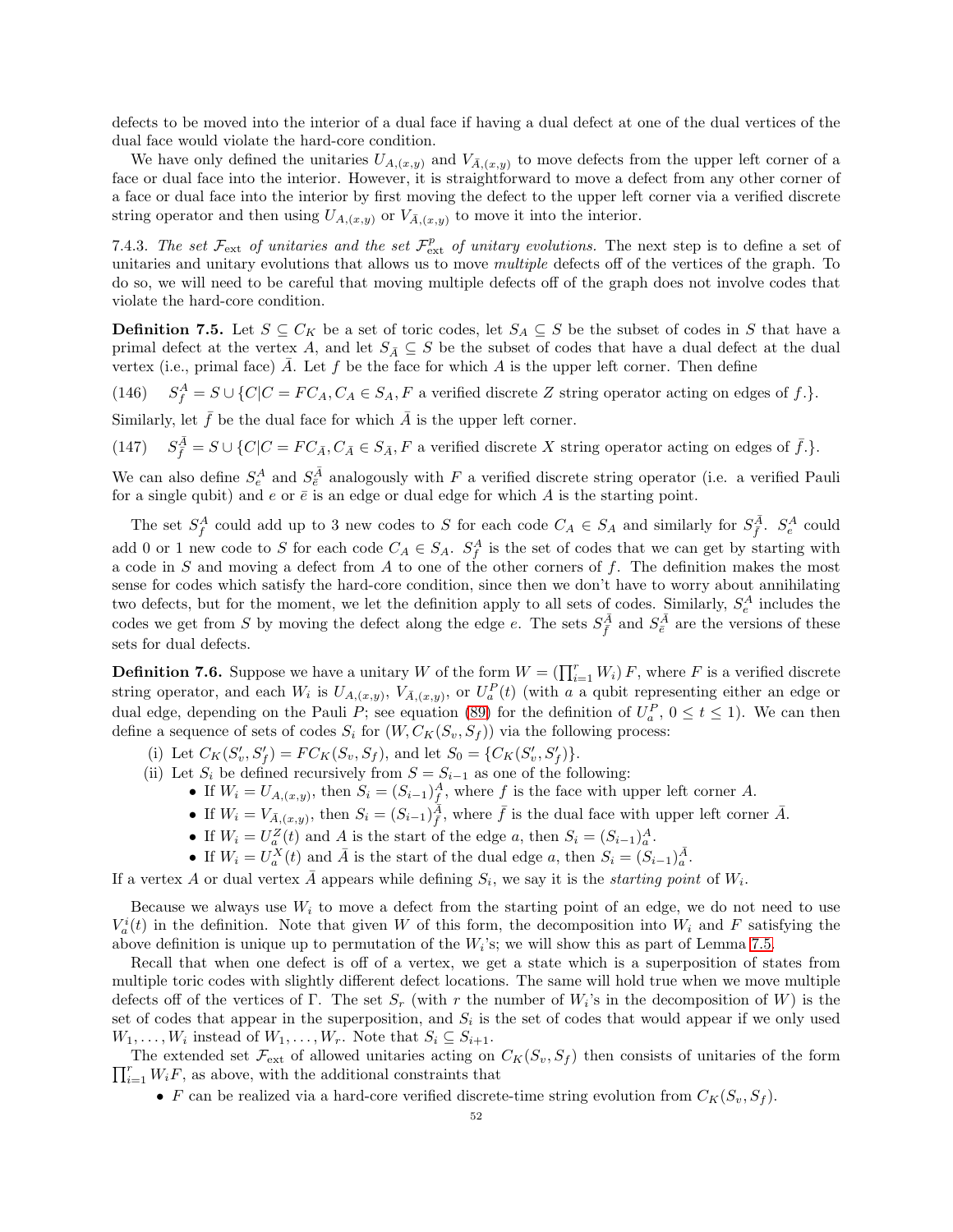Subsets of 
$$
U(N)
$$
:  
\n $\mathcal{F}_{\text{disc}}$   $\mathcal{F}_{\text{graph}}$   $\mathcal{F}_{\text{ext}}$   
\nPaths in  $U(N)$ :  
\n $\mathcal{F}_{\text{disc}}^p$   $\mathcal{F}_{\text{graph}}^p$   $\mathcal{F}_{\text{ext}}^p$   
\n $\left(\bigcup_{K \in \mathcal{F}_K} \bigcap_{m \in \mathcal{F}_K} \bigcap_{\tau \in \mathcal{F}_K} \bigcap_{\tau \in \mathcal{F}_K} \bigcap_{\tau \in \mathcal{F}_K} \bigcap_{\tau \in \mathcal{F}_K} \bigcap_{\tau \in \mathcal{F}_K} \bigcap_{\tau \in \mathcal{F}_K} \bigcap_{\tau \in \mathcal{F}_K} \bigcap_{\tau \in \mathcal{F}_K} \bigcap_{\tau \in \mathcal{F}_K} \bigcap_{\tau \in \mathcal{F}_K} \bigcap_{\tau \in \mathcal{F}_K} \bigcap_{\tau \in \mathcal{F}_K} \bigcap_{\tau \in \mathcal{F}_K} \bigcap_{\tau \in \mathcal{F}_K} \bigcap_{\tau \in \mathcal{F}_K} \bigcap_{\tau \in \mathcal{F}_K} \bigcap_{\tau \in \mathcal{F}_K} \bigcap_{\tau \in \mathcal{F}_K} \bigcap_{\tau \in \mathcal{F}_K} \bigcap_{\tau \in \mathcal{F}_K} \bigcap_{\tau \in \mathcal{F}_K} \bigcap_{\tau \in \mathcal{F}_K} \bigcap_{\tau \in \mathcal{F}_K} \bigcap_{\tau \in \mathcal{F}_K} \bigcap_{\tau \in \mathcal{F}_K} \bigcap_{\tau \in \mathcal{F}_K} \bigcap_{\tau \in \mathcal{F}_K} \bigcap_{\tau \in \mathcal{F}_K} \bigcap_{\tau \in \mathcal{F}_K} \bigcap_{\tau \in \mathcal{F}_K} \bigcap_{\tau \in \mathcal{F}_K} \bigcap_{\tau \in \mathcal{F}_K} \bigcap_{\tau \in \mathcal{F}_K} \bigcap_{\tau \in \mathcal{F}_K} \bigcap_{\tau \in \mathcal{F}_K} \bigcap_{\tau \in \mathcal{F}_K} \bigcap_{\tau \in \mathcal{F}_K} \bigcap_{\$ 

<span id="page-52-0"></span>Figure 14. We have three configuration spaces satisfying the hard core condition:  $C_{K}^{HC,(n_v,n_f)}$  (which corresponds to having defects only on vertices of the graph or dual graph),  $\mathcal M$  (which corresponds to having defects only on edges), and  $\mathcal M$  (allowing defects also in the interior of faces). All three correspond to subsets of  $Gr(K, N)$ . They have sets of operator evolutions acting on them:  $\mathcal{F}_{\text{disc}}^p$ ,  $\mathcal{F}_{\text{graph}}^p$ , and  $\mathcal{F}_{\text{ext}}^p$ , respectively, which are different versions of the sets of allowed fault-tolerant operations. In the notation of Section [5,](#page-24-0)  $\mathcal{F}_{\text{graph}} = \tilde{\mathcal{F}} \text{ and } \mathcal{F}_{\text{ext}} = \mathcal{F}.$ 

- All of the vertices A or dual vertices  $\bar{A}$  that appear as starting points of a  $W_i$  are locations of defects in  $C_K(S'_v, S'_f) = FC_K(S_v, S_f).$
- Each vertex A or dual vertex  $\overline{A}$  appears only once, i.e., as a starting point of only one  $W_i$ .
- The set  $S_r$  contains only codes satisfying the hard-core condition.

This definition may seem complicated, but it is not actually that bad. All we are saying is that  $\mathcal{F}_{ext}$ consists of unitaries that can be created via a verified discrete-time string evolution followed by moving some or all of the defects onto edges or into the interior of faces. We can then create any allowed configuration by starting with an approximation to it where all defects are on integer lattice sites, the upper left corners of the destination faces, or the starting vertices of the destination edges (this can be created from  $C_K(S_v, S_f)$ ) using  $F$ ), and then applying an appropriate set of  $W_i$ 's.

We can also define a set of allowed evolutions

(148) 
$$
\mathcal{F}_{\text{ext}}^p := \{ F(t) | F(t) \text{ piecewise smooth}, F(t) \in \mathcal{F}_{\text{ext}} \ \forall t \in [0,1] \}.
$$

<span id="page-52-1"></span>The set of unitaries  $\mathcal{F}_{ext}$  is the version of  $\mathcal F$  from Section [5](#page-24-0) for this example, and  $\mathcal{F}_{ext}^p$  is the analog of  $\mathcal{F}^p$ .

7.4.4. The full configuration space  $M$  of codes. We now can define the set of codes which corresponds to allowing multiple defects to leave the vertices of the graph:

(149) 
$$
\mathcal{M} = \mathcal{F}_{\text{ext}}(C_K(S_v, S_f)).
$$

The various sets of codes and paths are summarized in Figure [14.](#page-52-0)

We claim that  $M$  is isomorphic to the configuration space of the defects (subject to the hard-core condition) on  $T_g$ .

First, let us be explicit about what we mean by the hard-core condition when the defects can be anywhere on the surface:

**Definition 7.7.** Let  $\Gamma$  be a lattice on  $T_g$  and  $\bar{\Gamma}$  be its dual lattice, also interpreted as a lattice on  $T_g$ . Let x be a point on  $T_g$ . We say that a vertex v of  $\Gamma$  is *adjacent* to x if one of the following holds:

- If x is in the interior of a face f of  $\Gamma$  and v is a vertex of the face f,
- If x is on an edge e of  $\Gamma$  and v is a vertex on the edge e, or
- If  $x$  is located at the vertex  $v$ .

Similarly, we say that a dual vertex  $\bar{v}$  of  $\bar{\Gamma}$  is *adjacent* to x if  $\bar{v}$  is on dual face  $\bar{f}$  when x in the interior of  $\bar{f}$ ,  $\bar{v}$  is an endpoint of a dual edge  $\bar{e}$  when x is on  $\bar{e}$ , or if x is on  $\bar{v}$  itself.

A pair of defects at points x and y on  $T_q$  satisfies the hard-core condition with respect to the lattice  $\Gamma$ and the dual lattice Γ if every vertex (if the defect at x is primal) or dual vertex (if the defect at x is dual) adjacent to x has lattice distance at least s from every vertex or dual vertex adjacent to y. (Recall that we count distance between a vertex v and a dual vertex  $\bar{v}$  by counting the minimal distance between v and any vertex on the face of Γ given by  $\bar{v}$ .) A configuration of many defects satisfies the hard-core condition if all pairs of defects satisfy the hard-core condition.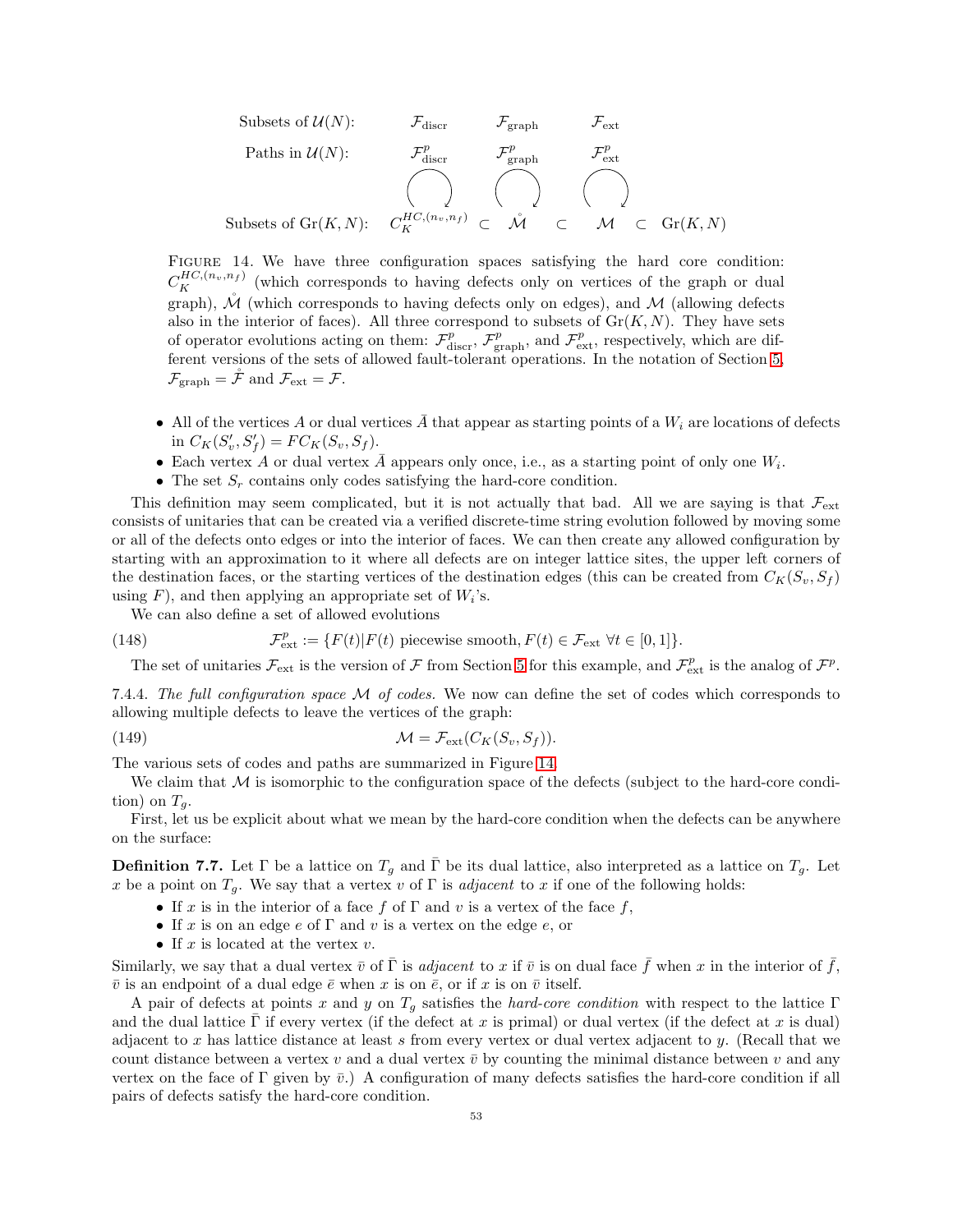**Theorem 7.4.** M is isomorphic (via piecewise smooth diffeomorphisms) to the configuration space of defects subject to the hard-core condition and labelled by defect type (primal or dual defect).

In case there are so many defects that not all defect configurations can be moved to each other without violating the hard-core condition at some point (i.e., the hard-core configuration space is not connected), we focus attention on the component of the configuration space path-connected to the code  $C_K(S_v, S_f)$ .

*Proof.* We will demonstrate a continuous piecewise smooth bijection between  $M$  and the defect configuration space. Fix a reference code  $C_K(S_v, S_f)$  as before.

There is a straightforward map  $\Phi$  from the defect hard-core configuration space to  $\mathcal M$  based our definitions so far: Let us describe the configuration by assigning to the *i*th defect a vertex  $A_i$  of Γ (if the defect is a primal defect) or a vertex  $\bar{A}_i$  of  $\bar{\Gamma}$  (if the defect is a dual defect), such that the vertex (or dual vertex) is the upper left corner of the face (or dual face) containing the defect, the start of the oriented edge containing the defect, or the location of the defect, depending on if the defect is in the interior of a face  $a_i$ , on an edge  $e_i$ , or on a vertex of  $\Gamma$  (or  $\overline{\Gamma}$  if it is a dual defect). Then we assign coordinates  $(x_i, y_i)$  within the face if the defect is in the interior of a face, or we assign  $t_i$  if the defect is along an edge. (We do not need any additional coordinate if the defect is on a vertex.) Begin with the code  $C_K(S_v, S_f)$  and apply a verified string operator F to bring it to  $C_K(S'_v, S'_f)$ , the code with defects in the locations  $\{A_i\} \cup \{\overline{A}_i\}$ . Then, for each defect i not on a vertex, apply to the code  $U_{A_i,(x_i,y_i)}, V_{A_i,(x_i,y_i)}, U_{e_i}^Z(t_i)$ , or  $U_{e_i}^X(t_i)$ , as appropriate (for primal defect in the interior of a face, dual defect in the interior of a dual face, primal defect on an edge, and dual defect on an edge, respectively). The result is a code reached from  $C_K(S_v, S_f)$  via an operator in  $\mathcal{F}_{ext}$ . Therefore the resulting code is in M by equation [\(149\)](#page-52-1). Because the four maps used to move defects from vertices onto faces or edges are continuous as a function of the coordinates  $(x_i, y_i)$  or  $t_i$ , and because they are chosen to be consistent with each other,  $\Phi$  is continuous. Further, note that as defects move within individual triangles,  $\Phi$  is smooth. Whenever a defect crosses an edge, there is a discontinuity in derivatives, so the map as a whole is only piecewise smooth.

We can also define a map  $\Xi$  from  $\mathcal M$  to the defect hard-core configuration space. Note that for any element C of M, we can pick an element W of  $\mathcal{F}_{ext}$ , decomposed as  $\prod_{i=1}^r W_i \overline{F}$ , such that  $(\prod_{i=1}^r W_i \overline{F})(C_K(S_v, S_f))$ C. From the additional constraints in the definition of  $\mathcal{F}_{ext}$ , we can assign to each defect in  $C_K(S'_v, S'_f)$  $FC_K(S_v, S_f)$  an "end point" in the following ways: If the vertex or dual vertex containing the *i*th defect is the starting point for some  $W_i$ , then the end point of that defect is the location specified by the coordinates used in  $W_i$ . If the vertex or dual vertex does not appear as the starting point of a  $W_i$ , then the end point of the defect is the (dual) vertex itself. This assigns to each code  $C \in \mathcal{M}$  a configuration of defects. We need to verify that the configuration is unique (to ensure that the map Ξ is well-defined) and does not depend on the choice of  $W$  or its decomposition; this is a consequence of the following lemma:

<span id="page-53-0"></span>**Lemma 7.5.** If  $W, W' \in \mathcal{F}_{ext}$  and  $W(C_K(S_v, S_f)) = W'(C_K(S_v, S_f))$ , then  $W = W'G$ , with G a verified discrete-time string operator. Furthermore, G is a closed loop.

*Proof.* We write  $W = (\prod_{i=1}^r W_i)F$  and  $W' = (\prod_{j=1}^{r'} W'_j)F'$ , with  $W_i$  and F as in Definition [7.6.](#page-51-0) We can assume without loss of generality that  $r = r'$  by adding additional trivial  $W_i$  or  $W'_j$  operators to the smaller decomposition. Unless the set of starting points for the set  $\{W_i\}$  match the starting points for  $\{W'_j\}$ , the defects in  $W(C_K(S_v, S_f))$  will be in different locations than those for  $W'(C_K(S_v, S_f))$ , and the codes will be different. Furthermore, for a given starting point, there is a unique  $W_i$  that moves a defect from that starting point to a particular location in the interior of an adjacent edge or face. Thus, the set  $\{W_i\}$  must be the same as  $\{W'_j\}$ . The order may be different, but due to the hard-core condition, the W's commute, so  $\prod_{i=1}^r W_i = \prod_{j=1}^r \check{W'_j}$ . Thus,  $W = W'(F')^{-1}F$ . F and F' are both verified discrete-time string operators, so  $G := (F')^{-1}F$  is a verified discrete-time string operator.

Since all the starting points of the  $\{W_i\}$  match the starting points of the  $\{W'_i\}$ , the locations of all defects in  $F(C_K(S_v, S_f))$  and  $F'(C_K(S_v, S_f))$  must be the same. Thus, the end points of the string F must be the same as the end points of F'. Therefore the product  $(F')^{-1}F$  is a loop.

That is, given  $C \in \mathcal{M}$ , the choice of  $W \in \mathcal{F}_{ext}$  is unique up to a verified discrete-time string operator G which is a closed loop. A closed loop acting on a code in  $C_K^{HC,(n_v,n_f)}$  does not move any defects; therefore, the map  $\Xi$  we have given above is well-defined. By comparing the resulting map from M to the defect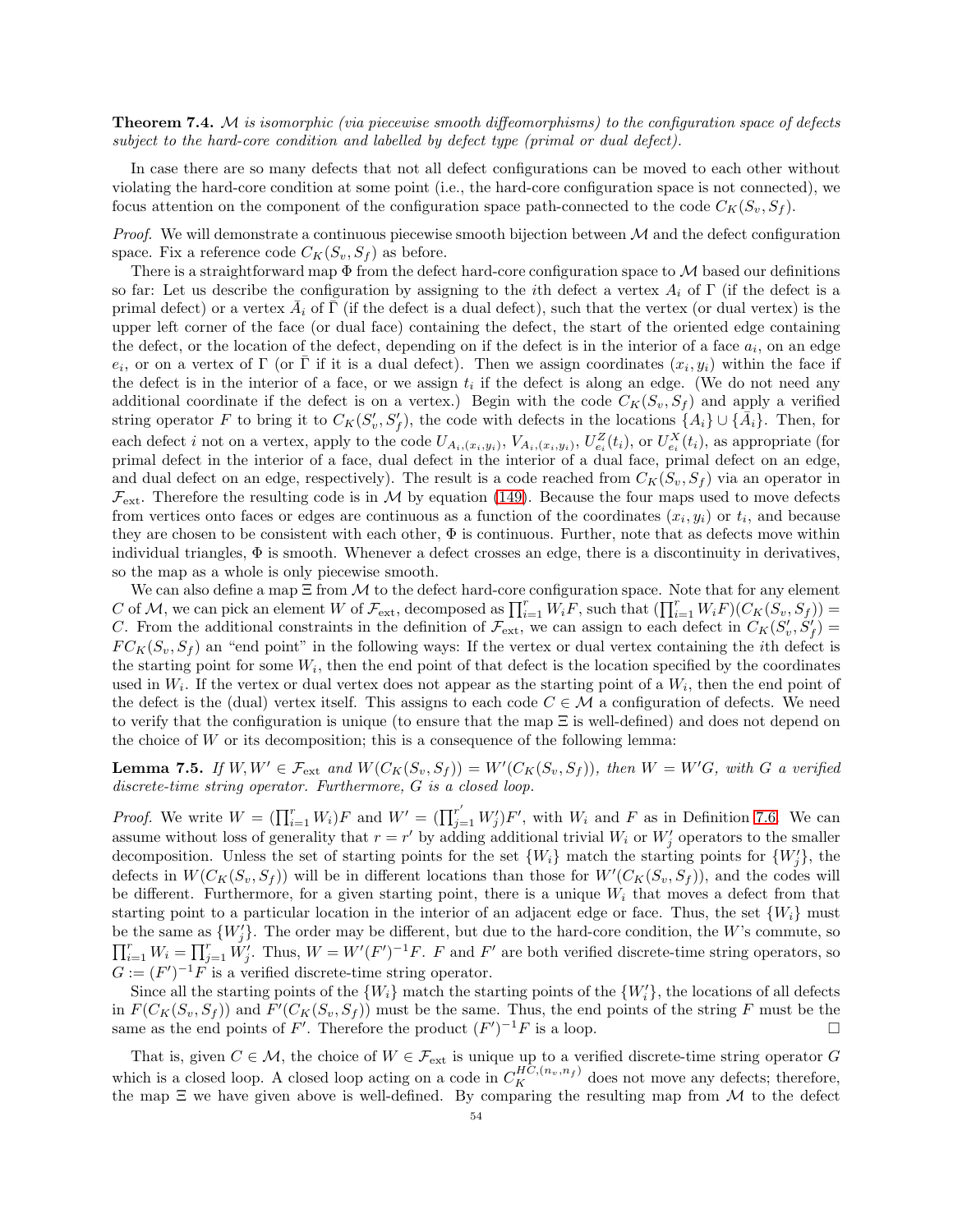configuration space with the definition of  $\Phi$  above, we can see that the map  $\Xi$  is equal to  $\Phi^{-1}$ . As with  $\Phi$ , Ξ is piecewise smooth.

 $\Box$ 

There are two awkward things about the topological space  $M$ . First, it is not generally a manifold, or even a manifold with boundary. Second, it is not smooth, but only piecewise smooth.

It is not a manifold because of the hard-core condition. When there are  $n_v$  primal defects and  $n_f$ dual defects, the set of defect configurations satisfying the hard-core condition is, in most places, locally diffeomorphic to a  $2(n_v + n_f)$ -dimensional Euclidean space: When all defects are far from each other, each is unconstrained and has 2 directions it can move. When a pair of defects gets close to each other, there is a boundary that prevents defects moving closer, and a cluster of close-together defects can constrain movement even more. Because we measure distance between defects in terms of lattice distance, which only takes integer values, a cluster of three or more defects may be constrained to a space of even lower dimension than  $2(n_v + n_f) - 1$ .

 $M$  is not smooth because it is defined by being pieced together from configurations where each defect is constrained to be inside a triangle. We have been careful to make everything continuous when a defect crosses into a different triangle, but the structure is not smooth at such points. If viewed using the usual differentiable structure of  $Gr(K, N)$ , there are kinks in M when a defect crosses between triangles, either across a diagonal or across an edge of  $\Gamma$  or  $\overline{\Gamma}$ .

The failure of  $M$  to be a manifold is not that serious for us, although it does make it unclear precisely what structure we should demand for other examples of fault-tolerant gate sets. The failure to be smooth is more troublesome, since in order to define a connection, we need a well-defined tangent space for  $\mathcal M$  and the bundles  $\xi(K,N)|_{\mathcal{M}}$  and  $P(K,N)|_{\mathcal{M}}$ .

Luckily,  $M$  is sufficiently well-behaved that we can define a tangent space over  $M$  and the two bundles of interest. All of these spaces are piecewise smooth, and in fact can be decomposed as a union of smooth manifolds with boundary (or corners), and the only intersection between different pieces is at the boundary of the pieces. If we consider a point in the interior of one of the pieces, the tangent space is defined normally. If we are at the boundary of just a single piece, we consider the tangent space to just consist of those tangent vectors which point inwards, in directions which are still within the piece.

If we are at a point which is the intersection of two or more pieces, we can define the tangent space as the disjoint union of the tangent spaces of the pieces meeting at the point (truncated as above due to boundaries). Effectively we are gluing together the pieces of the tangent spaces in the same way that the pieces of M are attached together. In this case, every direction in M (or in a bundle over M) has tangent vectors associated to it, as usual. An equivalent definition would be to let the tangent space at any point consist of sets of curves, where two curves are equivalent if they have the same directional derivative in the positive direction at the point. This is very close to a standard definition of the tangent space for a differentiable manifold; the difference being that in this case, the derivative in the negative direction might not agree with the derivative in the positive direction, or the negative direction might not exist at all if the curve begins at the point. The tangent space defined in this way is sufficient for our purposes (defining a connection), but it lacks some standard properties of tangent spaces, so one should be cautious when applying this definition in other contexts. For instance, the tangent space defined this way does not have a natural linear structure.

<span id="page-54-0"></span>7.5. Strong flat partial connections over  $\mathcal{M}_{\text{C}} \subset \mathcal{M}$ . As in Section [4.4,](#page-23-0) we can define a natural preconnection  $\nabla_{\text{graph}}^K$  on  $P(K, N)|_{\mathcal{M}}$  for paths in  $\mathcal{M}^{33}$  $\mathcal{M}^{33}$  $\mathcal{M}^{33}$ . Let  $U(t) \in \mathcal{F}_{\text{graph}}^p$  be a path of continuous string operators inducing the path  $\gamma(t)$  in M. Then pre-parallel transport along  $\gamma$  in the bundle  $P(K, N)|_{\mathcal{M}}$  at time t is given by  $\beta \mapsto h_{U(t)}(\beta)$ , with  $h_{U(t)}$  defined by equation [\(38\)](#page-23-4). Recall that different paths  $U(t)$ corresponding to the same path  $\gamma(t)$  could in principle give different results from the pre-parallel transport. We claim that instead the pre-connection defines a flat partial connection (not just projectively flat) on  $\mathcal{M}$ . We can show this by extending it to a flat connection on all of  $\mathcal{M}$ , making  $\nabla_{\text{graph}}^{\text{K}}$  a *strong* flat partial connection. (See Definition [5.2.](#page-28-2)) The same argument and same conclusion applies for  $\xi(K,N)|_{\hat{M}}$ .

<span id="page-54-1"></span><sup>&</sup>lt;sup>33</sup>The "K" in  $\nabla_{\text{graph}}^K$  stands for "Kitaev code".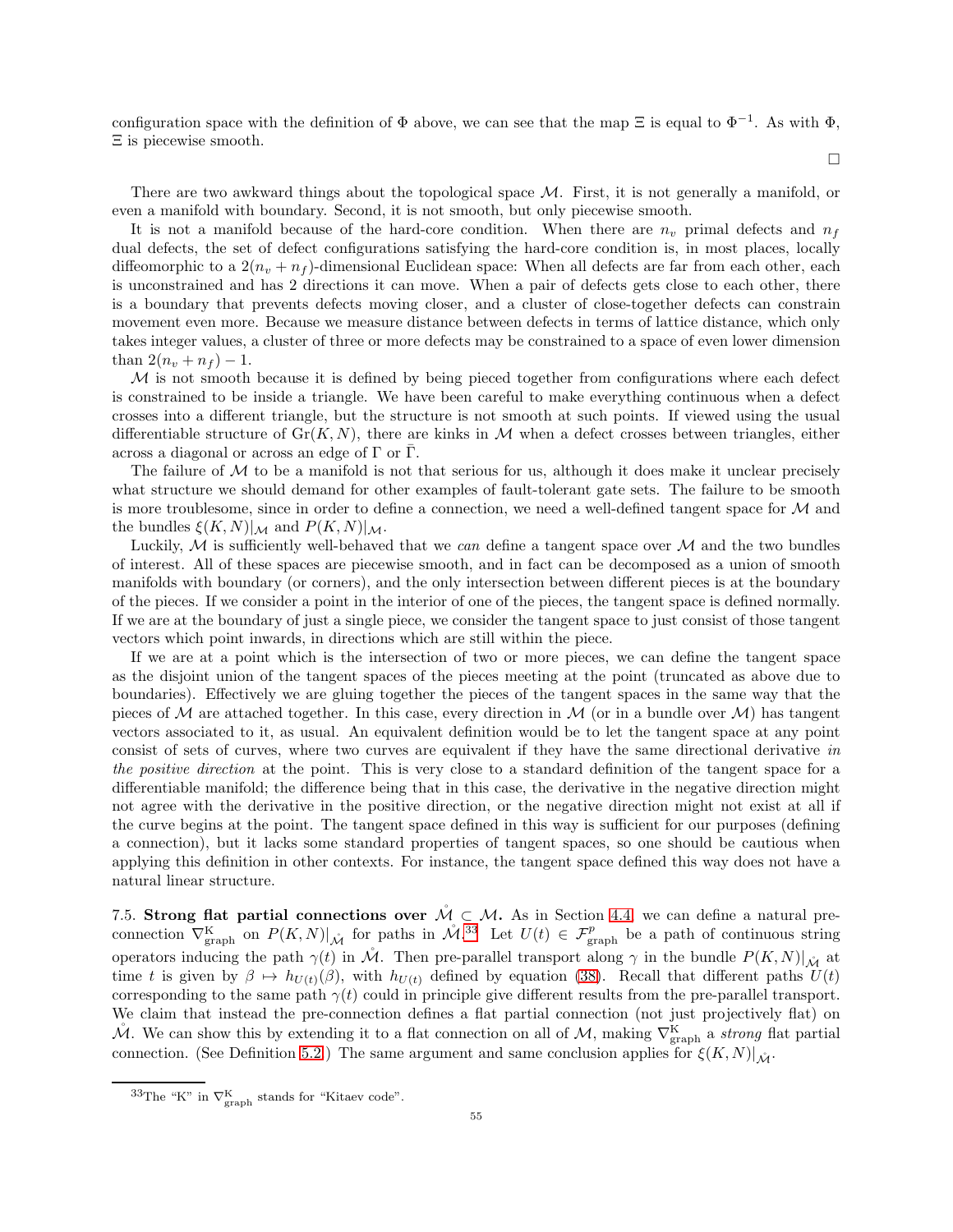7.5.1. Extending  $\nabla_{\text{graph}}^{\text{K}}$  to  $\nabla_{\text{ext}}^{\text{K}}$  on M. To extend the pre-connection  $\nabla_{\text{graph}}^{\text{K}}$  to a pre-connection  $\nabla_{\text{ext}}^{\text{K}}$  on M, all we have to do is to replace  $\mathcal{F}_{\text{graph}}^p$  with the set  $\mathcal{F}_{\text{ext}}^p$  of allowed unitary paths for the toric code. We prove in this section the following theorem:

**Theorem 7.6.**  $\nabla_{\text{ext}}^{\text{K}}$  gives a well-defined notion of parallel transport on M.

*Proof.* Suppose we have a path  $\gamma(t)$  in M. By the definition of M,  $\gamma(t) = W(t)(C_K(S_v, S_f))$  for some  $W(t) \in \mathcal{F}_{\text{ext}}^p$ ; in particular, for each t,  $W(t) \in \mathcal{F}_{\text{ext}}$ . We wish to choose  $W(t) \in \mathcal{F}_{\text{ext}}^p$ . Lemma [7.5](#page-53-0) tells us that the only ambiguity in choosing  $W(t)$  for any given t is up to verified discrete-time string loops. Therefore, for any path  $\gamma(t)$ , there is a natural choice for a *continuous* unitary path  $W(t)$ : Start with some value of  $W(0)$  as the initial value of the path, to be determined later. As long as defects move within a face or edge, we simply vary the appropriate  $W_i$  in the decomposition of  $W(t)$  and leave the discrete string operator unchanged; the resulting segment of the unitary path is continuous.

When a defect moves from one face  $f$  to an edge  $e$ , we need to be careful, as the starting point for the edge might be different from the starting point for the face. Let A be the upper left corner of the face  $f$ , and let H be a continuous string operator that moves a defect from A along the edges of f to the new location of the defect on e. The starting point A' of the edge e might be different than A. Write  $H = U_a^P(s)E$  for an appropriate time s, Pauli  $P = X$  or Z, and verified discrete-time string operator E from A and A' along the edges of the face. (E is trivial if  $A = A'$ .) We must update the decomposition of  $W(t) = \prod W_i F$  when the defect reaches the edge. We replace  $W_i$  with  $U_a^P(s)$  and replace F by EF. Because  $U_{A,(x,y)}$  is required to agree with a continuous string operator that moves a defect along the edge(s) from A to  $(x, y)$  when  $(x, y)$ lies on an edge of the face,  $U_{A,(x,y)} \to H = U_a^P(s)E$  as  $(x, y)$  reaches the edge. Therefore, the change in the decomposition of  $W(t)$  as the defect reaches the edge still leads to a continuous unitary path  $W(t)$ .

We change the decomposition similarly if we move from an edge into the interior of a face, or if we move on to or off of a vertex, or on to or off of dual edges or vertices. This process tells us uniquely what the verified discrete-time string operators for  $W(t)$  must be at all times in order for the unitary path to be continuous and how to represent  $W(t)$  in the decomposition of Definition [7.6.](#page-51-0)

The only remaining ambiguity is a choice of the verified discrete-time string operator for the starting point  $W(0)$  of the unitary path. If we fix  $\gamma(0) = C_K(S_v, S_f)$ , then it is natural to choose  $W(0) = 1$ . Then  $W(t)$  is unique, and therefore parallel transport along  $\gamma(t)$  is well-defined. If we use a path with a different starting point  $\gamma(0)$ , we must choose some verified discrete-time string operator F for  $W(0)$  such that  $W(0)(C_K(S_v, S_f)) = \gamma(0)$ . (Lemma [7.5](#page-53-0) tells us this choice is the only ambiguity given  $\gamma(0)$ .) Now imagine we choose a different path  $W'(t) \in \mathcal{F}_{ext}^p$  for  $\gamma(t)$  with verified discrete-time string operator  $F'$  at the start.  $W'(t)$  is the unique path with F', and  $W'(t) = W(t)F^{-1}F'$ . Parallel transport along  $\gamma(t)$  determined by  $W(t)$  is given by  $W(t)W(0)^{-1}$ , but  $W'(t)W'(0)^{-1} = W(t)W(0)^{-1}$ , so the two unitary paths give the same parallel transport. Thus,  $\nabla_{\text{ext}}^{K}$  gives a well-defined notion of parallel transport everywhere on  $\mathcal{M}$ , independent of even the choice of initial value  $W(0)$ .

The reason we find a connection in this case and not a projective connection is that while we allow a global phase factor in discrete string operators, it is a discrete phase  $\pm 1$  or  $\pm i$ . Thus, there is no continuous unitary path that changes the global phase while not braiding the defects around each other.

# 7.5.2. Flatness.

# <span id="page-55-0"></span>**Theorem 7.7.**  $\nabla_{\text{ext}}^{\text{K}}$  is a flat connection, so  $\nabla_{\text{graph}}^{\text{K}}$  is a strong flat partial connection.

*Proof.* Consider any loop  $\gamma(t)$  in M. Let us for the moment restrict attention to loops  $\gamma(t)$  that begin and end on points in  $C_K^{HC,(n_v,n_f)}$  (with all defects on vertices). Because M is homeomorphic to the configuration space of the defects, we can think of a path  $\gamma(t)$  in M as a colored braid over  $T_g$  (with two colors representing primal and dual defects). We can distort  $\gamma(t)$  to a loop  $\gamma'(t)$  that lies on  $\mathcal{M}$ , as in Figure [15,](#page-56-1) by taking each strand of the braid and pushing (and possibly stretching or compressing) it via isotopy to travel along the edges of whichever face of  $\Gamma$  or  $\bar{\Gamma}$  within which the defect is currently moving. When we do so, parallel transport along  $\gamma'(t)$  is the same as parallel transport along  $\gamma(t)$ , broken up into segments moving within a single face, and with the segments interspersed by loops  $\eta_i(t)$  that move a single defect within a single face (including its edges and vertices) of  $\Gamma$  or  $\overline{\Gamma}$ .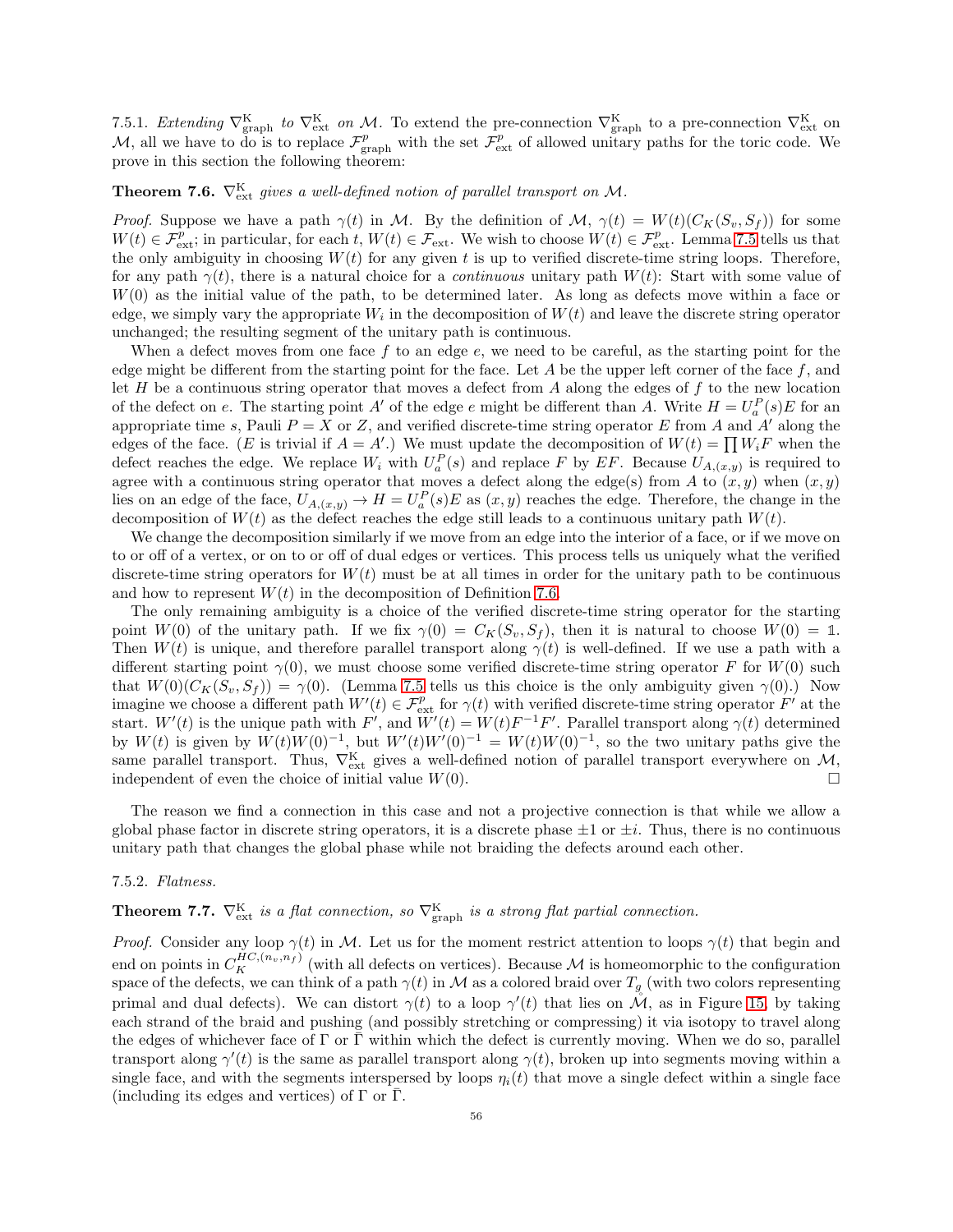

<span id="page-56-1"></span>FIGURE 15. Distorting the path  $\gamma(t)$  of a single particle (red) to a path  $\gamma'(t)$  (blue) along edges of Γ. The difference between the two is a product of loops  $\eta_i(t)$  (green), each contained in a single face. A path (in black) consisting of alternating green loops and blue segments is equivalent (because of cancelling segments) to the original red path  $\gamma(t)$ .

Now, we claim that the parallel transport along a loop  $\eta_i(t)$  that lies within a single face of Γ or Γ is trivial. This is true because the unitary path  $G_i(t)$  corresponding to  $\eta_i(t)$  simply consists of varying  $U_{A,(x,y)}$ over points  $(x, y)$ . There is a unique  $U_{A_i(x, y)}$  for each point  $(x, y)$  and  $\eta_i(t)$  is a loop, so  $G_i(0) = G_i(1)$ and parallel transport along  $\eta_i(t)$  is the identity. Consequently, parallel transport along  $\gamma(t)$  is the same as parallel transport just along the distorted path  $\gamma'(t)$ .

If  $\gamma(t)$  is a homotopically trivial loop in M, then the corresponding braid is trivial as well. That is, homotopy in  $M$  is equivalent to isotopy in  $\mathbb{R}^3$ . In a trivial braid, no defects circle any others and no defects travel around a non-trivial loop on  $T_g$ . The  $\gamma'(t)$  that we get by distorting such a  $\gamma(t)$  will therefore be a product of disjoint loops on  $\mathcal{M}$ , and the unitary path corresponding to  $\gamma'$  will be a product of disjoint discrete string loop operators that do not circle any defects or loop around  $T_g$ . Therefore, due to standard properties of the toric code, parallel transport along  $\gamma'(t)$ , and thus along  $\gamma(t)$ , is trivial.

Now we need to consider loops based at arbitrary points in  $M$ . When we change the base point of a loop, we conjugate the holonomy with the parallel transport along a path between the base points. However, conjugating the identity still gives us the identity. Thus, the holonomy of any homotopically trivial (contractible) loop in M is the identity. By Criterion [5.1,](#page-29-1)  $\nabla_{\text{graph}}^K$  is a well-defined connection and is flat on all of  $M$ .

<span id="page-56-0"></span>7.6. Fault-tolerant logical gates from string operators. By Theorem [7.7](#page-55-0) and the observation of Section [5.4,](#page-30-0) the logical gates for the toric code are given by the monodromy representation of the fundamental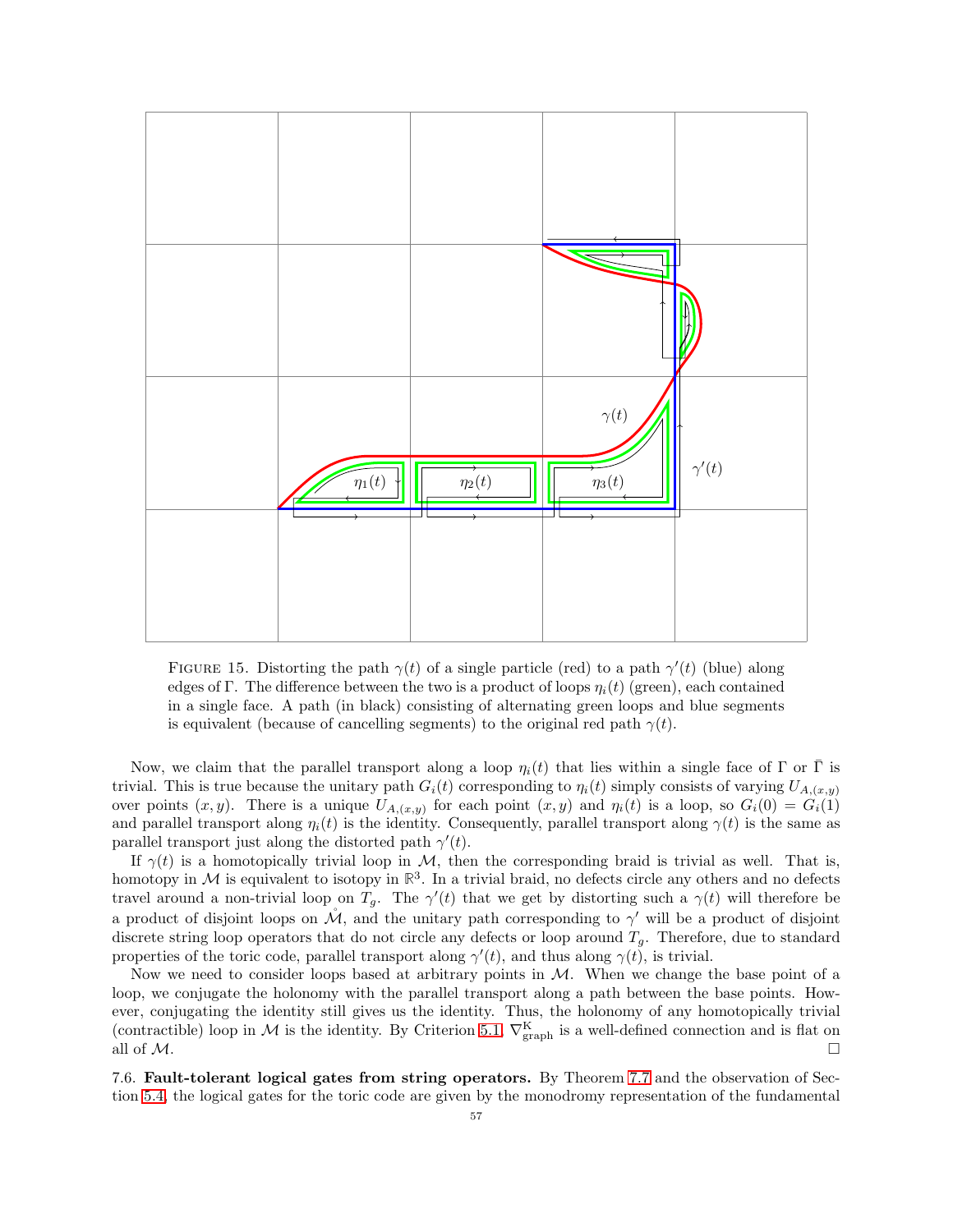group of M induced by the bundle  $P(K, N)|_{\mathring{M}}$  or  $\xi(K, N)|_{\mathring{M}}$ . The fundamental group of M is the braid group on  $T<sub>g</sub>$  with two colors of strands. We have three types of generators of the colored braid group on  $T_q$ : those consisting of moving one defect of one color around another of a different color, those consisting of swapping two defects of the same type, and those consisting of moving a defect around a homotopically non-trivial loop of  $T_q$ .

We can determine what logical gates the colored braid group generators correspond to using the standard approach to analyzing the toric code (as per [\[14\]](#page-63-2) or [\[7\]](#page-63-4)): Swapping two defects of the same type ("half braiding") does not change the encoded state unless the combination of the two paths forms a loop enclosing another defect. Moving one defect around another ("full braiding") produces a global phase of −1 iff the two defects are of different types (one primal and one dual). Therefore full-braiding generators do not produce any non-trivial logical gate. On the other hand, moving a defect around a homotopically non-trivial loop of  $T_g$  performs a logical Pauli operator on the appropriate logical qubit of the code. If the code  $C_K(S_v, S_f)$ contains just one type of defect (e.g., primal), we can only perform logical Pauli operators of one type (e.g., only logical X's). If  $C_K(S_v, S_f)$  contains both primal and dual defects, the monodromy group is isomorphic to the full Pauli group on the logical qubits. Adding extra defects does not help us do more logical gates.

While in the case of the toric code, the monodromy group is quite simple, recall that the toric code is just an example and a model for more complicated topological codes. In Section [7.8,](#page-57-1) we show how to apply the same construction to models with non-Abelian anyons, in which moving defects around each other will perform non-trivial logical gates, even potentially a universal set of gates.

<span id="page-57-0"></span>7.7. Freedom in choosing  $\mathcal M$  and  $\mathcal M$ . We made a number of arbitrary choices in the definitions of  $\mathcal M$ and  $M$ . To what extent do our conclusions depend on these choices? The set of logical gates cannot depend on these choices, so this is a question of how the topology of different possible choices of the topological space  $M$  relate to each other.

The freedom in choosing  $\dot{M}$  is somewhat limited. We need a way of performing continuous-time string operators with local gates that generate the usual discrete string operators at integer times. There is certainly some freedom in precisely how to do that, for instance by reparameterizing time, but all of them are basically quite similar.

M is much less constrained. The main thing we need is simply to find some way to extend  $\mathcal M$  to a topological space M for which the extended connection  $\nabla_{\text{ext}}^{\text{K}}$  on M is projectively flat. No doubt there are many different ways of doing this. We have chosen one in this paper for which  $\mathcal M$  is isomorphic to the configuration space of the defects, so that loops in  $M$  correspond to braids. This allows us to make close contact with the usual topological picture of the toric code, so it is a natural choice. Even then, there are a number of arbitrary details in our construction, but they don't seem to play any fundamentally important role. We simply made a set of choices that works for the construction, but surely other choices are possible.

It is also not necessary to define an  $\mathcal M$  that is isomorphic to the configuration space provided we get a flat projective connection. However, not all choices are equally enlightening as to the structure of the fault-tolerant protocol. For instance, suppose instead of the actual  $M$  we defined above, we were instead to make similar definitions, but to restrict defects to be within a small distance  $\epsilon$  of an edge or a dual edge rather than allowing them to be anywhere in a face. Topologically, this would correspond to a "thickening" of  $\mathcal{M}$ . This alternate  $\mathcal{M}'$  is a subset of the  $\mathcal M$  we defined, so the connection on it is still well-defined and flat. However, in  $\mathcal{M}'$  there are many more homotopically non-trivial loops, since moving a defect around a face is now non-contractible. These additional non-contractible loops always produce trivial logical gates, so are not very interesting, but they complicate matters. In particular, they make the fundamental group of  $\mathcal{M}'$ larger and therefore obscure the "meaningful" non-contractible loops that correspond to non-trivial logical gates. The moral here is that we want to pick the "largest"  $M$  that gives us a flat projective connection. Beyond that, it is unclear if there are additional criteria that  $M$  should satisfy.

<span id="page-57-1"></span>7.8. Other topological codes. The construction given for toric codes can be immediately applied to give a similar result for any anyon model with similar properties. In particular, we assume that the anyon model has the following properties: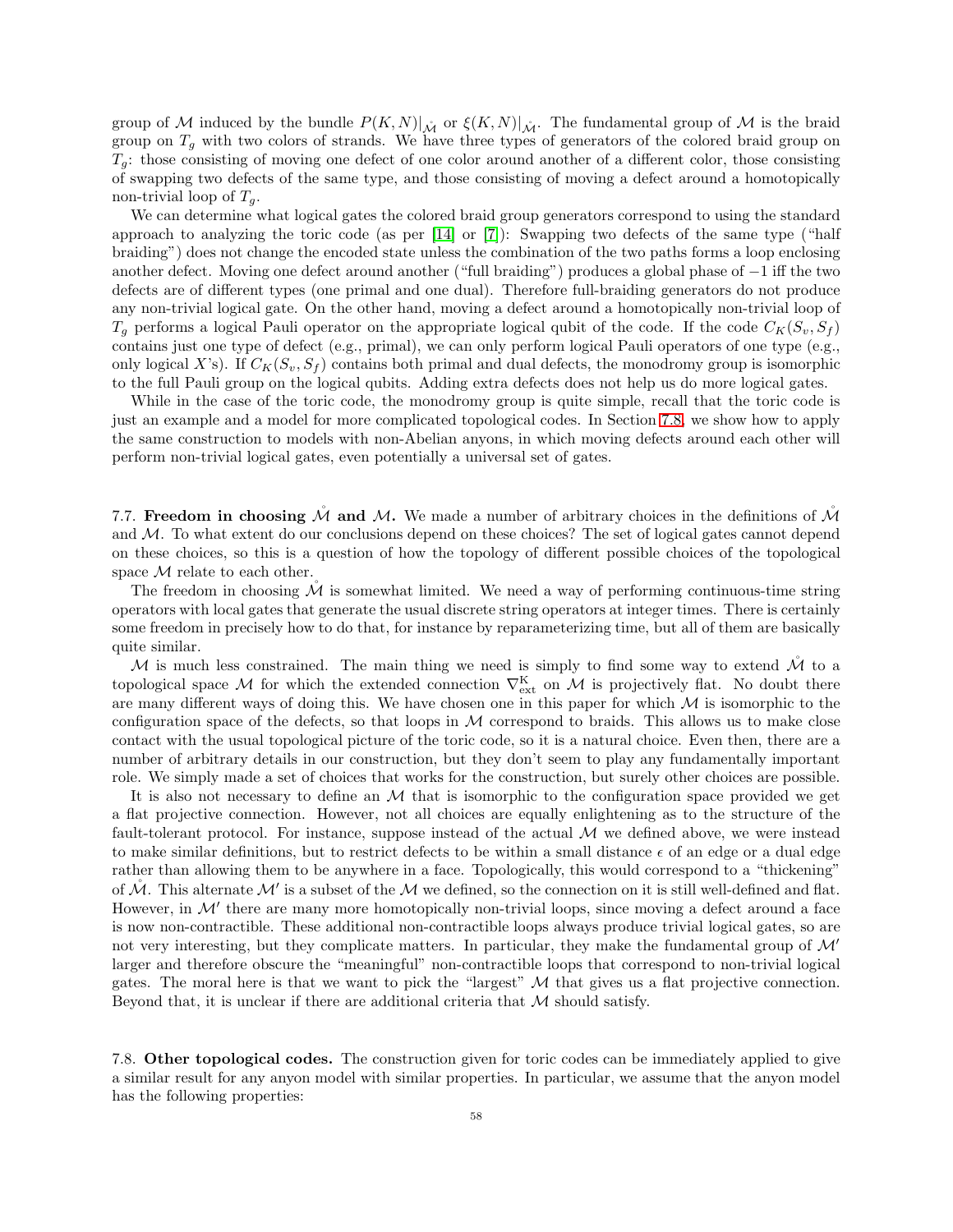- (i) The model works within a larger Hilbert space which has N qudits located on the edges of a square lattice  $\Gamma$  on the torus.<sup>[34](#page-58-0)</sup> The edges of  $\Gamma$  are oriented as in Figure [12.](#page-46-1)
- (ii) The anyon model contains multiple species of quasiparticles (also called defects). Some species (the "primal species") can be located on vertices of Γ, others (the "dual species") on the faces of Γ (or equivalently, on the vertices of  $\bar{\Gamma}$ ). There is a vacuum species 0, which is also the absence of a quasiparticle at a location. Each configuration of defects corresponds to a subspace (the "code subspaces") whose dimension K depends only on the number of each species of quasiparticles and not on the locations of the quasiparticles.
- (iii) There exist projectors  $\Pi_a^i$ , with i labelling a quasiparticle species and a either a vertex (for a primal species) or dual vertex (for a dual species). The projectors satisfy the following properties:
	- (a)  $\Pi_a^i$  acts only on qudits with lattice separation at most  $\lfloor (s-1)/2 \rfloor$  from a. (Recall that s is the minimum separation allowed by the hard-core condition.)
	- (b)  $\Pi_a^i |\psi\rangle = |\psi\rangle$  if  $|\psi\rangle$  has a defect of type *i* at *a*; otherwise  $\Pi_a^i |\psi\rangle = 0$ .
	- (c)  $[\Pi_a^i, \Pi_b^i] = 0.$
- (iv) There exist unitary operators  $\omega_j^i$ , with j labelling a qudit and i a quasiparticle species, which have the following properties:
	- (a)  $\omega_j^i$  acts only on qudits with lattice separation at most  $\lfloor (s-1)/2 \rfloor$  from j.
	- (b)  $(\omega_j^i)^2 = 1$
	- (c)  $\omega_j^i$  moves a defect of species i along the edge j: That is, if C is a code subspace satisfying the hard-core condition with a defect of species i at a vertex v (or dual vertex if i is a dual species) adjacent to qubit j, then  $\omega_j^i(C)$  is a code subspace with the location of all defects the same as C except that instead of a defect of type  $i$  at  $v$ , there is a defect of type  $i$  at the vertex (or dual vertex)  $v'$ , which is at the other end of the edge (or dual edge) associated with qubit j.
	- (d)  $\omega_j^i$  acts as the identity if the two vertices (or dual vertices) adjacent to j have no defects of type i or if there are defects (of any species) at both vertices.
- (v) Let ABCD be a square (or dual square) in  $\Gamma$ . Then  $\omega_{CA}^i \omega_{CD}^i \omega_{BD}^i \omega_{AB}^i|_{CA} = \mathbb{1}|_{CA}$  when  $C_A$  is a code subspace satisfying the hard-core condition with a defect of species  $i$  at vertex (or dual vertex)  $A$ .

The projectors  $\Pi_a^i$  can detect the presence of a defect at *i*, so condition (iii) is essentially a refinement of condition (ii), and ensures that the quasiparticles are well-defined localized objects. Note that if  $C$  satisfies the hard-core condition, when there is a defect of species  $i$  at  $v$ , there cannot be any defect at the adjacent vertex v'. The interpretation of  $\omega_j^i$  is that it moves a defect of type i from v to v' or from v' to v (since  $\omega_j^i$ squares to the identity). We do not put a constraint on the behavior of  $\omega_j^i$  when the defect configuration does not satisfy the hard-core condition or if there is not a particle of species i on a vertex (or dual vertex) adjacent to qubit j. Condition (v) basically encapsulates the topological order property of an anyon model: When the hard-core condition is satisfied, there are no other defects on or within the square ABCD, so moving an anyon around the square should be a trivial operation.

We believe that Kitaev's quantum double models [\[14\]](#page-63-2) and the more general Levin-Wen string net models [\[18\]](#page-63-3) can be formulated in this way. The projectors  $\Pi_a^i$  are the usual projectors in these models giving the location and type of a quasiparticle. However, the standard string operators  $F_j^i$  for these models are non-unitary, so they cannot serve as the operators  $\omega_j^i$ . Instead, we use the combination

$$
(150)\ \omega_j^i = \Pi_v^0 \Pi_{v'}^i F_j^i \Pi_v^i \Pi_v^0 + \Pi_v^i \Pi_{v'}^0 F_{-j}^i \Pi_v^0 \Pi_{v'}^i + [(\mathbb{1} - \Pi_v^i)(\mathbb{1} - \Pi_{v'}^i) + (\mathbb{1} - \Pi_v^0)\Pi_{v'}^i + \Pi_v^i(\mathbb{1} - \Pi_{v'}^0) - \Pi_v^i \Pi_{v'}^i]\mathbb{1},
$$

where v and v' are the vertices (or dual vertices) at the ends of the edge associated with qubit j, and  $F_{-j}^i$  is the string operator that moves a defect against the orientation of j. This is analogous to equation [\(84\)](#page-41-1). We believe that the properties of the string operators ensure that the  $\omega_j^i$  defined this way satisfy condition (iv), but we have not been able to prove this rigorously.

Another minor complication is that these models are not usually presented on a square lattice. We can always imbed the usual structure into a square lattice, which may require increasing s somewhat since the distance between vertices of the imbedded graph could be greater than 1.

Given a model with the desired properties, we can just follow the full construction for the toric codes presented in this section, substituting  $\omega_j^i$  for  $\overline{\sigma}_j^i$  throughout. There are only a few small differences in the

<span id="page-58-0"></span> $34$ The use of a square lattice is not essential, but it is convenient to use the same lattice as previously.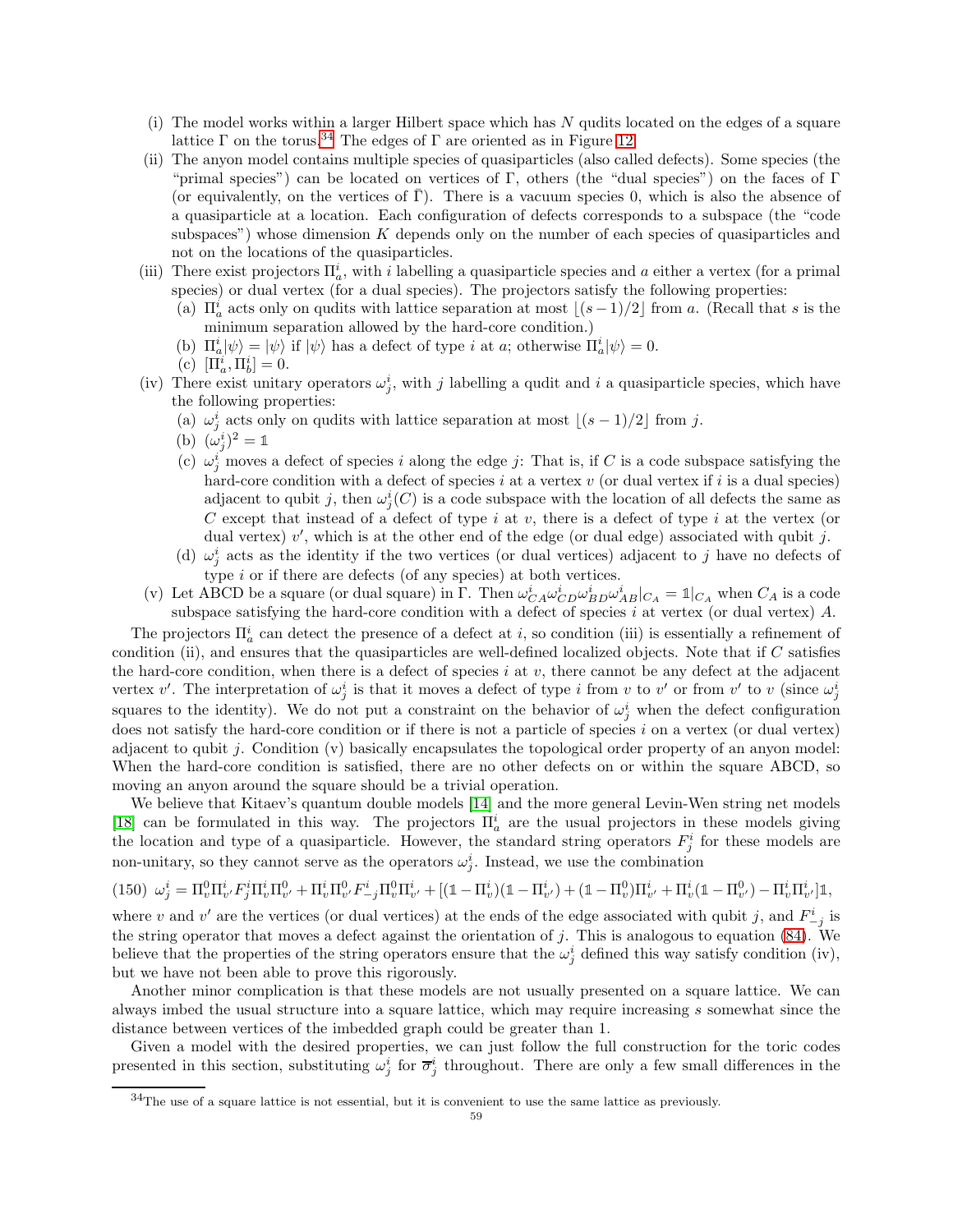

<span id="page-59-2"></span>FIGURE 16. A magic state injection circuit to perform the  $\pi/8$  phase rotation  $R_{\pi/8}$  = diag( $e^{-i\pi/8}$ ,  $e^{+i\pi/8}$ ) on an arbitrary state  $|\psi\rangle$ . It involves an ancilla "magic state"  $R_{\pi/8}|+\rangle$ , a CNOT gate, a measurement, and a Clifford group gate  $C = R_{\pi/8} X R_{\pi/8}^{-1}$ , conditioned on the measurement outcome. While C is in the Clifford group, the gate  $R_{\pi/8}$  itself is non-Clifford. In a fault-tolerant scenario, all quantum states are encoded in a QECC and operations are performed with fault-tolerant gadgets.

proofs. First, the various configuration spaces require a specification of the number and locations of all types of defects, and there are generally more than two. This produces no substantive difference in the construction. A slightly larger change is that  $\omega_j^i$  acts on qudits within a distance  $\lfloor (s-1)/2 \rfloor$  of the edge instead of within distance 1. This means that the  $U_j^i(t)$ ,  $V_j^i(t)$  will also, and that the  $U_{A,(x,y)}$  will act on qudits within a distance  $|(s - 1)/2|$  of the square. However, since the hard-core condition requires defects to be a distance at least s apart, the operators associated with two different defects will not overlap.

The only place we used a property of a Pauli operator not part of condition (iv) is in the proof of Propo-sition [7.2.](#page-48-1) Specifically, we need to calculate the determinant of  $U_j^i(t) = e^{-it\pi/2} [\cos(t\pi/2) \mathbb{1} + i \sin(t\pi/2) \omega_j^i]$ on the 4-dimensional subspace  $C_{\ket{\psi}}$ .  $\omega_j^i$  acts as the identity on the two basis states which have no defects at the ends of j and swaps the other two basis states. Thus, on  $C_{|\psi\rangle}$ ,  $\omega_j^i = X \oplus \mathbb{1}_2$ , and  $\det U_j^i(t) = e^{-2it\pi/2}$  as for the toric code.

Thus, the same construction we used for the toric code also shows that a wide variety of models with non-Abelian anyons can also be understood in terms of our framework. In these models, the monodromy group includes the full set of gates that can be produced via braiding.

#### 8. Towards full fault tolerance

<span id="page-59-0"></span>Sections [6](#page-30-1) and [7](#page-37-0) illustrated how our picture works for two of the main classes of fault-tolerant gates, namely transversal gates and topological gates. Here, we focus mostly on extending the transversal gate set to enable universal quantum computation; in particular, we comment on some aspects of the bundle construction involved. Since transversal gates are not universal, fault-tolerant protocols based on them usually add in gates from a third major class of fault-tolerant gates, magic state constructions or equivalently magic state injection. Topological constructions sometimes also make use of magic state injection. This third class of fault-tolerant gates is not unitary.

Generally speaking, if we can perform the logical Clifford gates and one logical gate outside of the Clifford group, then the system is capable of universal computation. Magic state injection enables us to simplify the requirement of being able to perform one logical gate outside of the Clifford group to a requirement of being able to prepare a particular non-stabilizer state known as a "magic state". For instance, to perform the gate  $R_{\pi/8} = \text{diag}(e^{-i\pi/8}, e^{+i\pi/8}),$  we just need the magic state  $R_{\pi/8}|+\rangle$ . The magic state injection procedure, depicted in Figure [16](#page-59-2) for  $R_{\pi/8}$ , typically uses some logical gates from the Clifford group, measurement, and classical control, plus some copies of the magic state. In order to fulfill these requirements, the idea is that we can provide fault-tolerant measurement and logical Clifford group gates using transversal gates or another fault-tolerant construction, and somehow separately create encoded magic states, perhaps using state distillation techniques [\[5\]](#page-63-23). Magic state injection then allows us to complete the universal gate set. See [\[12\]](#page-63-24) for further discussion of how magic state constructions work.

We have not worked out our picture in detail for magic state constructions, but in this section, we will quickly sketch how we expect it to work. We will focus on the case where the basic set of logical gates available is performed through transversal gates, extending Section [6.](#page-30-1)

<span id="page-59-1"></span>8.1. Ancillas. First let us consider logical unitary gates on the encoded data which are performed via a physical unitary operation on the joint system of the data and ancillas encoded in the same QECC. The ancilla serves as a scratch space to assist in the circuit and is discarded after the circuit is complete. The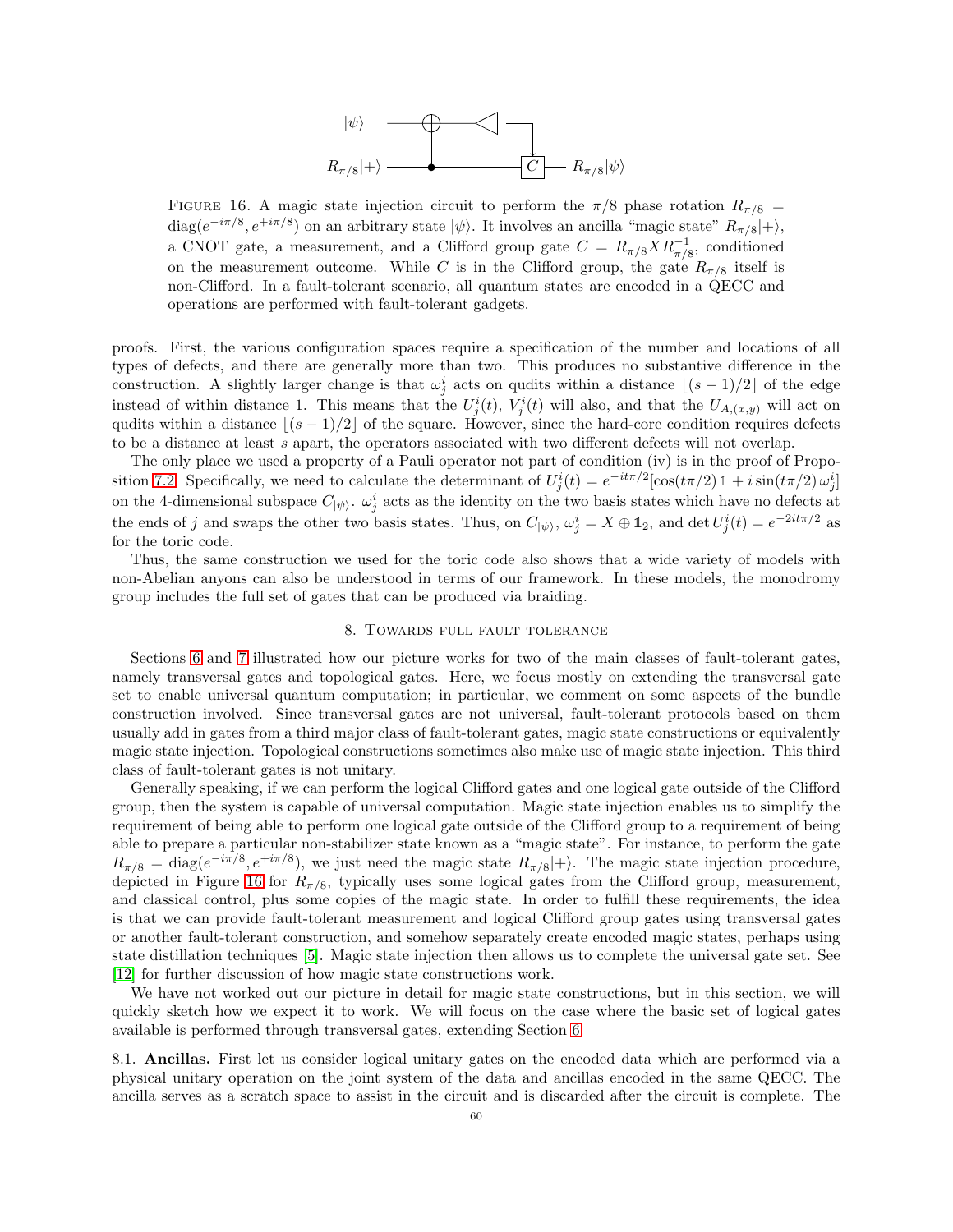resulting operation should still be a unitary operation on the logical state. We do not have a concrete fault-tolerant protocol in mind for this section — instead, the discussion here serves as a warm-up for the scenario we shall consider in Section [8.2,](#page-61-0) where measurements are also involved.

A unitary construction using an ancilla will generally introduce the ancilla in a known state, perform gates interacting the computational data blocks with the ancilla blocks, and then discard the ancilla. Since we are assuming for the moment that the final logical operation on the system is unitary and preserves the logical subspace, the ancilla will end up in a tensor product with the data blocks. The final state of the ancilla cannot depend on the state of the data blocks, because then the data and ancilla blocks would in some cases be entangled and the logical operation would be non-unitary. Therefore the final state of the ancilla depends only on the gate being performed (which determines the initial state of the ancilla and the physical unitary done to it).

We have already noted in Section [6](#page-30-1) (see Figure [6\)](#page-31-1) that transversal gates interacting multiple blocks of the QECC can be rephrased in the picture of a single data block by simply considering all the corresponding registers of the different blocks together as one qudit of a larger size. For instance, for a transversal gate interacting two blocks of a qubit code, we can combine the first qubits of the two blocks into a single dimension-4 qudit, and the second qubits of the two blocks into a second 4-state qudit, and so on. The transversal gate on the two blocks then becomes a single-block transversal gate, a tensor product of singlequdit operations acting on the individual 4-state systems. Therefore, we continue our discussion below assuming without loss of generality that we are dealing with a single code block of data and a single ancilla block and doing transversal gates between them.

Recall that in the version of our picture without ancillas, we describe a QECC, which is a subspace C in the physical Hilbert space  $\mathcal{H}_{\text{physical}}$ , as an element of the Grassmannian Gr(K, N). When we add an ancilla into the picture, the Grassmannian changes from  $\text{Gr}(K, N)$  to  $\text{Gr}(K, \hat{N})$ . In particular,  $C \in \text{Gr}(K, N)$  is replaced by  $\hat{C} = C \otimes |B\rangle \in \text{Gr}(K, \hat{N})$ . Since  $|B\rangle$  is a single state independent of the logical data, the subspace  $\hat{C}$  has the same dimension K as C. However, we have increased the dimension of the physical Hilbert space from N to  $\hat{N} = NA$ , where A is the dimension of the Hilbert space containing the ancilla.

Including ancillas also requires us to modify  $\mathcal{M} \subset Gr(K,N)$ , the manifold of subspaces related to the QECC C by transversal gates, to  $\mathcal{M} \subset \mathrm{Gr}(K, \hat{N})$ , the manifold related to  $\hat{C}$  by transversal gates on larger qudits, including the ancilla system. Let  $\mathcal{H}_N$  be the Hilbert space of the data blocks and  $\mathcal{H}_A$  be the Hilbert space of the ancilla. Let  $\hat{\mathcal{F}}$  be the set of transversal gates acting on data plus ancilla blocks, as discussed above, and let  $\hat{C} = C \otimes |A\rangle$ , where C is the starting QECC code block and  $|A\rangle$  is the starting state of the ancilla. Then we define

<span id="page-60-0"></span>(151) 
$$
\hat{\mathcal{M}} := \hat{\mathcal{F}}(\hat{C}) = \{F(\hat{C}) \mid F \in \hat{\mathcal{F}}\} \subset \text{Gr}(K, \hat{N}).
$$

Note that M can be considered as a submanifold of  $\mathcal{M}$ ; in particular,  $\mathcal{M} \otimes |A\rangle \subset \mathcal{M}$  provides one such embedding. Indeed, we can embed M into  $\hat{\mathcal{M}}$  in many different ways, e.g., as  $\mathcal{M} \otimes |A'\rangle$ . It is possible that  $\mathcal{M} \otimes |A'\rangle$  is not a subset of  $\hat{\mathcal{M}}$  for all  $|A'\rangle$ , but it will be if  $C \otimes |A'\rangle = U(C \otimes |A\rangle)$  for some  $U \in \hat{\mathcal{F}}$ . We will consider  $\mathcal{M} \otimes |A\rangle$  as the "standard" embedding of  $\mathcal{M}$  in  $\mathcal{\hat{M}}$ . See Figure [17.](#page-61-1)

We begin with the subspace  $\hat{C} = C \otimes |A| \in \mathcal{M}$ , where M in this context means its standard embedding into  $\hat{\mathcal{M}}$ . As we perform a unitary gate interacting  $\mathcal{H}_N$  and  $\mathcal{H}_A$ , we follow a path which leaves  $\mathcal M$  and eventually ends up at the subspace  $C \otimes |A'\rangle$ . (Recall that, as discussed above, we cannot end up with any entanglement between the ancilla and code because we are doing a logical unitary operation.) If  $|A'\rangle = |A\rangle$ , we have returned to  $M$  and performed a loop in  $M$ . In this case, we can identify the logical gates implementable via transversal gates plus ancillas with the monodromy representation of  $\pi_1(\mathcal{M})$  as before. However, note that the monodromy representation of  $\pi_1(\mathcal{M})$  might be different than the monodromy representation of  $\pi_1(\mathcal{M})$ , potentially giving us access to additional fault-tolerant logical gates.

If  $|A'\rangle \neq |A\rangle$ , however, we have not performed a loop even though there is a sensible way to equate the final subspace  $C \otimes |A'\rangle$  with the initial subspace  $C \otimes |A\rangle$ . If it is possible to reset the ancilla from  $|A'\rangle$  to  $|A\rangle$ using transversal gates acting only on the ancilla block, then we can use these gates to complete the loop. However, it might not be possible to do so — it may be that the only way to get from  $|A'\rangle$  to  $|A\rangle$  using transversal gates is to interact with the data block. One potential approach to circumvent this problem is to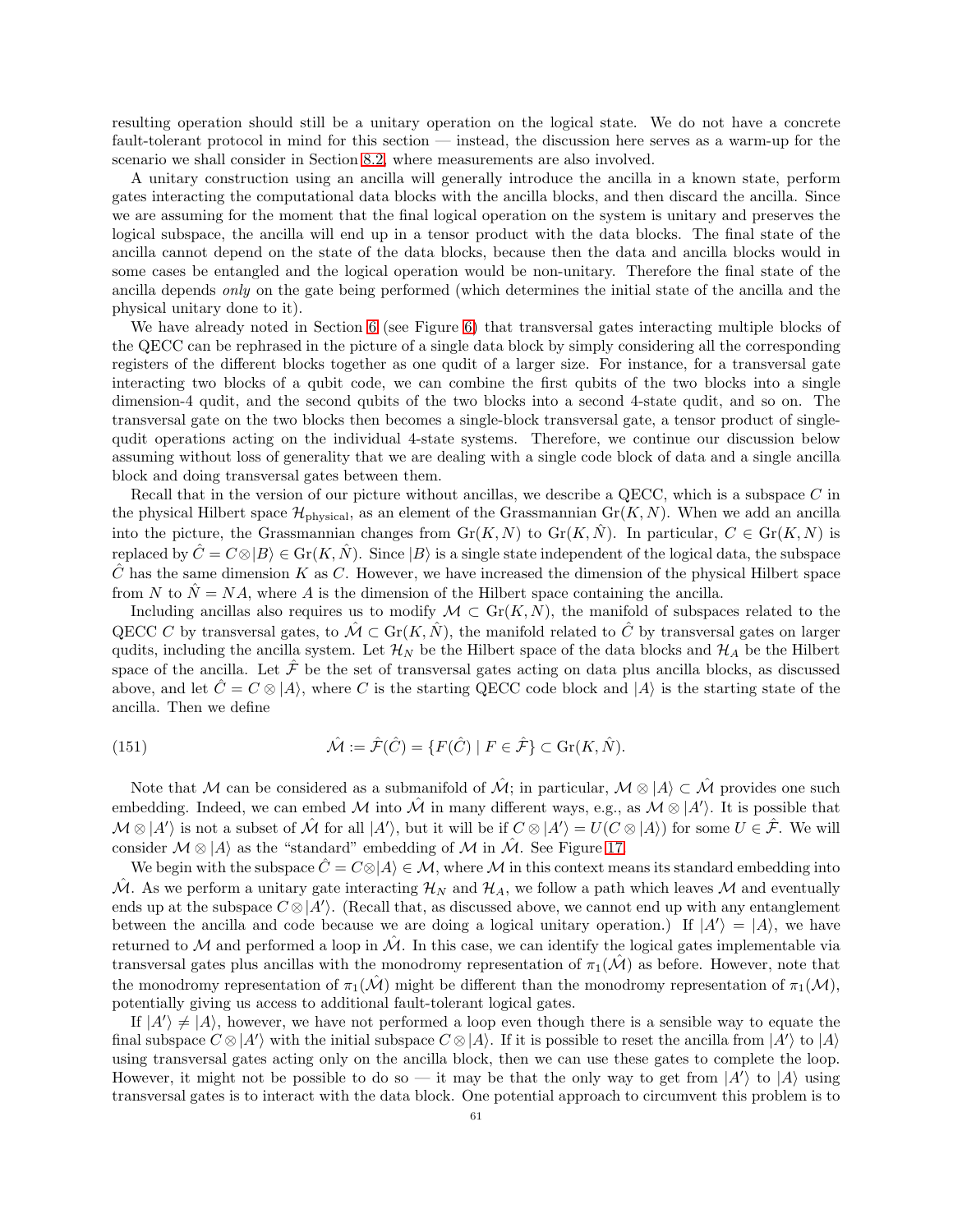

<span id="page-61-1"></span>FIGURE 17. Adding ancilla blocks embeds M into a larger manifold  $\hat{\mathcal{M}}$ , and gates that interact the computational blocks with the ancilla blocks produce a path (dotted line) in  $\hat{\mathcal{M}}$  that leaves  $\hat{\mathcal{M}}$  and eventually returns to  $\hat{\mathcal{M}}$  when the ancilla blocks are reset to their initial value  $|A\rangle$ .  $\hat{\mathcal{M}}$  is defined via equation [\(151\)](#page-60-0).

work with an appropriate quotient space of  $\hat{\mathcal{M}}$  which identifies subspaces  $D \otimes |A\rangle \in \hat{\mathcal{M}}$  and  $D \otimes |A'\rangle \in \hat{\mathcal{M}}$ for arbitrary  $D \in \mathcal{M}$ .

Another straightforward way is to allow additional paths in  $\hat{\mathcal{M}}$  to include non-transversal unitaries which change the ancilla block without touching the data block. That is, we would add to  $\mathcal M$  all points of the form  $D \otimes |B\rangle$ , for any  $D \in \mathcal{M}$ ,  $|B\rangle \in \mathcal{H}_A$ , and allow any unitary paths that map subspaces of the form  $D \otimes |B\rangle$  only into other subspaces of the same form with the same D. This procedure means extending the manifold  $\hat{\mathcal{M}}$  and group  $\hat{\mathcal{F}}$  further to  $\hat{\mathcal{M}}'$  and  $\hat{\mathcal{F}}'$ . Because travelling along one of the new paths does not alter the  $D$  subspace, there is a natural way to trivialize the fibre along the path. We can then create a loop by performing the transversal gate on  $\mathcal{H}_N \otimes \mathcal{H}_A$  and then following one of the new paths from  $C \otimes |A\rangle$  to  $C \otimes |A'\rangle$ , as in Figure [17.](#page-61-1) The same argument as in Section [6](#page-30-1) should show that the connection is projectively flat and that the gate is non-trivial only if the loop is homotopically non-trivial in  $\mathcal{M}'$ .

The additional paths represent "resetting" the ancilla register. To follow such a path using physical operations might require many-qudit gates and would not necessarily be at all fault-tolerant, but we can still use them as a conceptual tool.

<span id="page-61-0"></span>8.2. Measurements. The strategy for gadgets which involve measurements is similar but more complex. First, note that we can always replace a gadget involving measurement and classical control by one using unitary operations and ancillas: We purify the measurements by replacing each with a CNOT to an ancilla qudit that starts in the state  $|0\rangle$ . We can maintain fault-tolerance while doing so [\[1\]](#page-63-25) by repeating the measurement multiple times and storing the results as a classical repetition code. Since the classical repetition code allows transversal implementation of a universal set of classical gates, we can perform the classical control of the quantum computer fault-tolerantly. Classical error correction consists of non-transversal gates, but implemented in a way that limits the propagation of bit flip errors. Note that the classical code does not protect against phase errors on the qudits which we have added to replace the classical measurement results, but because the original circuit assumes those bits are classical anyway, phase errors on them have no effect on the main computation qudits.

The complication for our picture arises because the set of allowed unitaries  $\hat{\mathcal{F}}$  for data block plus ancillas consists of transversal quantum gates on the "quantum" registers in the system and a different set of possible gates on the "classical" registers in the computer. A fault-tolerant classical computation by itself probably would not result in a flat projective connection, because generating classical gates continuously via a Hamiltonian requires leaving the set of allowed classical states and generally involves intermediate states which are sensitive to phase errors. However, since we have restricted attention to magic state constructions where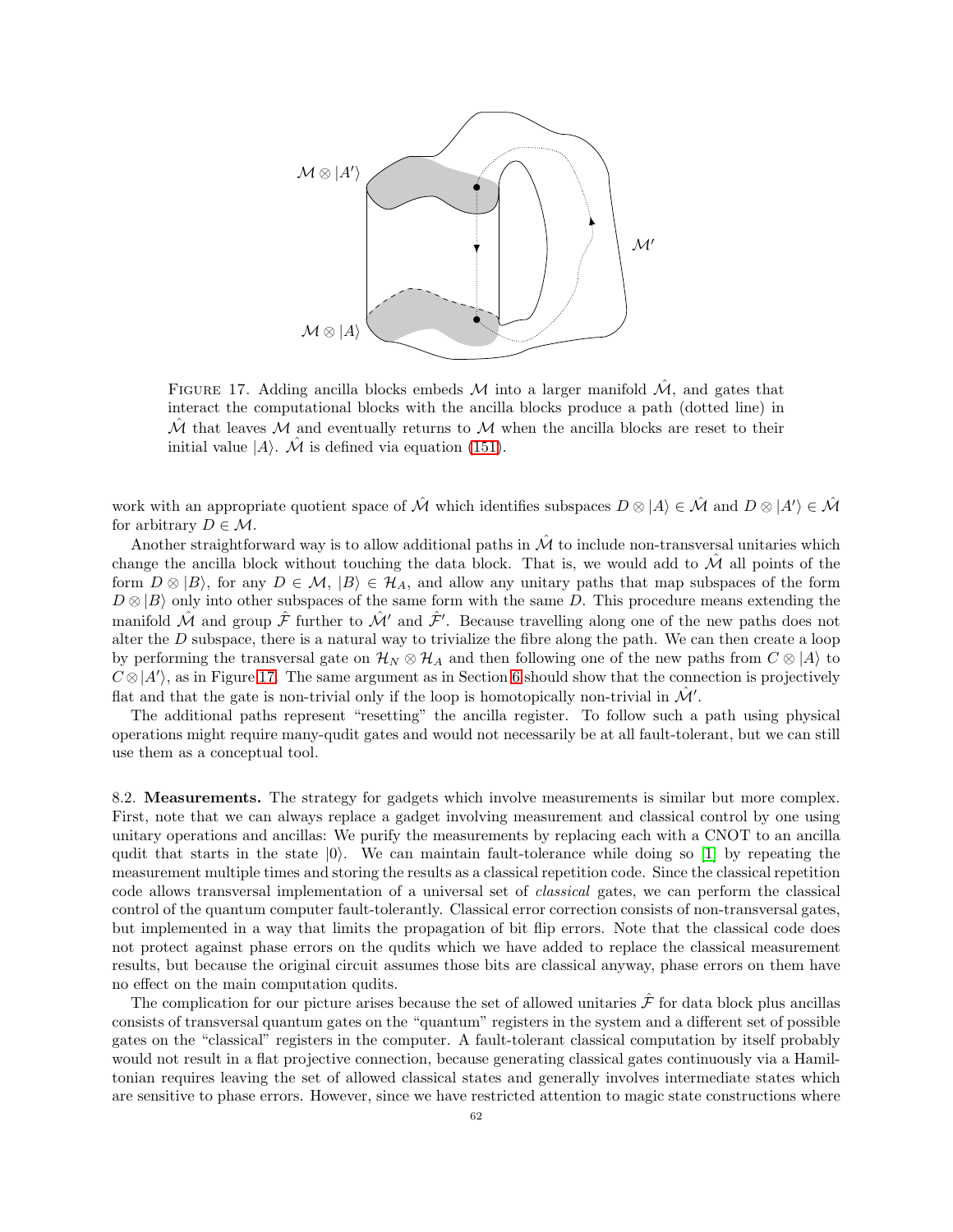phase errors in the classical registers have no effect on the actual encoded states, we believe that applying our construction to magic state injection gadgets will lead to a flat projective connection.

Summarizing the points in this section, we believe the following procedure allows us to construct a bundle representing a magic state construction, and gives a flat projective connection on that bundle.

- (i) Purify measurements by adding additional ancillas. Replace each measurement by a CNOT.
- (ii) Store formerly classical bits in a classical repetition code and implement classical gates transversally on this code.
- (iii) Define an enlarged set of allowed unitaries  $\hat{\mathcal{F}}$  by transversal gates on quantum registers, continuous generation of classical gates on classical registers, and reset operations on ancillas that do not touch the original computational qubits.
- (iv) Enlarge the subset  $\mathcal{M} \subset \text{Gr}(K,N)$  to  $\mathcal{M} \subset \text{Gr}(K,N')$  based on the ancilla Hilbert space and allowed unitaries  $\hat{\mathcal{F}}$ .
- <span id="page-62-0"></span>(v) Consider loops that start at the original code in M, leave M to explore  $\hat{\mathcal{M}}$  via transversal gates, purified measurements, and classical gates, and then return to  $\mathcal M$  by resetting ancillas.

#### 9. CONCLUSION

We have shown that fault-tolerance via transversal gates and from braiding defects in the toric code or similar topological codes can both be phrased in the same general mathematical framework. In both cases, the fault tolerance of the protocol reveals itself when the connection on  $\mathcal{M} \subset \mathrm{Gr}(K,N)$  turns out to be projectively flat. Intuitively, it makes sense that this would be a general feature of fault-tolerant protocols: When  $U(t)$  represents a possible unitary evolution in the protocol, small errors in the gate implementation lead to  $U(t)$ , a path close to  $U(t)$ . The protocol is fault-tolerant precisely when  $U(t)$  performs the same logical gate as  $U(t)$  — i.e., both paths induce the same parallel transport in bundles over M. This, in turn, suggests that the connections on  $\xi(K, N)$  and  $P(K, N)$  should be projectively flat. This is the motivation for Conjecture [2,](#page-29-0) which states that projective flatness is a necessary condition for fault tolerance.

Indeed, this criterion seems to capture the heart of fault tolerance: faulty implementations of gate gadgets should have the same effect on encoded qudits as an ideal implementation would. It is therefore tempting to go further and guess that projective flatness is a sufficient condition as well:

<span id="page-62-2"></span>**Conjecture 3.** A protocol is fault-tolerant if there is a set of paths  $\hat{\mathcal{F}}^p$  and a topological space  $\mathcal{\hat{M}}$  such that the natural pre-connection defines a flat projective partial connection on  $\mathcal{M}$ .

To prove either Conjecture [2](#page-29-0) or Conjecture [3](#page-62-2) would require a rigorous and general definition of what it means for a protocol to be fault-tolerant. Right now, we can state rigorous conditions for fault tolerance for specific error models, such as the s-qudit error model, and we have a general intuitive sense of what fault tolerance means for arbitrary error models, but we do not have a rigorous formulation of fault tolerance for general error models. Having one would be valuable, not only for the program begun in this paper, but also for other potential methods of proving general theorems about fault tolerance.

Once we have a general definition of fault tolerance, it may be possible to complete our program and prove Conjectures [2](#page-29-0) and [3.](#page-62-2) To do so, we will need a canonical way to choose  $\mathcal M$  given  $\mathcal M$ . The main element that is missing from our picture currently is the error model, so we suspect that the error model will go into the definition of M.

Even without such a general framework, there are a variety of more specific open questions that are suggested by our work. Can the ideas sketched out in Section [8](#page-59-0) be fleshed out, or is there some subtle issue that arises? What, precisely, is the relationship between the manifold  $\mathcal M$  for single-block transversal gates and the manifold for multiple-block transversal gates — is there a direct relationship between their fundamental groups? Is there a way to calculate the monodromy representation of  $\pi_1(\mathcal{M})$  directly, and therefore learn something about fault-tolerance from the topology of  $M$ ?

<span id="page-62-1"></span>9.1. Acknowledgements. We would like to thank various people for helpful conversations and feedback, particularly John Cortese, Steve Flammia, Mike Freedman, Joel Kamnitzer, Alexei Kitaev, John Preskill, and Spiros Michalakis. Research at Perimeter Institute is supported by the Government of Canada through Industry Canada and by the Province of Ontario through the Ministry of Economic Development & Innovation. D. G. is supported by the CIFAR Quantum Information Processing program. L. Z. is supported by